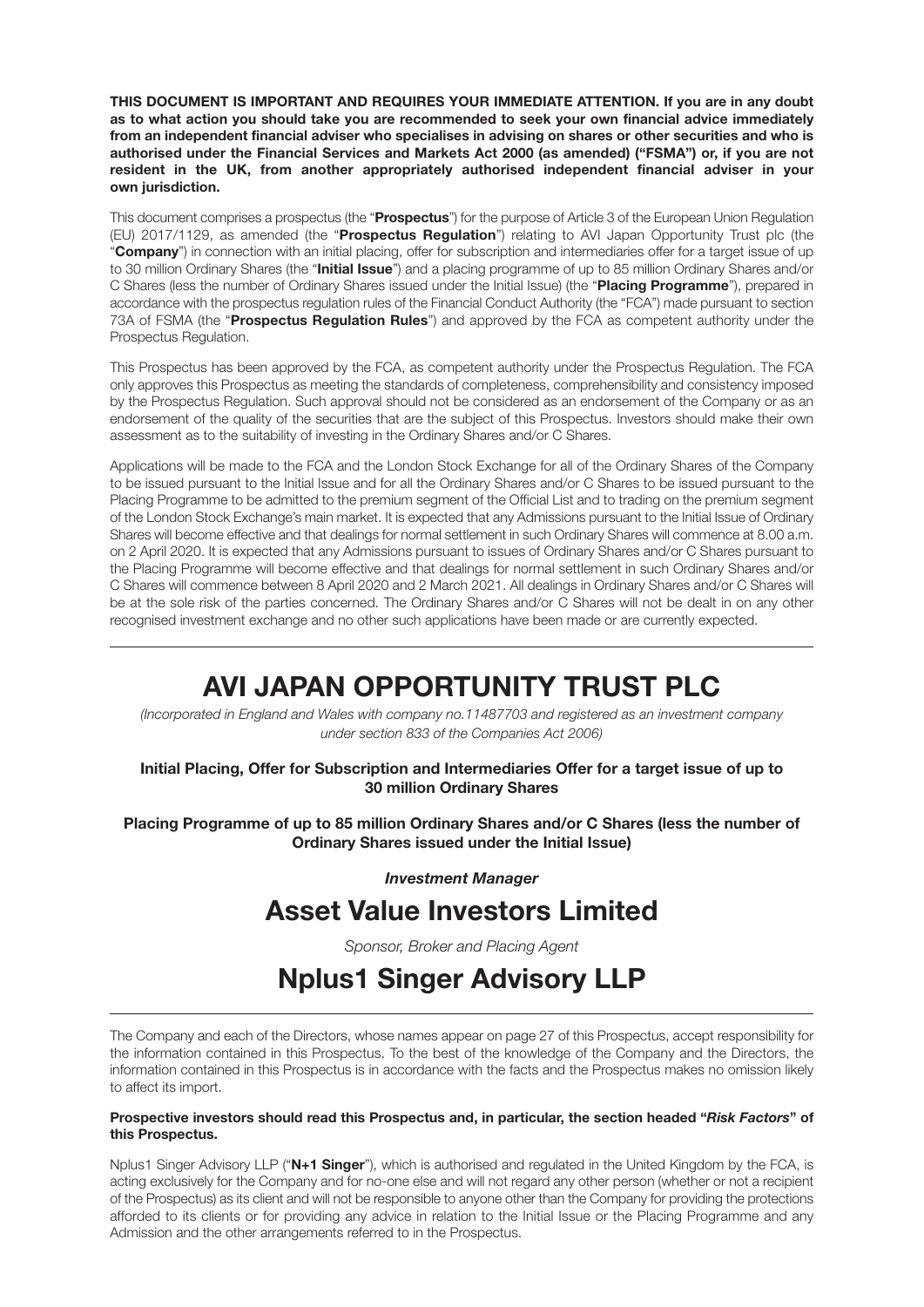Apart from the responsibilities and liabilities, if any, which may be imposed on N+1 Singer by FSMA or the regulatory regime established thereunder, or under the regulatory regime of any other jurisdiction where exclusion of liability under the relevant regulatory regime would be illegal, void or unenforceable, N+1 Singer does not make any representation, express or implied, in relation to, nor accepts any responsibility whatsoever for, the contents of the Prospectus or for any other statement made or purported to be made by it or on its behalf in connection with the Company, the Ordinary Shares, the C Shares, the Initial Issue, the Placing Programme or any Admission. N+1 Singer (together with its affiliates) accordingly, to the fullest extent permissible by law, disclaims all and any responsibility or liability (save for any statutory liability) whether arising in tort, contract or otherwise which it might otherwise have in respect of the Prospectus or any other statement.

Prospective investors should rely only on the information contained in the Prospectus. No person has been authorised to give any information or make any representations other than those contained in the Prospectus and, if given or made, such information or representations must not be relied upon as having been so authorised by the Company, the Investment Manager or N+1 Singer or any of their respective affiliates, officers, directors, employees or agents. Without prejudice to the Company's obligations under the Prospectus Regulation Rules, the Listing Rules, the Market Abuse Regulation and the Disclosure Guidance and Transparency Rules, neither the delivery of the Prospectus nor any subscription for or purchase of Ordinary Shares made pursuant to the Initial Issue, nor any subscription for or purchase of Ordinary Shares and/or C Shares made pursuant to the Placing Programme shall, under any circumstances, create any implication that there has been no change in the affairs of the Company since, or that the information contained herein is correct at any time subsequent to, the date of the Prospectus.

The Prospectus does not constitute an offer to sell, or the solicitation of an offer to acquire or subscribe for, Ordinary Shares and/or C Shares in any jurisdiction where such offer or solicitation is unlawful or would impose any unfulfilled registration, qualification, publication or approval requirements on the Company, the Investment Manager or N+1 Singer. Neither the Ordinary Shares nor the C Shares have been, and will be, registered under the securities laws, or with any securities regulatory authority of, any member state of the EEA other than the United Kingdom, or any province or territory of any Restricted Jurisdiction. Subject to certain exceptions, the Ordinary Shares and/or C Shares may not, directly or indirectly, be offered, sold, taken up or delivered in, into or from any member state of the EEA other than the United Kingdom, any Restricted Jurisdiction or to or for the account or benefit of any national, resident or citizen or any person resident in any member state of the EEA other than the United Kingdom, or any Restricted Jurisdiction. The Prospectus does not constitute an offer to sell or a solicitation of an offer to purchase or subscribe for Ordinary Shares and/or C Shares in any jurisdiction in which such offer or solicitation is unlawful or would impose any unfulfilled registration, publication or approval requirements on the Company. The distribution of the Prospectus in other jurisdictions may be restricted by law and therefore persons into whose possession the Prospectus comes should inform themselves of and observe any restrictions.

Neither the Ordinary Shares nor the C Shares have been or will be registered under the United States Securities Act of 1933 (as amended) (the "**US Securities Act**") or with any securities regulatory authority of any state or other jurisdiction of the United States, and may not be offered or sold in, into or within the United States or to, or for the account or benefit of, US Persons (as defined in Regulation S under the US Securities Act ("**Regulation S**")). The Ordinary Shares and/or C Shares are being offered or sold outside the United States to persons who are not US Persons in reliance on Regulation S. In addition, the Company has not been and will not be registered under the United States Investment Company Act of 1940, (as amended) (the "**US Investment Company Act**") and the recipient of this document will not be entitled to the benefits of that Act. This document must not be distributed into the United States or to US Persons. Neither the US Securities and Exchange Commission nor any US state securities commission has approved or disapproved of these securities or determined if this document is truthful or complete. Any representation to the contrary is a US criminal offence.

Copies of this Prospectus (along with any future supplementary prospectus issued by the Company) will be available on the Company's website at http://www.ajot.co.uk and at the National Storage Mechanism of the FCA at www.morningstar.co.uk/uk/nsm.

3 March 2020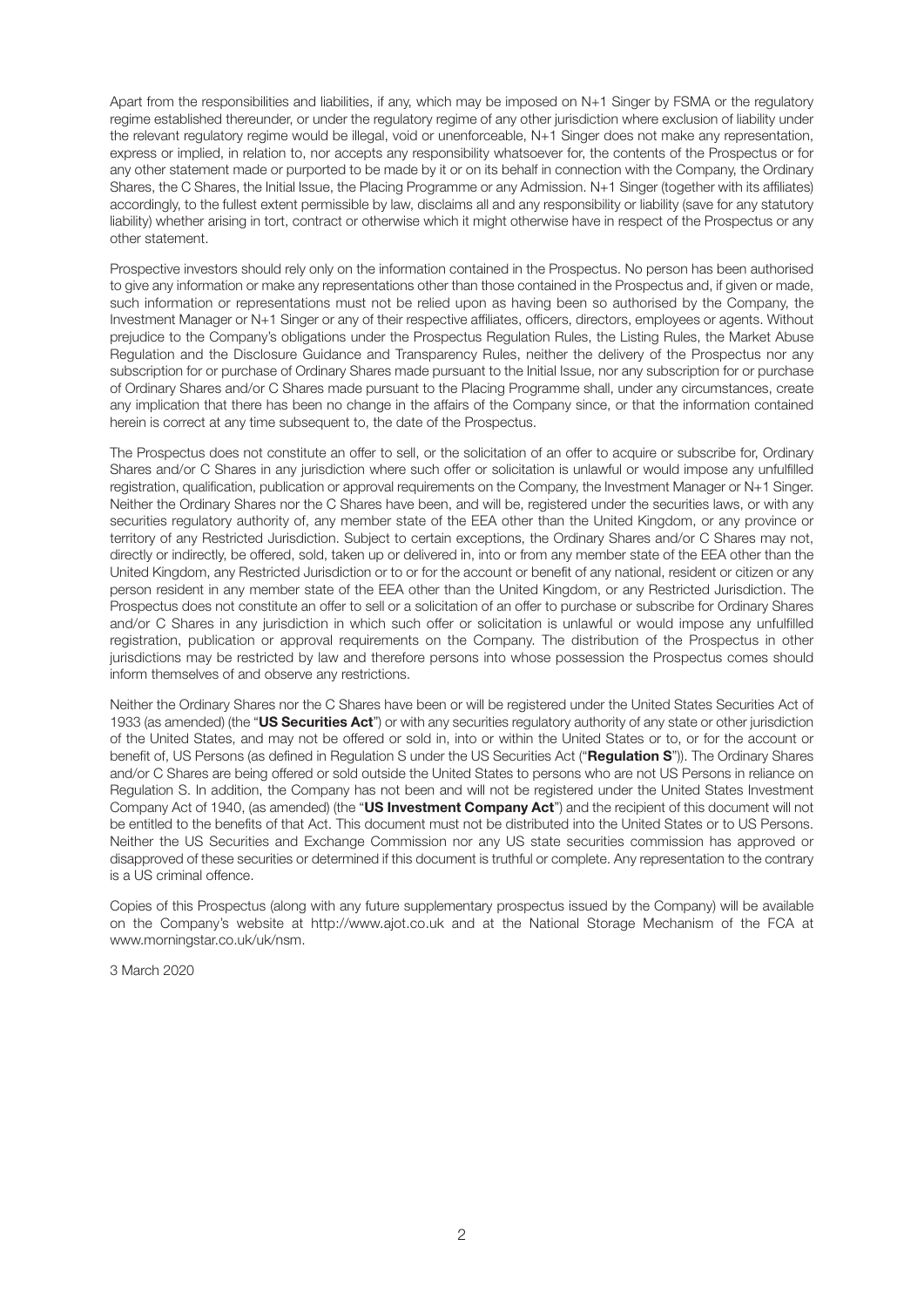# **CONTENTS**

| <b>SUMMARY</b>            |                                                                                            | 4   |
|---------------------------|--------------------------------------------------------------------------------------------|-----|
| <b>RISK FACTORS</b>       |                                                                                            | 11  |
|                           | <b>IMPORTANT INFORMATION</b>                                                               | 19  |
| <b>EXPECTED TIMETABLE</b> |                                                                                            | 25  |
|                           | OFFER STATISTICS AND DEALING CODES                                                         | 26  |
|                           | DIRECTORS, MANAGEMENT AND ADVISERS                                                         | 27  |
| PART <sub>1</sub>         | <b>INFORMATION ON THE COMPANY</b>                                                          | 29  |
| PART <sub>2</sub>         | <b>INVESTMENT MANAGER, INVESTMENT OPPORTUNITY AND</b><br><b>INVESTMENT PROCESS</b>         | 35  |
| <b>PART 3</b>             | DIRECTORS, MANAGEMENT AND ADMINISTRATION                                                   | 39  |
| PART <sub>4</sub>         | <b>THE INITIAL ISSUE</b>                                                                   | 44  |
| PART <sub>5</sub>         | THE PLACING PROGRAMME                                                                      | 49  |
| PART 6                    | TERMS AND CONDITIONS OF APPLICATION UNDER THE INITIAL<br>PLACING AND THE PLACING PROGRAMME | 53  |
| PART <sub>7</sub>         | <b>TERMS AND CONDITIONS OF APPLICATION UNDER THE OFFER FOR</b><br><b>SUBSCRIPTION</b>      | 63  |
| PART <sub>8</sub>         | UK TAXATION                                                                                | 73  |
| PART <sub>9</sub>         | <b>FINANCIAL AND OTHER INFORMATION</b>                                                     | 76  |
| <b>PART 10</b>            | <b>ADDITIONAL INFORMATION</b>                                                              | 79  |
| PART <sub>11</sub>        | <b>DEFINITIONS</b>                                                                         | 103 |
|                           | APPENDIX I: APPLICATION FORM FOR THE OFFER FOR SUBSCRIPTION                                | 109 |
|                           | APPENDIX II: TAX RESIDENCY SELF-CERTIFICATION FORM                                         | 122 |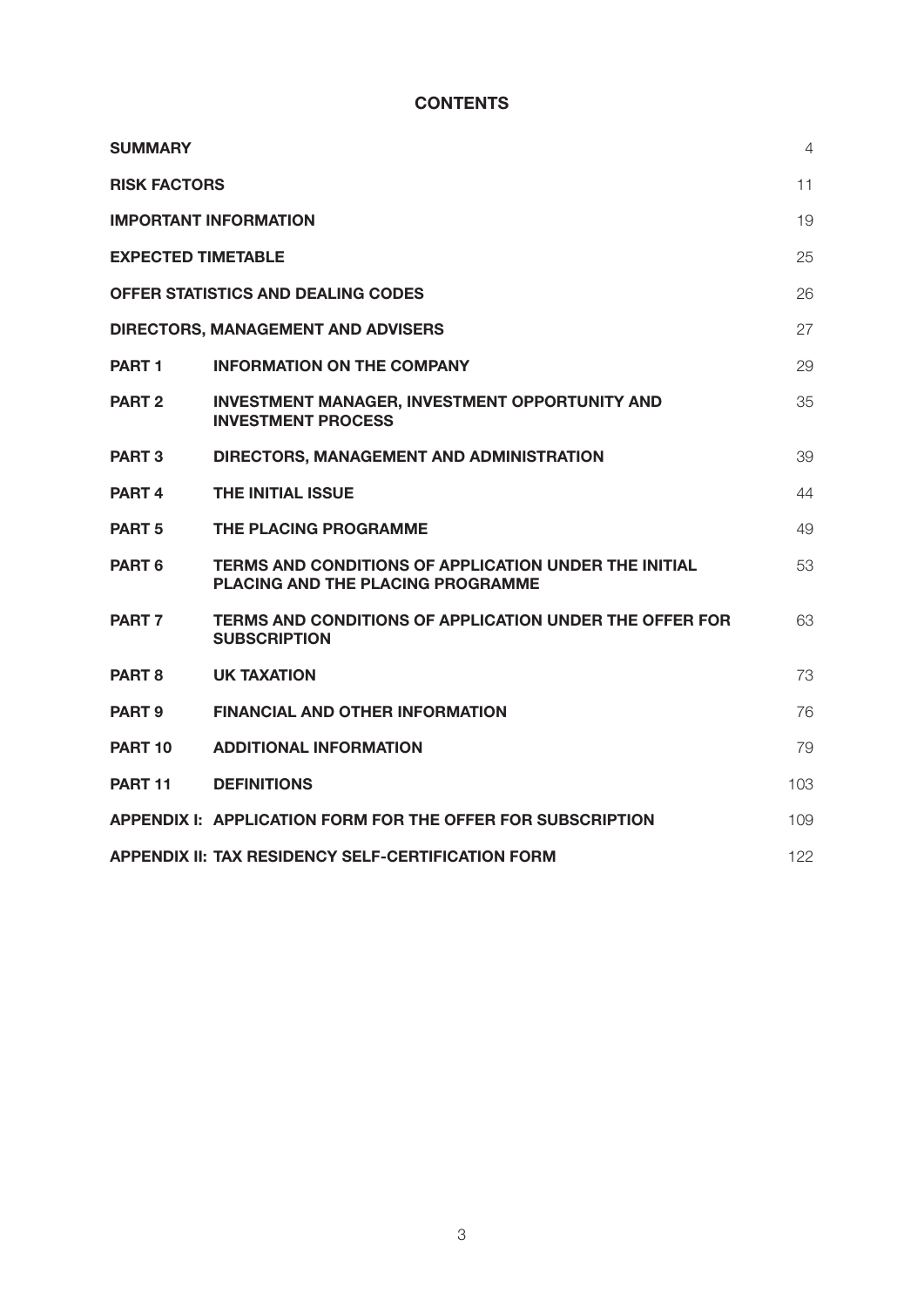# **SUMMARY**

# *1. Introduction and warnings*

## a. **Name and ISIN of securities**

Ticker for the Ordinary Shares: AJOT

International Securities Identification Number ("**ISIN**") of the Ordinary Shares: GB00BD6H5D36

Ticker for the C Shares: AJOC

ISIN of the C Shares: GB00BL71ND60

## b. **Identity and contact details of the issuer**

Name: AVI Japan Opportunity Trust plc (the "**Company**") (incorporated in England and Wales with registered number 11487703)

Registered Office: Beaufort House, 51 New North Road, Exeter, Devon EX4 4EP, United Kingdom

Tel: +44 (0)20 7659 4800

Legal Entity Identifier ("**LEI**"): 894500IJ5QQD7FPT3J73

## c. **Identity and contact details of the competent authority**

Name: Financial Conduct Authority (the "**FCA**")

Address: 12 Endeavour Square, London, E20 1JN, United Kingdom. Tel: +44 (0) 20 7066 1000

## d. **Date of approval of the prospectus**

3 March 2020

### e. **Warnings**

This summary should be read as an introduction to the Prospectus. Any decision to invest in the Shares should be based on a consideration of the Prospectus as a whole by the prospective investor. The investor could lose all or part of the invested capital. Where a claim relating to the information contained in the Prospectus is brought before a court, the plaintiff investor might, under national law, have to bear the costs of translating the document before the legal proceedings are initiated. Civil liability attaches only to those persons who have tabled the summary including any translation thereof, but only where the summary is misleading, inaccurate or inconsistent, when read together with the other parts of the Prospectus, or where it does not provide, when read together with the other parts of the Prospectus, key information in order to aid investors when considering whether to invest in the Shares.

## *2. Key information on the issuer*

#### a. **Who is the issuer of the securities?**

#### i. *Domicile and legal form, LEI, applicable legislation and country of incorporation*

The Company is a public limited company, registered and incorporated in England and Wales under the Companies Act 2006 (the "**Act**") on 27 July 2018 with registered number 11487703. The Company's LEI is 894500IJ5QQD7FPT3J73. The Company is registered as an investment company under section 833 of the Act and carries on its activities as an investment trust within the meaning of Chapter 4 of Part 24 of the Corporation Tax Act 2010.

#### ii. *Principal activities*

The principal activity of the Company is to invest in accordance with the Company's investment policy with a view to achieving its investment objective.

## iii. *Investment objective*

The investment objective of the Company is to provide Shareholders with capital growth in excess of the MSCI Japan Small Cap Index, through the active management of a focussed portfolio of equity investments listed or quoted in Japan which have been identified by the Investment Manager as undervalued and having a significant proportion of their market capitalisation held in cash, listed securities and/or realisable assets.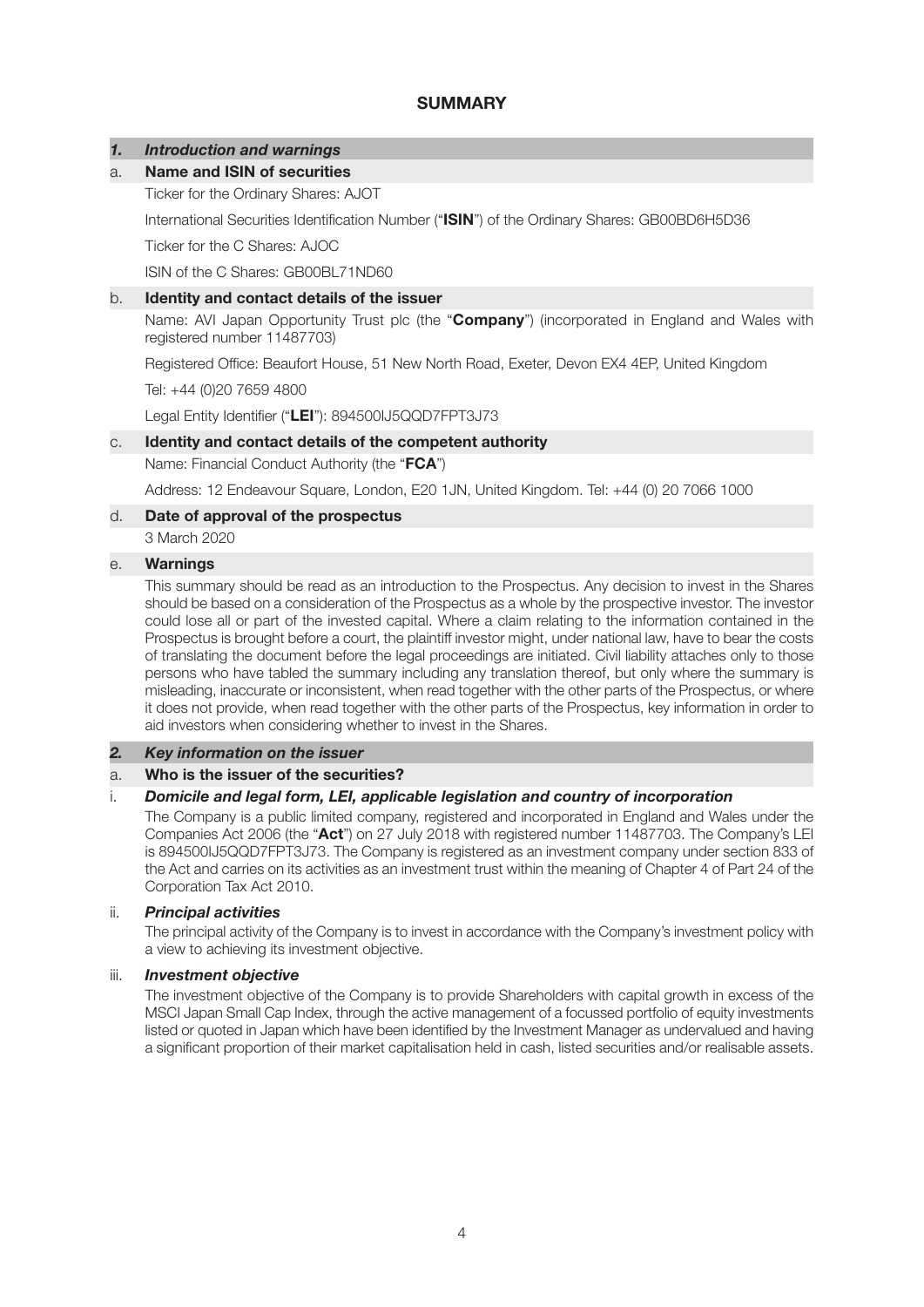## iv. *Major Shareholders*

So far as is known to the Company, and which is notifiable under the Disclosure Guidance and Transparency Rules, as at the Latest Practicable Date, the following persons held, directly or indirectly, 3 per cent. or more of the issued Ordinary Shares or the Company's voting rights:

|                                                      | Number of     | Percentage |
|------------------------------------------------------|---------------|------------|
|                                                      | Ordinary      | of voting  |
| Name                                                 | <b>Shares</b> | rights     |
| Finda Ov                                             | 30,000,000    | 26.11%     |
| City of London Investment Management Company Limited | 13.781.042    | 11.99%     |
| Investec Wealth & Investment Limited                 | 4.320.570     | 3.76%      |

As at the Latest Practicable Date (being 28 February 2020), the Company and the Directors are not aware of any person who, directly or indirectly, jointly or severally, exercises or could exercise control over the Company. All Shareholders have the same voting rights in respect of shares of the same class in the share capital of the Company.

## v. *Directors*

Norman Crighton (Chairman), Ekaterina (known as Katya) Thomson, Yoshi Nishio and Margaret Stephens.

## vi. *Statutory auditors*

BDO LLP of 55 Baker Street, London W1U 7EU, United Kingdom.

# b. **What is the key financial information regarding the issuer?**  *Table 1: Additional information relevant to closed end funds*

| Share Class | <b>Total Net</b><br>Asset Value* | No. of<br>shares* | Net Asset<br>Value per<br>share*                                                   | Historical<br>performance<br>of the<br>Company*                                                                                                                                                                                                                                                  |
|-------------|----------------------------------|-------------------|------------------------------------------------------------------------------------|--------------------------------------------------------------------------------------------------------------------------------------------------------------------------------------------------------------------------------------------------------------------------------------------------|
| Ordinary    | £111,000,000                     | 114,889,742       | 96.71 <sub>p</sub><br>(including<br>current<br>financial<br>year revenue<br>items) | Since First Admission, the<br>Company has delivered Net<br>Asset Value and share price<br>total returns of -1.32 per<br>cent. and -4.00 per cent.,<br>respectively and the<br>Ordinary Shares have traded<br>at an average premium to<br>Net Asset Value per Ordinary<br>Share of 3.60 per cent. |

\* As at 28 February 2020, being the Latest Practicable Date before the publication of this Prospectus.

# *Table 2: Income statement for closed end funds*

| From 27 July 2018   |
|---------------------|
| to 31 December 2019 |
| (£'000)             |
|                     |
| 14,905              |
| (791)               |
| 2.345               |
| 16,459              |
| (1,060)             |
| (738)               |
| 14,661              |
| (86)                |
| 62                  |
| 14,637              |
| (230)               |
| 14,407              |
| <b>16.03 pence</b>  |
|                     |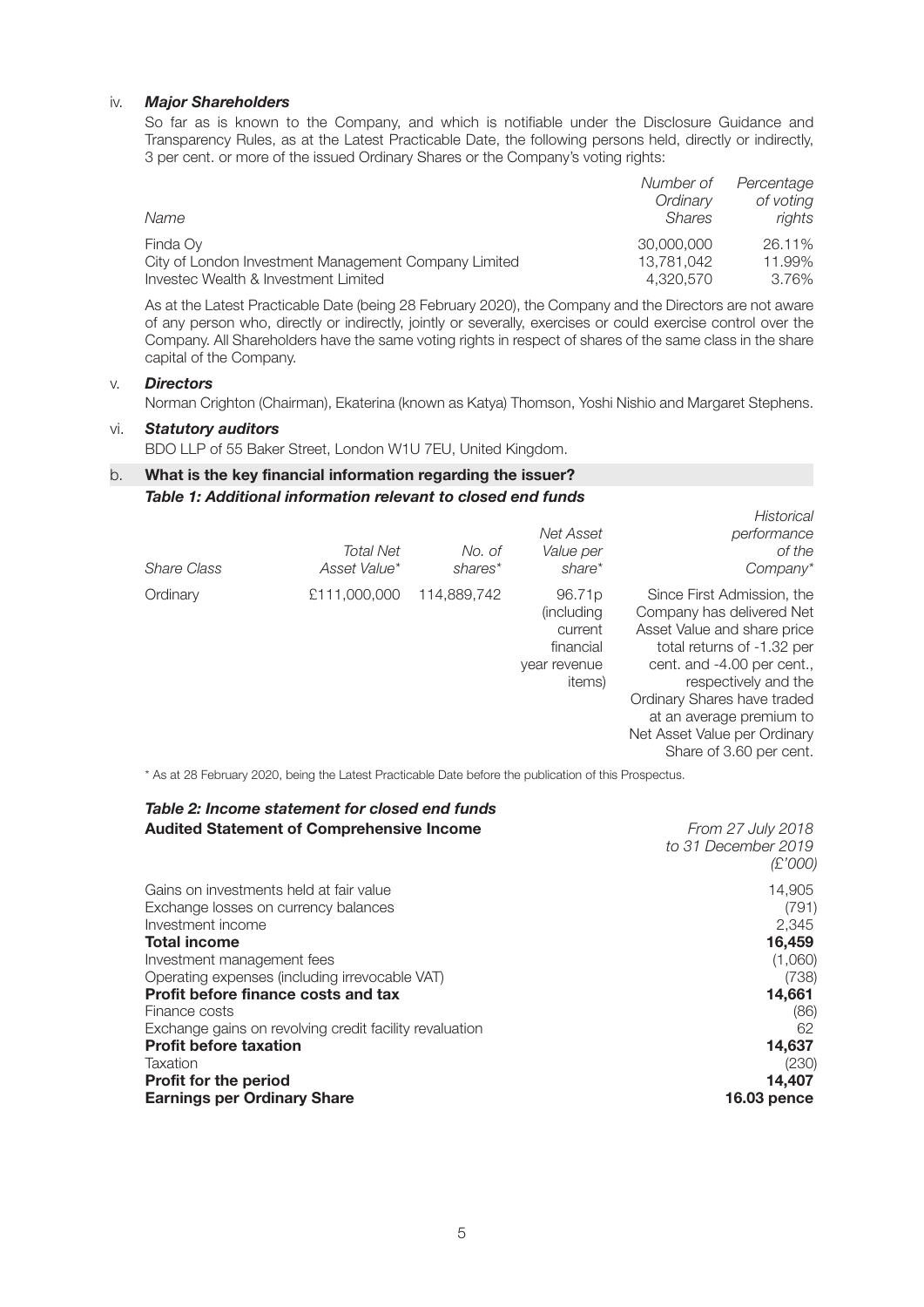# *Table 3: Balance sheet for closed end funds*  **Audited Statement of Financial Position** *As at*

 *31 December 2019 (£'000)*

| Non-current assets:<br>Investments held at fair value through profit or loss | 125,531      |
|------------------------------------------------------------------------------|--------------|
| <b>Current assets</b>                                                        |              |
| Cash and cash equivalents                                                    | 17,995       |
| Other receivables                                                            | 296          |
| <b>Total assets</b>                                                          | 143,822      |
| <b>Current liabilities</b>                                                   |              |
| Revolving credit facility                                                    | (15,965)     |
| Other payables                                                               | (247)        |
| <b>Total liabilities</b>                                                     | (16, 212)    |
| Net assets                                                                   | 127,610      |
| Net asset value per Ordinary Share – basic                                   | 112.00 pence |

## c. **What are the key risks that are specific to the issuer?**

- l Should there be insufficient suitable investment opportunities or should suitable investment opportunities be less available, the Company's investment approach may not produce attractive returns to the Company and its Shareholders.
- The Company will invest in equities listed or quoted in Japan. Investing in a single country is generally considered a higher risk investment strategy than investing more widely, as it exposes the investor to the fluctuations of a single geographical market and currency, in this case the Japanese market and the Yen.
- There can be no assurance that the Investment Manager's analysis with respect to any investment opportunity will reveal or highlight all relevant facts that may be necessary or helpful in evaluating that investment opportunity. Any failure by the Investment Manager to identify relevant facts through its investment process may lead to inappropriate investment decisions, which could have a material adverse effect on the Company's profitability, Net Asset Value and the market price of the Shares.
- l Changes in Japanese and other governments' policies towards regulation of the companies or securities in which the Company invests and their industries may have a material adverse effect on the value of the Company's investments in those companies.
- l The past performance of other funds or investments managed or advised by the Investment Manager is not and cannot be relied upon as an indicator of the future performance of the Company.
- l The departure of the Investment Manager's key investment professionals could prevent the Company from achieving its investment objective, which may affect the returns to Shareholders.
- A failure by the Company to maintain HMRC approval as an investment trust, including as a result of a change in tax law or practice, could result in the Company not being able to benefit from the current exemption for investment trusts from UK tax on chargeable gains and could affect the Company's ability to provide returns to Shareholders.
- The Company may use borrowings and other gearing to seek to enhance investment returns, which exposes the Company to risks associated with borrowings and gearing.
- Any change in the law and regulation affecting the Company may have a material adverse effect on the ability of the Company to carry on its investment activities and successfully pursue its investment policy and on the value of the Company and the Shares.

#### *3. Key information on the securities*

- a. **What are the main features of the securities?**
- i. *Type, class and ISIN of the securities being admitted to trading on a regulated market*  The securities that may be issued under the Initial Issue are ordinary shares of £0.01 each in the capital of

the Company ("**Ordinary Shares**"). The securities that may be issued under the Placing Programme are Ordinary Shares and/or C shares £0.10 each in the capital of the Company ("**C Shares**").

The ISIN of the Ordinary Shares is GB00BD6H5D36. The ISIN of the C Shares is GB00BL71ND60.

ii. *Currency, denomination, par value, number of securities issued and term of the securities*  The Ordinary Shares are denominated in pounds sterling and have nominal value £0.01 each. The C Shares are denominated in pounds sterling and have nominal value £0.10 each.

The issue price of the Ordinary Shares which may be issued under the Initial Issue (the "**Initial Issue Price**") is not known at the date of this document, but will be based on the prevailing Net Asset Value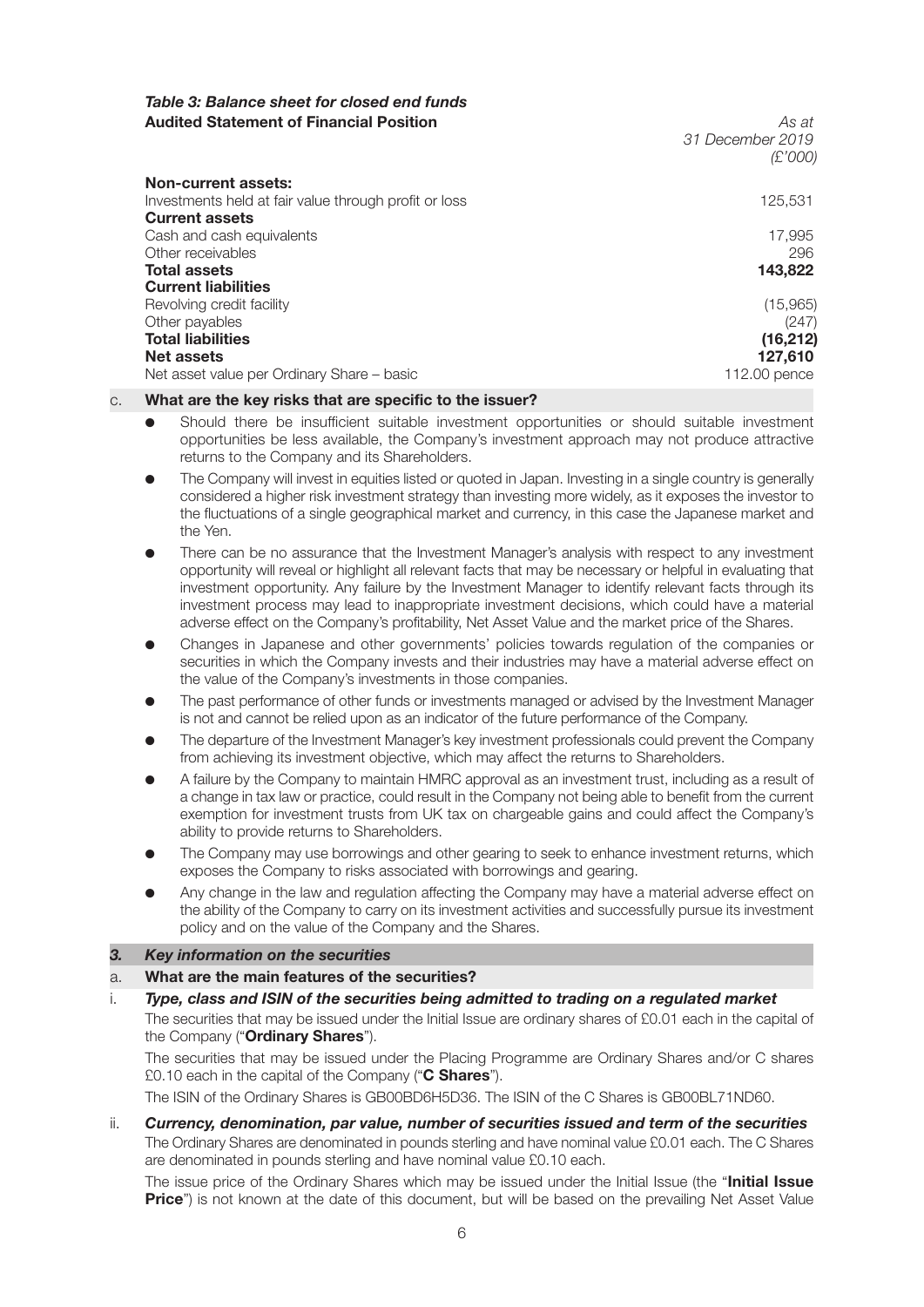(cum-income), in pounds sterling, per Ordinary Share as at close of business on the date on which the Initial Placing closes, plus a premium of approximately 2 per cent. (but not more than 5 per cent.) of the above-mentioned Net Asset Value (cum-income) per Ordinary Share to cover the expenses of the Initial Issue. The number of Ordinary Shares actually issued under the Initial Issue will depend on investor demand under the Initial Issue. Such number will be notified by the Company via a Regulatory Information Service prior to Initial Admission.

The issue price of the Ordinary Shares which may be issued under the Placing Programme is not known at the date of this Prospectus, but will be not less than the prevailing Net Asset Value (cum-income), in pounds sterling, per Ordinary Share at the time of issue plus a premium (not expected to exceed 2 per cent. (and in any event not more than 5 per cent.) of the prevailing Net Asset Value (cum-income)) to cover the expenses of such issue. The issue price of the C Shares which may be issued under the Placing Programme is £1 per C Share.

The Placing Programme is for the issue of up to 85 million Ordinary Shares and/or C Shares (less the number of Ordinary Shares issued under the Initial Issue). The Initial Issue is for a target issue of up to 30 million Ordinary Shares.

The Ordinary Shares have no fixed term. The C Shares shall be sub-divided and converted into new Ordinary Shares and deferred shares on the "**Calculation Date**", being the earliest of the close of business on: (i) the date to be determined by the Directors occurring not more than 5 Business Days after the day on which the Investment Manager shall have given notice to the Directors that at least 90 per cent. of the new proceeds (or such other percentage as the Directors and Investment Manager may agree) shall have been invested; or (ii) the date falling 12 calendar months after the allotment of the relevant C Shares of if such a date is not a Business Day, the next following Business Day; or (iii) the day on which the Directors resolve that force majeure circumstances have arisen or are imminent.

#### iii. *Rights attached to the securities*

The holders of Ordinary Shares and C Shares shall only be entitled to receive, and to participate in, any dividends declared in relation to the relevant class of shares that they hold.

On a winding-up or return of capital by the Company, if there are any C Shares in issue, the net assets of the Company attributable to the C Shares shall be divided *pro rata* among the holders of the C Shares. For so long as C Shares are in issue, the assets attributable to the C Shares shall at all times be separately identified and shall have allocated to them such proportion of the expenses or liabilities of the Company as the Directors fairly consider to be attributable to any C Shares in issue.

The holders of Ordinary Shares shall be entitled to all of the Company's net assets after taking into account any net assets attributable to any C Shares (if any) in issue.

The Ordinary Shares and the C Shares shall carry the right to receive notice of, attend and vote at general meetings of the Company.

The consent of either the holders of Ordinary Shares or the holders of C Shares will be required for the variation of any rights attached to the relevant class of shares.

#### iv. *Relative seniority of the securities in the event of insolvency*

On a winding-up or return of capital by the Company, if there are any C Shares in issue, the net assets of the Company attributable to the C Shares shall be divided *pro rata* among the holders of the C Shares. For so long as C Shares are in issue, the assets attributable to the C Shares shall at all times be separately identified and shall have allocated to them such proportion of the expenses or liabilities of the Company as the Directors fairly consider to be attributable to any C Shares in issue. There are no C Shares in issue as at the date of this Prospectus.

#### v. *Restrictions on free transferability of the securities*

There are no restrictions on the free transferability of the Ordinary Shares or C Shares, subject to compliance with applicable securities laws and the restrictions on transfer contained in the Company's Articles.

Under the Articles, the Directors may refuse to register the transfer of a Share in certificated form which is not fully paid, or a Share in uncertificated form where it is entitled to refuse to register the transfer under the CREST Regulations, provided that such refusal does not prevent dealings in the shares from taking place on an open and proper basis.

The Directors may also refuse to register a transfer of a share in certificated form unless the instrument of transfer:

- (i) is lodged, duly stamped, at the registered office of the Company or such other place as the Directors may appoint and is accompanied by the certificate for the share to which it relates and such other evidence as the Directors may reasonably require to show the right of the transferor to make the transfer;
- (ii) is in respect of only one class of share; and
- (iii) is not in favour of more than four transferees.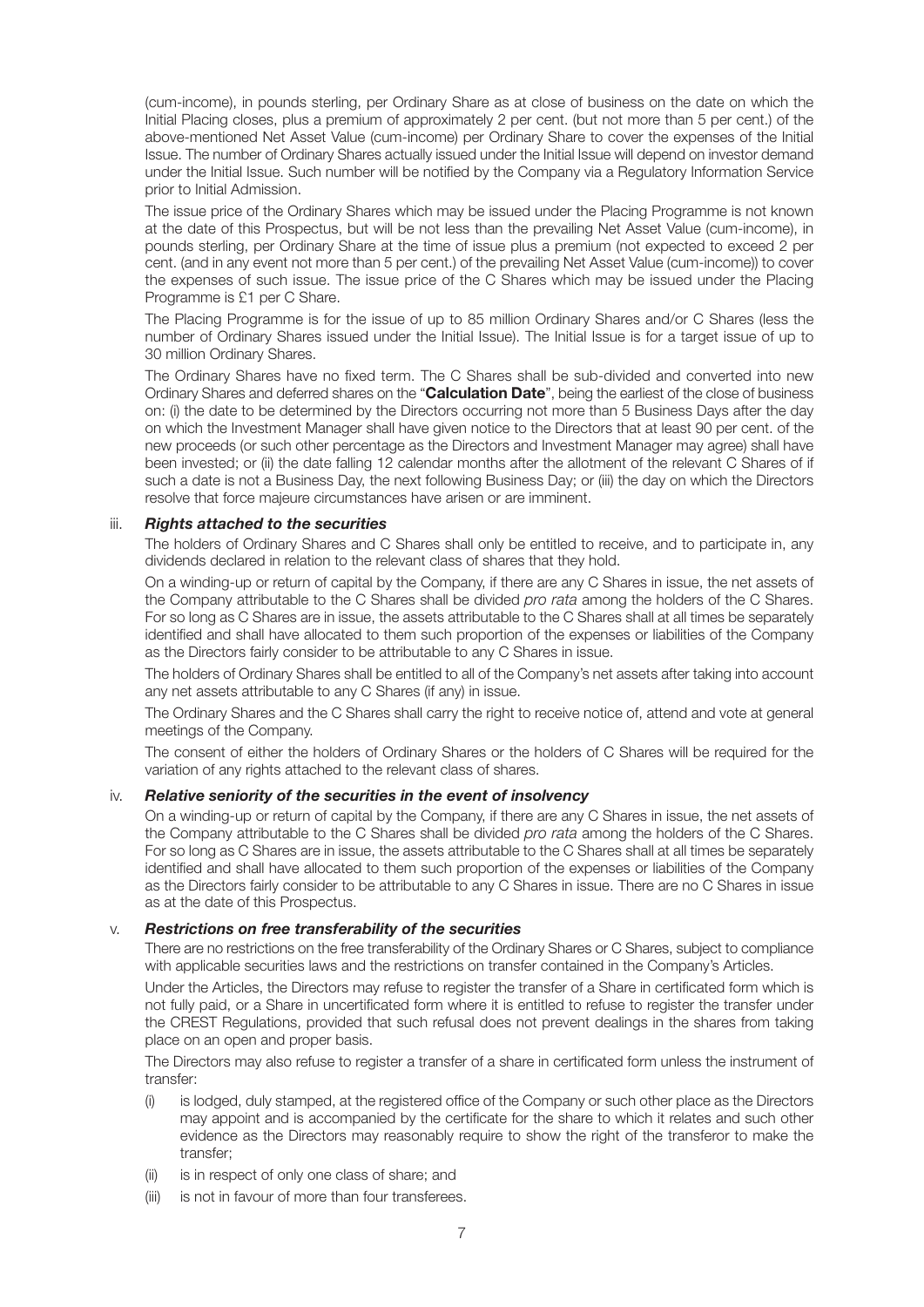There are also certain limited circumstances in which the Board may, under the Articles and subject to certain conditions, compulsorily require the transfer of Shares.

## vi. *Dividend policy*

The Company does not have any formal policy to achieve any specified level of dividend. However, the Board will distribute substantially all of the net revenue arising from the Company's portfolio of investments. Accordingly, the Company is expected to pay an annual dividend but this may vary each year.

## b. **Where will the securities be traded?**

Applications will be made to the FCA for:

- (i) all the Ordinary Shares to be issued pursuant to the Initial Issue;
- (ii) all the Ordinary Shares and/or C Shares to be issued pursuant to the Placing Programme; and
- (iii) all the Ordinary Shares arising on conversion of any C Shares issued pursuant to the Placing Programme,

to be admitted to the premium segment of the Official List and to the London Stock Exchange for such Shares to be admitted to trading on the premium segment of the London Stock Exchange's main market.

#### c. **What are the key risks that are specific to the securities?**

- If the Directors decide to issue further Ordinary Shares and/or C Shares on a non-pre-emptive basis the proportions of the voting rights held by holders of Ordinary Shares on Initial Admission (assuming that such Shareholders do not participate in any Subsequent Placings under the Placing Programme) will be diluted on the issue of such shares as each Ordinary Share and each C Share carries the right to one vote. The voting rights may be diluted further on the conversion of any C Shares depending on the applicable conversion ratio.
- l The market price of the Ordinary Shares may fluctuate significantly and independently of their underlying Net Asset Value and the Ordinary Shares may trade at a discount or premium to their underlying Net Asset Value, depending on factors such as supply and demand for the Shares, dividend yields, prevailing interest rates, market conditions and general investor sentiment. Accordingly, the market price of an Ordinary Share or C Share may not fully reflect its underlying Net Asset Value.
- The Company is a closed-ended company and, as such, Shareholders will have no right to have their Shares redeemed or repurchased by the Company at any time. Shareholders wishing to realise their investment in the Company may be required to dispose of their Shares on the market but and there may not be a liquid market in the Ordinary Shares or C Shares.

# *4. Key information on the admission to trading on a regulated market*

# a. **Under which conditions and timetable can I invest in this security?**

#### i. *General terms and conditions*

The Company is seeking authority to issue up to 30 million Ordinary Shares pursuant to the Initial Issue and up to 85 million Ordinary Shares and/or C Shares (less the number of Ordinary Shares issued under the Initial Issue) pursuant to the Placing Programme.

The Initial Issue opens on 3 March 2020 and closes on 26 March 2020 (but with Initial Placing closing at 5.00 p.m. on 24 March 2020). The Placing Programme opens on 3 April 2020 and closes on 2 March 2021 (or, if earlier, such date on which all of the Ordinary Shares and/or C Shares available for issue under the Placing Programme have been issued). The Placing Programme may be implemented by a series of Placings.

The Initial Issue is conditional, *inter alia*, on: (i) the passing of the Initial Issue Resolutions; (ii) the Share Issuance Agreement becoming wholly unconditional in respect of the Initial Issue (save as to Initial Admission) and not having been terminated in accordance with its terms prior to Initial Admission; and (iii) Initial Admission occurring by 8.00 a.m. on 2 April 2020 (or such later date, not being later than 16 April 2020, as the Company and N+1 Singer may agree). If the Initial Issue does not proceed, application monies received will be returned to applicants without interest within 14 days at the applicants' risk.

Each allotment and issue of Ordinary Shares and/or C Shares under the Placing Programme following the Initial Issue, is conditional, *inter alia*, on: (i) the Placing Programme Price being determined by the Directors; (ii) Admission of the Ordinary Shares and/or C Shares being issued pursuant to such issue occurring not later than 8.00 a.m. on such dates as may be agreed between the Company and N+1 Singer; (iii) the Share Issuance Agreement becoming otherwise unconditional in respect of the relevant Subsequent Placing and not having been terminated on or before the date of any such Admission; (iv) a valid supplementary prospectus being published by the Company if such is required by the Prospectus Regulation; and (v) the Company having sufficient Shareholder authorities in place to issue such Shares, and in the case of any proposed allotment and issue of C Shares, the passing of the Articles Amendment Vote. In circumstances where these conditions are not fully met, the relevant placing of Shares pursuant to the Placing Programme will not take place.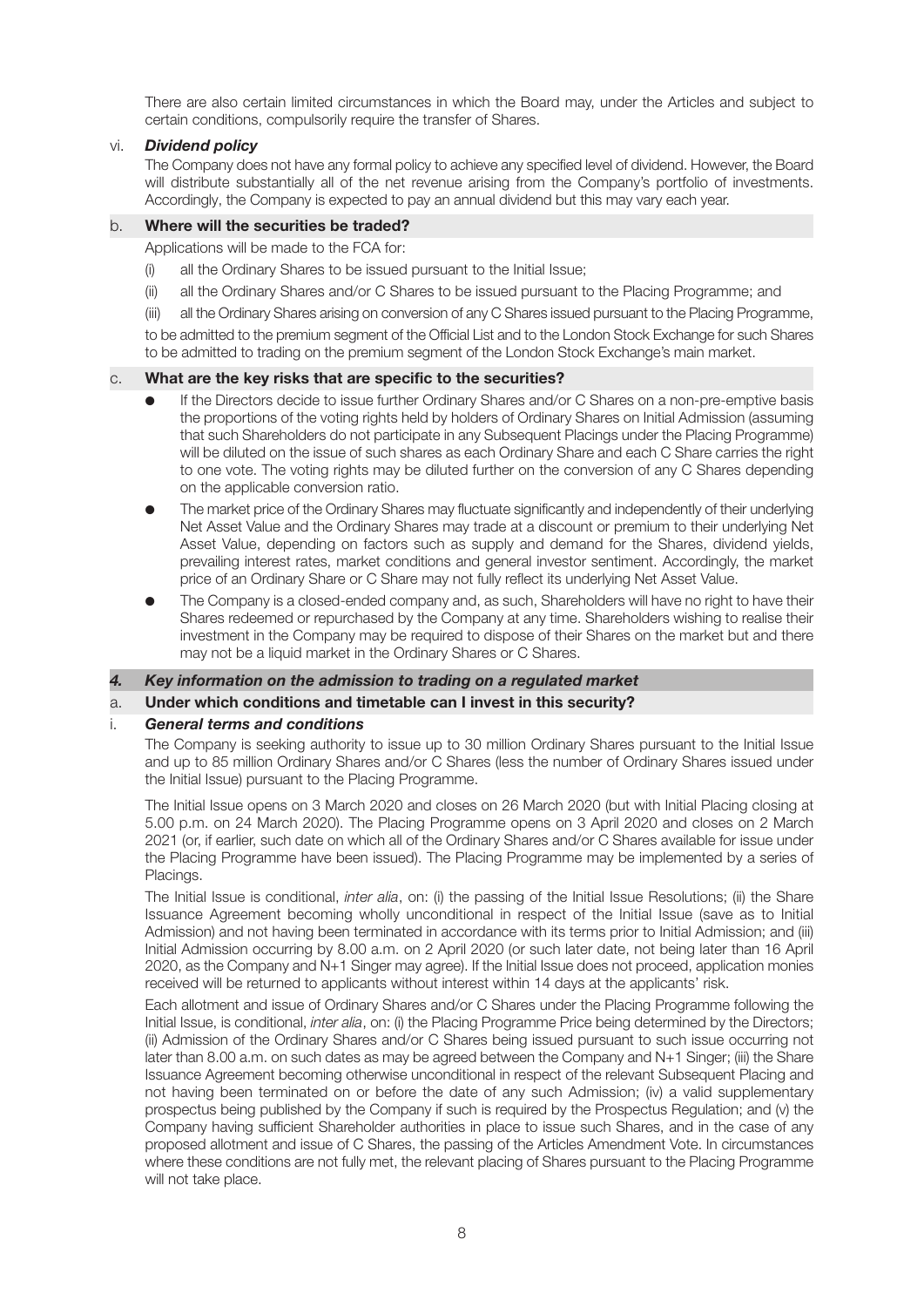The issue price of the Ordinary Shares which may be issued under the Initial Issue will be the Initial Issue Price (as referred to in box 3.a.ii above). The issue price of the Ordinary Shares which may be issued under the Placing Programme will be not less than the prevailing Net Asset Value (cum-income), in pounds sterling, per Ordinary Share at the time of issue plus a premium (not expected to exceed 2 per cent. (and in any event not more than 5 per cent.) of the prevailing Net Asset Value (cum-income)) to cover the expenses of such issue. The issue price of the C Shares which may be issued under the Placing Programme is £1 per C Share.

## ii. *Expected Timetable*

| Publication of the Prospectus                                                                                              | 3 March 2020                                                                                        |
|----------------------------------------------------------------------------------------------------------------------------|-----------------------------------------------------------------------------------------------------|
| Publication of results of Initial Issue and Initial Issue Price                                                            | 27 March 2020                                                                                       |
| Earliest date for new Ordinary Shares to be<br>issued under the Initial Issue                                              | 2 April 2020                                                                                        |
| Publication of issue price (of Ordinary Shares)<br>in respect of each Subsequent Placing                                   | as soon as practicable following<br>the closing of a Subsequent Placing                             |
| Admission and crediting of CREST accounts<br>in respect of each Subsequent Placing                                         | as soon as practicable following<br>the allotment of Shares pursuant<br>to a Subsequent Placing     |
| Definitive share certificates in respect of the Shares<br>issued pursuant to each Subsequent Placing<br>despatched by post | approximately one week following<br>the Admission of any Shares pursuant<br>to a Subsequent Placing |
| Placing Programme closes and last date for<br>new Shares to be issued pursuant to the                                      | 2 March 2021*                                                                                       |

\*or, if earlier, such date on which all of the Shares available for issue under the Placing Programme have been issued.

#### iii. *Details of admission to trading on a regulated market*

The Company's Ordinary Shares are listed on the premium segment of the Official List of the FCA and are traded on the premium segment of the London Stock Exchange's main market. Applications will be made to the FCA for (i) all of the Ordinary Shares to be issued pursuant to the Initial Issue, (ii) all the Ordinary Shares and/or C Shares to be issued pursuant to the Placing Programme and (iii) all the Ordinary Shares arising on conversion of any C Shares issued pursuant to the Placing Programme to be admitted to the premium segment of the Official List and to the London Stock Exchange for such Shares to be admitted to trading on the premium segment of the London Stock Exchange's main market.

#### iv. *Plan for distribution*

Placing Programme

The number of Shares available under the Placing Programme is intended to provide flexibility and should not be taken as an indication of the number of Shares that will be issued. Any issues of Shares will be notified by the Company through a Regulatory Information Service and the Company's website, prior to each Admission.

#### v. *Amount and percentage of immediate dilution resulting from the issue*

If 30 million Ordinary Shares are issued pursuant to the Initial Issue (being the maximum number of Ordinary Shares that the Directors are seeking authority for issuance under the Initial Issue), on the basis that there are 114,889,742 Ordinary Shares in issue at the date of this Prospectus, there would be a dilution of approximately 20.7 per cent. in Shareholders' voting control of the Company as at the date of this Prospectus (assuming that such Shareholders do not participate in the Initial Issue). However, it is not anticipated that there will be any dilution in the Net Asset Value per Ordinary Share as a result of the Initial Issue.

If 85 million Ordinary Shares and/or C Shares are issued pursuant to the Placing Programme (being the maximum number of Shares that the Directors are seeking authority for issuance under the Placing Programme), on the basis that there are 114,889,742 Ordinary Shares in issue at the date of this Prospectus, there would be a dilution of approximately 42.5 per cent. in Shareholders' voting control of the Company as at the date of this Prospectus (assuming that such Shareholders do not participate in any Subsequent Placings under the Placing Programme). However, it is not anticipated that there will be any dilution in the Net Asset Value per Ordinary Share as a result of any Subsequent Placing.

The number of Ordinary Shares into which each C Share issued under the Placing Programme converts will be determined by the relative Net Asset Value per C Share and Net Asset Value per Ordinary Share at the Calculation Date. As a result of conversion, the percentage of the total number of issued Ordinary Shares held by each existing hold of Ordinary Shares will be reduced to the extent that Shareholders do not acquire a sufficient number of C Shares under the relevant Subsequent Placing. However, conversion will be Net Asset Value-neutral to the holders of Ordinary Shares.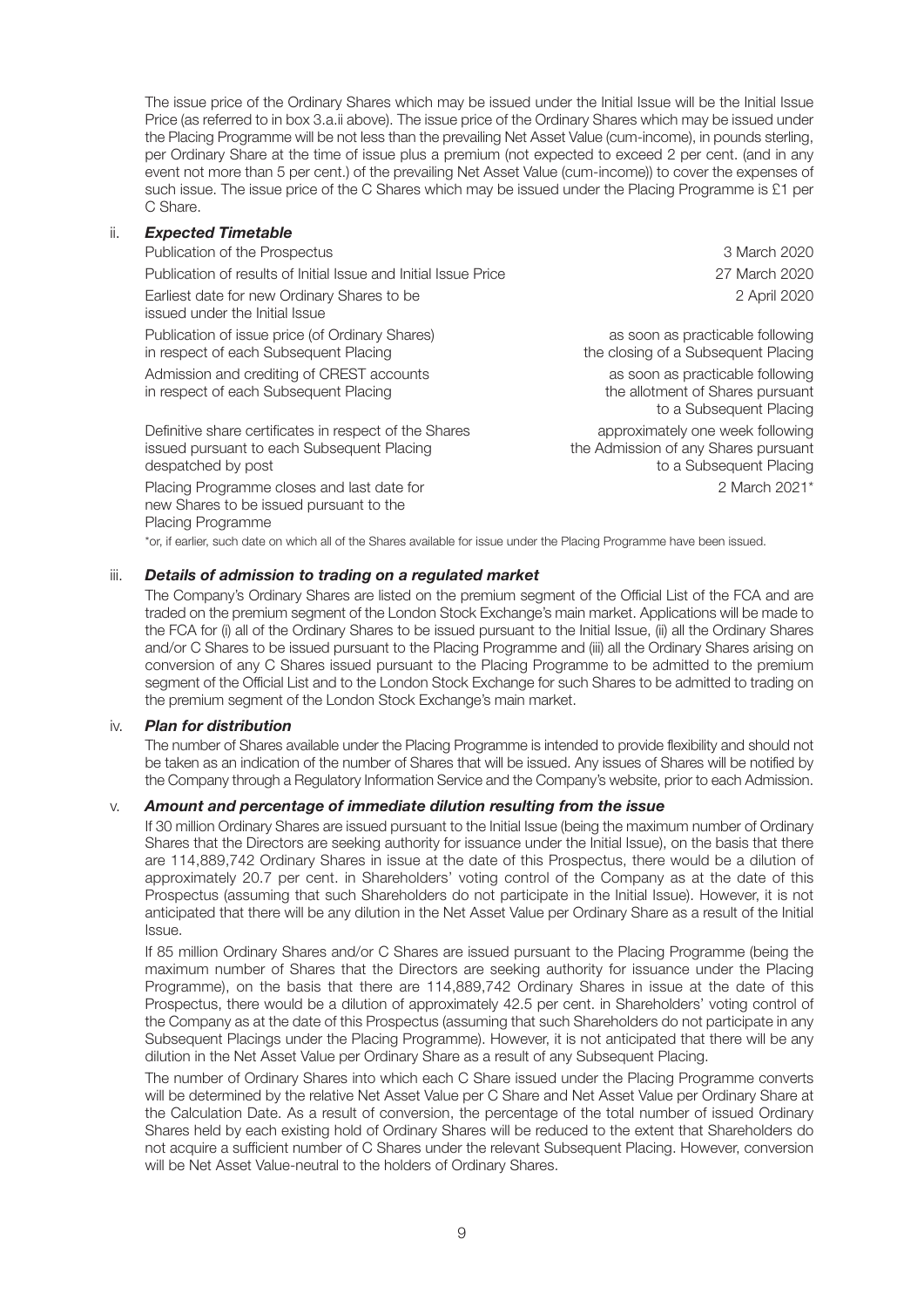# vi. *Estimate of the total expenses of the issue*

The costs and expenses of the Initial Issue are not expected to exceed approximately 2 per cent. of the gross proceeds of the Initial Issue. It is expected that the costs and expenses of the Initial Issue will be covered by issuing the Ordinary Shares under the Initial Issue at a premium of approximately 2 per cent. (but not more than 5 per cent.) of the prevailing (cum-income) Net Asset Value per Ordinary Share at close of business on the date on which the Initial Placing closes. The net proceeds of the Initial Issue are dependent on the level of subscriptions received and the price at which the Ordinary Shares are to be issued under the Initial Issue.

The net proceeds of the Placing Programme are dependent on the number of Shares issued and the price at which Shares are issued. The total costs of the Subsequent Placings under the Placing Programme are not expected to exceed 2 per cent. of the aggregate gross proceeds of the Subsequent Placings under the Placing Programme (and in any event not more than 5 per cent. of the aggregate gross proceeds of the Subsequent Placings under the Placing Programme). With respect to each Subsequent Placing of Ordinary Shares, the Directors anticipate that these costs will be substantially recouped through the premium to the latest published Net Asset Value per Ordinary Share at which such Ordinary Shares are trading at the relevant time resulting from the relevant issue price. The total costs of each Subsequent Placing of C Shares will be borne out of the gross proceeds of each such Subsequent Placing of C Shares and are not expected to exceed 2 per cent. of the gross proceeds of each such Subsequent Placing of C Shares.

## vii. *Estimated expenses charged to the investor*

It is expected that the costs and expenses of the Initial Issue will be covered by issuing the Ordinary Shares under the Initial Issue at a premium of approximately 2 per cent. (but not more than 5 per cent.) of the prevailing (cum-income) Net Asset Value per Ordinary Share at close of business on the date on which the Initial Placing closes. Therefore, new investors (and any existing Shareholders) subscribing for Ordinary Shares under the Initial Issue are expected to bear such costs and expenses.

All expenses incurred by any Intermediary are for its own account. Investors should confirm separately with any Intermediary whether there are any commissions, fees or expenses that will be applied by such Intermediary in connection with any application made through that Intermediary pursuant to the Intermediaries Offer.

The total costs of the Subsequent Placings under the Placing Programme are not expected to exceed 2 per cent. of the aggregate gross proceeds of the Subsequent Placings under the Placing Programme (and in any event not more than 5 per cent. of the aggregate gross proceeds of the Subsequent Placings under the Placing Programme). With respect to each Subsequent Placing of Ordinary Shares, the Directors anticipate that these costs will be substantially recouped through the premium to the latest published Net Asset Value per Ordinary Share at which such Ordinary Shares are trading at the relevant time resulting from the relevant issue price. The total costs of each Subsequent Placing of C Shares will be borne out of the gross proceeds of each such Subsequent Placing of C Shares and are not expected to exceed 2 per cent. of the gross proceeds of each such Subsequent Placing of C Shares.

# b. **Why is this prospectus being produced?**

#### i. *Reasons for the Initial Issue and Placing Programme*

The Initial Issue has been implemented to enable the Company to raise additional capital in the period from 3 March 2020 to 2 April 2020. The Placing Programme has been implemented to enable the Company to raise additional capital in the period from 3 April 2020 to 2 March 2021.

#### ii. *The use and estimated net amount of the proceeds*

The net proceeds of the Initial Issue are dependent on the level of subscriptions received and the price at which the Ordinary Shares are to be issued under the Initial Issue. The net proceeds of the Placing Programme are dependent on the number of Shares issued and the relevant price at which Shares are to be issued. The net proceeds of the Initial Issue and Placing Programme will be used to fund investments in accordance with the Company's investment objective and policy.

#### iii. *Underwriting*

Neither the Initial Issue nor the Placing Programme is being underwritten.

#### iv. *Material conflicts of interest*

As at the date of this Prospectus, there are no interests that are material to the Initial Issue or the Placing Programme and no conflicting interests.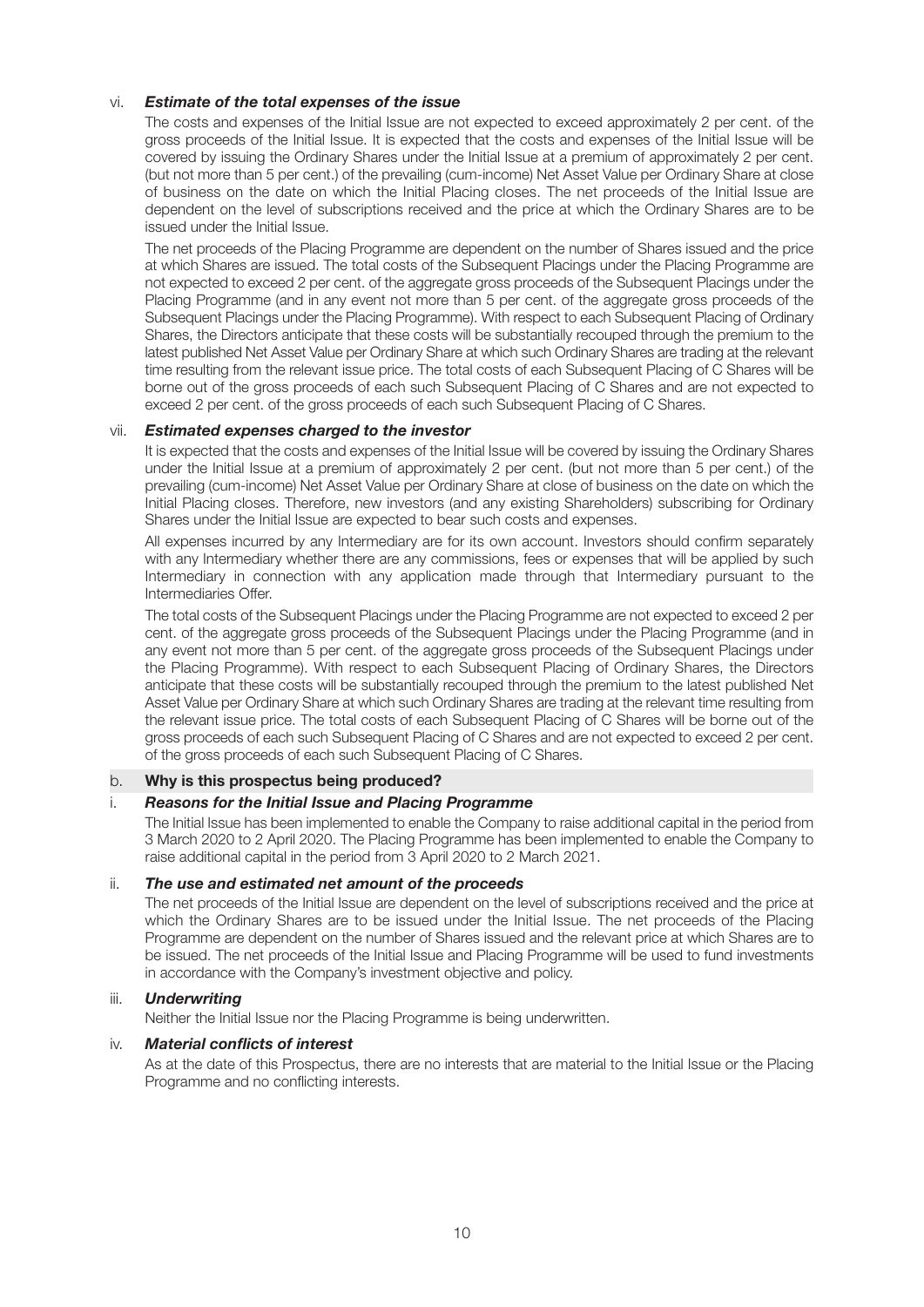# **RISK FACTORS**

Investment in the Company should not be regarded as short-term in nature and involves a degree of risk. Accordingly, investors should consider carefully all of the information set out in this Prospectus and the risks attaching to an investment in the Company including, in particular, the risks described below.

The Directors believe that the risks described below are the material risks relating to the Company at the date of this Prospectus. Additional risks and uncertainties not currently known to the Directors, or that the Directors deem immaterial at the date of this Prospectus, may also have an adverse effect on the performance of the Company. Investors should review this Prospectus carefully and in its entirety and consult with their professional advisers before making an application to participate in the Initial Issue and/or Placing Programme.

As required by the Prospectus Regulation, the risk that the Directors consider to be the most material risk in each category, taking into account the negative impact on the Company and the probability of its occurrence, has been set out first. Given the forward-looking nature of the risks, there can be no guarantee that any such risk is, in fact, the most material or the most likely to occur. Investors should, therefore, review and consider each risk.

# **1. RISKS RELATING TO THE COMPANY AND ITS INVESTMENT OBJECTIVE AND POLICY**

# *Investment opportunities and achievement of investment objective*

The investment objective of the Company is to provide Shareholders with capital growth through investment in a focussed portfolio of equities listed or quoted in Japan with a substantial proportion of their market capitalisation held in cash and/or listed securities and/or realisable assets. Should there be insufficient suitable investment opportunities or should suitable investment opportunities be less available, the Company's investment approach may not produce attractive returns to the Company and its Shareholders. In such circumstances the Directors will consider the future of the Company and may recommend that the Company's investments are sold, it is wound up and cash returned to Shareholders.

Meeting the investment objective is a target but the existence of such an objective should not be considered an assurance or guarantee that it can or will be met.

## *The Company has no employees and is reliant on the performance of third party service providers and other third parties*

The Company has no employees and all of the Directors have been appointed on a non-executive basis. The Company must therefore rely upon third party service providers to perform certain functions. In particular, the Investment Manager, the Depositary, the Custodian, the Registrar and their respective delegates, if any, will perform services that are integral to the Company's operations and financial performance. Failure by any service provider to carry out its obligations to the Company in accordance with the terms of its appointment, to exercise due care and skill, or to perform its obligations to the Company at all as a result of insolvency, bankruptcy or other causes, could have a material adverse effect on the Company's operations and performance and on returns to Shareholders.

The termination of the Company's relationship with any third party service provider, or any delay in appointing a replacement for such service provider, could materially disrupt the business of the Company and could have a material adverse effect on the Company's performance and returns to Shareholders. Furthermore, the Investment Manager, the Depositary and the Custodian also rely on other third parties such as sub-custodians and global and/or local brokers and their respective delegates. Failure by any such third party to carry out its obligations in connection with the operation of the Company, to exercise due care and skill, or to perform its obligations in connection with the operation of the Company at all as a result of insolvency, bankruptcy or other causes, could have a material adverse effect on the Company's performance and returns to Shareholders. The lack of any direct contractual relationship between the Company and any such third party, the termination of the services of any such third party, or any delay in finding a replacement for any such third party, could materially disrupt the business of the Company and could have a material adverse effect on the Company's performance and returns to Shareholders.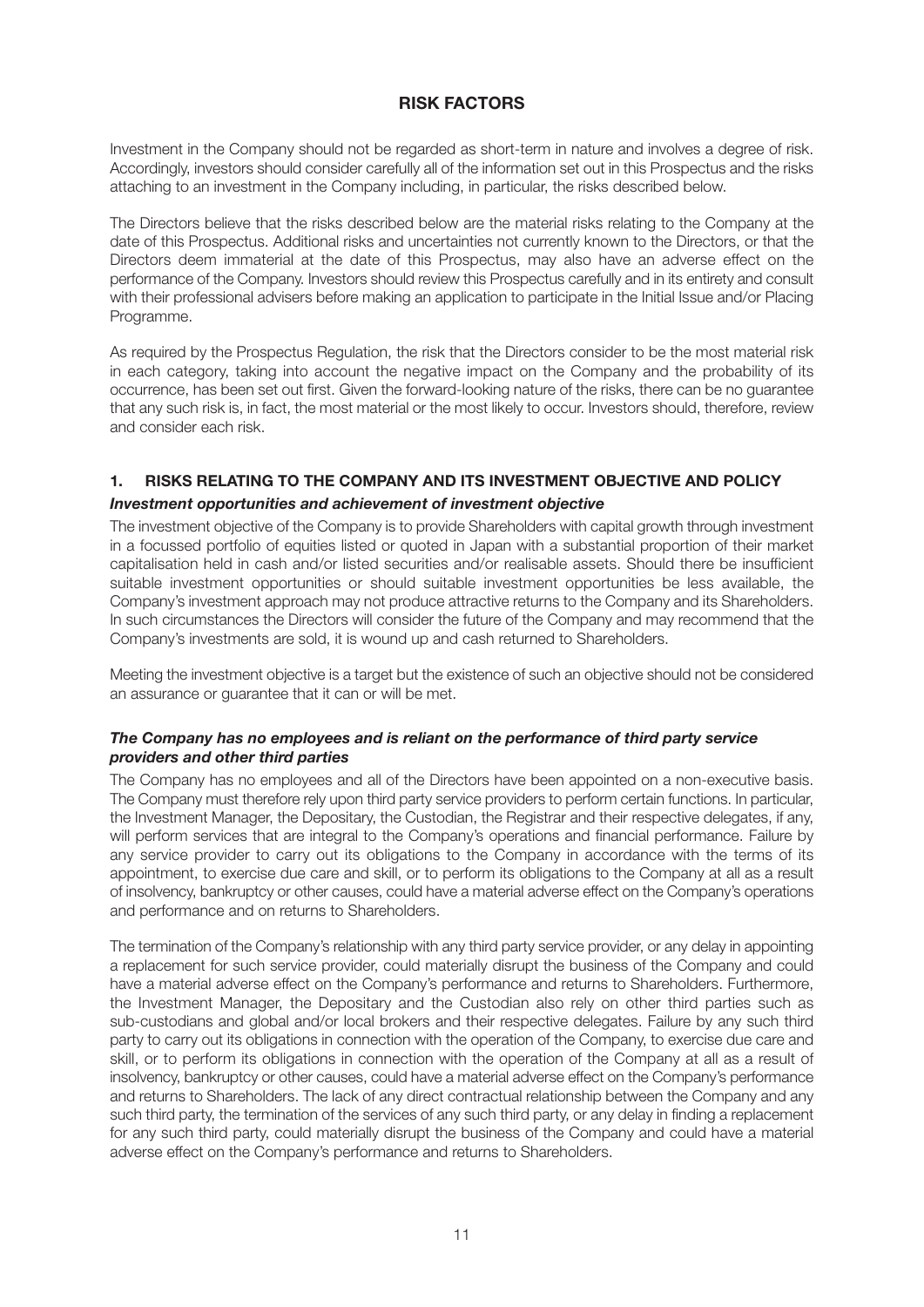## *Past performance cannot be relied upon as an indicator of its future performance.*

The past performance of other funds or investments managed or advised by the Investment Manager is not and cannot be relied upon as an indicator of the future performance of the Company. The success of the Company will depend, amongst other things, on the Investment Manager's ability to identify, acquire and realise investments in accordance with the Company's investment objective and policy. This, in turn, will depend on the ability of the Investment Manager to apply its investment processes in a way that is capable of identifying suitable investments for the Company to invest in. Furthermore, the performance of the Company depends also to a great extent on the correct assessments of the future income derived from and price movements of securities and other investments selected by the Investment Manager.

There can be no assurance that the Investment Manager will be able to successfully apply its investment processes in a way that is capable of identifying suitable investments for the Company to invest in, or to accurately predict the price movements of securities and other investments selected by it, and there can be no assurance that the Company will be able invest its assets on attractive terms or generate any investment returns for Shareholders or avoid investment losses.

# *Borrowings*

The Company may use borrowings and other gearing to seek to enhance investment returns. Whilst the use of borrowings should enhance the total return on the Shares where the return on the Company's underlying assets is positive and exceeds the cost of the borrowings, it will have the opposite effect where the return on the Company's underlying assets is at a lower rate than the cost of the borrowings, reducing the total return on the Shares. As a result, the use of borrowings by the Company may increase the volatility of the Net Asset Value per Share. As a result of gearing, any reduction in the value of the Company's investments may lead to a correspondingly greater percentage reduction in its Net Asset Value (which is likely to adversely affect the price of a Share). Any reduction in the number of Shares in issue (for example, as a result of buy backs) will, in the absence of a corresponding reduction in gearing, result in an increase in the Company's level of gearing.

To the extent that a fall in the value of the Company's investments causes gearing to rise to a level that is not consistent with the Company's gearing policy or borrowing limits, the Company may have to sell investments in order to reduce borrowings, which may give rise to a significant loss of value compared to the book value of the investments, as well as a reduction in income from investments. No assurance can be given that any sales of the Company's investments would realise proceeds which would be sufficient to repay any borrowings. There is no guarantee that any borrowings of the Company will be refinanced on their maturity, either on terms that are acceptable to the Company or at all. The Company will pay interest on any borrowings and, as such, the Company will be exposed to interest rate risk due to fluctuations in the prevailing market rates.

## *The Company may experience fluctuations in its operating results and investor returns will be dependent upon the performance of the Portfolio*

The Company may experience fluctuations in its operating results due to a number of factors, including changes in the values of investments made by the Company, changes in the amount of distributions, dividends or interest paid by issuers in the Portfolio, changes in the Company's operating expenses, currency and exchange rate fluctuations, variations in and the timing of the recognition of realised and unrealised gains or losses, the degree to which the Company encounters competition and general economic and market conditions. Such variability may lead to volatility in the market price of the Shares and cause the Company's results for a particular period not to be indicative of its performance in a future period.

Changes in governmental, political, fiscal or monetary policies or business and economic conditions (for example, interest rates and rates of inflation, industry conditions, unemployment levels, consumer confidence, competition, political and diplomatic events, the outbreak of war, the levels and volatility of equity markets and other factors) could substantially and adversely affect the profitability, prospects and value of the investments in the Portfolio and the Company's performance and returns for Shareholders. Investors contemplating an investment in the Shares should recognise that their market value can fluctuate and may not always reflect their underlying value. No assurance is given, express or implied, that Shareholders will receive back the amount of their original investment in the Shares.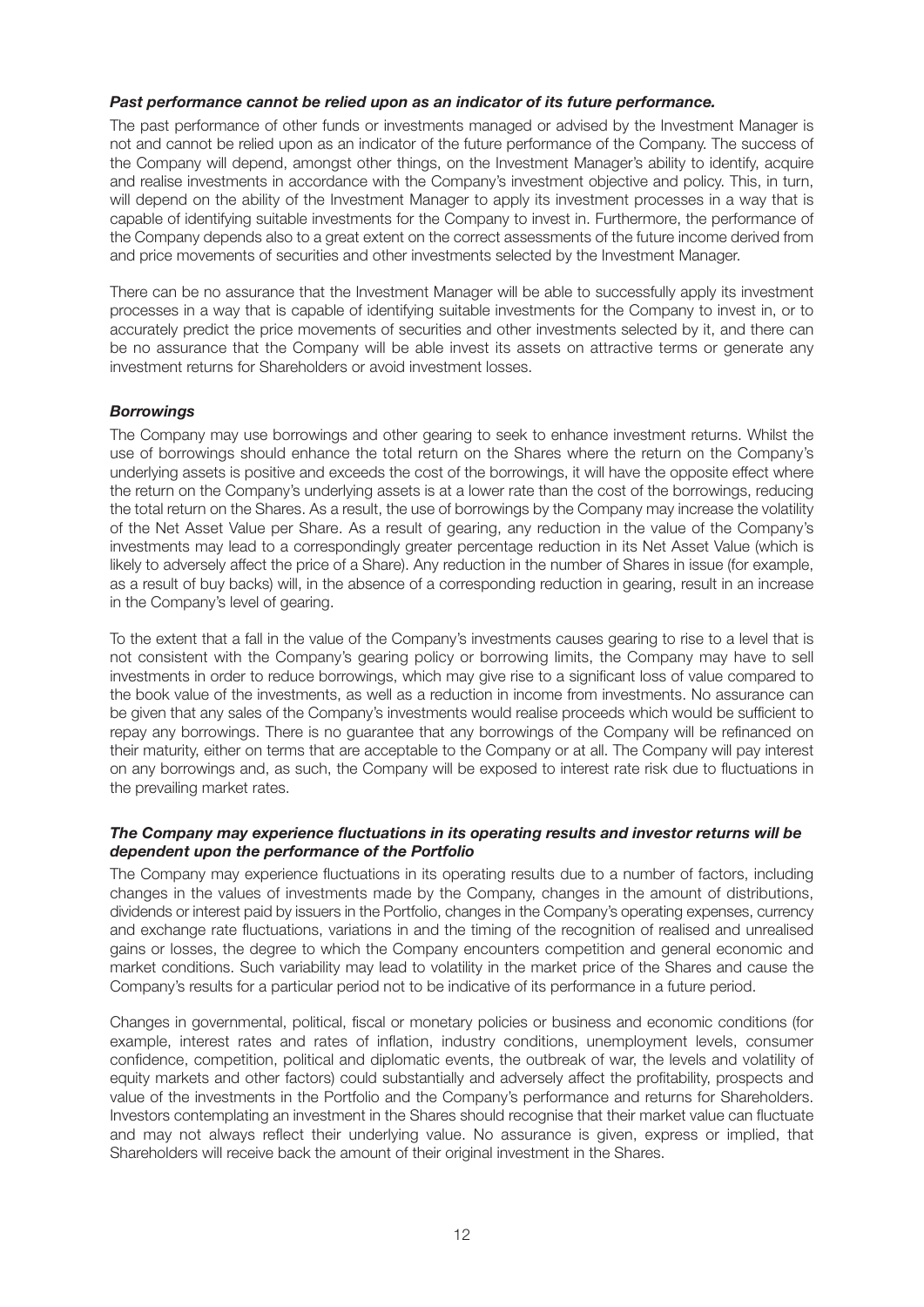# *Duration*

The Directors may, at their discretion, deliver a full or partial exit opportunity to Shareholders in the Company in October 2022 and every two years thereafter. Such an exit opportunity may result in the winding up of the Company. In the event of the winding up of the Company, the amount of the payments available for distribution to Shareholders will depend on the value of the Portfolio at such time. The amount of the payments made to Shareholders may be lower than expected, particularly if market conditions are adverse at such time. Should Shareholders elect for a full or partial exit (and potentially wind up of the Company), the market prices of investments may differ from their actual realisable value.

## *Distributions*

There can be no guarantee that any distributions will be paid by the Company in respect of any financial period and there can be no guarantee that an investment in the Company will deliver any returns to Shareholders. The Company's ability to make distributions is dependent on a number of factors, including the level of dividends and interest earned from its Portfolio and the net revenue profits available for that purpose.

Any change in the tax treatment of dividends received by the Company from investments or income received by the Company may reduce the distributions made to Shareholders. Any change to the basis upon which dividends can be paid by the Company under UK law or accounting rules and standards could have an adverse effect on the Company's ability to pay dividends or distributions.

# **2. RISKS RELATING TO THE PORTFOLIO**

# *Risks associated with investing in a single country*

The Company will invest in equities listed or quoted in Japan. Investing in a single country is considered a higher risk investment strategy than investing more widely, as it exposes the investor to the fluctuations of a single geographical market and currency, in this case the Japanese market and the Yen. Any adverse effect on the Japanese market and/or the value of the Yen could have an adverse effect on the Portfolio, financial condition, results of operations and prospects, with a consequential adverse effect on the market value of the Shares.

# *Risks associated with investments in Japan*

The value of Japanese securities may be affected by factors not typically associated with investments in the UK. Liquidity and settlement risk of investment in Japanese securities and the accounting standards that apply to Japanese issuers may differ from those that would apply in the UK. Changes in economic conditions (for example, inflation, rates of tax and regulatory protection) and the political environment in Japan could substantially and adversely affect the Company's prospects and returns.

## *The Company does not expect to control companies in its Portfolio and cannot therefore ensure that they do not make decisions that decrease the returns to the Company from that investment*

The Company does not expect to take controlling stakes in the companies in its Portfolio. As a result, the Company is subject to the risk that companies in its Portfolio may make business decisions with which it disagrees and which may decrease the value of the Company's investment in that company or, in some circumstances, cause reputational damage to the Company. If this were to happen, it could have an adverse effect on the Portfolio, financial condition, results of operations and prospects, with a consequential adverse effect on the market value of the Shares.

# *Sectoral diversification*

The Company is not subject to restrictions on the amount it may invest in any particular sector. The Company may have significant exposure to portfolio companies from certain sectors from time to time. As there is no hard limit on the amount the Company may invest in any sector the entire Portfolio may, at certain times, be invested solely in one sector. Greater concentration of investments in any one sector may result in greater volatility in the value of the Company's investments and consequently its Net Asset Value and may materially and adversely affect the performance of the Company and returns to Shareholders.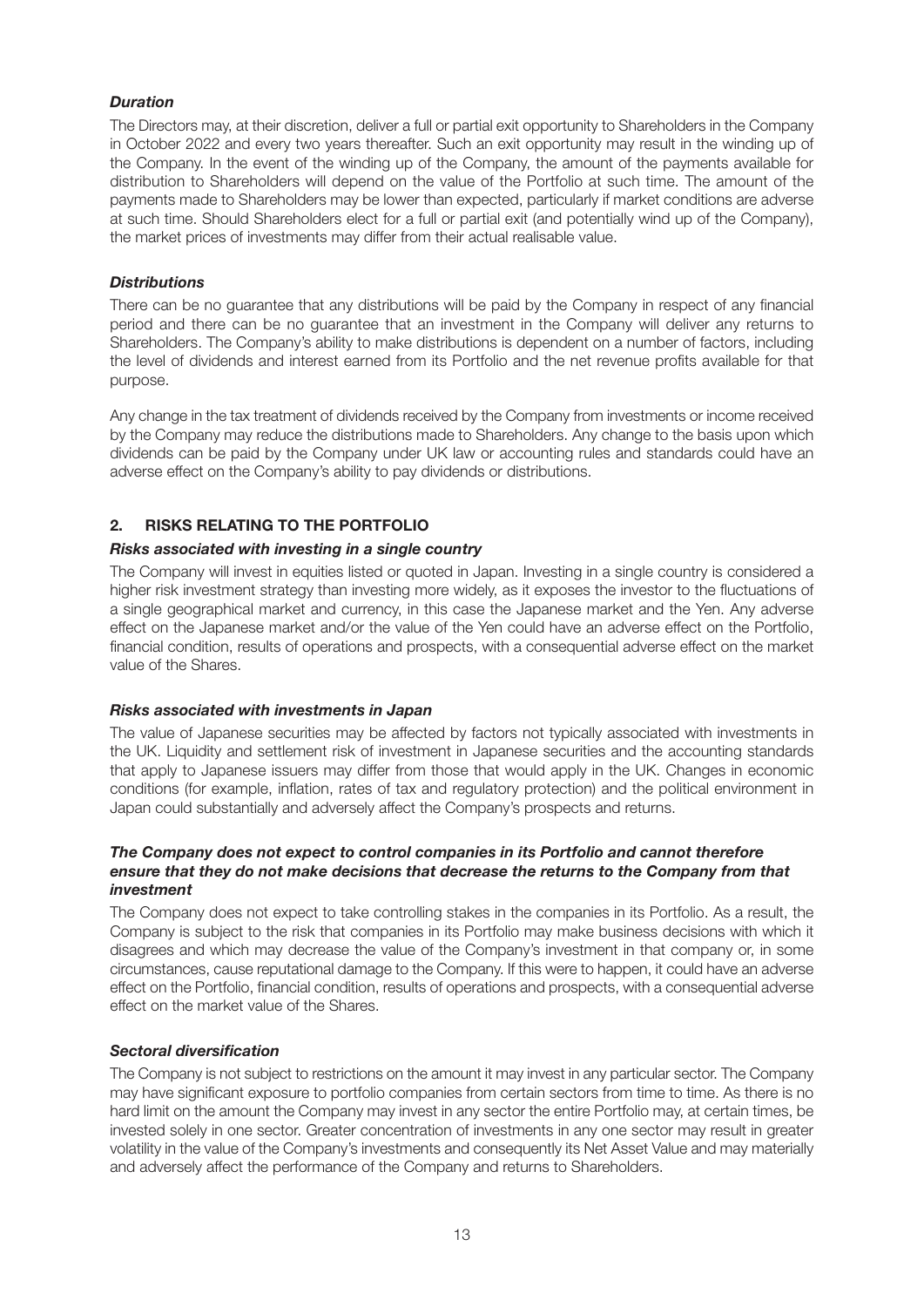# *The Portfolio may include unquoted investments*

The Company will not make investments that, at the point of investment, are unlisted, however the Company may become invested in unquoted investments (whether directly or indirectly through funds with underlying unquoted assets). These investments may not have readily ascertainable market prices and may have reported valuations that differ from their true and actual realisable value. Valuations can be subject to significant fluctuations. Some investee companies may not have ongoing valuations provided by third parties. The Investment Manager's investment recommendations are based on analysis and valuations which may be materially inaccurate. In addition, the Investment Manager may have to rely on old valuations in its investment process.

If values realised for underlying investments made by such investee companies are materially different from those values contained in reported valuations for such investee companies, there is a risk that investors may be carrying their investment in their books at an incorrect value and the price at which they buy and sell shares in such companies in the secondary market may not reflect the true value of such shares. As the Company is expected to be an investor in such investee companies this may impact the Net Asset Value of the Company.

# *Foreign exchange rate risk*

The Company's functional and reporting currency is Sterling. However, the Company will invest in assets which will be denominated predominantly in Yen and the companies in which the Company invests are likely to conduct their operations in currencies other than Sterling. As a result, movements in exchange rates may affect the Sterling value of these assets and their returns, favourably or unfavourably. Foreign exchange rate risk may increase the volatility of the Net Asset Value per Share.

The Company does not currently intend to enter into any arrangements to hedge its underlying currency exposure to investments denominated in Yen, but even if it chooses to do so in the future, there can be no assurance that the Company will be able to successfully hedge against such currency exposure risks or that adequate hedging arrangements will be available on an economically viable basis. In addition, any hedging arrangements may result in additional costs being incurred by the Company or losses being greater than if hedging had not been used.

# *The Company may invest in other investment funds*

The Company may make investments in other vehicles for collective investment (including other funds managed by the Investment Manager and the Investment Manager's group). The Company is unlikely to be able to influence significantly, or at all, the management of those vehicles. The Company is, therefore, reliant upon the skills of the investment managers of the funds in which it invests and may not be in a position to remove any such manager or to exit its investment in the event of underperformance by those funds and/or managers.

# *Delays in investing the net proceeds of the Initial Issue and/or any Subsequent Placing*

The number, quality and size of investment opportunities, and general market and economic conditions, may lead to delays in investing the net proceeds of the Initial Issue and/or any Subsequent Placing. If equity prices rise or fall significantly before the net proceeds are fully invested this may have an impact on the Company's growth.

# *The Company may make use of derivative instruments*

The Company may use derivatives for gearing and efficient portfolio management purposes. The use of derivatives gives rise to a number of specific potential risks. Derivative instruments can be highly volatile and expose investors to a high risk of loss. The low initial margin deposits normally required to establish a position in such instruments permit a high degree of leverage. As a result, depending on the type of instrument, a relatively small movement in the price of a contract or the underlying securities may result in a profit or loss which is high in proportion to the amount of funds actually placed as the initial margin and may result in further loss exceeding any margin deposited. In addition, daily limits on price fluctuations and speculative position limits on exchanges may prevent prompt liquidation of positions resulting in potentially greater losses. Furthermore, the use of derivative instruments involves certain special risks for a company, including dependence on movements in the price of underlying securities and movements in interest rates and credit exposure to the counterparty with whom it trades. Counterparty risks may differ materially from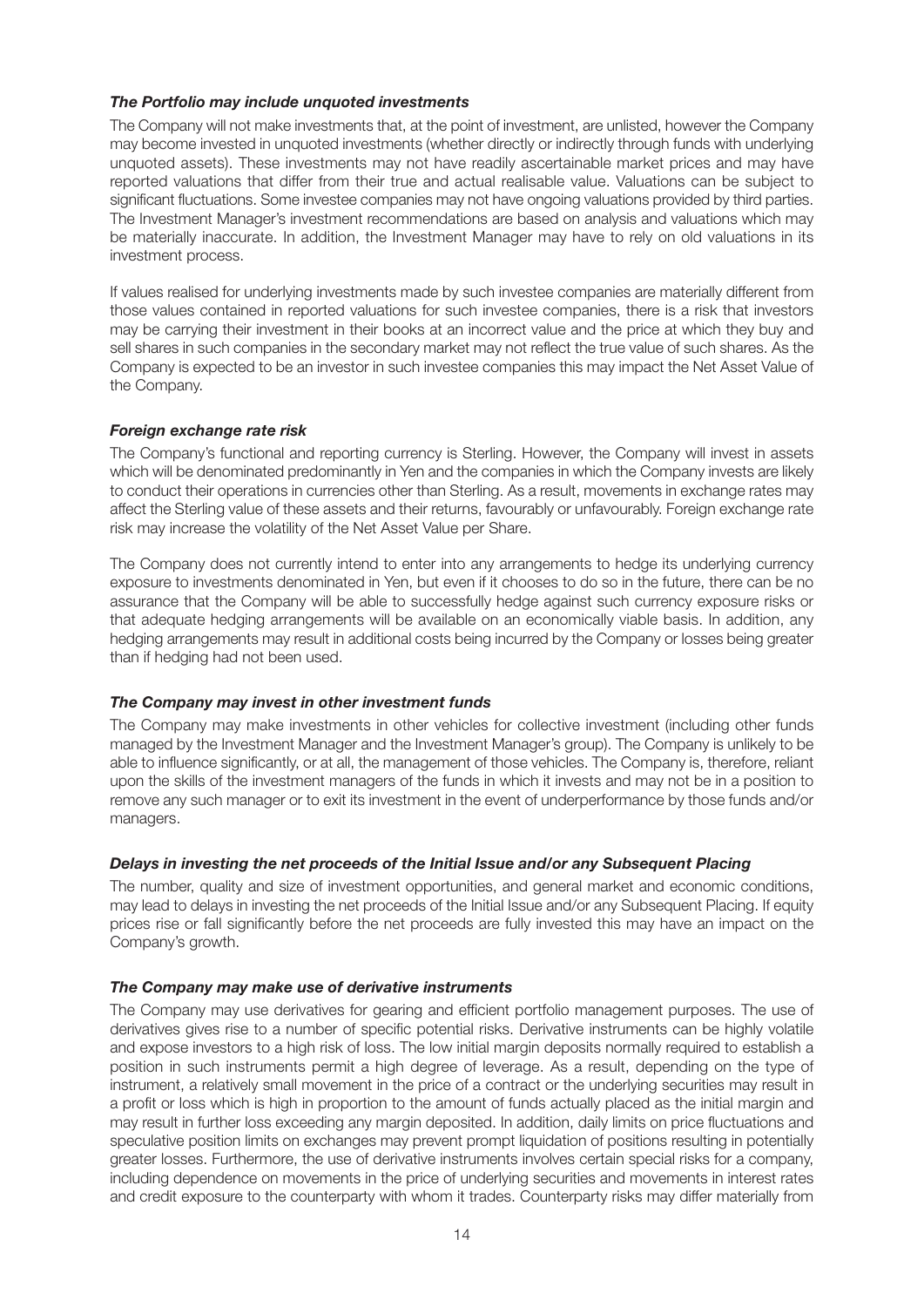those entailed in exchange-traded transactions that generally are backed by clearing organisation guarantees, daily marking-to-market and settlement, and segregation and minimum capital requirements applicable to intermediaries. Transactions entered into directly between counterparties generally do not benefit from such protections and expose the parties to the risk of counterparty default.

# *Cash*

A proportion of the Portfolio may be held in cash and cash equivalents from time to time. This proportion of the Company's assets will not be invested in the market and will not benefit from positive market movements. Any holdings in cash may therefore adversely affect the Company's ability to achieve its investment objective.

# **3. RISKS RELATING TO THE INVESTMENT MANAGER**

# *Reliance on the Investment Manager's investment processes*

Before making investments on behalf of the Company, the Investment Manager conducts such investment analysis as it deems reasonable and appropriate based on the facts and circumstances applicable to each investment. There can be no assurance that the Investment Manager's analysis with respect to any investment opportunity will reveal or highlight all relevant facts that may be necessary or helpful in evaluating that investment opportunity. Any failure by the Investment Manager to identify relevant facts through its investment process may lead to inappropriate investment decisions, which could have a material adverse effect on the Company's profitability, Net Asset Value and the market price of the Shares.

## *The departure of some or all of the Investment Manager's key investment professionals could prevent the Company from achieving its investment objective, which may affect the returns to Shareholders*

The Company depends on the diligence, skill and judgment of the Investment Manager's investment professionals and the information and investment opportunities they identify during the normal course of their activities. The Company's success depends on the continued service of these individuals, who are not obligated to remain employed with the Investment Manager, and the Investment Manager's ability to recruit, retain and motivate new talented personnel. There can be no assurance that the existing investment professionals of the Investment Manager will be retained nor that the Investment Manager will be successful in its efforts to recruit, retain and motivate suitable personnel as the market for qualified investment professionals is competitive.

# *There can be no assurance that the Directors will be able to find a replacement investment manager if the Investment Manager resigns, is removed or otherwise no longer serves as the Investment Manager*

Under the terms of the Investment Management Agreement, either the Investment Manager or the Company may terminate the agreement by giving the other 12 months' written notice, such notice not to be given prior to the fourth anniversary from the Company's First Admission. The Company or the Investment Manager may also terminate the Investment Management Agreement immediately by giving written notice to the other in certain circumstances, for example, material breach of the agreement. If the Investment Management Agreement is terminated, the Directors would have to find a replacement alternative investment fund manager and investment manager for the Company and there can be no assurance that such a replacement with the necessary skills and experience could be appointed on terms acceptable to the Company. In this event, the Directors would have to formulate and put forward to Shareholders proposals for the future of the Company, which may include its merger with another investment company, reconstruction or winding up.

## *The Investment Manager may allocate some of its resources to activities in which the Company is not engaged, which could have a negative impact on the Company's ability to achieve its investment objective*

The Investment Manager is not required to commit all of its resources to the Company's affairs. Insofar as the Investment Manager devotes resources to its responsibilities to other business interests, its ability to devote resources and attention to the Company's affairs will be limited. This could adversely affect the Company's ability to achieve its investment objective, which could have a material adverse effect on the Company's profitability, Net Asset Value and the market price of the Shares.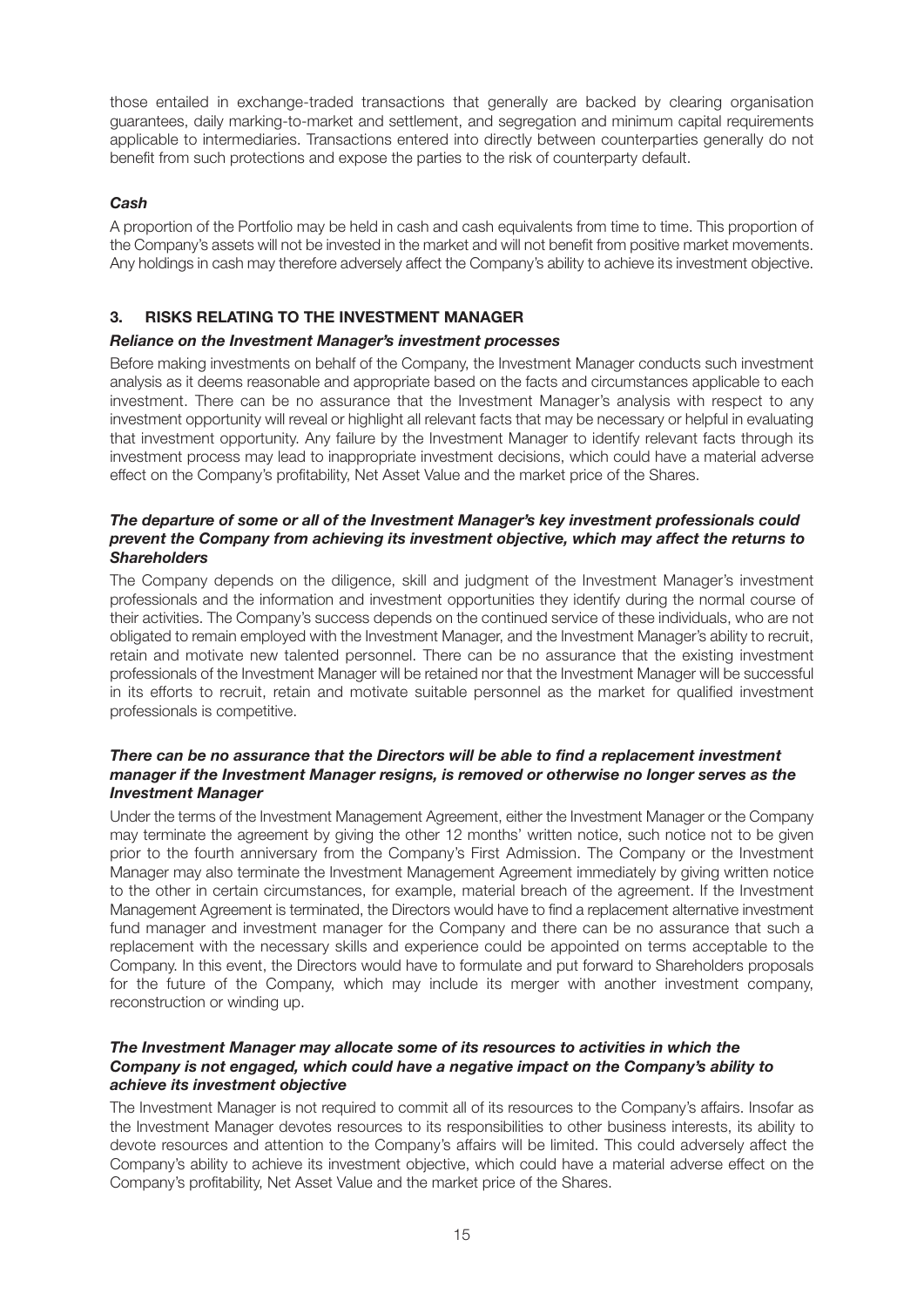# **4. RISKS RELATING TO REGULATION AND TAXATION**

# *Risks associated with market regulation in Japan or elsewhere affecting companies or securities in which the Company invests and their industries*

Changes in Japanese and other governments' policies towards regulation of the companies or securities in which the Company invests and their industries may have a material adverse effect on the value of the Company's investments in those companies.

## *Any failure to maintain investment trust status could affect the Company's ability to provide returns to Shareholders*

It is the intention of the Directors to conduct the affairs of the Company so as to continue to satisfy the conditions for approval as an investment trust under Chapter 4 of Part 24 of the Corporation Tax Act 2010. A failure to maintain HMRC approval as an investment trust, including as a result of a change in tax law or practice, could result in the Company not being able to benefit from the current exemption for investment trusts from UK tax on chargeable gains and could affect the Company's ability to provide returns to Shareholders. It is not possible to guarantee that the Company will remain non-close, which is a requirement to obtain and maintain status as an investment trust, as the Shares are freely transferable. The Company, in the unlikely event that it becomes aware that it is a close company, or otherwise fails to meet the criteria for approval as an investment trust company, will, as soon as reasonably practicable, notify Shareholders of this fact.

## *Changes in laws or regulations governing the Company's activities may adversely affect the Company's performance*

The Company is subject to laws and regulations enacted by European, national and local governments. In particular, the Company is subject to and is required to comply with certain regulatory requirements that are applicable to listed closed-ended investment companies, including the Listing Rules, the Prospectus Regulation, the Prospectus Regulation Rules, the Disclosure Guidance and Transparency Rules, the Market Abuse Regulation, the AIFMD and the PRIIPs Regulation. In addition, the Company is subject to the continuing obligations imposed by the FCA on all investment companies whose shares are listed on the Official List and is subject to the admission and disclosure standards of the London Stock Exchange. A failure by the Company to comply with those obligations and standards may result in the Shares being suspended from listing.

Any change in the law and regulation affecting the Company may have a material adverse effect on the ability of the Company to carry on its investment activities and successfully pursue its investment policy and on the value of the Company and the Shares. In such event, the investment returns of the Company may be materially adversely affected.

# *Accounting standards or practice changes*

Any change in accounting standards or accounting practice in the UK may adversely affect the value of the Company's assets and liabilities in its books of account or restrict the ability of the Company to pay dividends or distributions and/or buy back Shares.

## *Changes in taxation legislation or practice may adversely affect the Company and the tax treatment for Shareholders investing in the Company*

Changes in tax legislation or practice, whether in the Japan, UK or elsewhere, could affect the value of investments held by the Company, affect the ability of the Company to provide returns to Shareholders, and affect the tax treatment for Shareholders of their investments in the Company.

Investors should consult their tax advisers with respect to their particular tax situation and the tax effects of an investment in the Company. Statements in this Prospectus concerning the taxation of investors or prospective investors in Shares are based on current tax law and practice, each of which is potentially subject to change. The value of particular tax reliefs, if available, will depend on each individual Shareholder's circumstances. This Prospectus is not a substitute for independent tax advice.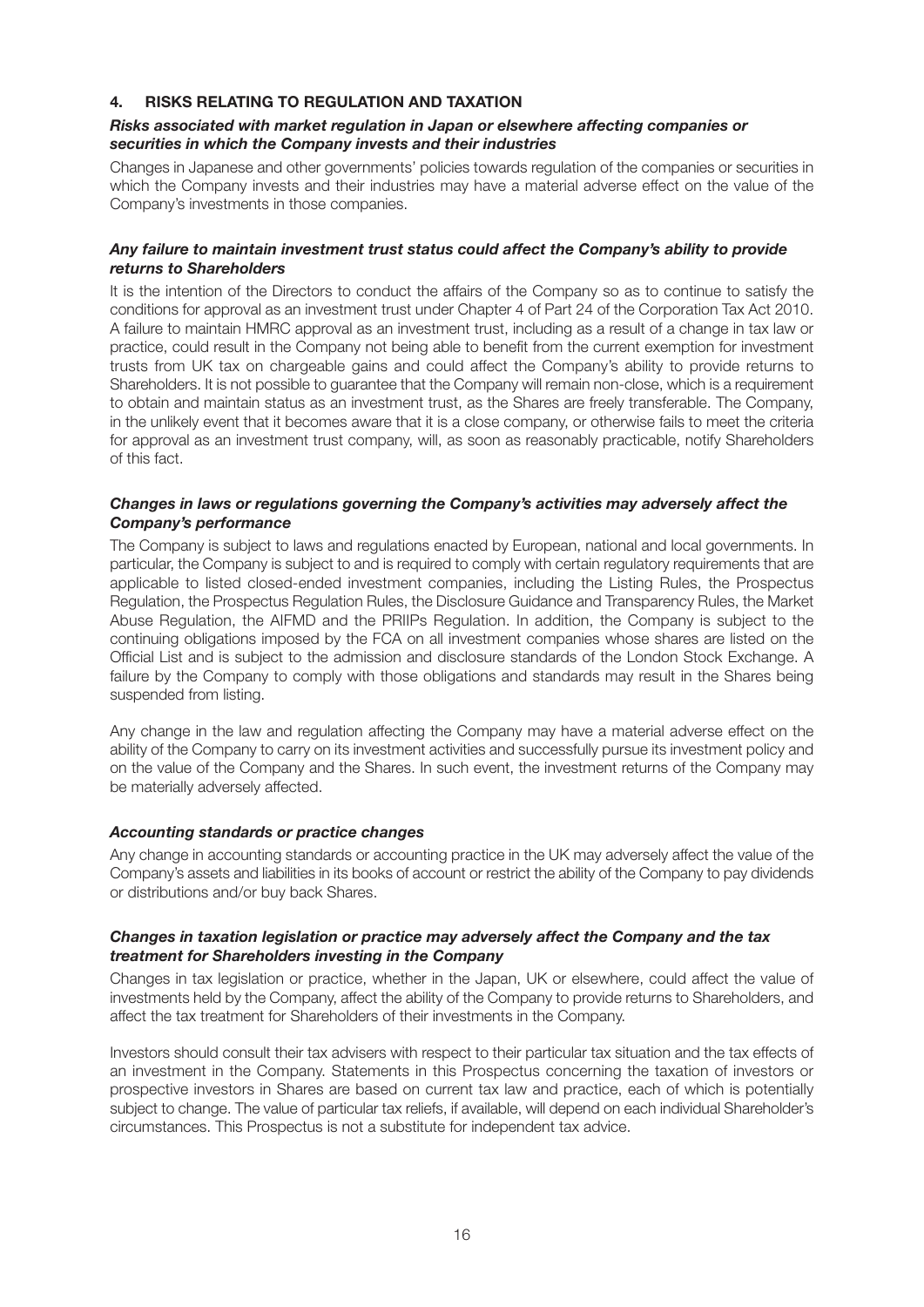# *There is uncertainty associated with the UK's exit from the European Union ("Brexit")*

The extent of the impact of Brexit on the Company will depend in part on the nature of the arrangements that are put in place between the UK and the European Union following Brexit and the extent to which the UK continues to apply laws that are based on European Union legislation. The terms of the UK's future relationship with the European Union are currently uncertain. In particular, there is no certainty that the UK Government will be able to negotiate and agree a trade deal with the European Union before the expiry of the transition period provided for under the withdrawal agreement, or at all, or what the terms of any such trade deal would be. Any continued political uncertainty in this respect could adversely affect the UK and worldwide economic and market conditions and could contribute to instability in global financial and foreign exchange markets, including volatility in the value of Sterling. Furthermore, if a trade deal is agreed, it is possible that the terms of such deal could lead to greater restrictions on the free movement of services, goods, people and capital between the UK and the European Union than currently exist and increased regulatory complexities, which could affect economic and market conditions and the value of Sterling. In addition, the macroeconomic effect of Brexit on the value of investments in Japanese securities and, by extension, the value of investments in the Portfolio is unknown. As such, as at the date of this Prospectus, it is not possible to state the impact that Brexit will have on the Company and its investments. It could also potentially make it more difficult for the Company to raise capital in the European Union and/or increase the regulatory compliance burden on the Company. This could restrict the Company's future activities and thereby negatively affect returns to Shareholders.

# **5. RISKS RELATING TO THE ORDINARY SHARES AND C SHARES**

# *Further issues of Ordinary Shares and/or C Shares*

The Directors are seeking authority to issue up to 85 million Ordinary Shares and/or C Shares in aggregate (less the number of Ordinary Shares issued under the Initial Issue) immediately following Initial Admission pursuant to the Placing Programme without the application of pre- emption rights. If the Directors decide to issue further Ordinary Shares and/or C Shares on a non-pre-emptive basis the proportions of the voting rights held by holders of Ordinary Shares on Initial Admission (assuming that such Shareholders do not participate in any Subsequent Placings under the Placing Programme) will be diluted on the issue of such shares as each Ordinary Share and each C Share carries the right to one vote. The voting rights may be diluted further on the conversion of any C Shares depending on the applicable conversion ratio.

# *The Ordinary Shares and C Shares may trade at a discount or premium to their Net Asset Value*

The market price of the Ordinary Shares may fluctuate significantly and independently of their underlying Net Asset Value and the Ordinary Shares may trade at a discount or premium to their underlying Net Asset Value, depending on factors such as supply and demand for the Shares, dividend yields, prevailing interest rates, market conditions and general investor sentiment. Accordingly, the market price of an Ordinary Share or C Share may not fully reflect its underlying Net Asset Value.

In relation to Ordinary Shares: Whilst the Board will monitor the level of the discount or premium at which the Ordinary Shares trade and under the Company's discount control policy the Company will seek to maintain a mid market share price which is close to the Net Asset Value per Share through buy backs or issues of Ordinary Shares, the ability of the Company to control the level of discount or premium will depend on the Company being able to buy back or issue Ordinary Shares, which is dependent upon Shareholders in general meeting conferring authority on the Board to buy back or issue Ordinary Shares. Whilst the Board will seek the renewal of such Shareholder authorities annually and at other times should this prove necessary, there can be no guarantee that the requisite Shareholder authorities will be obtained. Where such authorities are obtained, the extent to which the Company can buy back and issue Ordinary Shares will be limited to certain percentages of the Company's issued share capital as at the date on which the authorities are granted.

Furthermore, the ability of the Company to buy back or issue Ordinary Shares will also be subject to the Act and all other applicable legislation, rules and regulations of any government, regulatory body or market applicable to the Company, and the Company will only buy back or issue Ordinary Shares where the Directors believe that it will be in the best interests of Shareholders.

Share buy backs will also be subject to the availability of sufficient distributable reserves and cash in the Company. There can be no guarantee that the Company will buy back or issue Ordinary Shares nor that any buy backs or issues will ensure that the mid market share price will remain close to the Net Asset Value per Share.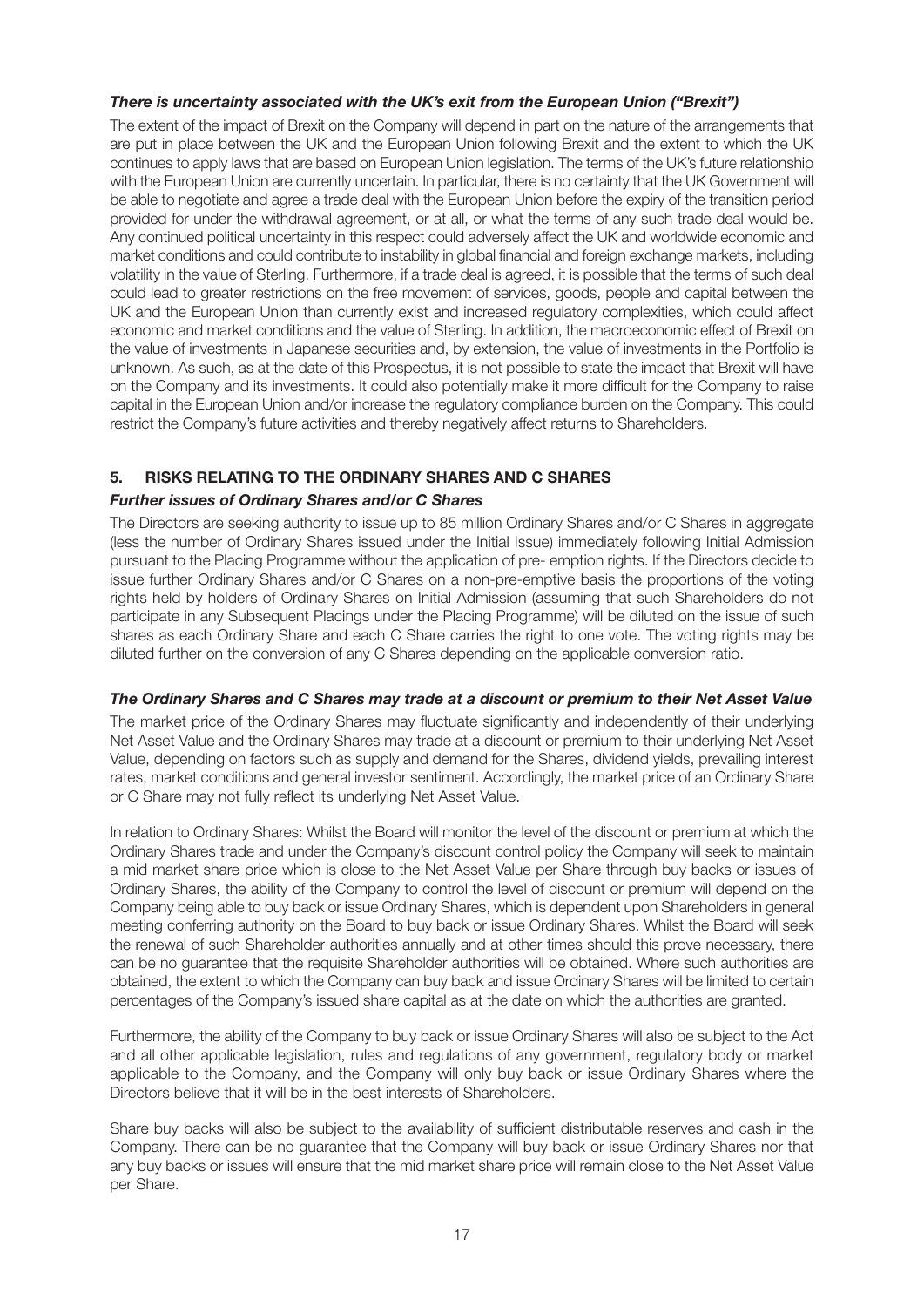## *It may be difficult for Shareholders to realise their investment and there may not be a liquid market in the Ordinary Shares or C Shares*

The Company is a closed-ended company and, as such, Shareholders will have no right to have their Shares redeemed or repurchased by the Company at any time.

Shareholders wishing to realise their investment in the Company may be required to dispose of their Shares on the market. Accordingly, the ability of Shareholders to realise any value in respect of their Shares is dependent on, *inter alia*, the existence of a liquid market in the Shares. Although it is anticipated that the Ordinary Shares and C Shares will be admitted to the premium segment of the Official List and to trading on the premium segment of the London Stock Exchange's main market, there may not be a liquid market for the Shares and accordingly Shareholders may find it difficult or be unable to realise their investment at the Net Asset Value per Share or at all. The price at which the Shares will be traded and the price at which Shareholders may realise their investment will be influenced by a large number of factors, some specific to the Company and its investments and some which may affect companies generally. There can be no guarantee that the Shares will trade at prices close to the price paid by a Shareholder to acquire their Shares or close to the underlying Net Asset Value per Share.

In relation to the Ordinary Shares, while the Directors will retain the right to effect buy backs of Ordinary Shares in the manner described in this Prospectus, they are under no obligation to use such powers or to do so at any time and Shareholders should not place any reliance on the willingness of the Directors so to act.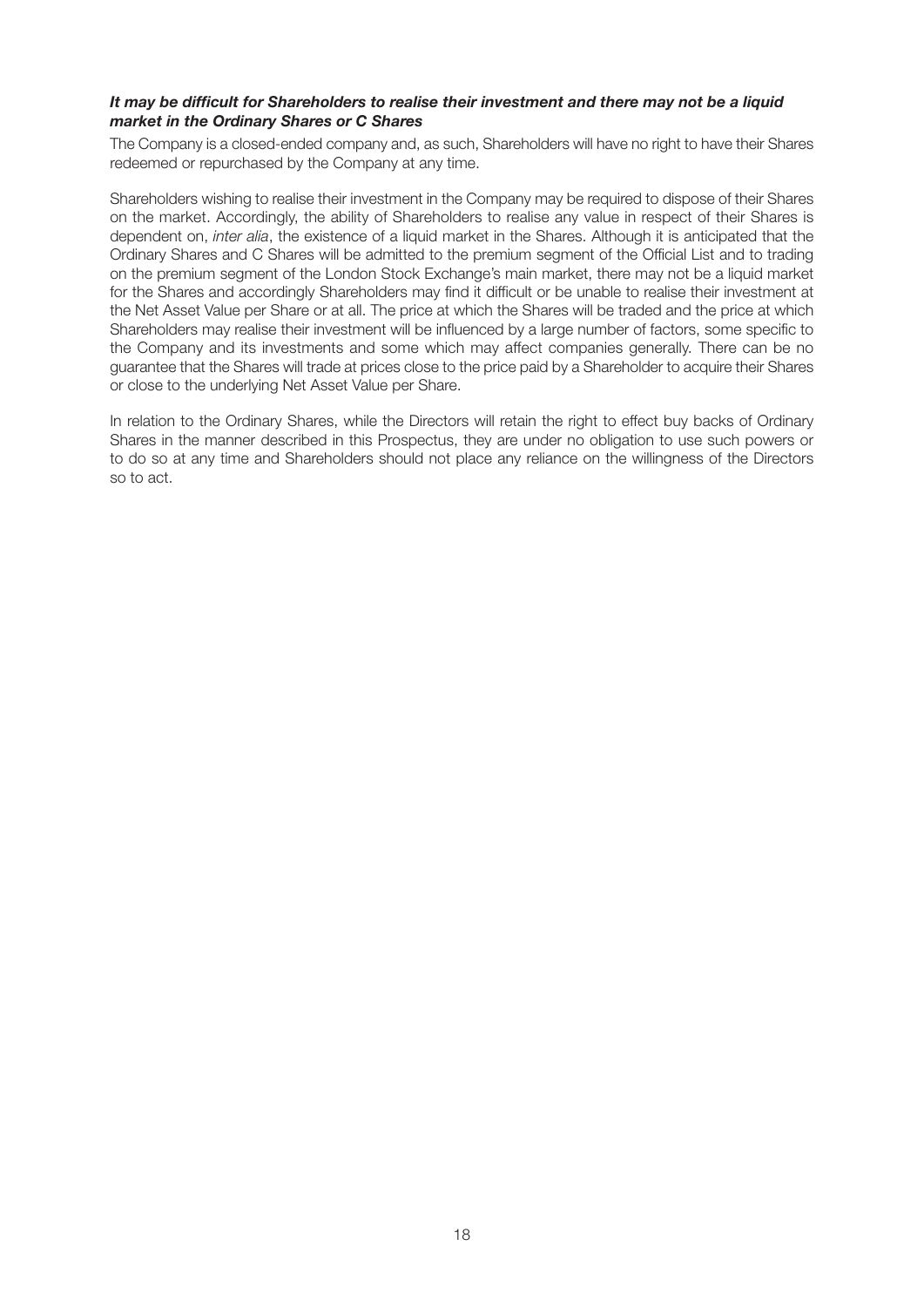# **IMPORTANT INFORMATION**

## **General**

This Prospectus should be read in its entirety, along with any supplementary prospectus issued by the Company, before making any application for Shares. Prospective investors should rely only on the information contained in this Prospectus (together with any supplementary prospectus issued by the Company).

No person has been authorised to issue any advertisement, give any information or make any representations other than as contained in the Prospectus and, if given or made, such information or representations must not be relied on as having been authorised by the Company, the Investment Manager, the Administrator, the Depositary, the Custodian, N+1 Singer or any of their respective affiliates, officers, members, directors, employees or agents. Without prejudice to the Company's obligations under the Prospectus Regulation Rules, the Listing Rules, the Market Abuse Regulation and the Disclosure Guidance and Transparency Rules, neither the delivery of the Prospectus nor any subscription for or purchase of Shares made pursuant to the Initial Issue or Placing Programme shall, under any circumstances, create any implication that there has been no change in the affairs of the Company since, or that the information contained in the Prospectus is correct as at any time subsequent to, the date of the Prospectus.

Apart from the liabilities and responsibilities (if any) which may be imposed on N+1 Singer by FSMA or the regulatory regime established thereunder, or under the regulatory regime of any other jurisdiction where exclusion of liability under the relevant regulatory regime would be illegal, void or unenforceable, N+1 Singer does not make any representation, express or implied, nor accepts any responsibility whatsoever for, the contents of the Prospectus nor for any other statement made or purported to be made by it or on its behalf in connection with the Company, the Ordinary Shares, the C Shares, any Admission, the Initial Issue or the Placing Programme. N+1 Singer (together with its affiliates) accordingly, to the fullest extent permitted by law, disclaims all and any liability (save for any statutory liability) whether arising in tort, contract or otherwise which it might otherwise have in respect of the Prospectus or any other statement.

All Shareholders are entitled to the benefit of, are bound by, and are deemed to have notice of, the provisions of the Company's memorandum of association and the Articles which investors should review. A summary of the Articles is contained in paragraph 3 of Part 10 of this Prospectus under the section headed "*Articles of Association*".

Statements made in this Prospectus are based on the law and practice in force in England and Wales as at the date of this Prospectus and are subject to changes therein.

In connection with the Initial Issue and Placing Programme, N+1 Singer and any of its affiliates, acting as investors for its or their own account(s), may subscribe for or purchase Shares and in that capacity may retain, purchase, sell, offer to sell or otherwise deal for its or their own account(s) in the Shares and other securities of the Company or related investments in connection with the Initial Issue, Placing Programme or otherwise. Accordingly, references in the Prospectus to the Shares being issued, offered, acquired, subscribed or otherwise dealt with, should be read as including any issue or offer to, acquisition of, or subscription or dealing by N+1 Singer and any of its affiliates acting as an investor for its or their own account(s). Neither N+1 Singer nor any of its affiliates intends to disclose the extent of any such investment or transactions otherwise than in accordance with any legal or regulatory obligation to do so. In addition, N+1 Singer may enter into financing arrangements with investors, such as share swap arrangements or lending arrangements in connection with which N+1 Singer may from to time acquire, hold or dispose of shareholdings in the Company.

# **Intermediaries Offer**

The Company consents to the use of this document by Intermediaries in connection with any subsequent resale or final placement of securities by Intermediaries in connection with the Initial Issue only in the United Kingdom, the Channel Islands and the Isle of Man on the following terms. Intermediaries will be appointed after the date of this Prospectus, and a list of the same will appear on the Company's website https://www.ajot.co.uk from the date on which they are appointed to participate in connection with any subsequent resale or final placement of securities until the closing of the period for the subsequent resale or final placement of securities by Intermediaries.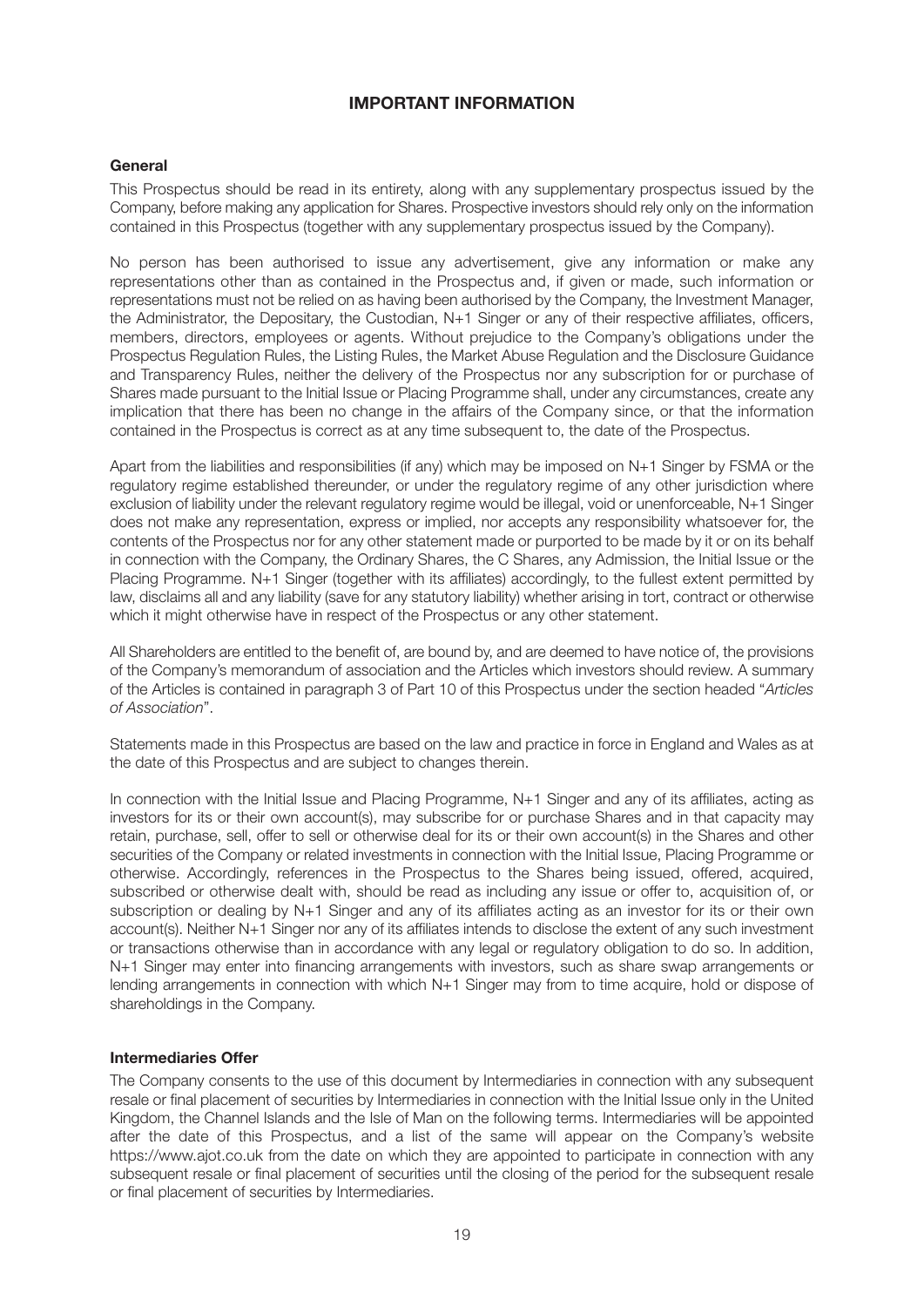The offer period within which any subsequent resale or final placement of securities by Intermediaries can be made and for which consent to use this Prospectus is given commences on 3 March 2020 and closes at 3.00 p.m. on 26 March 2020, unless closed prior to that date (any such prior closure to be announced via a Regulatory Information Service).

**Any Intermediary that uses this document must state on its website that it uses this document in accordance with the Company's consent and the conditions attached thereto. Intermediaries are required to provide the terms and conditions of the Intermediaries Offer to any prospective investor who has expressed an interest in participating in the Intermediaries Offer to such Intermediary. Information on the terms and conditions of any subsequent resale or final placement of securities by any Intermediary is to be provided at the time of the offer by the Intermediary.** 

The Company accepts responsibility for the content of this Prospectus with respect to any subscriber for Shares pursuant to any subsequent resale or final placement of securities by Intermediaries in connection with the Initial Issue.

Any new information with respect to Intermediaries unknown at the time of approval of this Prospectus will be available on the Company's website https://www.ajot.co.uk.

# **Data protection**

The information that a prospective investor in the Company provides in documents in relation to a subscription for Shares or subsequently by whatever means which relates to the prospective investor (if it is an individual) or a third party individual ("**personal data**") will be held and processed by the Company (and any third party in the United Kingdom to whom it may delegate certain administrative functions in relation to the Company) in compliance with (a) the relevant data protection legislation and regulatory requirements of the United Kingdom ("**Data Protection Legislation**"); and (b) the Company's privacy notice, a copy of which is available for review on the Company's website https://www.ajot.co.uk/privacy-policy/ (and if applicable any other third party delegate's privacy notice) ("**Privacy Notice**").

Without limitation to the foregoing, each prospective investor acknowledges that it has been informed that such information will be held and processed by the Company (or any third party, functionary, or agent appointed by the Company, which may include, without limitation, the Registrar) and in accordance with the Company's Privacy Notice for the purposes set out therein including:

- verifying the identity of the prospective investor to comply with statutory and regulatory requirements in relation to anti-money laundering procedures;
- carrying out the business of the Company and the administering of interests in the Company; and
- **•** meeting the legal, regulatory, reporting and/or financial obligations of the Company in the UK or elsewhere or any third party functionary or agent appointed by the Company.

For the purposes set out above, it may be necessary for the Company (or any third party, functionary, or agent appointed by the Company, which may include, without limitation, the Registrar) to:

- l disclose personal data to third party service providers, affiliates, agents or functionaries appointed by the Company or its agents to provide services to prospective investors; and
- transfer personal data outside of the EEA to countries or territories which do not offer the same level of protection for the rights and freedoms of prospective investors in the United Kingdom (as applicable).

The foregoing processing of personal data is required in order to perform the contract with the prospective investor to comply with the legal and regulatory obligations of the Company or otherwise is necessary for the legitimate interests of the Company.

If the Company (or any third party, functionary or agent appointed by the Company, which may include, without limitation, the Registrar) discloses personal data to such a third party, agent or functionary and/or makes such a transfer of personal data it will use reasonable endeavours to ensure that such transfer is in accordance with Data Protection Legislation.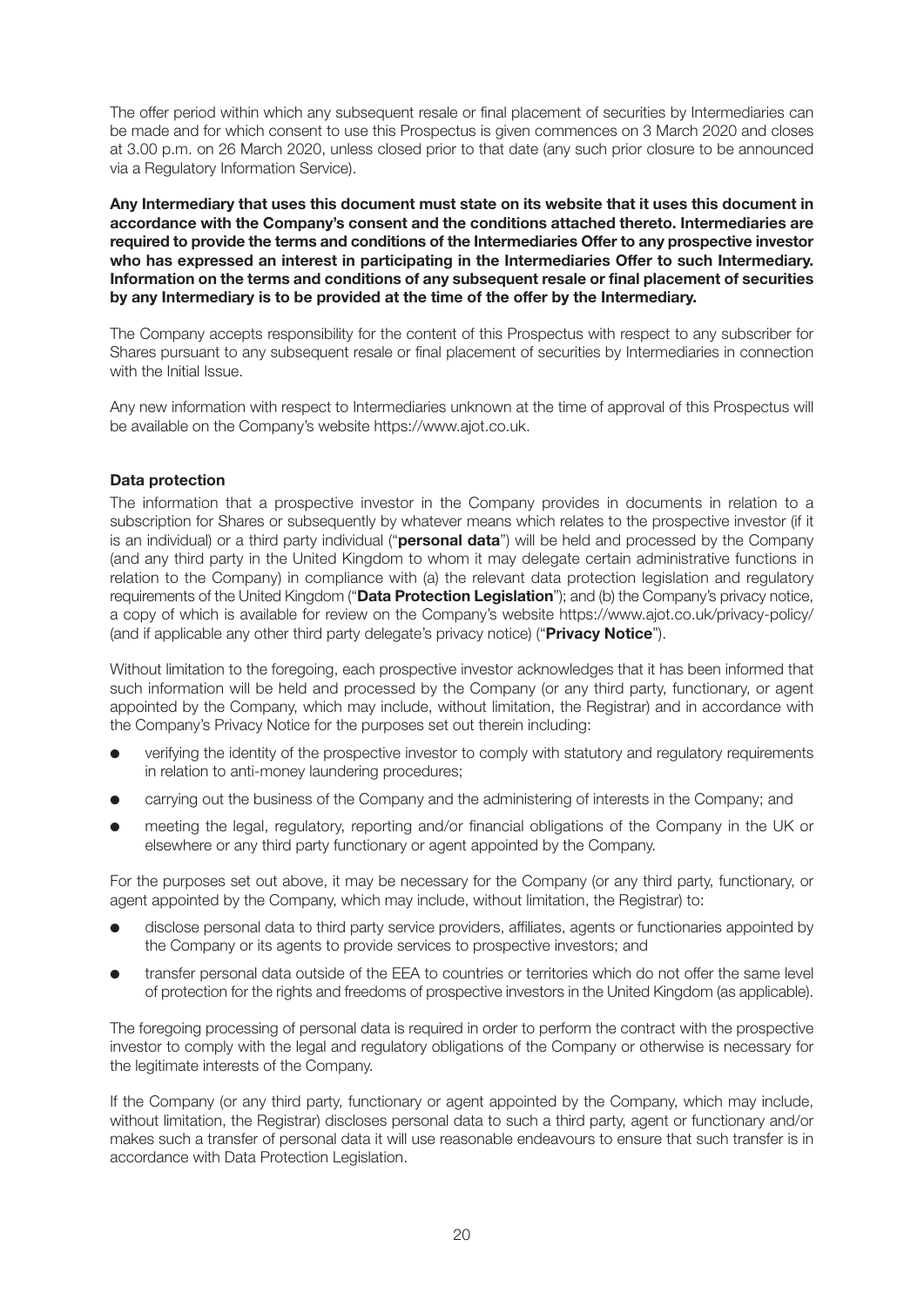When the Company, or its permitted third parties, transfers personal information outside the EEA, it will ensure that the transfer is subject to appropriate safeguards in accordance with Data Protection Legislation.

Prospective investors are responsible for informing any third party individual to whom the personal data relates to the disclosure and use of such data in accordance with these provisions.

Individuals have certain rights in relation to their personal data; such rights and the manner in which they can be exercised are set out in the Company's Privacy Notice.

# **Regulatory information**

The contents of the Prospectus are not to be construed as advice relating to legal, financial, taxation, accounting, regulatory, investment decisions or any other matter. Prospective investors must inform themselves as to:

- the legal requirements within their own countries for the purchase, holding, transfer, redemption or other disposal of the Shares;
- any foreign exchange restrictions applicable to the purchase, holding, transfer or other disposal of the Shares which they might encounter; and
- the income and other tax consequences which may apply to them as a result of the purchase, holding, transfer or other disposal of the Shares.

Prospective investors must rely upon their own representatives, including their own legal advisers and accountants, as to legal, taxation, accounting, regulatory, investment or any other related matters concerning the Company and an investment therein.

The distribution of this document in jurisdictions other than the United Kingdom, the Channel Islands and the Isle of Man may be restricted by law and persons into whose possession this document comes should inform themselves about and observe any such restrictions. The Shares may not be offered, sold, pledged or otherwise transferred to: (i) any US Person or a person acting for the account of a US Person; or (ii) a Benefit Plan Investor.

This document does not constitute, and may not be used for the purposes of, an offer or an invitation to subscribe for any Shares by any person in any jurisdiction: (i) in which such offer or invitation is not authorised; or (ii) in which the person making such offer or invitation is not qualified to do so; or (iii) to any person to whom it is unlawful to make such offer or invitation

Statements made in this document are based on the law and practice in force in England and Wales as at the date of this document and are subject to changes therein.

The Shares are being offered and issued outside the United States to persons who are not US Persons in reliance on Regulation S. The Shares have not been nor will they be registered under the US Securities Act or with any securities regulatory authority of any state or other jurisdiction of the United States and may not be offered or sold in, into or within the United States or to, or for the account or benefit of, US Persons. In addition, the Company has not registered and will not register under the US Investment Company Act and the recipient of this document will not be entitled to the benefits of that Act. The Shares have not been approved or disapproved by the US Securities and Exchange Commission, any state securities commission in the United States or any other US regulatory authority, nor have any of the foregoing authorities passed upon or endorsed the merits of the offering or the issue of the Shares or the accuracy or adequacy of this Prospectus. Any representation to the contrary is a criminal offence in the United States and the re-offer or resale of any of the Shares in the United States may constitute a violation of US law.

**Each subscriber for Ordinary Shares will be required to certify that, among other things, it is not a US Person (within the meaning of Regulation S), it is not located within the United States and it is not acquiring the Shares for the account or benefit of a US Person.**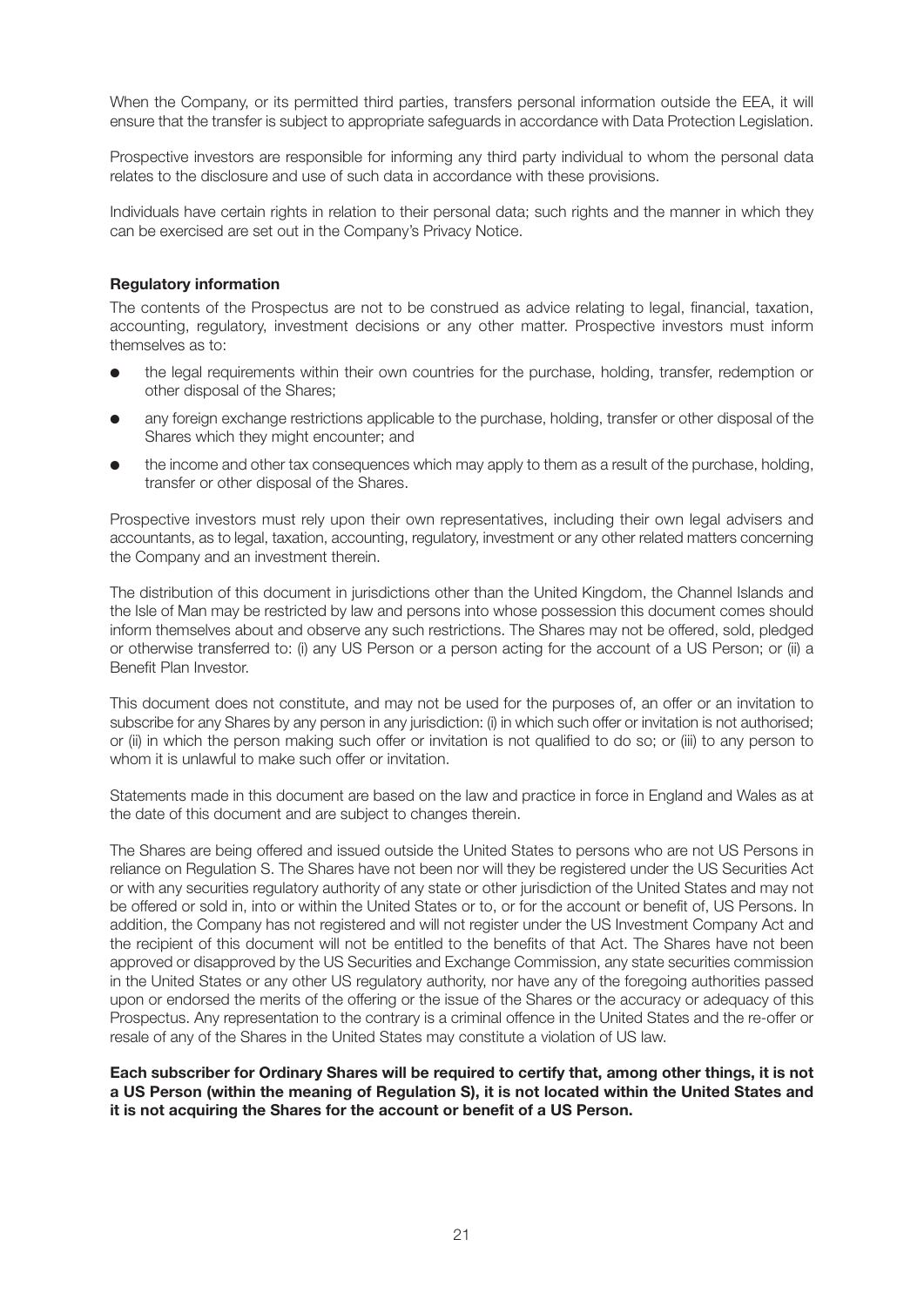# **Notice to prospective investors in the European Economic Area**

In relation to each relevant Member State (other than the UK), no Shares have been offered or will be offered pursuant to the Initial Issue or Placing Programme to the public in that relevant Member State prior to the publication of a prospectus in relation to the Shares which has been approved by the competent authority in that relevant Member State, or, where appropriate, approved in another relevant Member State and notified to the competent authority in that relevant Member State, all in accordance with the Prospectus Regulation, except that offers of Shares to the public may be made at any time under the following exemptions under the Prospectus Regulation:

- (a) to any legal entity which is a "qualified investor" as defined in the Prospectus Regulation;
- (b) to fewer than 150 natural or legal persons (other than "qualified investors" as defined in the Prospectus Regulation) in such relevant Member State; or
- (c) in any other circumstances falling within Article 1(4) of the Prospectus Regulation,

provided that no such offer of Shares shall result in a requirement for the publication of a prospectus pursuant to Article 3(1) of the Prospectus Regulation in a relevant Member State (other than the UK) and each person to whom any offer is made under any Placing will be deemed to have represented, acknowledged and agreed that it is a "qualified investor" within the meaning of Article 2(e) of the Prospectus Regulation.

For the purposes of this provision, the expression an "offer to the public" in relation to any offer of Shares in any relevant Member State means a communication in any form and by any means presenting sufficient information on the terms of the offer and any Shares to be offered so as to enable an investor to decide to purchase or subscribe for the Shares.

# **Notice to prospective investors in Guernsey**

Shares may only be offered or sold in or from within the Bailiwick of Guernsey either (i) by persons licensed to do so under the Protection of Investors (Bailiwick of Guernsey) Law, 1987, as amended (the "**POI Law**"); or (ii) to persons licensed under the POI Law or persons licensed under the Insurance Business (Bailiwick of Guernsey) Law, 2002, as amended, the Banking Supervision (Bailiwick of Guernsey) Law, 1994, as amended, the Insurance Managers and Intermediaries (Bailiwick of Guernsey) Law, 2002, as amended, or the Regulation of Fiduciaries, Administration Businesses and Company Directors, etc., (Bailiwick of Guernsey) Law, 2000, as amended.

# **Notice to prospective investors in Jersey**

Subject to certain exemptions (if applicable), the Company shall not raise money in Jersey by the issue anywhere of Shares, and this Prospectus relating to the Shares shall not be circulated in Jersey, without first obtaining consent from the Jersey Financial Services Commission pursuant to the Control of Borrowing (Jersey) Order 1958, as amended. No such consents have been obtained by the Company. Subject to certain exemptions (if applicable), offers for securities in the Company may only be distributed and promoted in or from within Jersey by persons with appropriate registration under the Financial Services (Jersey) Law 1998, as amended. It must be distinctly understood that the Jersey Financial Services Commission does not accept any responsibility for the financial soundness of or any representations made in connection with the Company.

# **Notice to prospective investors in the Isle of Man**

The Initial Issue is available, and is and may be made, in or from within the Isle of Man and this document is being provided in or from within the Isle of Man only:

- (i) by persons licensed to do so under the Isle of Man Financial Services Act 2008; or
- (ii) in accordance with any relevant exclusion contained within the Isle of Man Regulated Activities Order 2011 (as amended) or exemption contained in the Isle of Man Financial Services (Exemptions) Regulations 2011 (as amended).

The Initial Issue referred to in the Prospectus and the Prospectus is not available in or from within the Isle of Man other than in accordance with paragraphs (i) and (ii) above and must not be relied upon by any person unless made or received in accordance with such paragraphs.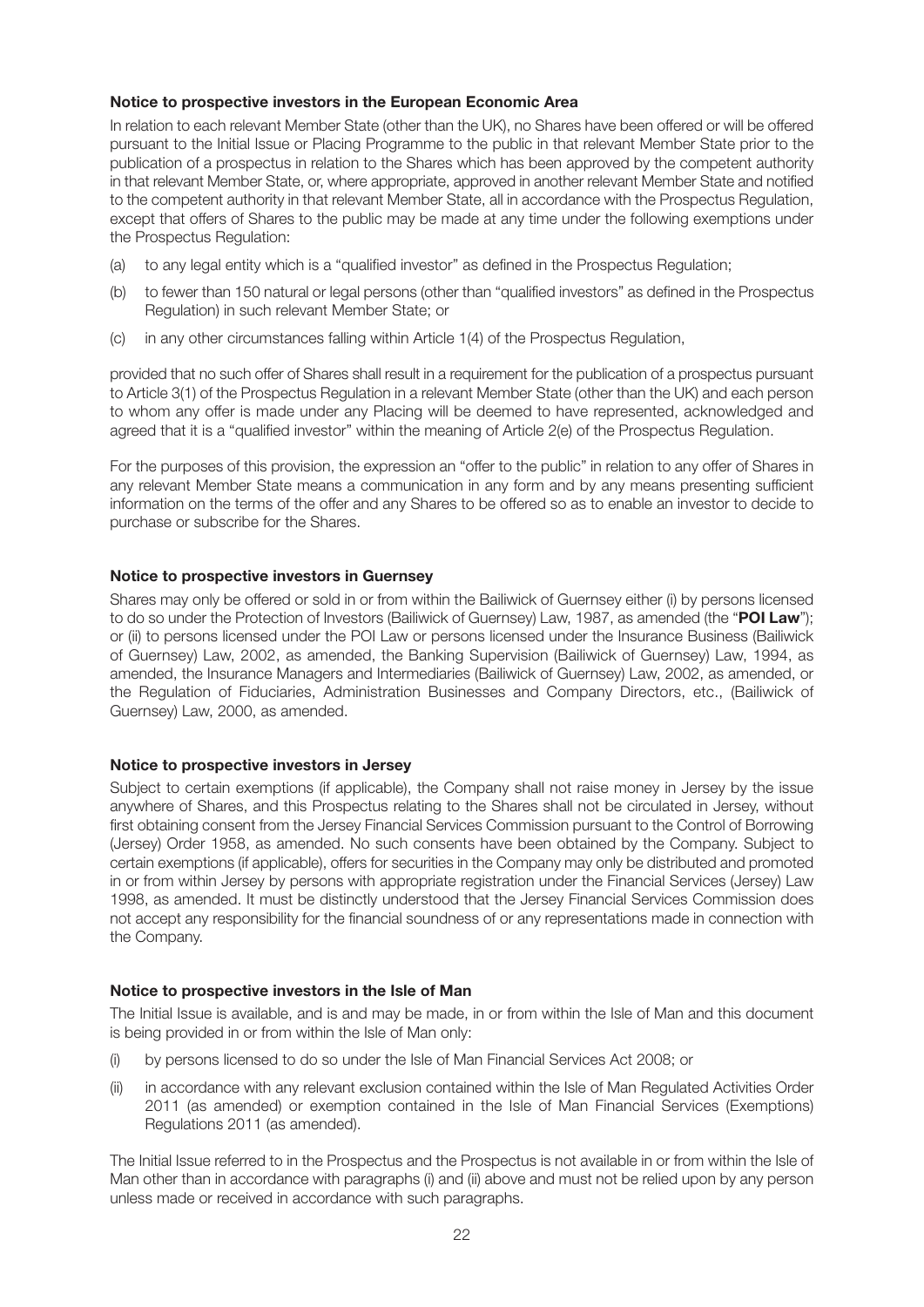## **Notice to prospective investors in other jurisdictions**

The distribution of this Prospectus in other jurisdictions may be restricted by law and therefore persons into whose possession this document comes should inform themselves about and observe any such restrictions.

## **Distribution to retail investors**

The Company intends to conduct its affairs so that its Shares can be recommended by financial advisers to retail investors in accordance with the FCA's rules in relation to non-mainstream pooled investment products. The Shares are expected to be excluded from the FCA's restrictions which apply to non-mainstream pooled investment products because they are shares in an investment trust.

The Company intends to conduct its affairs so that its Shares can be recommended by financial advisers to retail investors in accordance with the rules on the distribution of financial instruments under MiFID II. The Directors consider that the requirements of Article 57 of the MiFID II delegated regulation of 25 April 2016 are met in relation to the Shares and that, accordingly, the Shares should be considered "non-complex" for the purposes of MiFID II.

## **Information to distributors**

Solely for the purposes of the product governance requirements contained within: (a) EU Directive 2014/65/EU on markets in financial instruments, as amended ("**Directive 2014/65/EU**"); (b) Articles 9 and 10 of Commission Delegated Directive (EU) 2017/593 supplementing Directive 2014/65/EU; and (c) local implementing measures (together, the "**MiFID II Product Governance Requirements**"), and disclaiming all and any liability, whether arising in tort, contract or otherwise, which any "manufacturer" (for the purposes of the MiFID II Product Governance Requirements) may otherwise have with respect thereto, the Shares have been subject to a product approval process, which has determined that the Shares to be issued pursuant to the Initial Issue and Placing Programme are: (i) compatible with an end target market of retail investors and investors who meet the criteria of professional clients and eligible counterparties, each as defined in Directive 2014/65/EU; and (ii) eligible for distribution through all distribution channels as are permitted by Directive 2014/65/EU (the "**Target Market Assessment**").

Notwithstanding the Target Market Assessment, distributors should note that: the price of the Shares may decline and investors could lose all or part of their investment; the Shares offer no guaranteed income and no capital protection; and an investment in the Shares is compatible only with investors who do not need a guaranteed income or capital protection, who (either alone or in conjunction with an appropriate financial or other adviser) are capable of evaluating the merits and risks of such an investment and who have sufficient resources to be able to bear any losses that may result therefrom. The Target Market Assessment is without prejudice to the requirements of any contractual, legal or regulatory selling restrictions in relation to the Initial Issue and Placing Programme. Furthermore, it is noted that, notwithstanding the Target Market Assessment, N+1 Singer will only procure investors who meet the criteria of professional clients and eligible counterparties.

For the avoidance of doubt, the Target Market Assessment does not constitute: (a) an assessment of suitability or appropriateness for the purposes of Directive 2014/65/EU; or (b) a recommendation to any investor or group of investors to invest in, or purchase, or take any other action whatsoever with respect to the Shares.

Each distributor is responsible for undertaking its own target market assessment in respect of the Ordinary Shares and determining appropriate distribution channels.

# **Forward-looking statements**

This Prospectus contains forward-looking statements including, without limitation, statements containing the words "believes", "estimates", "anticipates", "expects", "intends", "may", "will", or "should" or, in each case, their negative or other variation or similar expressions. Such forward-looking statements involve unknown risk, uncertainties and other factors which may cause the actual results, financial condition, performance or achievement of the Company, or industry results, to be materially different from future results, financial condition, performance or achievements expressed or implied by such forward-looking statements.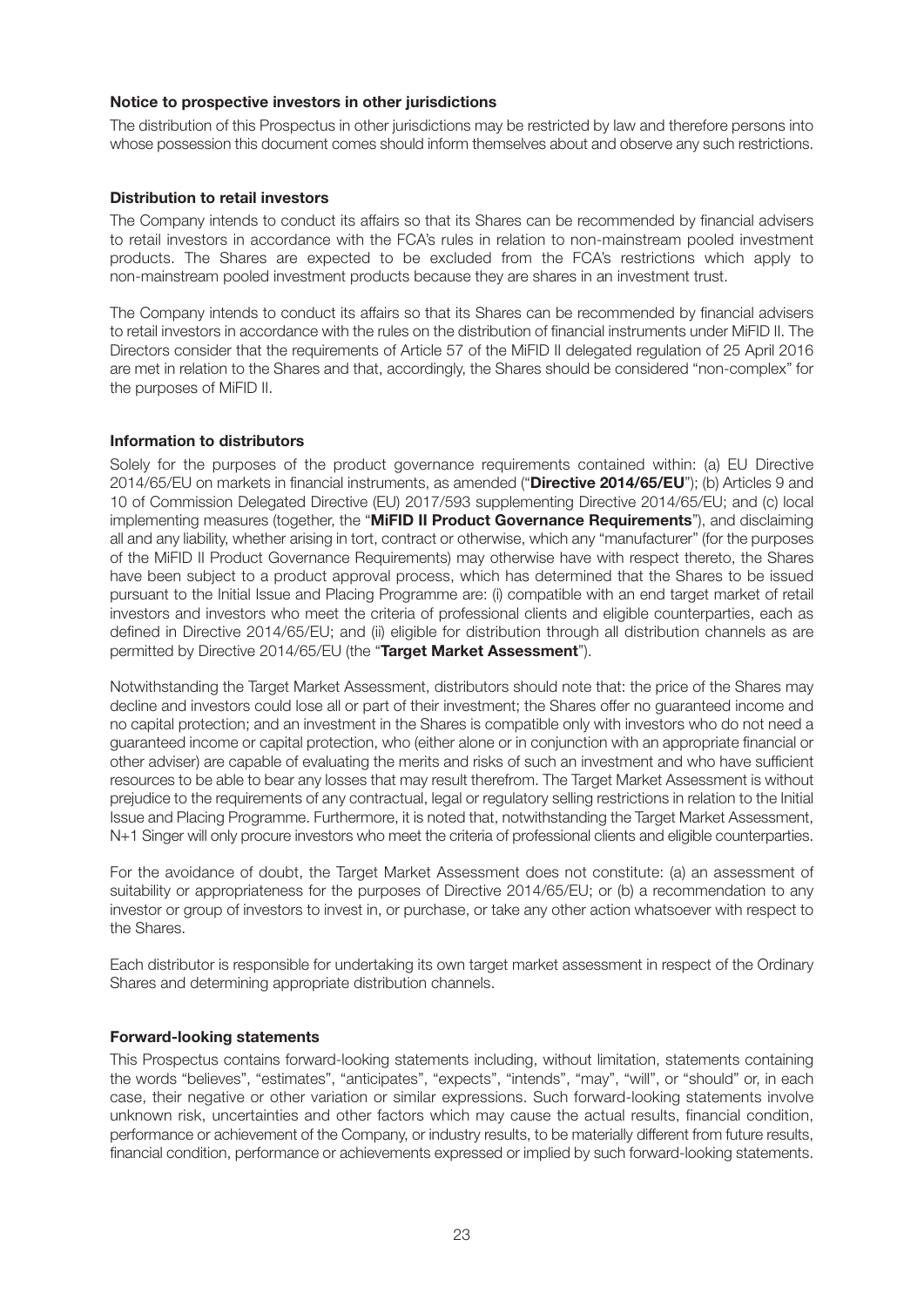Given these uncertainties, prospective investors are cautioned not to place any undue reliance on such forward-looking statements. These forward-looking statements speak only as at the date of this Prospectus. Subject to its legal and regulatory obligations, the Company expressly disclaims any obligation to update or revise any forward-looking statement contained herein to reflect changes in expectations with regard thereto or any change in events, conditions, or circumstances on which any statement is based, unless required to do so by law or any appropriate regulatory authority, including FSMA, the Listing Rules, the Prospectus Regulation Rules, the Market Abuse Regulation and the Disclosure Guidance and Transparency Rules.

Past performance is not necessarily indicative of future results, and there can be no assurance that the Company or its portfolio will achieve comparable results to those presented herein, that the Company or the Investment Manager will be able to implement their investment strategies or achieve the Company's investment objective or that the returns generated by any investments by the Company will equal or exceed any past returns presented herein.

Nothing in the preceding paragraphs qualifies or should be deemed to qualify the working capital statement in paragraph 11 of Part 10 of this Prospectus.

# **European Union Legislation**

In this Prospectus, there are references to certain European Union legislation, for instance the AIFMD. During such period that European Union law continues to apply to the United Kingdom by virtue of a transitional and implementation period ("**TIP**") entered into by the United Kingdom following its exit from the European Union on 31 January 2020, references to European Union legislation should be construed as references to that legislation as enacted by the European Union. Upon the TIP coming to an end, references to European Union legislation should be construed as references to that legislation as transposed into United Kingdom law by the European Union (Withdrawal) Act 2018 and the European Union (Withdrawal Agreement) Act 2020 (the "**Withdrawal Acts**") and as further amended by secondary legislation made under the Withdrawal Acts.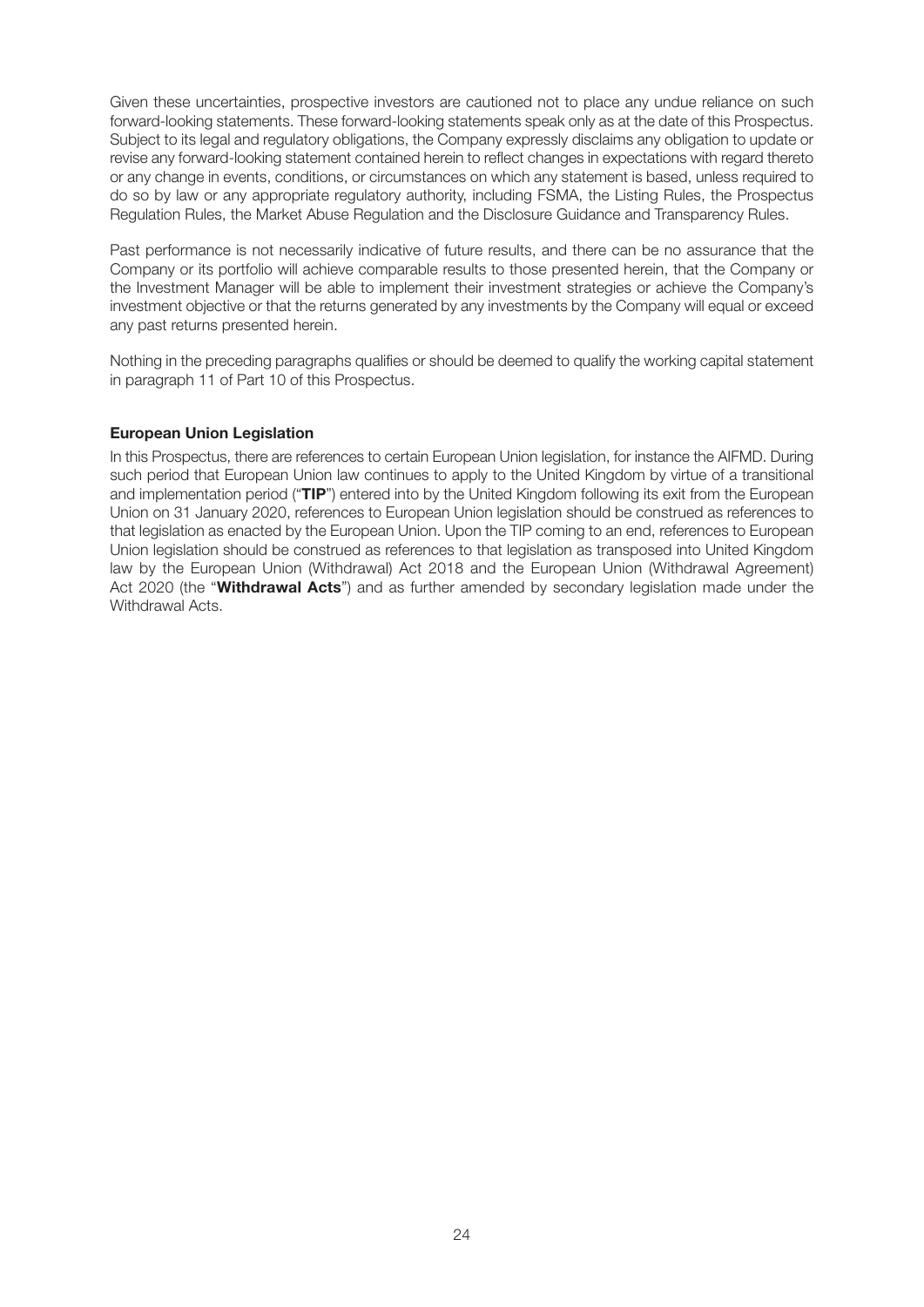# **EXPECTED TIMETABLE**

| Publication of this Prospectus                                                                                               | 3 March 2020                                                                                        |
|------------------------------------------------------------------------------------------------------------------------------|-----------------------------------------------------------------------------------------------------|
| Latest time and date for receipt of proxy appointments                                                                       | 11.00 a.m. on 24 March 2020                                                                         |
| <b>General Meeting</b>                                                                                                       | 11.00 a.m. on 26 March 2020                                                                         |
| Announcement of the results of the General Meeting                                                                           | 26 March 2020                                                                                       |
| <b>Initial Issue</b>                                                                                                         |                                                                                                     |
| Initial Placing, Offer for Subscription and Intermediaties Offer open                                                        | 3 March 2020                                                                                        |
| Latest time and date for commitments under the Initial Placing                                                               | 5.00 p.m. on 24 March 2020                                                                          |
| Last time and date for receipt of completed Application Forms<br>in respect of the Offer for Subscription                    | 1.00 p.m. on 26 March 2020                                                                          |
| Latest time and date for receipt of completed applications from the<br>Intermediaries in respect of the Intermediaries Offer | 3.00 p.m. on 26 March 2020                                                                          |
| Publication of results of Initial Issue and Initial Issue Price                                                              | 27 March 2020                                                                                       |
| Initial Admission and dealings in Ordinary Shares commence                                                                   | 8.00 a.m. on 2 April 2020                                                                           |
| CREST accounts credited with uncertificated Ordinary Shares                                                                  | 2 April 2020                                                                                        |
| Where applicable, definitive share certificates despatched<br>by post in the week commencing*                                | 13 April 2020                                                                                       |
| <b>Placing Programme</b>                                                                                                     |                                                                                                     |
| Placing Programme opens                                                                                                      | 3 April 2020                                                                                        |
| Earliest date for new Shares to be issued under<br>the Placing Programme                                                     | 8 April 2020                                                                                        |
| Publication of Placing Programme Price in respect of each<br>Subsequent Placing of Ordinary Shares                           | as soon as practicable following<br>the closing of a Subsequent Placing                             |
| Admission and crediting of CREST accounts<br>in respect of each Issue                                                        | as soon as practicable following<br>the allotment of Shares pursuant<br>to a Subsequent Placing     |
| Definitive share certificates in respect of the Shares issued<br>pursuant to each Subsequent Placing despatched by post      | approximately one week following the<br>Admission of any Shares pursuant<br>to a Subsequent Placing |
| Placing Programme closes and last date for new Shares to<br>be issued pursuant to the Placing Programme                      | 2 March 2021**                                                                                      |

\* Underlying applicants who apply to Intermediaries for Ordinary Shares under the Intermediaries Offer will not receive share certificates.

\*\* or, if earlier, such date on which all of the Shares available for issue under the Placing Programme have been issued. All references to times in this document are to London (UK) times.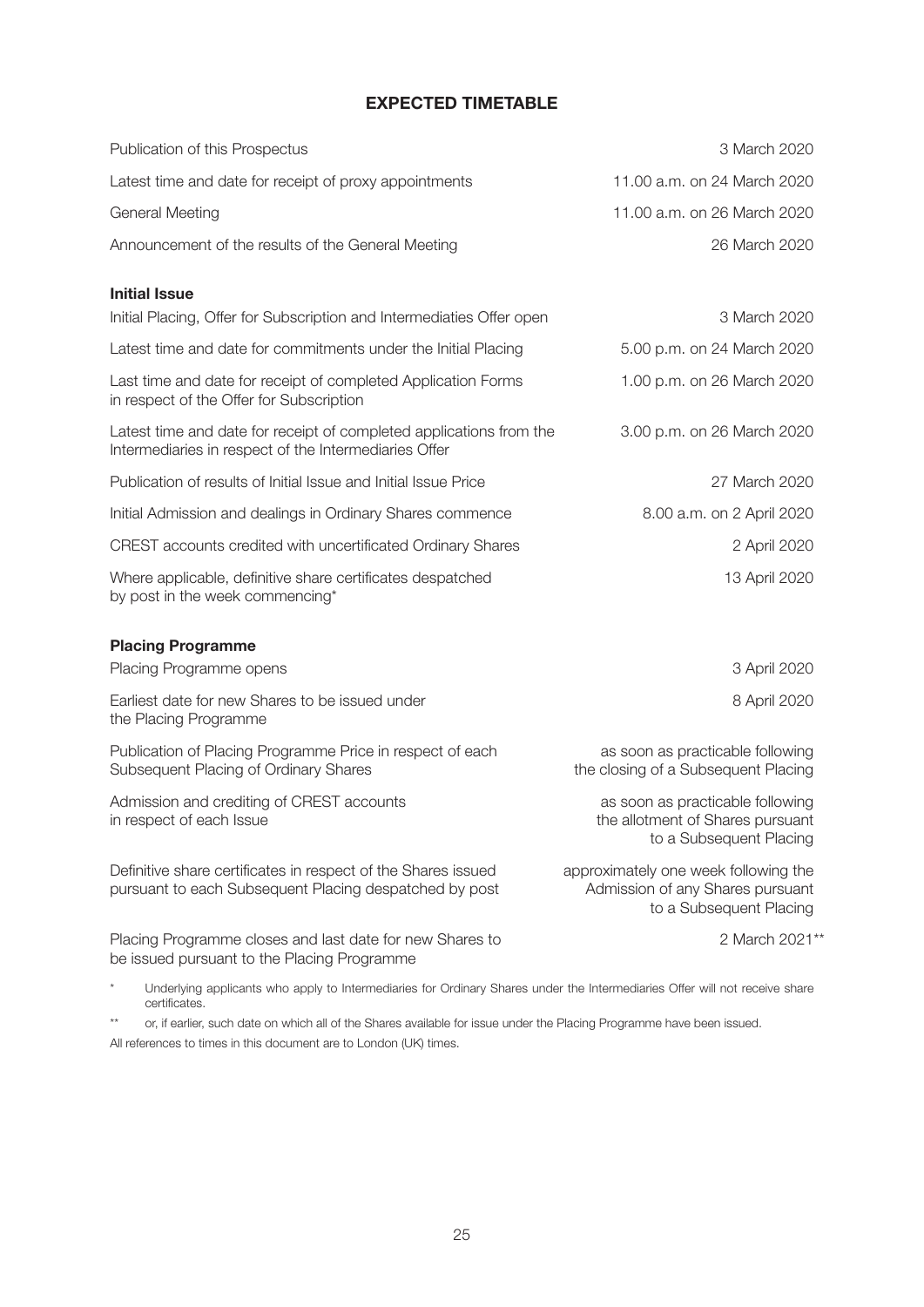# **OFFER STATISTICS AND DEALING CODES**

## **Initial Issue**

Maximum number of Ordinary Shares which may 30 million be issued under the Initial Issue

Initial Issue Price **Such price based on the prevailing Net Asset**  Value (cum-income), in pounds sterling, per Ordinary Share as at close of business on the date on which the Initial Placing closes, plus a premium of approximately 2 per cent. (but not more than 5 per cent.) of the above-mentioned Net Asset Value (cum-income) per Ordinary Share to cover the expenses of the Initial Issue

Estimated net proceeds of the Initial Issue to be Approximately £29.4 million received by the Company (assuming gross proceeds of the Initial Issue to be £30 million)

## **Placing Programme**

Maximum number of Ordinary Shares and/or C Shares 85 million (less the number of Ordinary which may be issued under the Placing Programme Shares issued under the Initial Issue)

Target gross proceeds<sup>1</sup> and the control of the control of the control of Approximately £30 million

Placing Programme Price in respect of each Not less than the prevailing Net Asset<br>Subsequent Placing of Ordinary Shares<br>Value (cum-income), in pounds sterling, per Value (cum-income), in pounds sterling, per Ordinary Share at the time of issue plus a premium (not expected to exceed 2 per cent. (and in any event not more than 5 per cent.) of the prevailing Net Asset Value (cum-income)) to cover the expenses of such issue

Placing Programme Price in respect of each **E1.00** per C Share Subsequent Placing of C Shares

| <b>Dealing codes</b>         |                      |
|------------------------------|----------------------|
| Legal Entity Identifier      | 894500IJ5QQD7FPT3J73 |
| <b>Ordinary Share ISIN</b>   | GB00BD6H5D36         |
| <b>Ordinary Share Ticker</b> | <b>AJOT</b>          |
| Ordinary Share SEDOL         | BD6H5D3              |
| C Share ISIN                 | GB00BL71ND60         |
| C Share Ticker               | <b>AJOC</b>          |
| C Share SEDOL                | BL71ND6              |

Please note that the proceeds of the Initial Issue are dependent on (i) the level of subscriptions received and (ii) the price at which the Ordinary Shares are to be issued under the Initial Issue.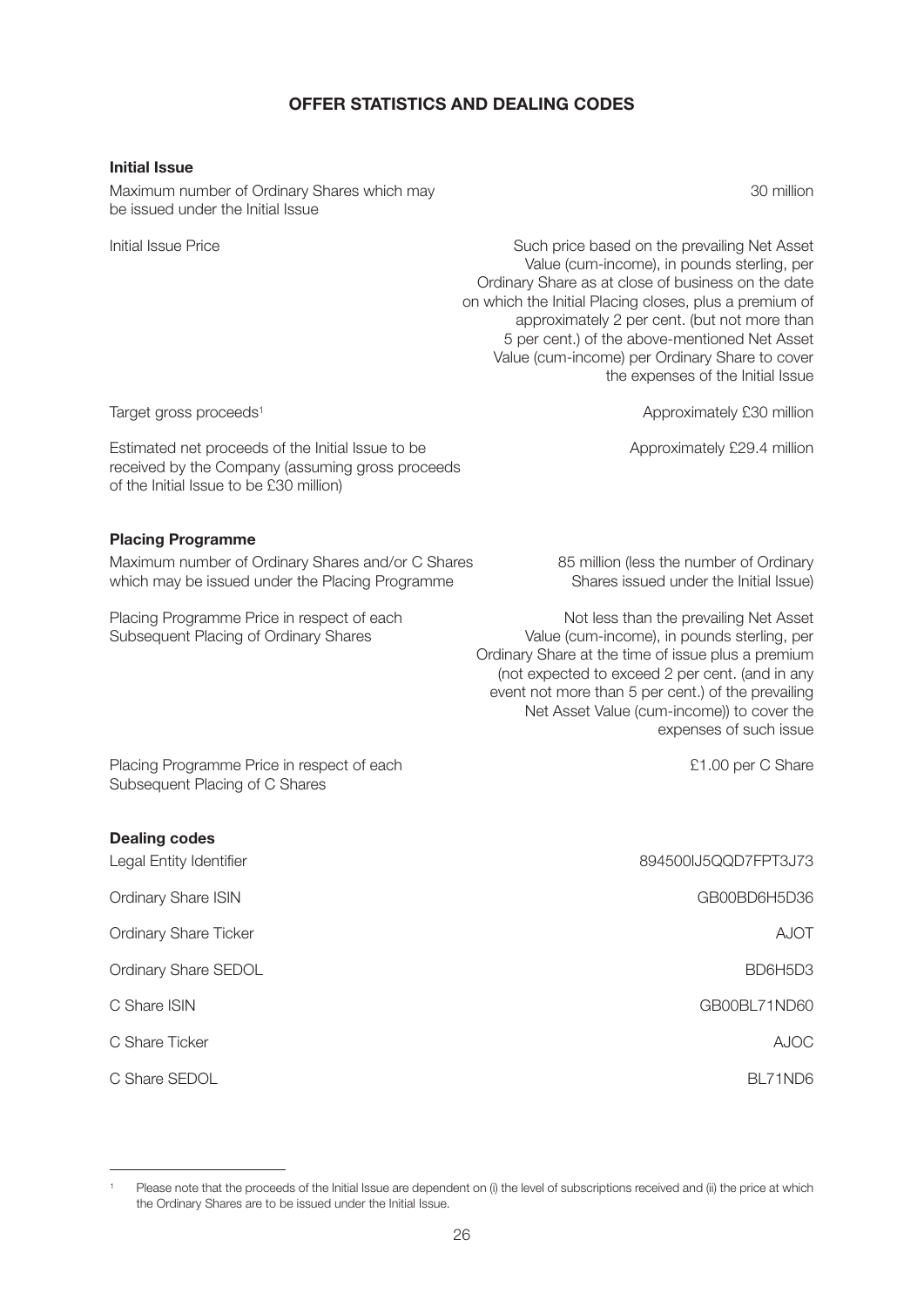# **DIRECTORS, MANAGEMENT AND ADVISERS**

| <b>Directors</b>                            | Norman Crighton (Chairman)<br>Ekaterina (known as Katya) Thomson<br>Yoshi Nishio<br>Margaret Stephens                            |
|---------------------------------------------|----------------------------------------------------------------------------------------------------------------------------------|
|                                             | all independent, non-executive and of the registered office below                                                                |
| <b>Registered Office</b>                    | <b>Beaufort House</b><br>51 New North Road<br>Exeter<br>Devon EX4 4EP<br>United Kingdom<br>Telephone: +44 (0)20 7659 4800        |
| <b>Investment Manager and AIFM</b>          | Asset Value Investors Limited<br>25 Bury Street<br>London SW1Y 6AL<br>United Kingdom                                             |
| Sponsor, Broker and<br><b>Placing Agent</b> | Nplus1 Singer Advisory LLP<br>1 Bartholomew Lane<br>London EC2N 2AX<br>United Kingdom                                            |
| <b>Intermediaries Offer Adviser</b>         | Kepler Partners LLP<br>9/10 Savile Row<br>London W1S 3PF<br>United Kingdom                                                       |
| <b>Company Secretary</b>                    | Link Company Matters Limited<br><b>Beaufort House</b><br>51 New North Road<br>Exeter<br>Devon EX4 4EP<br>United Kingdom          |
| <b>Administrator</b>                        | Link Alternative Fund Administrators Limited<br>The Registry<br>34 Beckenham Road<br>Beckenham<br>Kent BR3 4TU<br>United Kingdom |
| Registrar                                   | <b>Link Asset Services</b><br>The Registry<br>34 Beckenham Road<br>Beckenham<br>Kent BR3 4TU<br>United Kingdom                   |
| <b>Receiving Agent</b>                      | Computershare Investor Services PLC<br><b>The Pavilions</b><br><b>Bridgwater Road</b><br>Bristol BS13 8AE<br>United Kingdom      |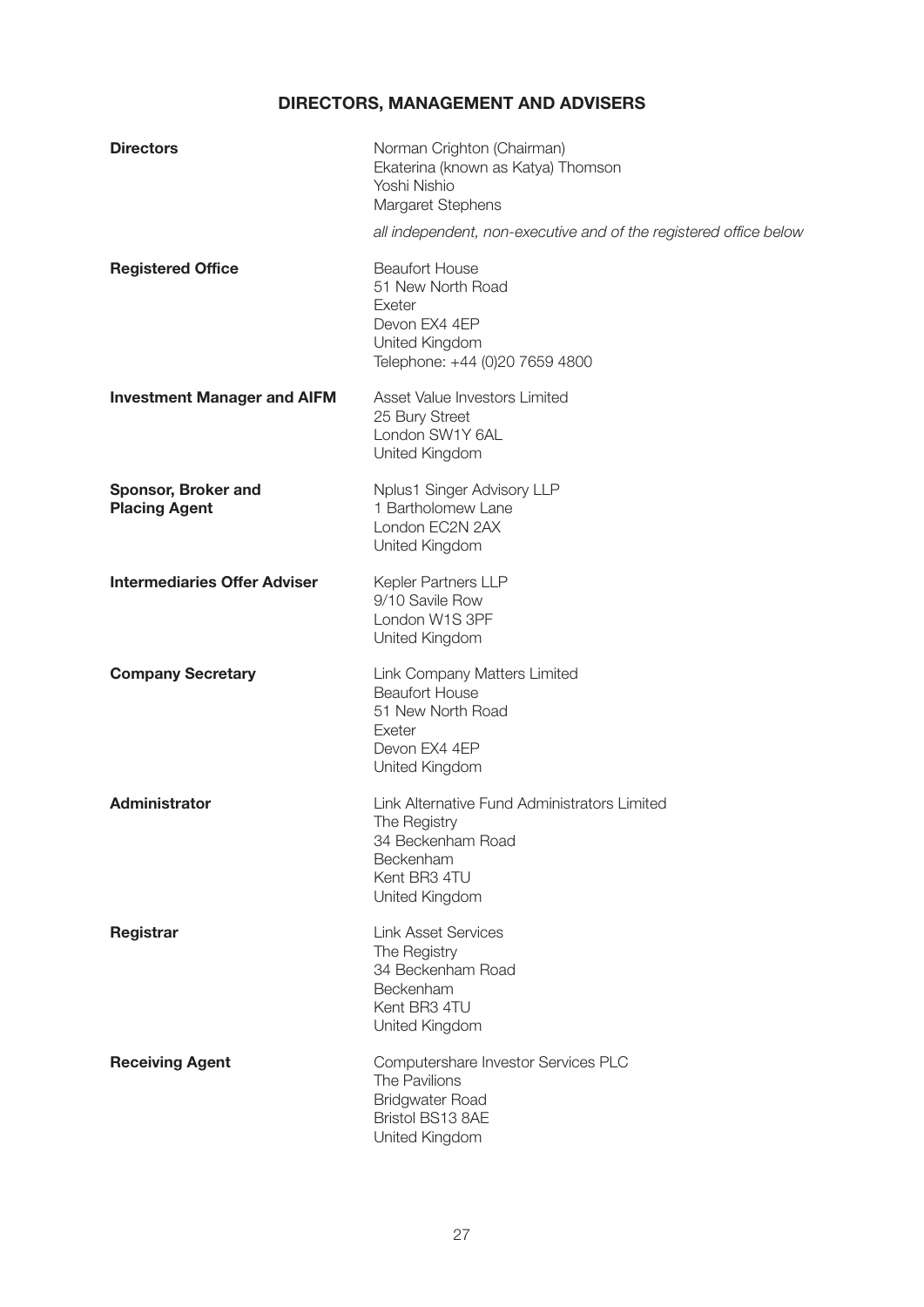| <b>Depositary</b>                                            | J.P. Morgan Europe Limited<br>25 Bank Street<br>Canary Wharf<br>London E14 5JP<br>United Kingdom                                   |
|--------------------------------------------------------------|------------------------------------------------------------------------------------------------------------------------------------|
| Custodian                                                    | JPMorgan Chase Bank<br>National Association<br>London Branch<br>25 Bank Street<br>Canary Wharf<br>London E14 5JP<br>United Kingdom |
| <b>Legal Adviser to the Company</b>                          | Stephenson Harwood LLP<br>1 Finsbury Circus<br>London FC2M 7SH<br>United Kingdom                                                   |
| <b>Legal Adviser to Sponsor, Broker</b><br>and Placing Agent | Gowling WLG (UK) LLP<br>4 More London Riverside<br>London SE1 2AU<br>United Kingdom                                                |
| <b>Auditors</b>                                              | <b>BDO LLP</b><br>55 Baker Street<br>London W1U 7FU<br><b>United Kindom</b>                                                        |
| <b>Reporting Accountants</b>                                 | <b>BDO LLP</b><br>55 Baker Street<br>London W1U 7EU<br>United Kingdom                                                              |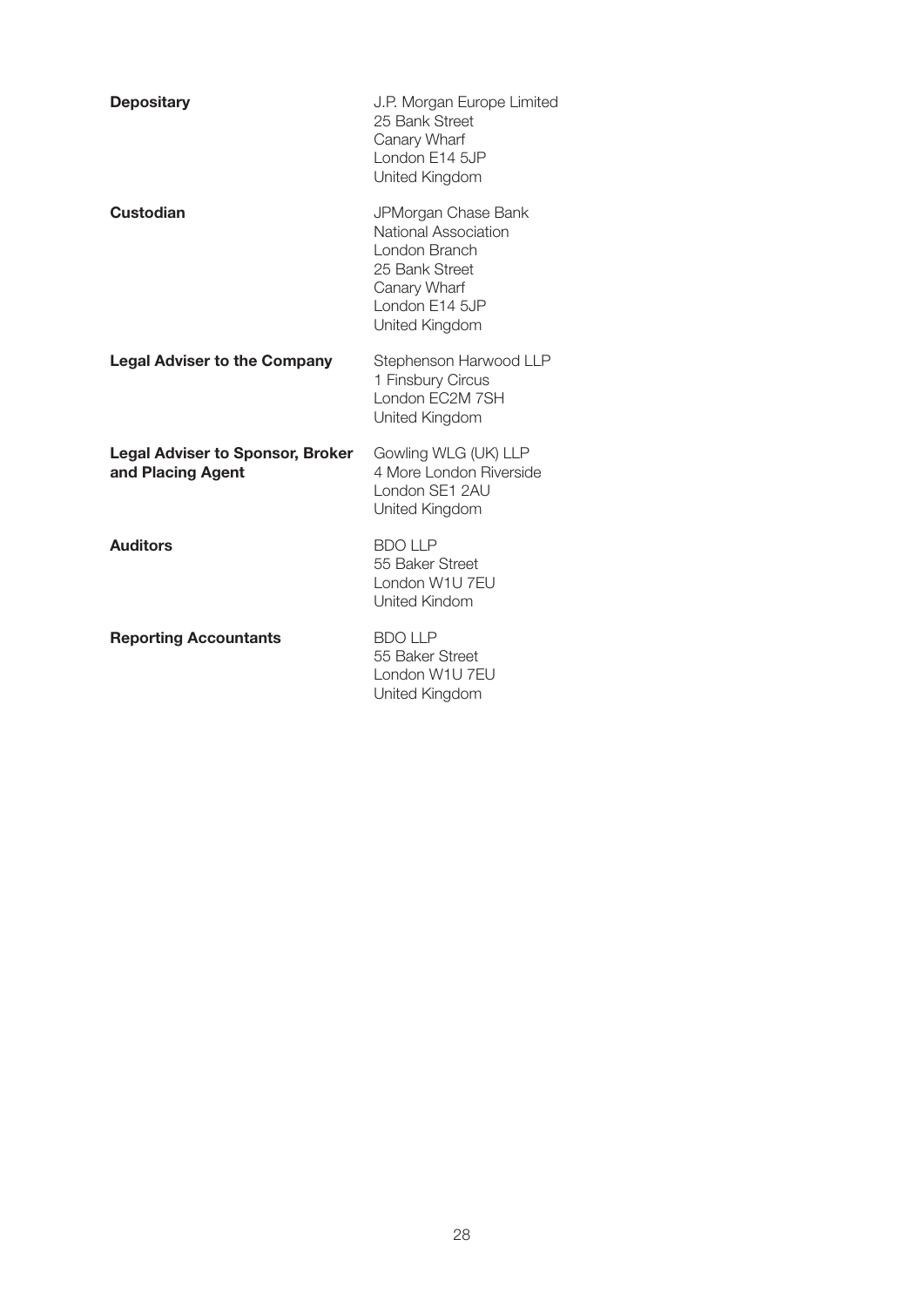# **PART 1**

# **INFORMATION ON THE COMPANY**

# **1. Introduction**

The Company is a closed-ended investment company incorporated on 27 July 2018 in England & Wales with an indefinite life and registered as an investment company under Section 833 of the Act. The Company carries on its activities as an investment trust within the meaning of Chapter 4 of Part 24 of the Corporation Tax Act 2010. The Company's Ordinary Shares are admitted to the premium segment of the Official List of the FCA and are traded on the London Stock Exchange's main market. The Company is an alternative investment fund, or "AIF", for the purposes of the AIFMD.

# **2. Investment objective**

The investment objective of the Company is to provide Shareholders with capital growth in excess of the MSCI Japan Small Cap Index, through the active management of a focussed portfolio of equity investments listed or quoted in Japan which have been identified by the Investment Manager as undervalued and having a significant proportion of their market capitalisation held in cash, listed securities and/or realisable assets.

## **3. Investment policy**

The Company invests in a diversified portfolio of equities listed or quoted in Japan which are considered by the Investment Manager to be under-valued and where cash, listed securities and/or realisable assets make up a significant proportion of the market capitalisation. The Investment Manager will seek to unlock this value through proactive engagement with management and taking advantage of the increased focus on corporate governance and returns to shareholders in Japan.

The Board will not set any limits on sector weightings or stock selection within the Portfolio. It is not expected that a single holding (including any derivative instrument) will represent more than 10 per cent. of the Company's gross assets, at the time of investment. However, the Company will have discretion to invest up to 15 per cent. of its gross assets, at the time of investment, in a single holding, if a suitable opportunity arises.

There will be no restrictions placed on the market capitalisation of investee companies, but it is expected that the Portfolio will be weighted towards small and mid-cap companies.

As at the Latest Practicable Date, the Portfolio has 30 holdings, although it may increase or decrease to a greater or lesser number of holdings at any time. The Company may invest in exchange traded funds, listed anywhere in the world, in order to gain exposure to equities listed or quoted in Japan. On acquisition, no more than 15 per cent. of the Company's gross assets will be invested in other UK listed investment companies.

The Company may also use derivatives for gearing and efficient portfolio management purposes.

The Company will not be constrained by any index benchmark in its asset allocation.

#### *Borrowing policy*

The Company may use borrowings for settlement of transactions, to meet on-going expenses and may be geared through borrowings and/or by entering into long-only contracts for difference or equity swaps that have the effect of gearing the Company's portfolio to seek to enhance performance.

The aggregate of borrowings and long-only contracts for difference and equity swap exposure will not exceed 25 per cent. of Net Asset Value at the time of drawdown of the relevant borrowings or entering into the relevant transaction, as appropriate. It is expected that any borrowings entered into will principally be denominated in Yen.

#### *Hedging policy*

The Company does not currently intend to enter into any arrangements to hedge its underlying currency exposure to investments denominated in Yen, although the Investment Manager and the Board may review this from time to time.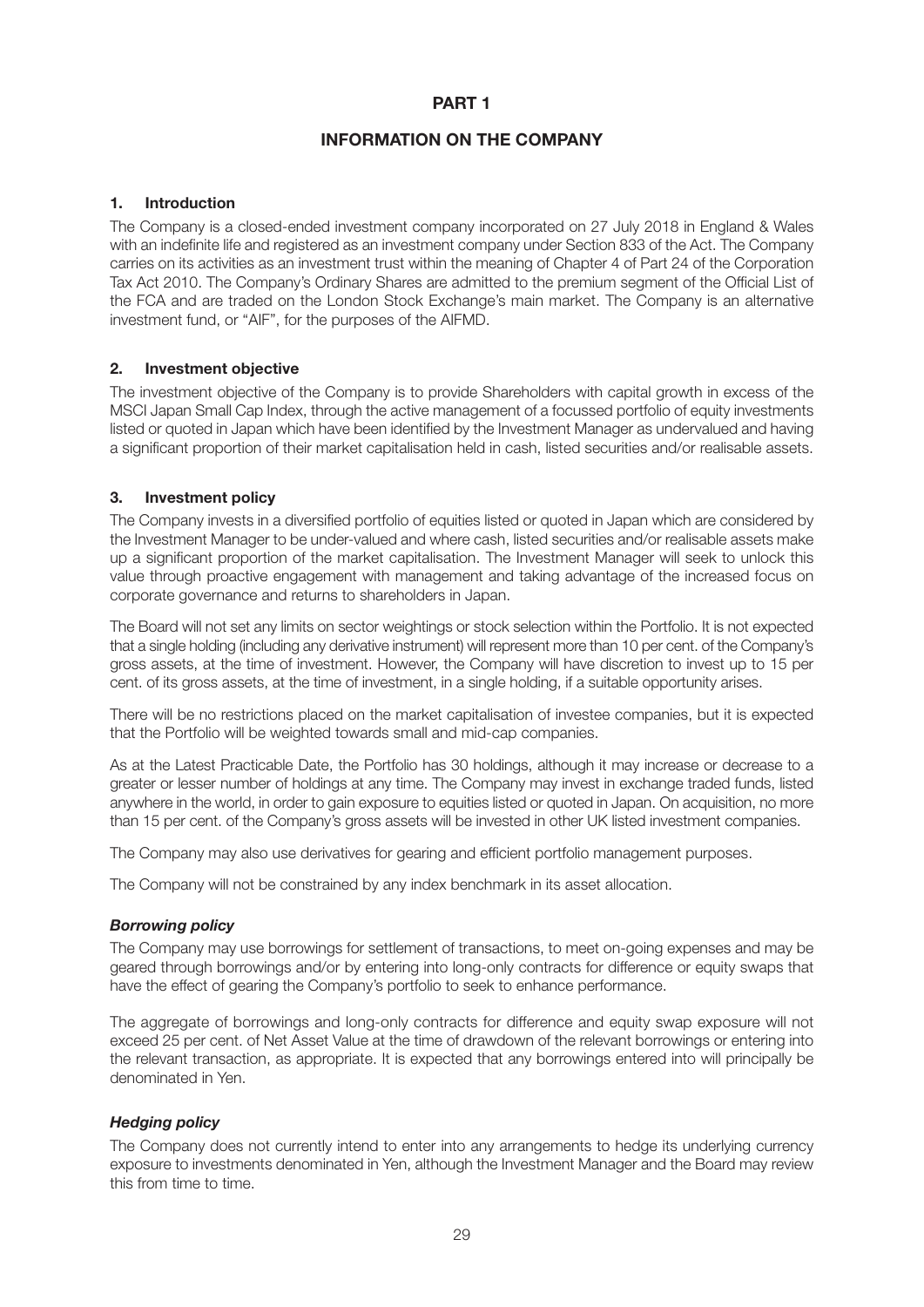# *Material changes to the investment policy*

No material change will be made to the Company's investment policy without Shareholder approval. In the event of a breach of the investment policy and the investment restrictions set out herein, the Investment Manager shall inform the Board upon becoming aware of the same and if the Board considers the breach to be material, notification will be made to a Regulatory Information Service and the Directors will announce through a Regulatory Information Service the actions which have been taken to rectify the breach.

# **4. Duration**

The Directors intend to offer Shareholders the opportunity to exit the Company at close to Net Asset Value in October 2022 and every two years thereafter (the "**Exit Opportunity**"). The mechanism will be dependent on various factors, including the number of Shareholders seeking to participate in the Exit Opportunity, the liquidity of the underlying market at the time of the Exit Opportunity and/or the demand for Shares from other investors at the time of the Exit Opportunity. The Directors will consider the most efficient and cost effective mechanism for providing the Exit Opportunity. Mechanisms may include, but are not limited to, share buy backs, tender offers (which may include realisation pools) or the liquidation of the Company. The Board and N+1 Singer will canvass opinion from Shareholders in the months leading up to October 2022 (and at each appropriate interval thereafter) when making any decision in respect of any potential Exit Opportunity.

# **5. Portfolio**

As at the Latest Practicable Date, the Portfolio comprised 30 holdings, with an aggregate unaudited value of £126.3 million.

As at the Latest Practicable Date, the Company's top 10 holdings, representing 52.27 per cent. of the value of the total Portfolio were as follows:

| Investment                       | Percentage value<br>of total portfolio |
|----------------------------------|----------------------------------------|
| SK KAKEN CO LTD                  | 7.08%                                  |
| TEIKOKU SEN-I CO LTD             | 5.88%                                  |
| <b>FUJITEC COLTD</b>             | 5.42%                                  |
| <b>TOYOTA INDUSTRIES CORP</b>    | 5.35%                                  |
| SECOM JOSHINETSU CO LTD          | 5.21%                                  |
| <b>TOKYO BROADCASTING SYSTEM</b> | 4.77%                                  |
| KATO SANGYO CO LTD               | 4.72%                                  |
| C UYEMURA & CO LTD               | 4.69%                                  |
| PASONA GROUP INC                 | 4.58%                                  |
| KONISHI CO LTD                   | 4.57%                                  |
| Total                            | 52.27%                                 |
|                                  |                                        |

As at the Latest Practicable Date, the Portfolio by sector was as follows:

| Sector                                      | Percentage of<br>portfolio |
|---------------------------------------------|----------------------------|
| Automobiles and Components                  | 13.1%                      |
| Capital Goods                               | 26.9%                      |
| <b>Commercial and Professional Services</b> | 10.1%                      |
| Food and Staples Retailing                  | 4.8%                       |
| Healthcare Equipment and Services           | 4.5%                       |
| Materials                                   | 21.0%                      |
| Media and Entertainment                     | 4.8%                       |
| Retailing                                   | 3.9%                       |
| Software and Services                       | 5.3%                       |
| <b>Telecommunication Services</b>           | $3.3\%$                    |
| Transportation                              | $2.2\%$                    |
|                                             | 100.00%                    |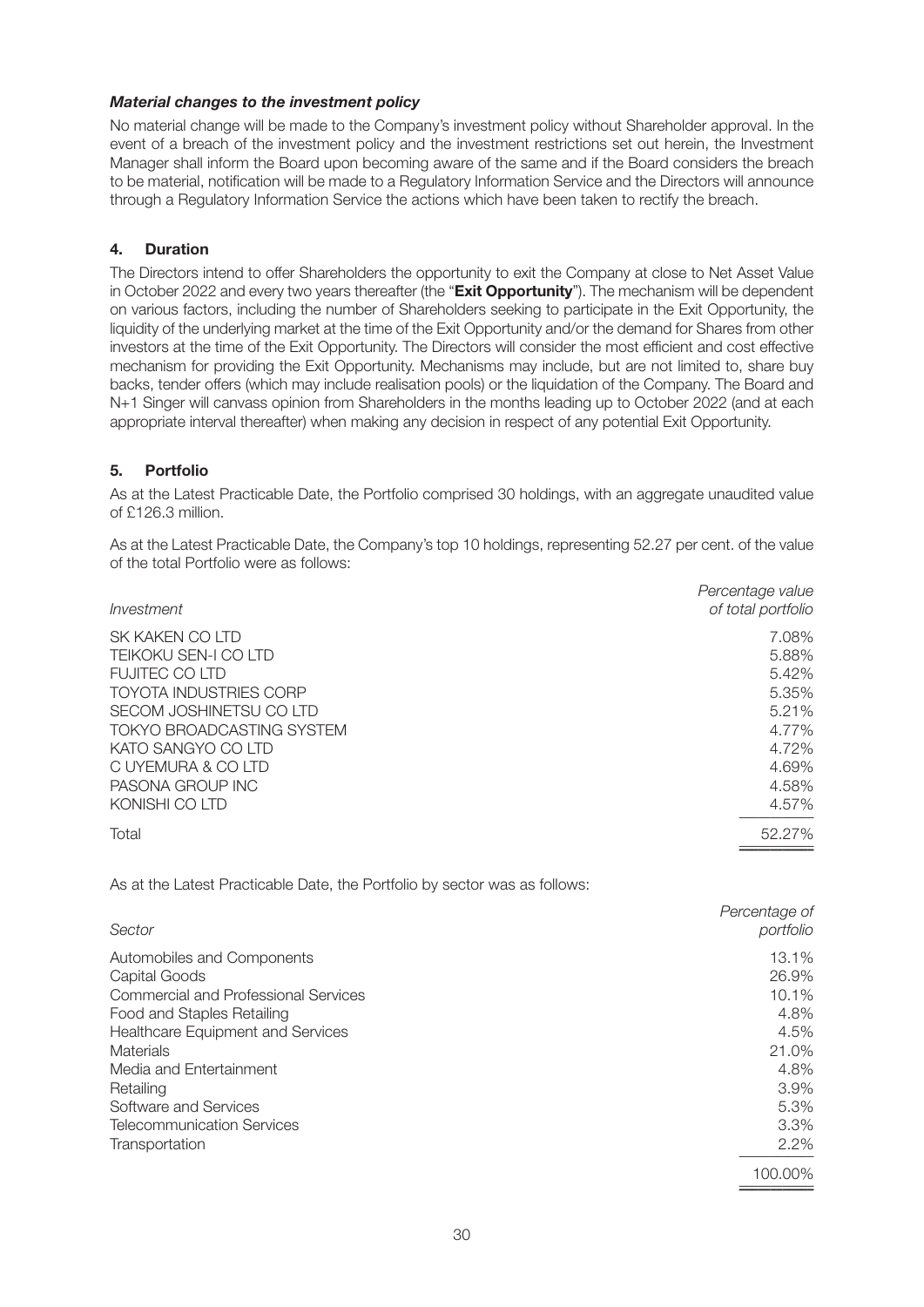As at the Latest Practicable Date, the Portfolio by market capitalisation was as follows:

| Market capitalisation <sup>2</sup>        | Percentage of<br>portfolio       |
|-------------------------------------------|----------------------------------|
| Large Cap<br>Mid Cap<br>Small Cap<br>Cash | 22.3%<br>26.2%<br>35.3%<br>16.2% |
|                                           | 100.00%                          |

There has been no material change in the Company's investments between the Latest Practicable Date and the date of this Prospectus.

# **6. Dividend policy**

The Company will not have any formal policy to achieve any specified level of dividend. However, the Board will distribute substantially all of the net revenue arising from the Portfolio Accordingly, the Company is expected to pay an annual dividend but this may vary each year.

The Company has not paid any dividends at any time since incorporation. However, please note that the Company declared a final dividend of 0.9 pence per Ordinary Share for the financial period ended 31 December 2019. Subject to the approval of Shareholders at the 2020 AGM, this proposed final dividend will be payable on 30 April 2020 to Shareholders on the register at the close of business on 3 April 2020 and the ex-dividend date will be 2 April 2020.

# **7. Net Asset Value and investment returns**

As at the Latest Practicable Date, the Company had unaudited net assets of approximately £111 million (representing a cum-income Net Asset Value per Ordinary Share of 96.71 pence) and the mid-market price of the Ordinary Shares was 96.00 pence.

Since the First Admission to the Latest Practicable Date, the Company has delivered Net Asset Value and share price total returns of -1.32 per cent. and -4.00 per cent. respectively, and the Ordinary Shares have traded at an average premium to Net Asset Value per Ordinary Share of 3.60 per cent.

# **8. Share rating management**

The Company will issue Ordinary Shares when demand exceeds supply and buy back Ordinary Shares when supply exceeds demand, as and when the Directors consider it appropriate. The Board recognises that it is in the interests of Shareholders to maintain a mid market Ordinary Share price which is as close as possible to the Net Asset Value per Share.

# *Discount control policy*

Accordingly, in accordance with the Company's discount control policy, if, under normal market conditions, the four-month moving average discount of the Ordinary Shares to Net Asset Value is greater than 5 per cent., the Board will endeavour to buy back Ordinary Shares with the intention of reducing the discount to a level no greater than 5 per cent. The Board also acknowledges that the potential future Exit Opportunity is likely to naturally limit any discount.

The Directors intend to seek authority in accordance with the Act, annually, and at other times should this prove necessary, to allot new Ordinary Shares for cash on a non pre-emptive basis.

The Directors were granted authority to buy back up to 14.99 per cent. of the Ordinary Shares in issue following its First Admission. The Directors are seeking to renew the authority to buy back up to 14.99 per cent. of the Ordinary Shares in issue at the 2020 AGM. Any buy back of Ordinary Shares will be made

Large cap > £4.4bn; Mid cap = £4.4bn – £1.0bn; Small cap < £1.0bn.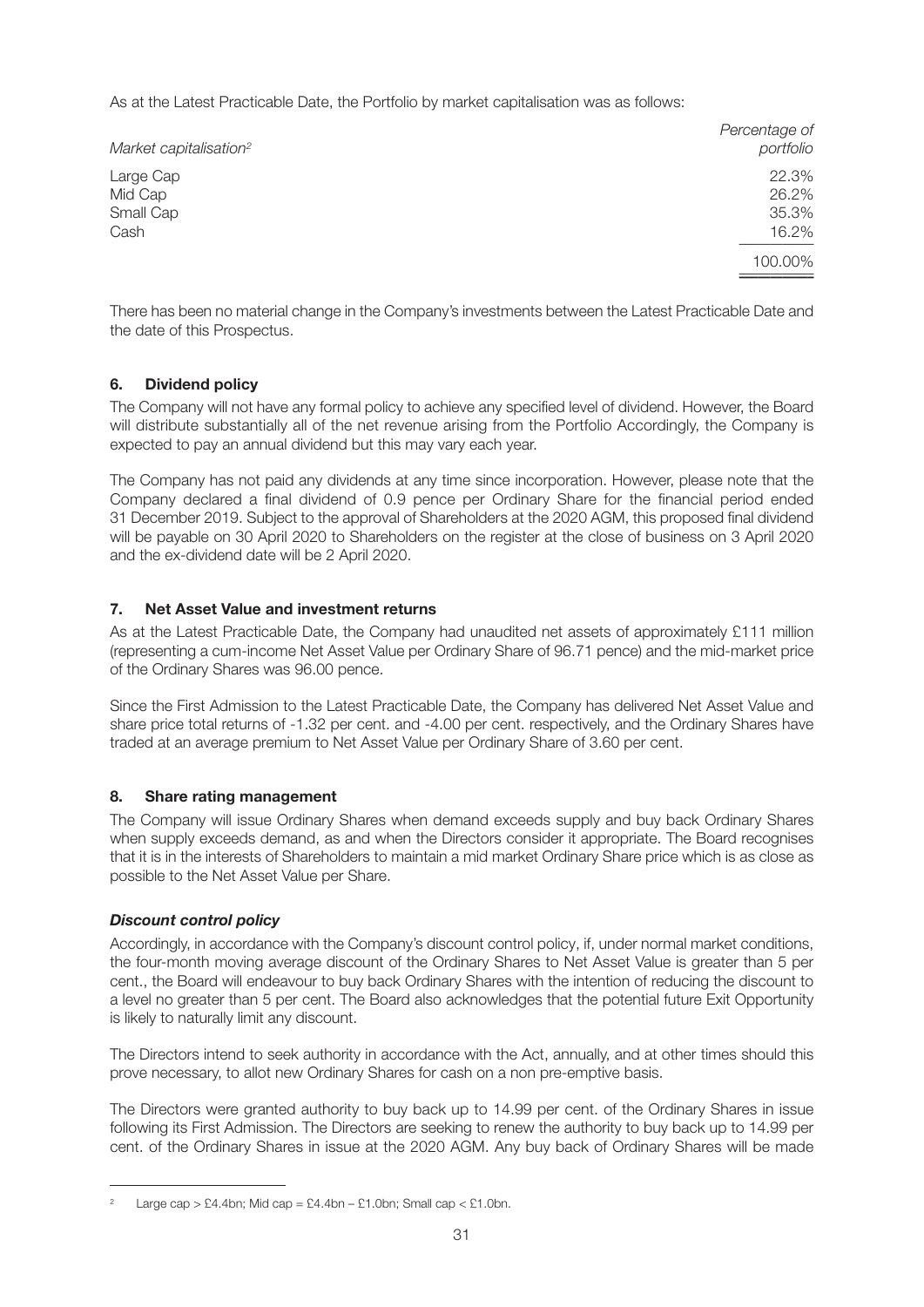subject to the Act and within guidelines established from time to time by the Board and the making and timing of any buy backs will be at the absolute discretion of the Board.

The Directors are authorised to cancel any Ordinary Shares purchased under this authority or to hold them in treasury.

Purchases of Ordinary Shares will be made only through the market for cash at prices below the prevailing Net Asset Value of the Ordinary Shares (as last published). Such purchases will also be made only in accordance with the Listing Rules, which provide that the maximum price to be paid must not be more than the higher of 105 per cent. of the average middle market quotations for the Ordinary Shares for the five business days before the purchase is made and the higher of the price of the last independent trade in the Ordinary Shares and the highest current independent bid for such Ordinary Shares. The minimum price which may be paid for such purchases is the nominal value of an Ordinary Share. The Directors intend to seek additional authority annually and at other times should this prove necessary. The Board commits to renew the buy back authority as often as is necessary to address any persistent discount greater than 5 per cent. Given the timetable required to call a general meeting, hold the general meeting and implement the buy back, the Board estimates that the maximum number of renewals of the buy back authority in any 12 month period would be around four times.

# **9. C Shares**

If there is sufficient demand from potential investors at any time following Initial Admission, the Company may seek to raise further funds through the issue of C Shares under the Placing Programme, as an alternative to the issue of Ordinary Shares. The ability to do so is subject to the passing of certain resolutions as described below in this paragraph, including the passing of the Articles Amendment Vote.

The issue of C Shares is designed to overcome the potential disadvantages for both existing and new investors that could arise out of a conventional fixed price issue of further Ordinary Shares for cash. In particular:

- the C Shares would not convert into Ordinary Shares until at least 90 per cent. of the proceeds of the C Share issue (or such other percentage as the Directors and the Investment Manager may agree) have been invested in accordance with the Company's investment policy (or, if earlier, 12 months after the date of their issue);
- l the assets representing the net proceeds of a C Share issue would be accounted for and managed as a distinct pool of assets until their conversion date. By accounting for the net proceeds of a C Share issue separately, Shareholders will not participate in a portfolio containing a substantial amount of uninvested cash before the conversion date;
- l the basis on which the C Shares would convert into Ordinary Shares is such that the number of Ordinary Shares to which holders of C Shares would become entitled will reflect the relative net asset values per share of the assets attributable to the C Shares and the Ordinary Shares. As a result, the Net Asset Value per Ordinary Share can be expected to be unchanged by the issue and conversion of any C Shares; and
- l the Net Asset Value of the Ordinary Shares would not be diluted by the expenses of the C Share issue, which would be borne by the C Share pool.

At the 2020 AGM, the Directors are seeking authority, by way of the Articles Amendment Vote, to amend and restate the Articles in order to provide for, *inter alia*, the terms and rights of the C Shares, with effect from the passing of the Articles Amendment Vote.

The Directors are also seeking authority at the General Meeting to issue up to 85 million C Shares (less any Ordinary Shares issued under the Placing Programme following Initial Admission) until the annual general meeting of the Company to be held in 2021. The approval of the resolution seeking such authority will be subject to the passing of the Articles Amendment Vote at the 2020 AGM, which will take place on the same day as (but immediately before) the General Meeting.

The Articles shall contain the C Share rights (subject to the passing of the Articles Amendment Vote at the 2020 AGM), full details of which are set out in paragraph 3.18 of Part 10 of this Prospectus.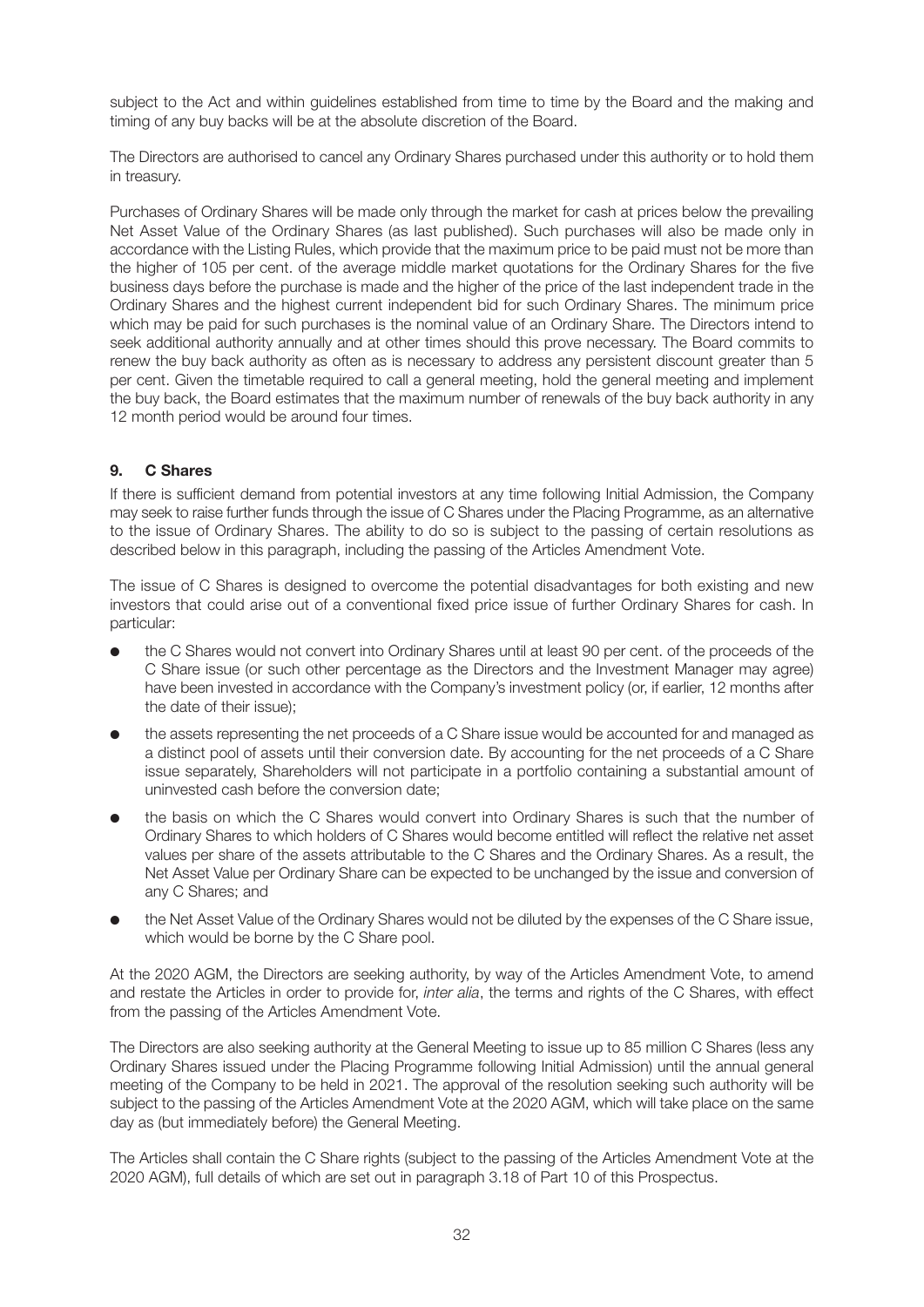# **10. Net Asset Value calculation and publication**

The Net Asset Value is the value of all assets of the Company less liabilities to creditors (including provisions for such liabilities) determined in accordance with applicable accounting standards and the Company's valuation principles and procedures.

The unaudited Net Asset Value per Share will be calculated in Sterling by the Administrator and approved by the Investment Manager on a daily basis, as described below. Such calculations will be notified daily, on a cum-income basis with debt at par value and debt at fair value through a Regulatory Information Service.

Quoted investments will be valued by reference to their bid prices on the relevant exchange. Third party fund valuations will be received from the fund managers and reviewed by the Directors. Unquoted or illiquid investments will be valued by the Directors based on recommendations from the Investment Manager's pricing committee.

The Board will review detailed portfolio valuations on a regular basis throughout the year and receive confirmation from the Investment Manager that the pricing basis is appropriate, in line with relevant accounting standards as adopted by the Company, and that the carrying values are materially correct.

The Company may enter into derivative contracts to serve as components of the Company's investment strategy and these will be used primarily to structure and hedge investments, to enhance performance and reduce risk to the Company (the Company does not designate any derivative as a hedging instrument for hedge accounting purposes).

The Company recognises financial assets and financial liabilities when it becomes party to the contractual provisions of the instrument. Derivatives are recognised at fair value through profit or loss valued by reference to the underlying market value of the corresponding security, traded prices and/or third party information.

## *Suspension of the calculation and publication of the Net Asset Value*

The Directors may temporarily suspend the calculation, and publication, of the Net Asset Value if the Company is unable to procure accurate and up to date prices or valuations for a substantial proportion of the assets in the Portfolio, or during a period when, in the opinion of the Directors:

- l there are political, economic, military or monetary events or any circumstances outside the control, responsibility or power of the Board, and disposal or valuation of investments of the Company or other transactions in the ordinary course of the Company's business is not reasonably practicable without this being materially detrimental to the interests of Shareholders or if, in the opinion of the Board, the Net Asset Value cannot be fairly calculated;
- l there is a breakdown of the means of communication normally employed in determining the calculation of the Net Asset Value; or
- it is not reasonably practicable to determine the Net Asset Value on an accurate and timely basis.

Any suspension in the calculation of the Net Asset Value will be notified through a Regulatory Information Service as soon as practicable after any such suspension occurs.

# **11. Meetings, reports and accounts**

Monthly factsheets are published on the Company's website (https://www.ajot.co.uk) summarising the Company's performance. The Company's annual reports and accounts will be prepared as at 31 December each year. Copies of the annual reports and accounts will be sent to Shareholders within the following four months. Shareholders will also receive an unaudited half-yearly report covering the six months to 30 June each year, which will be dispatched within the following three months. Periodic reporting of information relating to liquidity and leverage will be made in the annual report and accounts.

The Company's annual financial statements are and will be prepared in accordance with IFRS as adopted by the European Union, which comprise standards and interpretations approved by the IASB, and as applied in accordance with the provisions of the Act.

The Company expects to hold its annual general meeting in March of each year.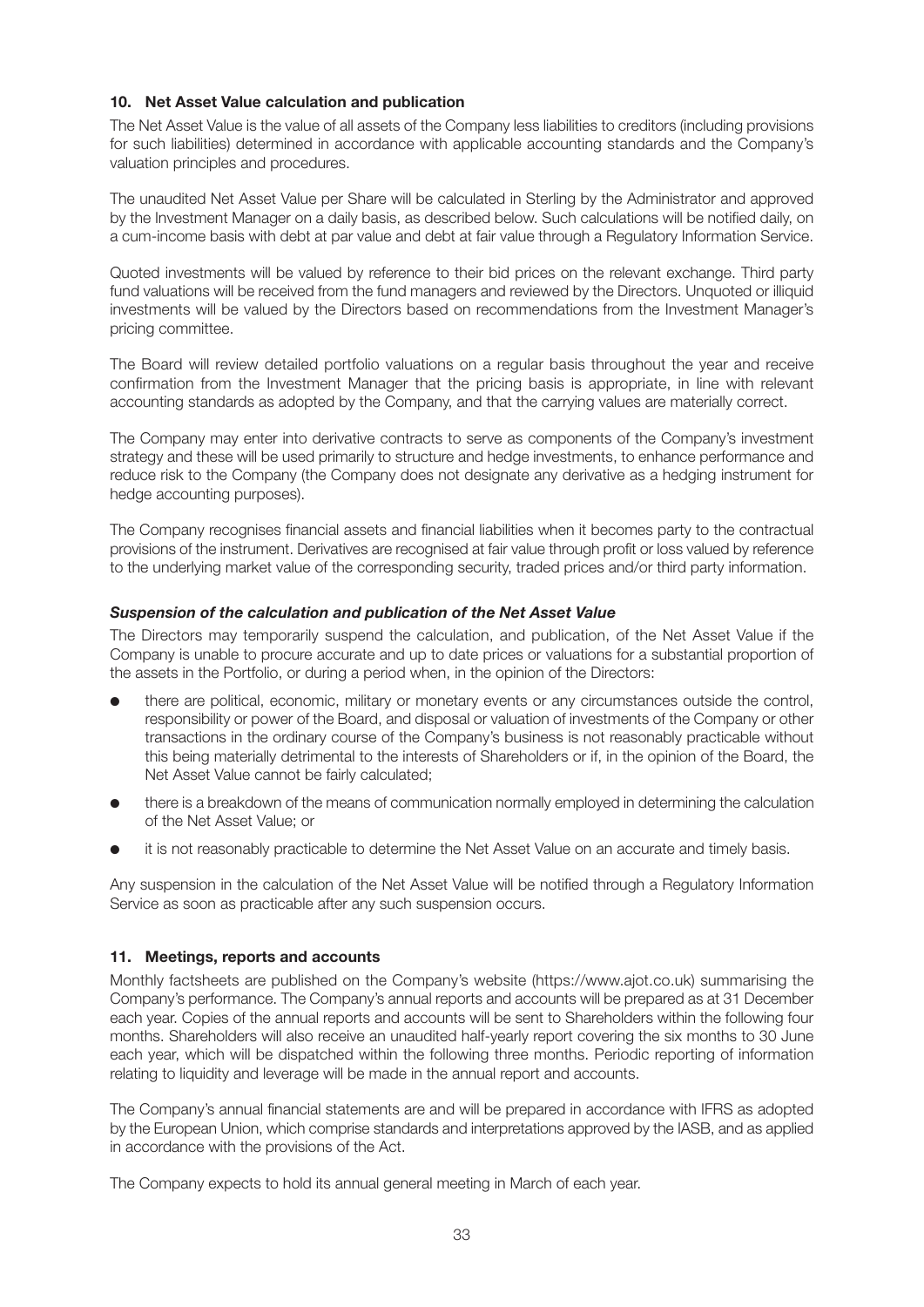# **12. The Takeover Code**

The Takeover Code applies to the Company.

Given the existence of the buyback powers described in the paragraphs above, there are certain considerations that Shareholders should be aware of with regard to the Takeover Code.

Under Rule 9 of the Takeover Code, any person who acquires shares which, taken together with shares already held by him or shares held or acquired by persons acting in concert with him, carry 30 per cent. or more of the voting rights of a company which is subject to the Takeover Code, is normally required to make a general offer to all the remaining shareholders to acquire their shares. Similarly, when any person or persons acting in concert already hold more than 30 per cent. but not more than 50 per cent. of the voting rights of such company, a general offer will normally be required if any further shares increasing that person's percentage of voting rights are acquired.

Under Rule 37 of the Takeover Code when a company purchases its own voting shares, a resulting increase in the percentage of voting rights carried by the shareholdings of any person or group of persons acting in concert will be treated as an acquisition for the purposes of Rule 9 of the Takeover Code. A Shareholder who is neither a Director nor acting in concert with a Director will not normally incur an obligation to make an offer under Rule 9 of the Takeover Code in these circumstances.

However, under note 2 to Rule 37 of the Takeover Code where a Shareholder has acquired shares at a time when he had reason to believe that a purchase by the Company of its own voting shares would take place, then an obligation to make a mandatory bid under Rule 9 of the Takeover Code may arise.

The buyback powers could have implications under Rule 9 of the Takeover Code for Shareholders with significant shareholdings. The buyback powers should enable the Company to anticipate the possibility of such a situation arising. Prior to the Board implementing any share buyback the Board will seek to identify any Shareholders who they are aware may be deemed to be acting in concert under note 1 of Rule 37 of the Takeover Code and will seek an appropriate waiver in accordance with note 3 of Rule 37. However, neither the Company, nor any of the Directors, nor the Investment Manager will incur any liability to any Shareholder(s) if they fail to identify the possibility of a mandatory offer arising or, if having identified such a possibility, they fail to notify the relevant Shareholder(s) or if the relevant Shareholder(s) fail(s) to take appropriate action.

# **13. UK Taxation**

Potential investors are referred to Part 8 of this Prospectus, which contains a general summary of certain UK tax considerations relating to the acquisition, holding and disposal of Shares. That summary, which is based on current UK law and the current published practice of HMRC, does not constitute tax advice. Investors who are in any doubt as to their tax position or who are subject to tax in jurisdictions other than the UK are strongly advised to consult their own professional advisers.

# **14. Disclosure obligations**

The provisions of Chapter 5 of the Disclosure Guidance and Transparency Rules (as amended from time to time) ("**DTR 5**") of the Financial Conduct Authority Handbook apply to the Company on the basis that the Company is an "issuer", as such term is defined in DTR 5. As such, a person is required to notify the Company of the percentage of voting rights it holds as a holder of Shares or holds or is deemed to hold through the direct or indirect holding of financial instruments falling within DTR 5 if, as a result of an acquisition or disposal of Shares (or financial instruments), the percentage of voting rights reaches, exceeds or falls below the relevant percentage thresholds being 3 per cent. and each 1 per cent. threshold thereafter up to 100 per cent.

# **15. Risk factors**

The Company's business is dependent on many factors and potential investors should read the whole of this Prospectus and in particular the section entitled "*Risk Factors*" on pages 11-18.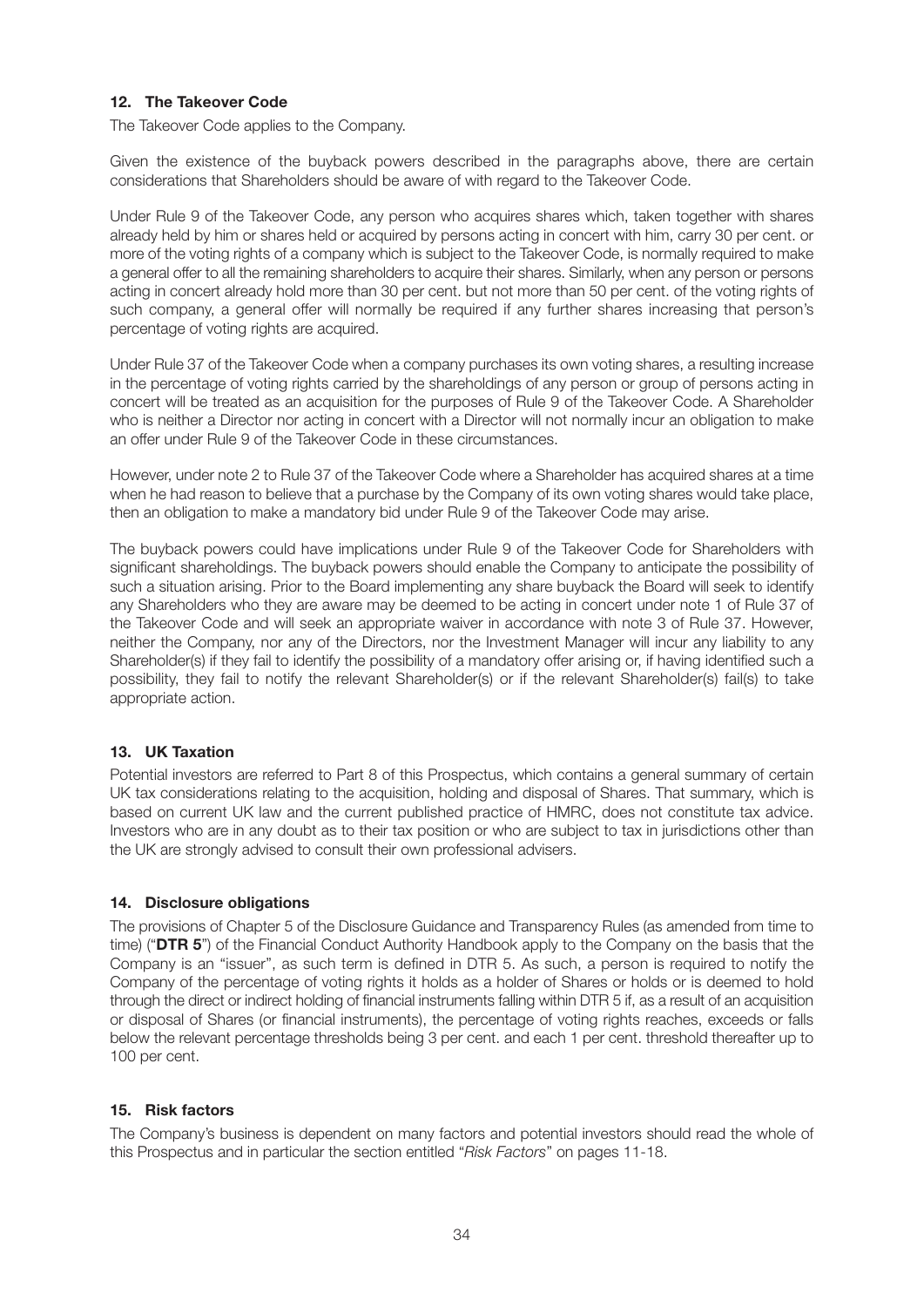# **PART 2**

# **INVESTMENT MANAGER, INVESTMENT OPPORTUNITY AND INVESTMENT PROCESS**

## **1. Investment Manager**

The Company has appointed Asset Value Investors Limited as its investment manager and alternative investment fund manager.

The Investment Manager was established in 1985 to manage the assets of AVI Global Trust plc, which now has over £1 billion of gross assets. The Investment Manager runs a high-conviction long-only global investment strategy focussed on investing in companies with strong asset backing that are trading at a discount to estimated net asset value. The Investment Manager's portfolio consists of investments in three core areas: (i) family controlled holding companies; (ii) closed-ended funds; and (iii) special situations, with the latter currently consisting entirely of Japanese equities. Engagement with company management and directors forms a core part of the Investment Manager's approach to realising value from discounts.

Joe Bauernfreund is the Lead Portfolio Manager and he is assisted by Tom Treanor as head of research and the investment team of Daniel Lee, Scott Beveridge, Darren Gillen, Wilfrid Craigie and Cameron Dryburgh.

**Joe Bauernfreund**, *Chief Executive Officer and Chief Investment Officer*, is the portfolio manager of AVI Global Trust plc and AVI Japan Opportunity Trust plc, and has ultimate responsibility for all investment decisions across the Investment Manager's strategies. Before joining the Investment Manager in 2002, Joe worked six years for a real estate investment organisation in London. He has a Masters in Finance from the London Business School.

**Tom Treanor, CFA**, *Head of Research*, joined the Investment Manager in February 2011 and became a director in 2017. He leads closed-end fund research and activism engagement. Tom works closely with the analyst team providing support and guidance on prospective and current investments across the portfolio.Tom spent nine years working for Fundamental Data/Morningstar in various roles involving closedend fund analysis. He has a degree in Economics from the University of Leicester.

**Daniel Lee**, **CFA**, *Senior Analyst*, joined the Investment Manager in February 2015. He researches global holding companies and asset-backed special situations. Before joining the Investment Manager, Daniel completed internships at Pamplona Capital Management and Mercer. He graduated with a First Class Honours degree in Physics from the University of Bristol.

**Scott Beveridge**, **CFA**, *Senior Analyst*, joined the Investment Manager in October 2005. He researches real estate backed opportunities and Asian holding companies. Before joining the Investment Manager, Scott spent two years as an investment analyst with Fundamental Data undertaking quantitative analysis. He has a degree in Actuarial Science from the University of Kent.

**Darren Gillen**, **CFA**, *Analyst*, joined the Investment Manager in September 2016. He researches closedend funds. Before joining the Investment Manager, Darren spent three years working in Dublin as an investment analyst at Gillen Markets. He graduated with a First Class Honours degree in Accounting & Finance from Dublin City University.

**Wilfrid Craigie**, *Analyst*, joined the Investment Manager in January 2018. He researches global holding companies and asset-backed special situations. Before joining the Investment Manager, Wilfrid completed internships at Sanderson Asset Management, Guinness Asset Management and Oldfield Partners. Wilfrid has a BSc in Social Policy from the London School of Economics and is currently studying for CFA Level II.

**Cameron Dryburgh**, *Analyst*, joined the Investment Manager in May 2019. He researches asset-backed special situations. Before joining the Investment Manager, Cameron worked as an equity analyst at Eikoh Research. He has an MA in Russian from the University of St Andrews, speaks Japanese, and is currently studying for CFA Level II.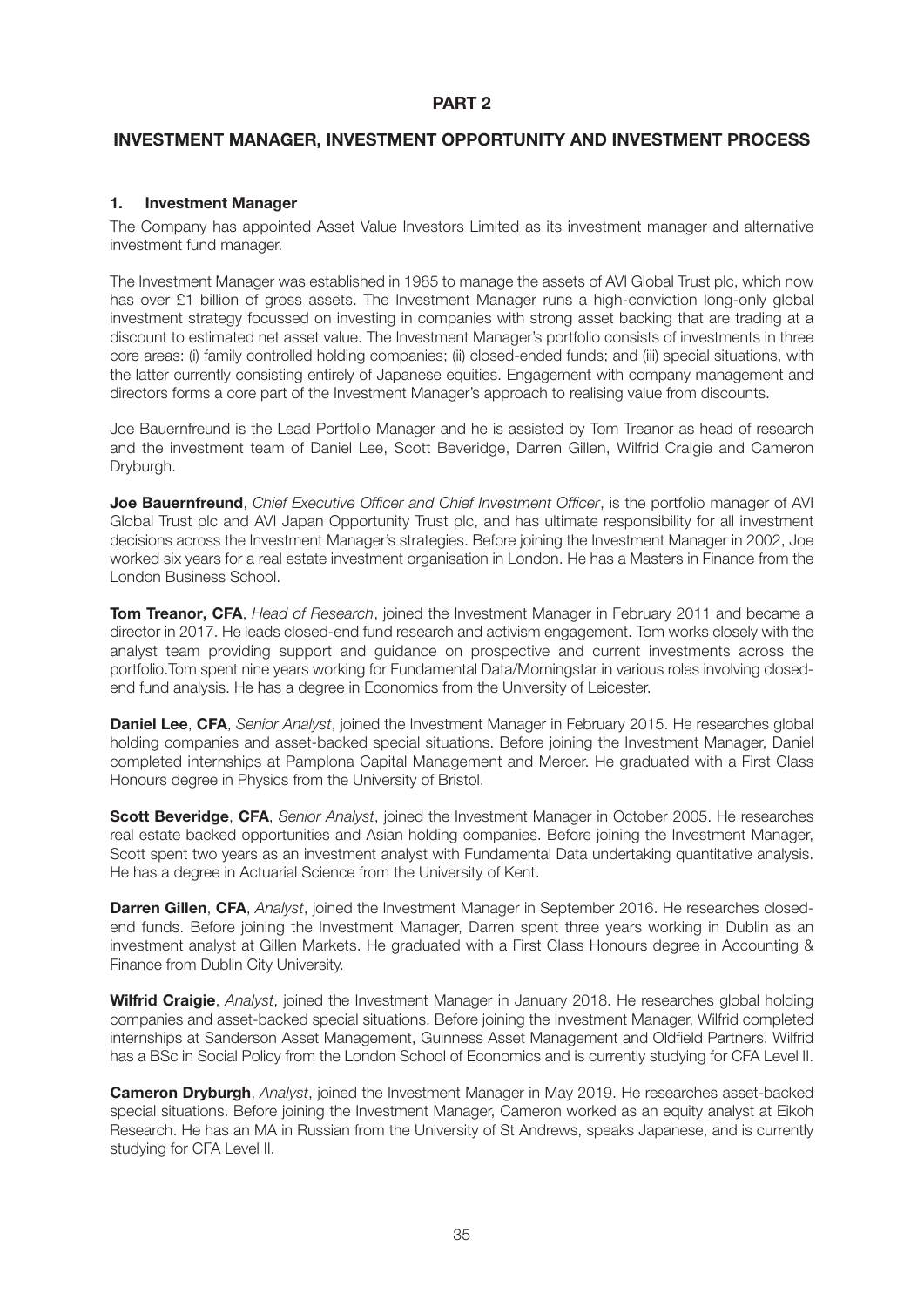# **2. Investment opportunity**

The investment opportunity can be summarised under three key areas:

## (A) *Undervalued/cash-rich companies*

 Evidence gathered by the Investment Manager indicates that analyst valuations of Japanese equities are cheaper than in other developed markets, particularly when adjusted for cash and investment security holdings. An excess of listed companies combined with a relative lack of interest in the Japanese equity market has led to a low level of sell-side coverage to the extent that 65 per cent. of TOPIX companies are covered by two or fewer analysts. By comparison, no S&P 500 Index companies are covered by two or fewer analysts. Such a backdrop has proved fertile ground for pricing inefficiencies to grow, and the Investment Manager believes that the situation is even more exaggerated for smaller-capitalisation companies which are expected to form the majority of the Portfolio.

 83 per cent. of companies in the Company's Portfolio have two or fewer analyst coverage and 66 per cent. have no sell-side analyst coverage.

 The Investment Manager has identified a number of cash-rich and over-capitalised companies which it believes are significantly undervalued. Research shows that the Japanese market implicitly applies a pervasive and structural discount to cash and investment holdings, with academic studies suggesting the discount applied to cash is as much as 50 per cent.

 Management conservatism, a focus on stakeholders rather than shareholders and strong cash flow generation has led cash levels to build up over time in many Japanese companies. Investment holdings (including cross-shareholdings) are a historical cultural legacy that have grown with the wider market over the years and represent a significant portion of many companies' balance sheets.

 In the MSCI Japan Small Cap Index, 61 per cent. of companies have net cash on their balance sheets in contrast to the US and Europe where respectively only 24 per cent. and 15 per cent. of companies do.

 The Portfolio has net cash covering 46 per cent. of market capitalisation with net financial value ("**NFV**") covering 82 per cent. of market capitalisation.

#### (B) *Improving corporate governance and shareholder activism*

 While the situation described above has existed for many years, management and directors of Japanese companies are now facing pressure to address it from multiple angles.

- (i) The Japanese Corporate Governance Code established in 2015 is encouraging company management to deliver higher shareholder returns, improve the efficiency of balance sheets, reduce cross-shareholdings, better incentivise management and overhaul governance in terms of board composition amongst other areas.
- (ii) Domestic investment management institutions that are signatories to the Stewardship Code are encouraged to disclose voting records and implicitly to push management and directors of their investee companies to adhere to the Japanese Corporate Governance Code.
- (iii) ISS, the shareholder adviser service in Japan, recommends that shareholders vote against the re-election of senior director(s) if the average return on equity over the previous five years is less than 5 per cent.
- (iv) Foreign and domestic activists have effectively been empowered by the Japanese Corporate Governance Code to push for its implementation by Japanese companies. Japan's listing rules allow shareholders with less than 1 per cent. stakes to put proposals forward at annual general meetings and shareholders of 3 per cent. or more can call extraordinary general meetings.
- (v) Regulatory agencies are ratcheting up their pressure on corporate governance reform. Revisions to the Japanese Corporate Governance Code in 2018 saw a greater emphasis on cross-shareholdings being sold rather than explained and further revisions are likely if corporate governance reform is not forthcoming.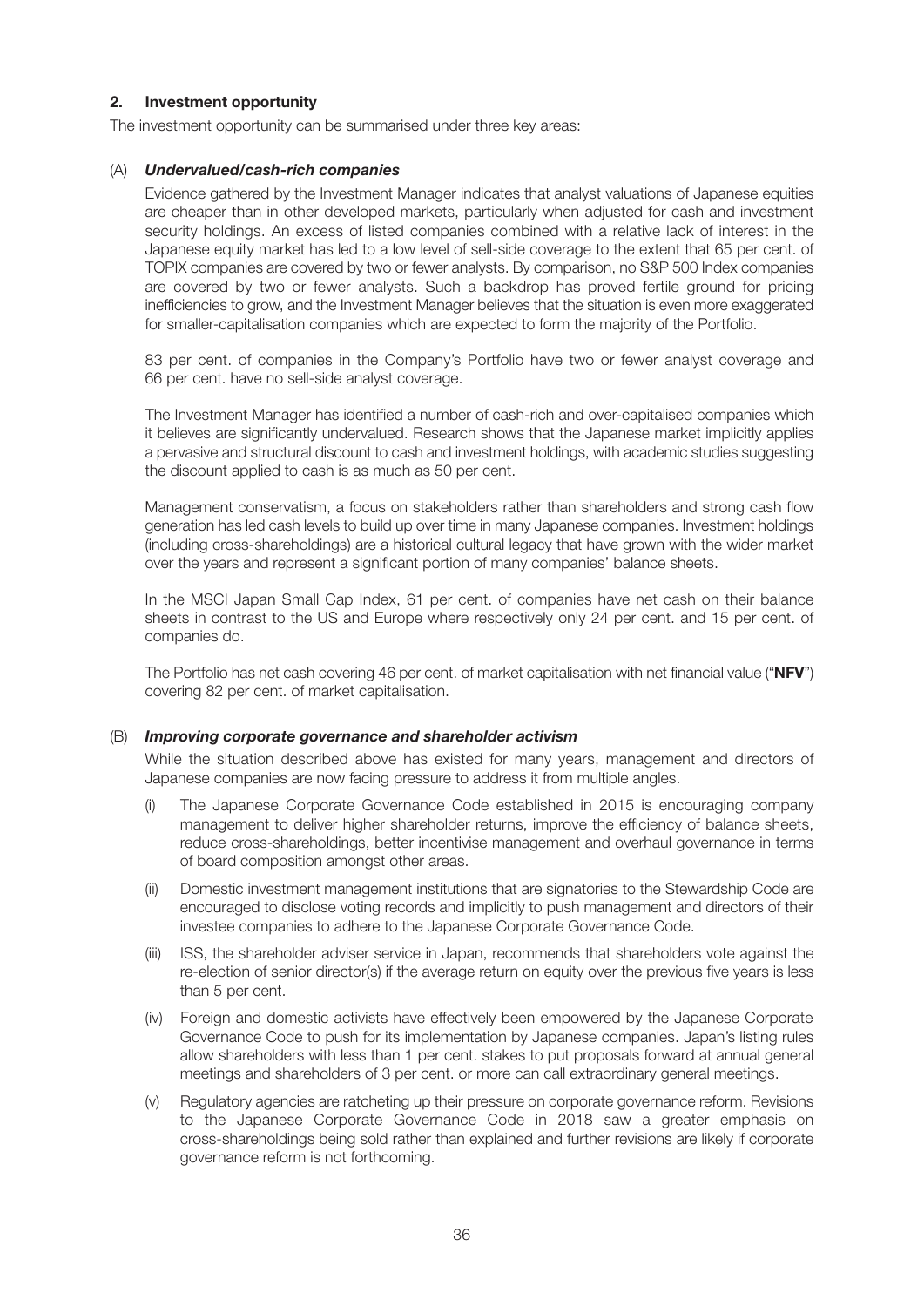(vi) There is tangible evidence that the various sources of pressure listed above are generating slow but sure change in Japanese corporate behaviour. For instance, over the last five years, the percentage of companies with independent directors accounting for a third or greater of their boards has increased from 12.2 per cent. to 55.7 per cent, the return on equity on the TOPIX ex-financials has increased from 5.8 per cent. to 8.7 per cent., and the median TOPIX dividend pay-out ratio has climbed from 29 per cent. to 39 per cent. over the three years to 2019, with the level of buy backs also increasing (from ¥5bn to ¥11.8bn).

### (C) *High-quality and growing companies*

 A critical part of the Investment Manager's strategy in Japan is the avoidance of value traps. The large number of growing and high-quality companies that meet the Investment Manager's valuation criteria facilitates such an approach.

 Many of the companies that meet the criteria have reached excessive cash balances through the highly cash generative nature of the business, where management have been unable to invest as fast as the business has grown. The Investment Manager's focus on these quality businesses with growing earnings enables investments to be made with a long-term focus. The value of these businesses is increasing over time and returns are thus less dependent on an event.

 Despite the companies in the Portfolio having 46 per cent. of their market caps in net cash, they are still generating a free cash flow yield of 26 per cent. on average. Were the excess capital paid to shareholders the Portfolio would yield 26 per cent.

 In summary, the Investment Manager believes that there remains an attractive opportunity to invest in attractively valued companies with substantial asset backing (cash and/or investment holdings), to benefit from their earnings growth and to actively engage with management in order to promote policies and measures that will improve balance sheet efficiency, corporate governance and shareholder returns.

### **3. Investment process**

The Company invests in a high-conviction and concentrated portfolio of 20 to 30 holdings listed or quoted in Japan which the Investment Manager deems most attractive and undervalued.

The Company seeks to capitalise on Japanese corporate governance reform and takes an activist approach to its investments, encouraging management and boards to unlock value by improving corporate governance and/or reducing excess capital through distributions to shareholders and/or through accretive mergers and acquisitions and/or productive capital expenditure where appropriate. Any such distributions may take the form of special dividends, buy backs or tender offers.

The Investment Manager's engagement with the management and directors of the investee companies typically begins in private but may become public if required. While there is no lower or upper restrictions on the market caps of investee companies, there will be a bias towards small-cap companies where the Investment Manager believes the most egregious undervaluations exist and where there is greater scope for activist engagement.

The Investment Manager's investment process in Japan is holistic, taking into account a variety of quantitative metrics and qualitative judgements. The process begins with looking for companies with substantial net cash and/or NFV as a proportion of their market capitalisation. Any companies with less than 30 per cent. coverage are dismissed. This leads to a natural bias towards smaller companies.

The quality of, and outlook for, the core operating business is assessed, with those businesses with wide operating margins and a track record of consistent operating growth being favoured. Companies and sectors with highly cyclical earnings are avoided, as are those where it is more ambiguous whether cash is truly excess to the needs of the operating business.

Once an operating business is well understood and deemed sufficiently attractive, the Investment Manager builds up a net asset value model in which the value of the operating business is calculated by assigning an appropriate multiple to sustainable earnings, and is then added to the NFV to arrive at a net asset value.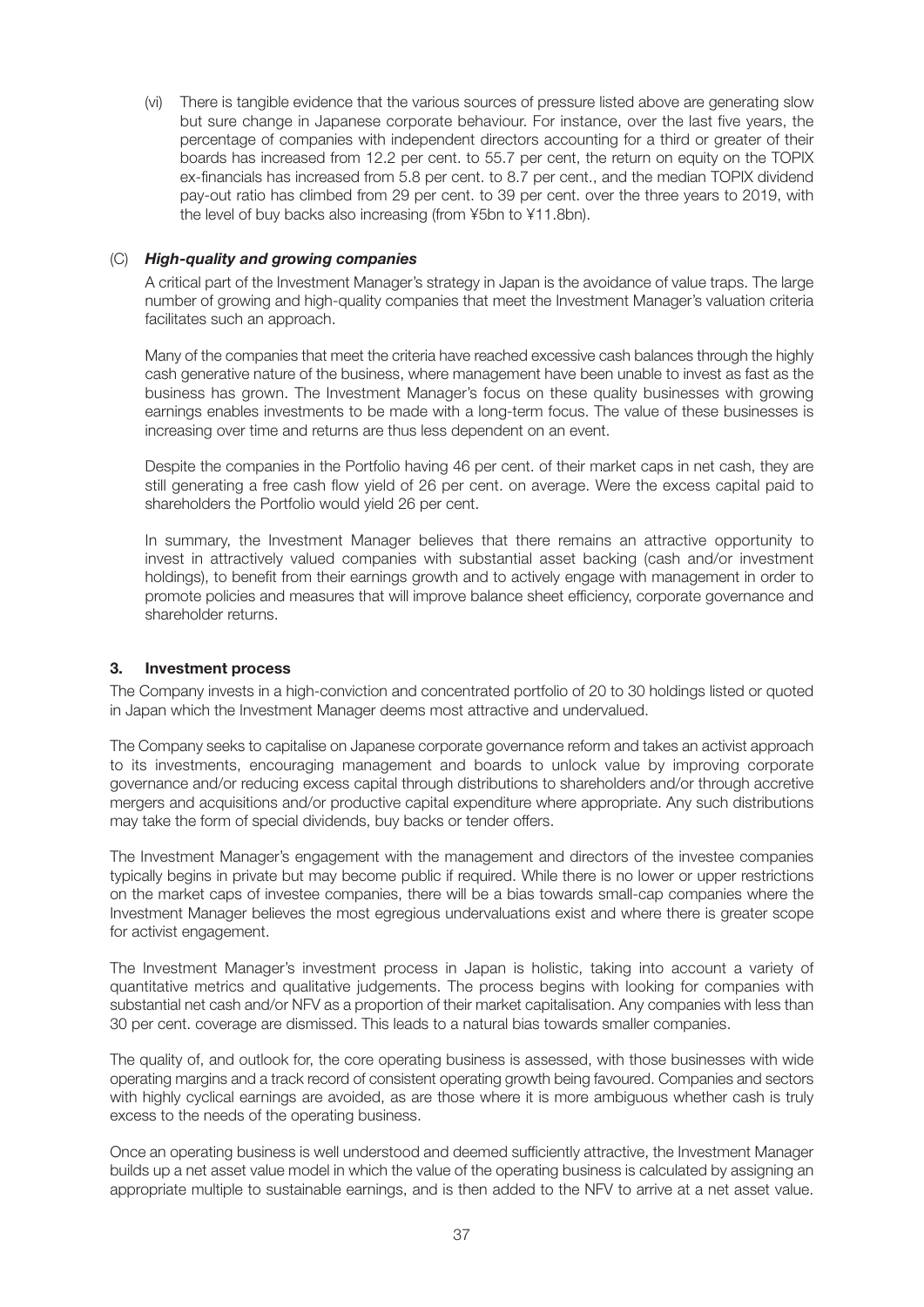This net asset value is then compared to the prevailing share price to calculate the discount to net asset value and thus the degree of undervaluation, if any.

An assessment is then made of the standards of corporate governance and the potential for improvement, of what the optimal capital structure should be, as well as the scope for increased shareholder distributions by the investee company. This process will include an analysis of the shareholder register, stakes held by management and affiliates, and will seek to understand the motivations of the management and directors. The Investment Manager makes full use of its network of local advisors based in Japan when carrying out this due diligence.

Other opportunities might arise where the Investment Manager believes, or indeed pressures, a company to be taken over. Changes in the tax law in 2018 may lead to an increasing number of takeovers. The Investment Manager may seek to persuade respective parties that the investee company is better suited as part of a larger company, and to capitalise on the takeover premium. While the excess capital on an investee company's balance sheet will still be a contributing factor to the investment decision, the hurdle is likely to be lower in these opportunities. Such special situations are rare and accordingly are unlikely to account for more than 10 per cent. of the Portfolio at any given time.

### **4. Risk management**

Risk management is an integral, ongoing and critical part of the Investment Manager's investment process. Risk is a necessary component of active investment management and the Investment Manager believes that it can be estimated, measured and managed.

Within the Portfolio, the Investment Manager will perform ongoing analysis and monitoring which the Investment Manager believes is a critical component in the investment process in order to ensure that the underlying portfolio is delivering a satisfactory performance and is diversified. While there are no specific limits placed on exposure to any one sector, the Company will at all times invest and manage the Portfolio in a manner consistent with spreading investment risk.

Examples of quantitative factors that the Investment Manager will take into consideration when assessing and mitigating risk include the percentage of exposure to particular sectors, specific products and technologies, individual customers, geographic sales and currency fluctuations. Qualitative factors assessed include the risk of technological obsolescence and disruption, as well as the characteristics of management and boards. Regular face-to-face meetings as well as on-the-ground investigators play a key role in risk mitigation.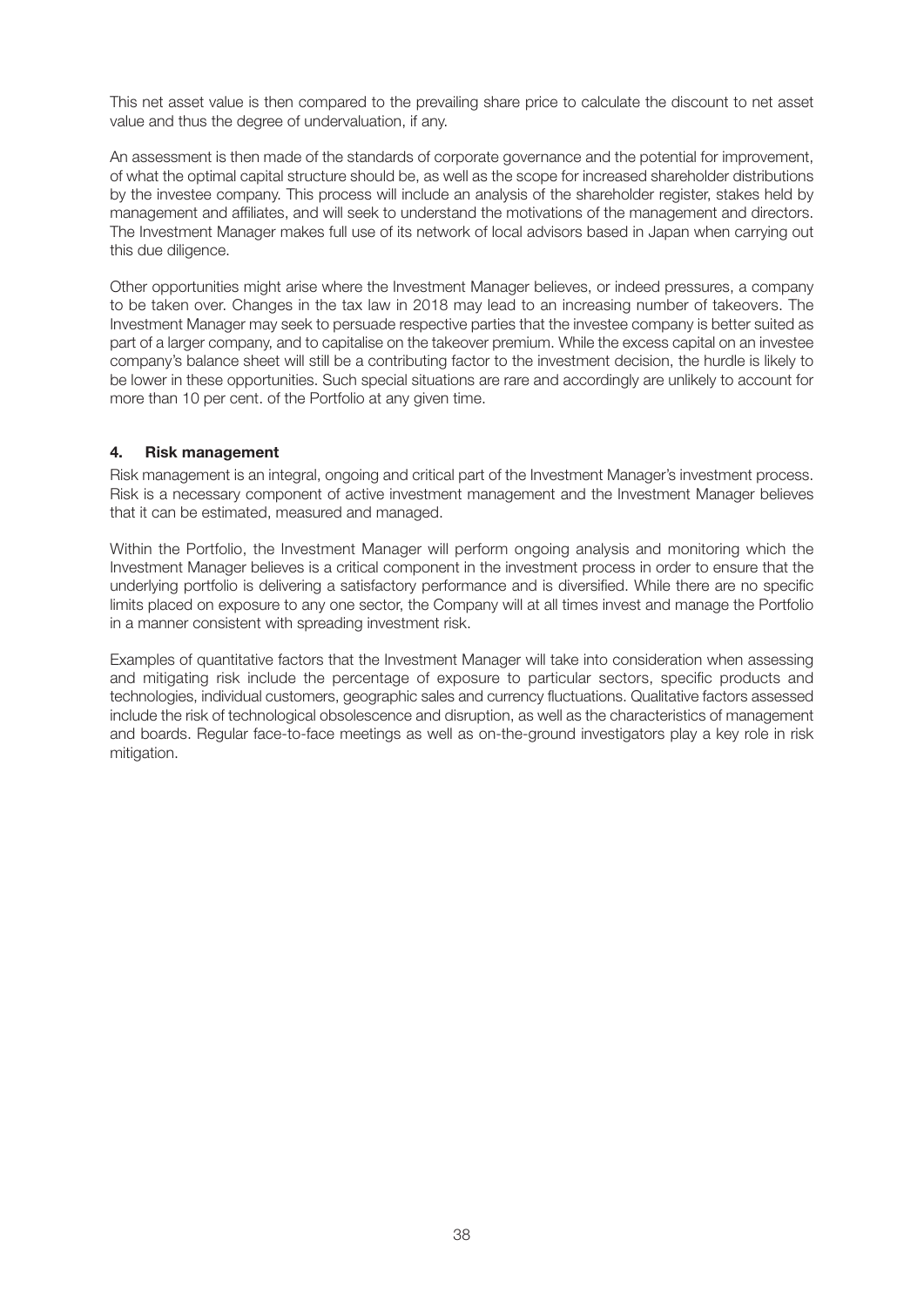# **DIRECTORS, MANAGEMENT AND ADMINISTRATION**

### **1. Directors**

The Directors are responsible for the determination of the Company's investment policy and strategy and have overall responsibility for the Company's activities, including the review of investment activity and performance and the control and supervision of the Company's service providers, including the Investment Manager.

All of the Directors are non-executive and are independent of the Investment Manager.

The Directors are as follows:

#### *Norman Crighton (Chairman)*

Norman is Chairman of the Company. He is also a non-executive chairman of RM Secured Direct Lending plc and Weiss Korea Opportunity Fund. Norman was, until May 2011, an investment manager at Metage Capital Limited where he was responsible for the management of a portfolio of closed-ended funds. He has nearly 30 years' experience in closed-ended funds having worked at Olliff and Partners, LCF Edmond de Rothschild, Merrill Lynch, Jefferies International Limited and latterly Metage Capital Limited. Norman was previously non-executive director of several other closed-end funds and trading companies. His experience covers analysis and research as well as sales and corporate finance. Norman is British and resident in the United Kingdom.

### *Katya Thomson*

Katya is Chairperson of the Audit Committee. She is a corporate finance strategy and business development professional with over 25 years of experience with UK and European blue chip companies. Katya is a non-executive director and audit committee chairperson of Miton Global Opportunities plc and Henderson EuroTrust plc, and a non-executive director of The New Carnival Company CIC. She is a member of the Institute of Chartered Accountants in England and Wales.

### *Yoshi Nishio*

Yoshi began his career at Goldman Sachs International, where he had overall responsibility for the trading of Japanese equities and equity derivative products. Since then, he has combined his twin specialisations of finance and media as an investor, advisor and consultant. Much of his work has had a Japanese focus, with clients ranging from family offices to the office of the chairman of Columbia Pictures in Hollywood in the period following the studio's acquisition by the Sony Corporation, to the Ministry of Finance of the Russian Federation. Yoshi is fluent in Japanese and in English. He was born in Japan but now holds dual British/American citizenship and lives in the United Kingdom.

#### *Margaret Stephens*

Margaret was a partner of KPMG until 2016 having qualified as a Chartered Accountant in 1988. From 2007, she played a key role in building KPMG's Global Infrastructure Practice, also leading UK and international due diligence and structuring services on major merger and acquisition transactions and public private partnerships. Margaret was a non-executive Board Member and Chair of the Audit and Risk Assurance Committee of the Department for Exiting the European Union. She is also a Trustee of the London School of Architecture.

### *Delegation of authority*

Whilst the Board has delegated certain responsibilities in relation to the operation of the Company to third party providers (such as the Investment Manager, the Administrator and the Registrar), the Board has adopted a schedule of matters specifically reserved for its decision.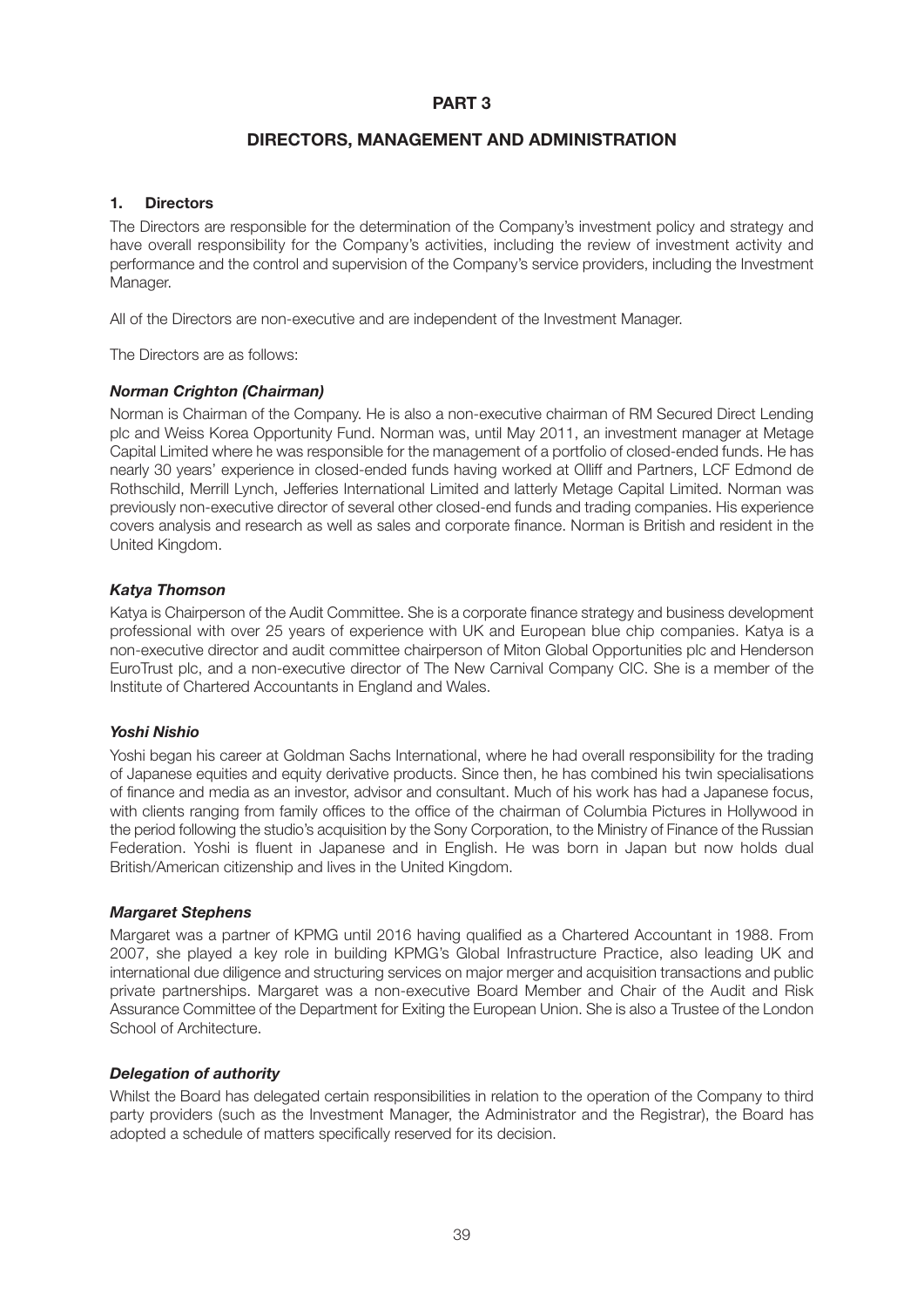The Company has delegated the management of the Company's investments to the Investment Manager. Representatives of the Investment Manager attend each Board meeting, thereby enabling the Directors to discuss the Investment Manager's activities in managing the Company.

# **2. Investment Manager**

The Company has entered into an Investment Management Agreement with the Investment Manager, under which the Investment Manager is responsible for the discretionary management of the Company's assets. The Investment Manager has also been appointed as the Company's AIFM for the purposes of the AIFMD.

The Investment Manager is responsible for the day-to-day management of the Portfolio, subject to the overall control and supervision of the Board. The Investment Manager manages the Company's investments in accordance with the policies laid down by the Directors from time to time and in accordance with the investment restrictions referred to in the Investment Management Agreement.

Under the terms of the Investment Management Agreement, the Investment Manager is entitled to a fee of 1 per cent. per annum of the lesser of the Company's Net Asset Value or market capitalisation. The management fee shall be calculated quarterly (but paid monthly in arrear), based on the Net Asset Value or market capitalisation of the Company on the last Business Day of the relevant preceding calendar quarter, except in the event where a new admission of Shares or a buy back or redemption of Shares (a "**specified event**") occurs, in which case the management fee relating to the relevant month shall be adjusted so that it shall be based (or partly-based, on a pro-rata basis to reflect the point in time during the relevant month in which a specified event occurs) on the Net Asset Value or market capitalisation of the Company as at the effective/completion date of the most recently specified event.

As mentioned above, the management fee is paid monthly in arrear. Each month, the Investment Manager shall invest 25 per cent. of the management fee it receives in Ordinary Shares. This shall be achieved through the purchase of Shares in the secondary market or, if this is not possible, the issue of Ordinary Shares by the Company, following consultation with the Board. The Investment Manager shall be required to hold the Ordinary Shares for a period of two years from the date on which the relevant management fee is calculated.

Further details of the terms of the Investment Management Agreement are set out in paragraph 6.2 of Part 10 of this Prospectus.

### **3. Administrator**

The Administrator, Link Alternative Fund Administrators Limited, has been appointed to provide general administrative functions to the Company. The Administrator receives an annual fee of £90,000. The Administration Agreement can be terminated by either the Administrator or the Company on 12 months' written notice.

Further details of the terms of the Administration Agreement are set out in paragraph 6.4 of Part 10 of this Prospectus.

### **4. Company Secretary**

The Company Secretary, Link Company Matters Limited, has been appointed as the company secretary pursuant to the Company Secretarial Agreement. In such capacity, the Company Secretary is responsible for general secretarial functions and for assisting the Company with compliance with its continuing obligations as a company listed on the premium segment of the Official List.

The Company Secretary is also responsible for the Company's general administrative functions as set out in the Company Secretarial Agreement. An annual fee of £60,000 plus VAT and disbursements is payable in relation to the services the Company Secretary provides under the Company Secretarial Agreement. The Company Secretarial Agreement can be terminated by either the Company Secretary or the Company on six months' written notice subject to an initial term of one year automatically renewable for successive periods of 12 months.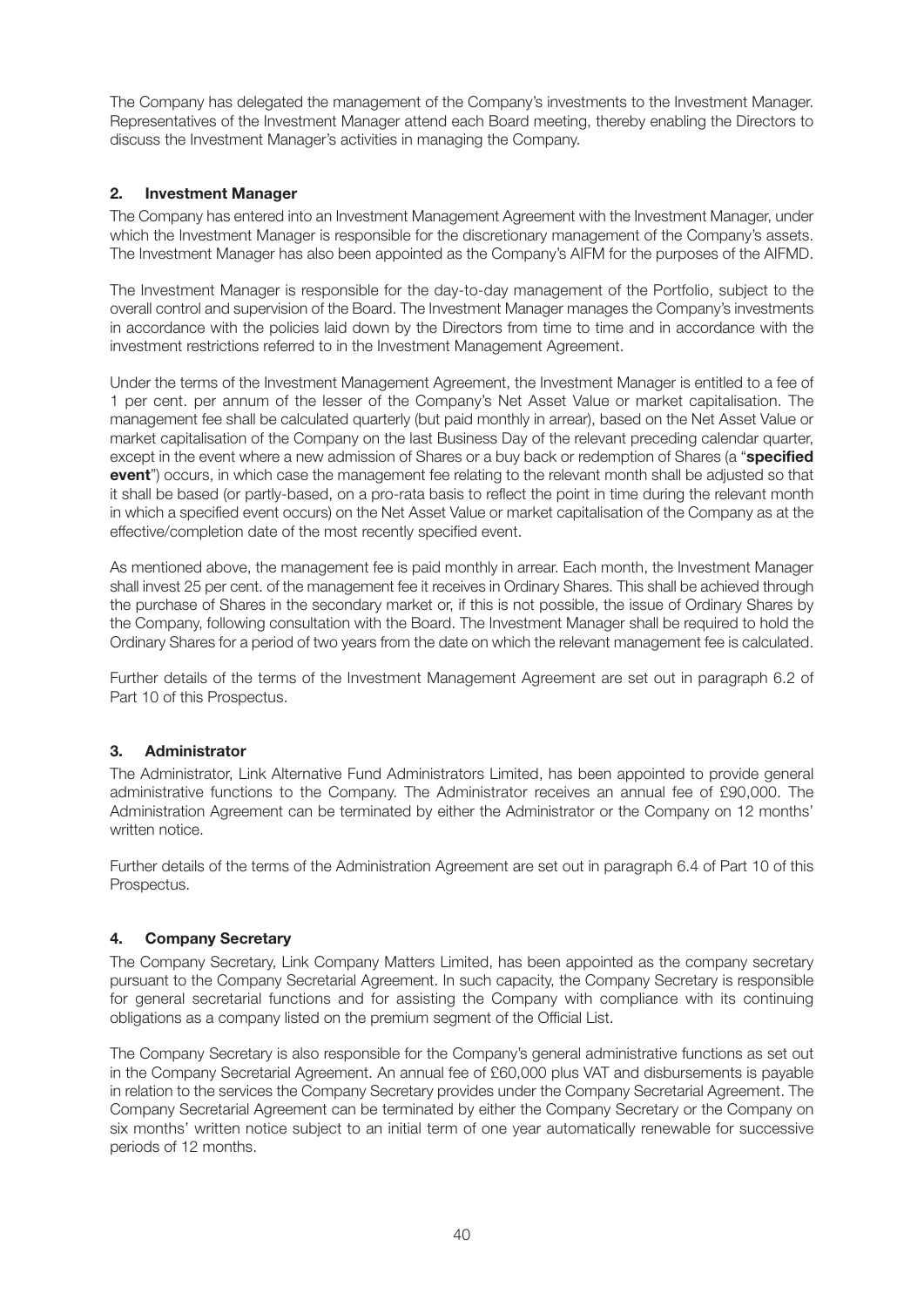Further details of the terms of the Company Secretarial Agreement are set out in paragraph 6.5 of Part 10 of this Prospectus.

### **5. Depositary and Custodian**

J.P. Morgan Europe Limited has been appointed as the Company's depositary. The Depositary Agreement which has been entered into between the Company and the Depositary provides, *inter alia*, that the Depositary carries out the core duties under Article 21 of the AIFMD which include cash management, safekeeping of assets and general oversight of the Portfolio. The Depositary receives a safekeeping fee and transaction fees which varies according to the jurisdiction in which the assets are held and the market on which the securities are listed. The Company can terminate the Depositary Agreement by giving 90 days' prior written notice to the Depositary.

The Depositary has delegated the safekeeping functions to the Custodian, JPMorgan Chase Bank, National Association, London Branch. Pursuant to the terms of the Custody Agreement, the Custodian holds, or arranges for sub-custodians to hold, all of the cash, securities and other assets of the Company and it arranges and settles (directly or acting through sub-custodians) all transactions relating to those assets as agent for the Company. The Custody Agreement does not provide for any fees to be paid by the Company to the Custodian although the Company will reimburse the Custodian's expenses. The Custody Agreement will continue for so long as the Depositary Agreement is in effect and it will terminate automatically on the termination of the Depositary Agreement.

Further details of the terms of the Depositary Agreement and Custody Agreement are set out in paragraph 6.3 of Part 10 of this Prospectus.

### **6. Fees and expenses**

### *Expenses of the Initial Issue and Placing Programme*

The costs and expenses of the Initial Issue are not expected to exceed approximately 2 per cent. of the gross proceeds of the Initial Issue. It is expected that the costs and expenses of the Initial Issue will be covered by issuing the Ordinary Shares under the Initial Issue at a premium of approximately 2 per cent. (but not more than 5 per cent.) of the prevailing (cum-income) Net Asset Value per Ordinary Share at close of business on the date on which the Initial Placing closes.

The total costs of the Subsequent Placings under the Placing Programme are not expected to exceed 2 per cent. of the aggregate gross proceeds of the Subsequent Placings under the Placing Programme (and in any event not more than 5 per cent. of the aggregate gross proceeds of the Subsequent Placings under the Placing Programme). With respect to each Subsequent Placing of Ordinary Shares, the Directors anticipate that these costs will be substantially recouped through the premium to the latest published Net Asset Value per Ordinary Share at which such Ordinary Shares are trading at the relevant time resulting from the relevant issue price. The total costs of each Subsequent Placing of C Shares will be borne out of the gross proceeds of each such Subsequent Placing of C Shares and are not expected to exceed 2 per cent. of the gross proceeds of each such Subsequent Placing of C Shares.

### *Ongoing annual expenses*

The Company will incur, and continue to incur, administrative expenses, including, amongst other things, investment management fees, audit fees, Directors' fees, depositary fees, regulatory fees, directors' and officers' liability insurance premiums and printing costs. The Company expects to charge 10 per cent. of the management fees to revenue and 90 per cent. to capital.

### *Directors' Fees*

Each of the Directors is entitled to receive a fee from the Company at such rate as may be determined in accordance with the Articles. The Articles limit the aggregate amount of fees paid to the Directors in any financial year to £150,000.

Save for the Chairman of the Board, the fee is currently £30,000 per annum for each Director. The Chairman's current fee is £35,000 per annum. In addition, the chairman of the Audit Committee will receive an additional fee of £2,500 per annum. The Directors' fees will be reviewed annually.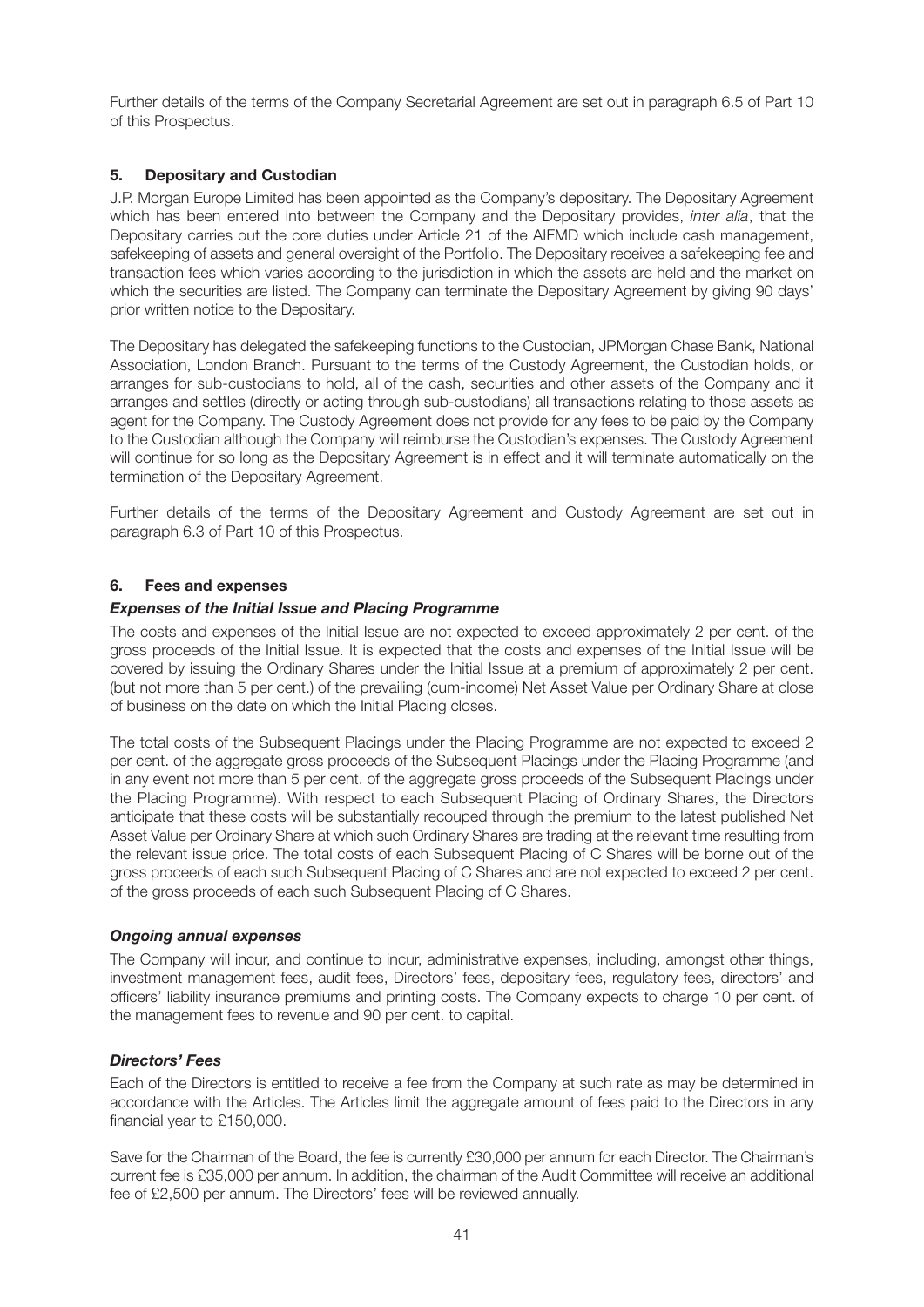### *Other operational expenses*

Other ongoing operational expenses (excluding fees paid to service providers as detailed above) of the Company will be borne by the Company including travel, accommodation, printing, audit, finance costs, due diligence and legal fees. All reasonable out of pocket expenses of the Investment Manager, the Administrator, the Registrar, the Custodian and the Directors relating to the Company will be borne by the Company.

# **7. Corporate governance**

The Chairman and each of the other Directors are independent of the Investment Manager and each Director is non-executive. The Chairman is responsible for organising the business of the Board, ensuring its effectiveness and setting its agenda. The executive responsibilities for investment management have been delegated to the Investment Manager.

The Board is committed to achieving and demonstrating high standards of corporate governance.

The Board has made arrangements in respect of corporate governance appropriate to an investment trust. The Board has considered the principles and recommendations of the AIC Code. The AIC Code addresses all of the principles set out in the UK Corporate Governance Code, as well as setting out additional principles and recommendations which are of specific relevance to investment trusts.

The Company complies with the recommendations of the AIC Code and the relevant provisions of the UK Corporate Governance Code, except as set out below.

# *The Board*

The AIC Code provides, *inter alia*, that the Board and its committees should have a combination of skills, experience and knowledge and that consideration should be given to the length of service of the Board as a whole and membership regularly refreshed.

The Board believes that a Director's performance and their continued contribution to the running of the Company is of greater importance and relevance to Shareholders than the length of time for which they have served as a director of the Company. Each Director is subject to the election/re-election provisions set out in the Articles which provide that a Director appointed by the Board during the year is required to retire and seek election by Shareholders at the next annual general meeting following their appointment. At the 2020 AGM (being the first ever annual general meeting of the Company), each of the Directors shall be submitting themselves for re-election. Thereafter, the Directors intend to offer themselves for re-election annually but, under the Articles, are only required to submit themselves for re-election at least once every three years.

The Board believes that none of the other commitments of any Director interferes with the discharge of their duties to the Company and the Board is satisfied that each Director is capable of devoting sufficient time to the Company.

The Board will conduct an annual evaluation of its performance and that of its committees, the Chairman and individual Directors, with the evaluation of the performance of the Chairman being undertaken by the other Directors.

### *Audit Committee*

The Audit Committee, chaired by Katya Thomson and comprising of all of the Directors, meets at least twice per year. The main responsibilities of the Audit Committee include monitoring the integrity of the Company's financial statements, the appropriateness of its accounting policies, and reviewing the internal control systems and the risks to which the Company is exposed. The Audit Committee is also responsible for making recommendations to the Board regarding the appointment and independence of the Auditors, the objectivity and effectiveness of the audit process, monitoring any non-audit services provided to the Company by the Auditors, and approving the Company's financial statements and confirming to the Board that they are fair, balanced and understandable. The Audit Committee also provides a forum through which the Auditors report to the Board. Representatives from the Investment Manager may be invited to attend meetings of the Audit Committee and to report on matters as required.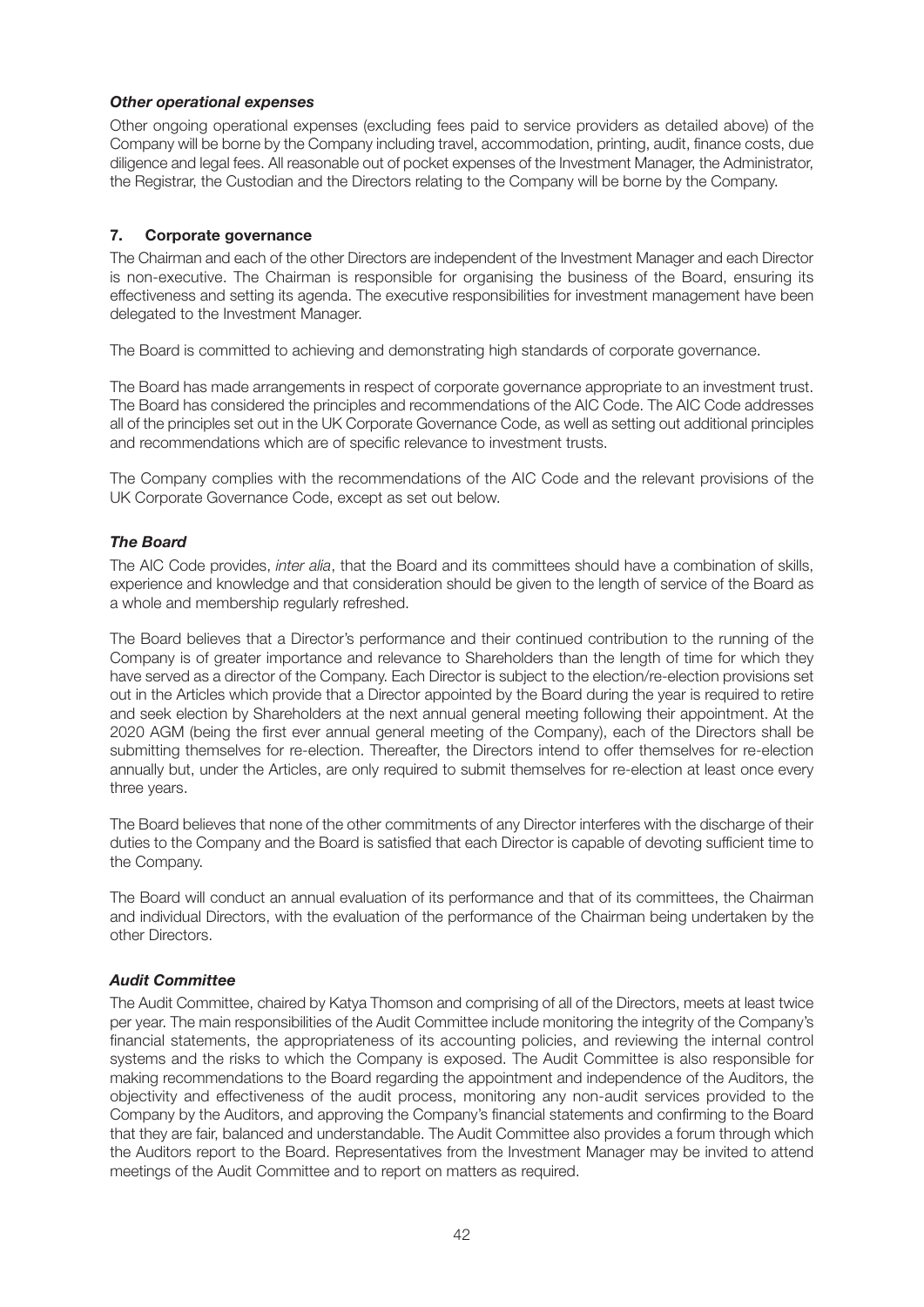### *Nomination Committee*

The Nomination Committee, chaired by the Chairman of the Board and comprising of all of the Directors, meets at least annually. The Nomination Committee is responsible for ensuring that the Board has an appropriate balance of skills and experience to carry out its duties, for identifying and nominating to the Board new directors and for proposing that existing Directors be re-elected. The Nomination Committee will undertake an annual performance evaluation of the Board, led by the Chairman. When the Nomination Committee is reviewing the Chairman's performance, or considering his successor, the Nomination Committee will be chaired by any Director other than the Chairman.

#### *Management engagement committee*

As all of the Directors are independent of the Investment Manager, the Board is of the view that there is no requirement for a separate management engagement committee. The Board as a whole shall review the terms of appointment and performance of the Investment Manager and the Company's other third party service providers (other than the Auditors who are reviewed by the Audit Committee).

### *Remuneration committee*

As all of the Directors are non-executive, the Board is of the view that there is no requirement for a separate remuneration committee. Directors' fees will be considered by the Board as a whole within the limits approved by Shareholders.

### **8. Conflicts of interest**

The Investment Manager and its officers and employees may be involved in other financial, investment or professional activities that may on occasion give rise to conflicts of interest with the Company. In particular, the Investment Manager may provide investment management, investment advice or other services in relation to other funds or clients that may have similar investment policies or strategies to that of the Company. Circumstances may arise where investment opportunities will be available to the Company and which are also suitable for one or more such clients of the Investment Manager. The Investment Manager may provide services to certain in-house funds into which, subject to Board approval, the Company may invest and which may give rise to a conflict of interest.

The Directors have satisfied themselves that the Investment Manager and its affiliates have procedures in place to address potential conflicts of interest and that, where a conflict arises, the Investment Manager and its affiliates will allocate the opportunity on a fair basis.

The Investment Manager shall have regard to their obligations under the Investment Management Agreement or otherwise to act in the best interests of the Company, so far as is practicable having regard to their obligations to other funds or clients, should potential conflicts of interest arise. The Investment Manager's services are governed by the FCA's conduct of business rules and, in the event of a conflict of interest arising, the Investment Manager will ensure that it is resolved fairly and in accordance with the conduct of business rules including those rules as to suitability and best execution. Those rules, *inter alia*, require the Investment Manager to ensure fair treatment for all of its clients and, when an investment is made, to allocate such investment fairly amongst all of its clients for whom the investment is appropriate.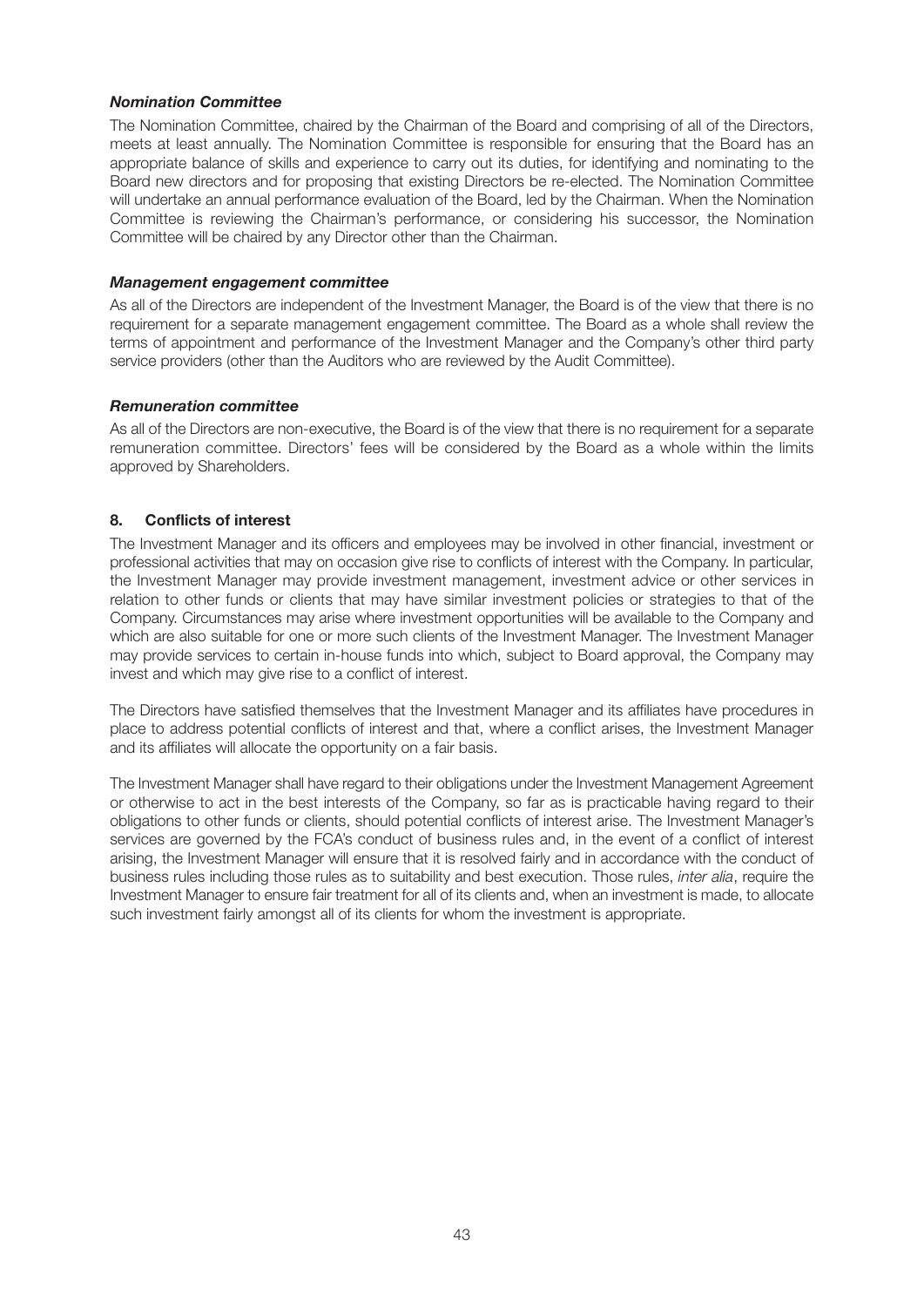# **PART 4**

# **THE INITIAL ISSUE**

#### **1. Introduction**

In this Prospectus, the Initial Placing, the Offer for Subscription and the Intermediaries Offer are together referred to as the Initial Issue.

The Company is proposing to raise a target of up to approximately £30 million, before expenses, through the Initial Placing, Offer for Subscription and Intermediaries Offer for a target issue of up to 30 million Ordinary Shares.

The price at which Ordinary Shares are to be issued under the Initial Issue is the Initial Issue Price.

As mentioned above, the Company is proposing to raise a target of up to approximately £30 million before expenses. However, the proceeds of the Initial Issue are dependent on (i) the level of subscriptions received and (ii) the price at which the Ordinary Shares are to be issued under the Initial Issue. On the assumption that the gross proceeds of the Initial Issue amount to £30 million, the estimated net proceeds of the Initial Issue to be received by the Company would be approximately £29.4 million.

The actual number of Ordinary Shares to be issued pursuant to the Initial Issue is not known as at the date of this document but will be notified by the Company through a Regulatory Information Service, prior to Initial Admission.

The Initial Issue is not being underwritten.

#### **2. Initial Placing**

N+1 Singer has agreed to use its reasonable endeavours to procure subscribers pursuant to the Initial Placing for the Ordinary Shares on the terms and subject to the conditions set out in the Share Issuance Agreement. Details of the Share Issuance Agreement are set out in paragraph 6.1 of Part 10 of this Prospectus.

The terms and conditions which shall apply to any subscription for Ordinary Shares procured by N+1 Singer are set out in Part 6 of this Prospectus. The Initial Placing will close at 5.00 p.m. on 24 March 2020 (or such later date as the Company and N+1 Singer may agree). If the Initial Placing is extended, the revised timetable will be notified through a Regulatory Information Service.

Each Placee agrees to be bound by the Articles once the Ordinary Shares, which the Placee has agreed to subscribe for pursuant to the Initial Placing, have been acquired by the Placee. The contract to subscribe for the Ordinary Shares under the Initial Placing and all disputes and claims arising out of or in connection with its subject matter or formation (including non-contractual disputes or claims) will be governed by, and construed in accordance with the laws of England and Wales. For the exclusive benefit of N+1 Singer, the Company, the Investment Manager and the Registrar, each Placee irrevocably submits to the jurisdiction of the courts of England and Wales and waives any objection to proceedings in any such court on the grounds of venue or on the grounds that proceedings have been brought in an inconvenient forum. This does not prevent an action being taken against the Placee in any other jurisdiction.

Commitments under the Initial Placing, once made, may not be withdrawn without the consent of the Directors.

### **3. Offer for Subscription**

The Directors are also proposing to offer Ordinary Shares under the Offer for Subscription, subject to the terms and conditions of the Offer for Subscription set out in Part 7 of this Prospectus. These terms and conditions and the Offer for Subscription Application Form attached as Appendix I to this Prospectus should be read carefully before an application is made. The Offer for Subscription will close at 1.00 p.m. on 26 March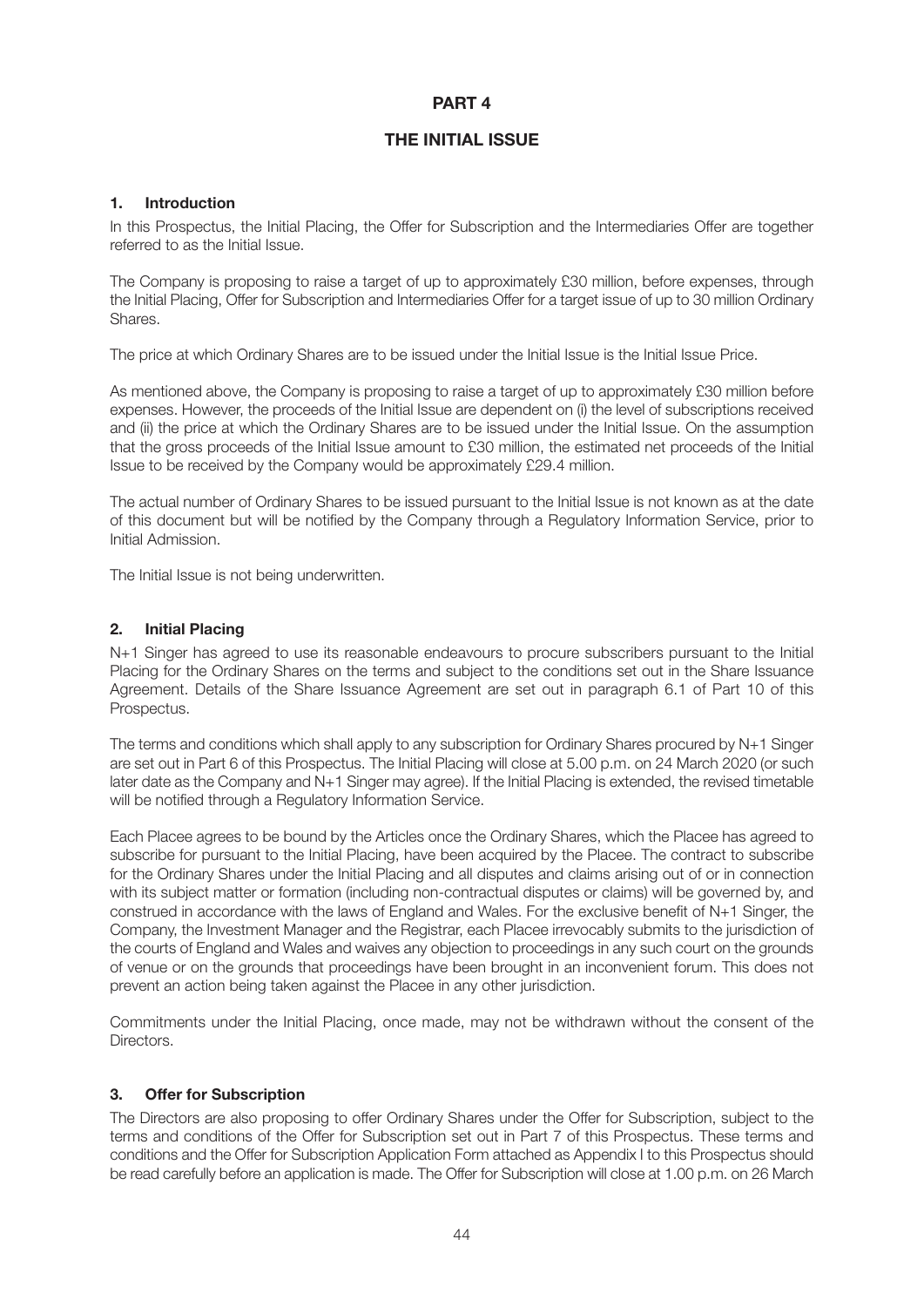2020. If the Offer for Subscription is extended, the revised timetable will be notified through a Regulatory Information Service.

Applications under the Offer for Subscription must be for Ordinary Shares with a minimum subscription amount of £1,000 and thereafter in multiples of £100, although the Board may accept applications below the minimums stated above in their absolute discretion. The Initial Issue Price will be announced through a Regulatory Information Service on the Initial Issue Price Announcement Date. The aggregate subscription price is payable in full on application. Multiple subscriptions under the Offer for Subscription by individual investors will not be accepted.

Completed Application Forms accompanied by either a cheque or banker's draft or appropriate delivery versus payment ("**DVP**") instructions in relation to the Offer for Subscription must be posted to the Receiving Agent at Computershare Investor Services PLC, Corporate Action Projects, Bristol BS99 6AH or delivered by hand (during normal business hours) to Computershare Investor Services PLC, The Pavilions, Bridgwater Road, Bristol BS13 8AE so as to be received by no later than 1.00 p.m. on 26 March 2020. For applicants sending subscription monies by electronic bank transfer (CHAPS), payment must be made for value by 1.00 p.m. on 26 March 2020. Please contact Computershare Investor Services PLC by email at OFSpaymentqueries@computershare.co.uk stating: "AVI Japan Opportunity Trust Plc – OFS 2020/AC" and the Receiving Agent will provide applicants with a unique reference number which must be used when sending payment.

Commitments under the Offer for Subscription, once made, may not be withdrawn without the consent of the Directors.

Please also refer to the section below of this Part 4 headed "CREST".

### **4. Intermediaries Offer**

Investors may also subscribe for Ordinary Shares at the Initial Issue Price pursuant to the Intermediaries Offer. Only the Intermediaries' retail investor clients in the United Kingdom, the Channel Islands and the Isle of Man are eligible to participate in the Intermediaries Offer. Investors may apply to any one of the Intermediaries to be accepted as their client.

No Ordinary Shares allocated under the Intermediaries Offer will be registered in the name of any person whose registered address is outside the United Kingdom, the Channel Islands or the Isle of Man. A minimum application of £1,000 per Underlying Applicant will apply. Allocations to Intermediaries will be determined solely by the Company (following consultation with N+1 Singer).

An application for Ordinary Shares in the Intermediaries Offer means that the Underlying Applicant agrees to acquire the Ordinary Shares applied for at the Initial Issue Price. Each Underlying Applicant must comply with the appropriate money laundering checks required by the relevant Intermediary and all other laws and regulations applicable to their agreement to subscribe for Ordinary Shares. Where an application is not accepted or there are insufficient Ordinary Shares available to satisfy an application in full, the relevant Intermediary will be obliged to refund the Underlying Applicant as required and all such refunds shall be made without interest. The Company, N+1 Singer and the Investment Manager accept no responsibility with respect to the obligation of the Intermediaries to refund monies in such circumstances.

Each Intermediary will on appointment agree to the Intermediaries Terms and Conditions, which regulate, *inter alia*, the conduct of the Intermediaries Offer on market standard terms and provide for the payment of a commission and/or fee (to the extent permissible by the rules of the FCA) to Intermediaries from the Intermediaries Offer Adviser acting on behalf of the Company if such Intermediary elects to receive a commission and/or fee. Pursuant to the Intermediaries Terms and Conditions, in making an application, each Intermediary will also be required to represent and warrant that they are not located in the United States and are not acting on behalf of anyone located in the United States or any US Person.

In addition, the Intermediaries may prepare certain materials for distribution or may otherwise provide information or advice to retail investors in the United Kingdom subject to the terms of the Intermediaries Terms and Conditions. Any such materials, information or advice are solely the responsibility of the relevant Intermediary and will not be reviewed or approved by any of the Company, the Investment Manager or N+1 Singer. Any liability relating to such documents shall be for the relevant Intermediaries only.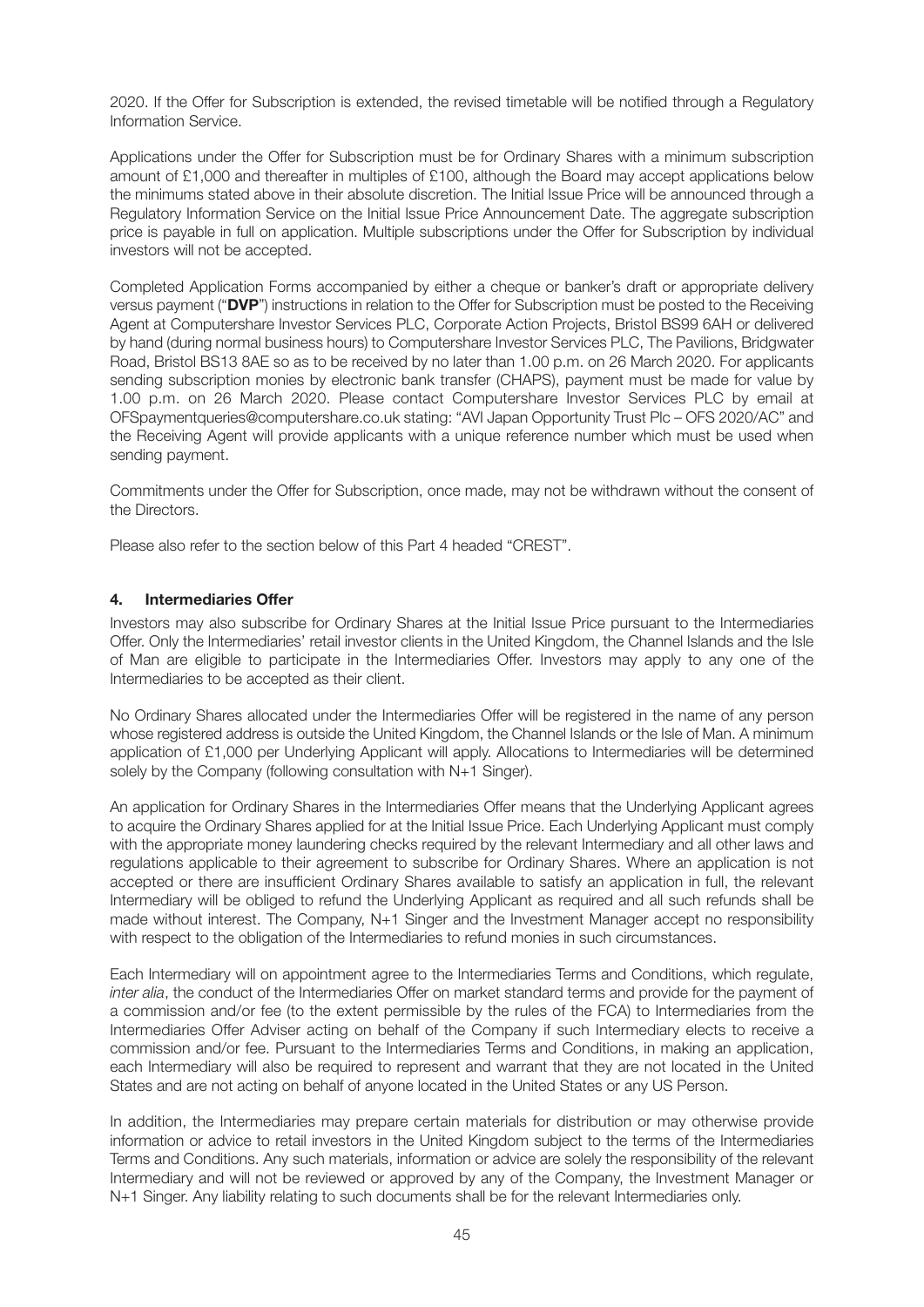The Intermediaries Terms and Conditions provide for the Intermediaries to have an option (where the payment of such commission and/or fee is not prohibited) to be paid a commission and/or fee by the Intermediaries Offer Adviser (acting on behalf of the Company) where they have elected to receive such commission and/or fee in respect of the Ordinary Shares allocated to and paid for by them pursuant to the Intermediaries Offer.

# **5. Conditions**

The Initial Issue is conditional, *inter alia*, on:

- (i) the passing of the Initial Issue Resolutions;
- (ii) the Share Issuance Agreement becoming wholly unconditional in respect of the Initial Issue (save as to Initial Admission) and not having been terminated in accordance with its terms prior to Initial Admission; and
- (iii) Initial Admission occurring by 8.00 a.m. on 2 April 2020 (or such later date, not being later than 16 April 2020, as the Company and N+1 Singer may agree).

If the Initial Issue does not proceed, application monies received will be returned to applicants without interest within 14 days at the applicants' risk.

# **6. Scaling back**

In the event that commitments received under the Initial Issue exceed the maximum number of Ordinary Shares available, applications under the Initial Placing, Offer for Subscription and the Intermediaries Offer will be scaled back at N+1 Singer's discretion (in consultation with the Company). Monies received in respect of unsuccessful applications (or to the extent scaled back) will be returned without interest at the risk of the applicant to the applicant from whom the money was received.

# **7. Costs of the Initial Issue**

The costs and expenses of the Initial Issue are not expected to exceed approximately 2 per cent. of the gross proceeds of the Initial Issue. It is expected that the costs and expenses of the Initial Issue will be covered by issuing the Ordinary Shares under the Initial Issue at a premium of approximately 2 per cent. (but not more than 5 per cent.) of the prevailing (cum-income) Net Asset Value per Ordinary Share at close of business on the date on which the Initial Placing closes. Therefore, new investors (and any existing Shareholders) subscribing for Ordinary Shares under the Initial Issue are expected to bear such costs and expenses.

All expenses incurred by any Intermediary are for its own account. Investors should confirm separately with any Intermediary whether there are any commissions, fees or expenses that will be applied by such Intermediary in connection with any application made through that Intermediary pursuant to the Intermediaries Offer.

### **8. The Share Issuance Agreement**

The Share Issuance Agreement contains provisions entitling N+1 Singer to terminate the Initial Issue (and the arrangements associated with it) at any time prior to Initial Admission in certain circumstances. If this right is exercised, the Initial Issue and these arrangements will lapse and any monies received in respect of the Initial Issue will be returned to applicants without interest at the applicants' risk. The Share Issuance Agreement provides for N+1 Singer to be paid commission by the Company in respect of certain Ordinary Shares to be allotted pursuant to the Initial Issue. Any Ordinary Shares subscribed for by N+1 Singer may be retained or dealt in by it for its own benefit. Under the Share Issuance Agreement, N+1 Singer is entitled at its discretion and out of its own resources at any time to rebate to some or all investors, or to other parties, part or all of its fees relating to the Initial Issue. N+1 Singer is also entitled under the Share Issuance Agreement to retain agents and may pay commission in respect of the Initial Issue to any or all of those agents out of its own resources.

Further details of the terms of the Share Issuance Agreement are set out in paragraph 6.1 of Part 10 (Additional Information) of this Prospectus.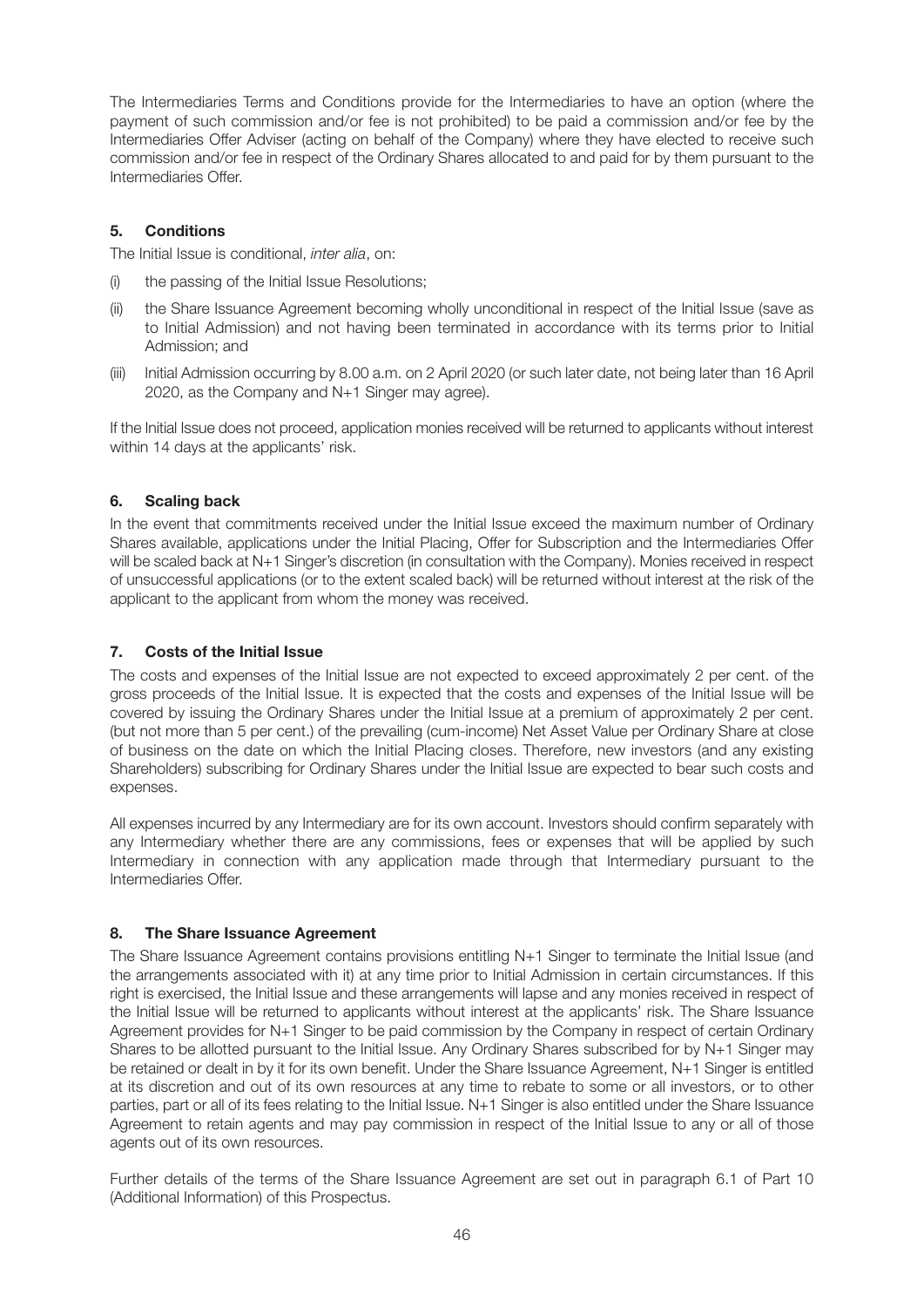# **9. Dilution**

If 30 million Ordinary Shares are issued pursuant to the Initial Issue (being the maximum number of Ordinary Shares that the Directors are seeking authority for issuance under the Initial Issue), on the basis that there are 114,889,742 Ordinary Shares in issue at the date of this Prospectus, there would be a dilution of approximately 20.7 per cent. in Shareholders' voting control of the Company as at the date of this Prospectus (assuming that such Shareholders do not participate in the Initial Issue).

However, it is not anticipated that there will be any dilution in the Net Asset Value per Ordinary Share as a result of the Initial Issue.

### **10. General**

Pursuant to anti-money laundering laws and regulations with which the Company must comply in the UK, the Company and its agents (and their agents) or the Investment Manager may require evidence in connection with any application for Ordinary Shares, including further identification of the applicant(s), before any Ordinary Shares are issued to that applicant.

Any Ordinary Shares issued pursuant to the Initial Issue will rank *pari passu* with the Ordinary Shares then in issue (save for any dividends or other distributions declared, made or paid on the Ordinary Shares by reference to a record date prior to the allotment of the relevant Ordinary Shares).

# **11. Admission, clearing and settlement**

Applications will be made to the FCA for all of the Ordinary Shares to be issued pursuant to the Initial Issue to be admitted to the premium segment of the Official List and to the London Stock Exchange for such Ordinary Shares to be admitted to trading on the London Stock Exchange's main market for listed securities. It is expected that Initial Admission will become effective and dealings will commence on 2 April 2020.

Ordinary Shares will be issued in registered form and may be held in either certificated or uncertificated form. In the case of Ordinary Shares to be issued in uncertificated form pursuant to the Initial Issue, these will be transferred to successful applicants through the CREST system.

Where applicable, definitive share certificates in respect of the Ordinary Shares are expected to be despatched by post, at the risk of the recipients, to the relevant holders in the week beginning 13 April 2020. Prior to the despatch of definitive share certificates in respect of any Ordinary Shares which are held in certificated form, transfers of those Ordinary Shares will be certified against the Register. No temporary documents of title will be issued.

The ISIN of the Ordinary Shares is GB00BD6H5D36 and the SEDOL code is BD6H5D3.

The Company does not guarantee that at any particular time market maker(s) will be willing to make a market in the Ordinary Shares, nor does it guarantee the price at which a market will be made in the Ordinary Shares. Accordingly, the dealing price of the Ordinary Shares may not necessarily reflect changes in the Net Asset Value per Ordinary Share.

# **12. CREST**

CREST is a paperless settlement system enabling securities to be evidenced otherwise than by a certificate and transferred otherwise than by written instrument. The Articles permit the holding of Ordinary Shares under the CREST system. Settlement of transactions in the Ordinary Shares following Initial Admission may take place within the CREST system if any Shareholder so wishes.

### **13. Reasons for the Initial Issue and use of proceeds**

The Directors intend to direct the Investment Manager to use the net proceeds of the Initial Issue to fund investments in accordance with the Company's investment objective and policy.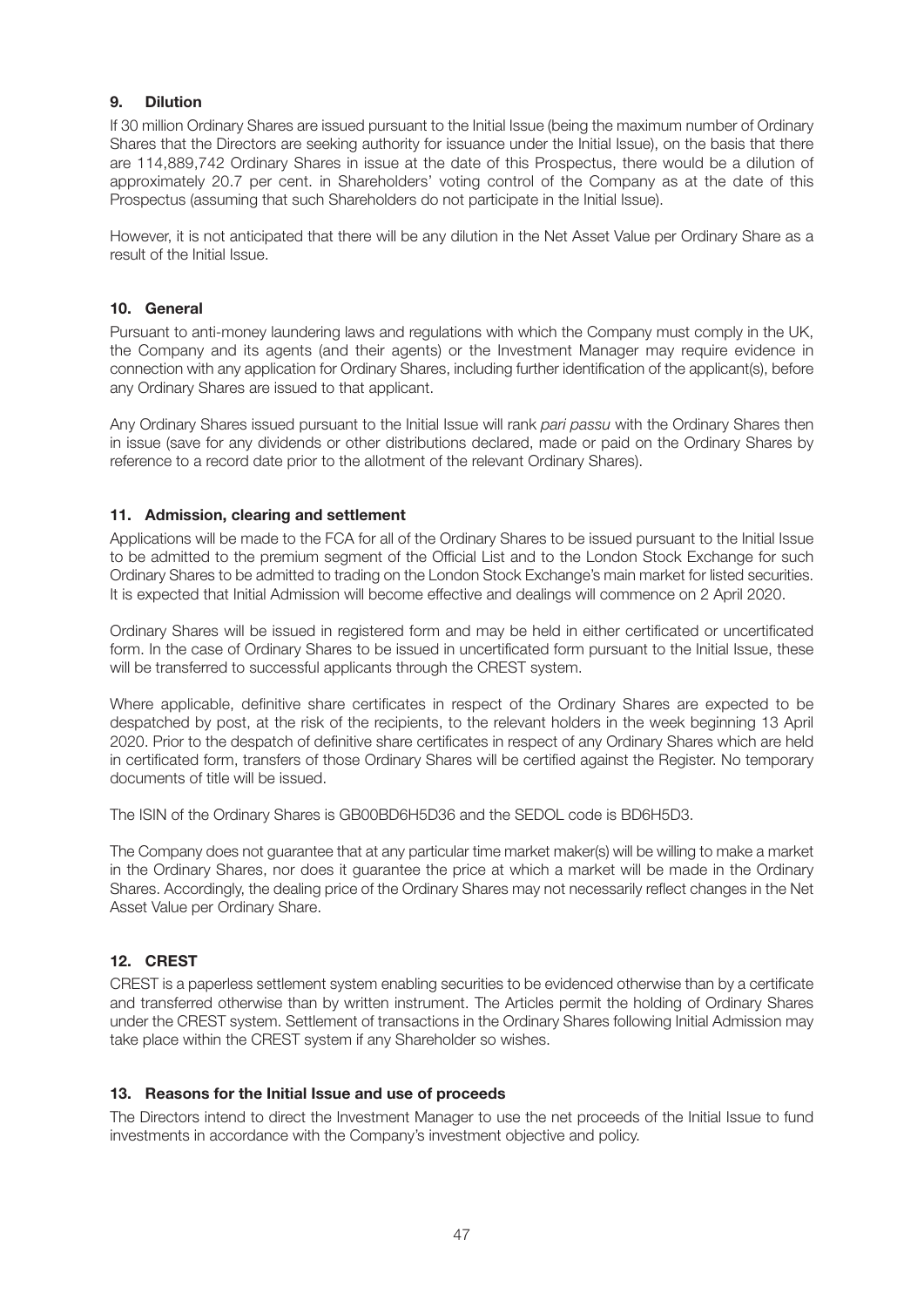### **14. Material interests**

As at the date of this Prospectus, there are no interests that are material to the Initial Issue and no conflicting interests.

#### **15. Profile of typical investor**

The Ordinary Shares are designed to be suitable for institutional investors and professionally-advised retail investors and non-advised retail investors with at least basic market knowledge and experience, seeking access to a diversified portfolio of equity investments listed or quoted in Japan.

An investment in the Company is only suitable for persons capable of evaluating the risks and merits of such an investment and who have sufficient resources to bear any loss which may result from the investment (which may equal the whole amount invested).

Potential investors should consider with care whether an investment in the Company is suitable for them in the light of their personal circumstances and the financial resources available to them. Private investors in the UK who are unsure whether to invest should consider consulting a financial adviser authorised under FSMA to assess whether an investment in the Company is suitable.

#### **16. Overseas persons**

Potential investors in any territory other than the United Kingdom should refer to the notices set out in the section entitled "*Important Information*" of this Prospectus.

The Company reserves the right to treat as invalid any agreement to subscribe for Ordinary Shares under the Initial Issue if it appears to the Company or its agents to have been entered into in a manner that may involve a breach of the securities legislation of any jurisdiction.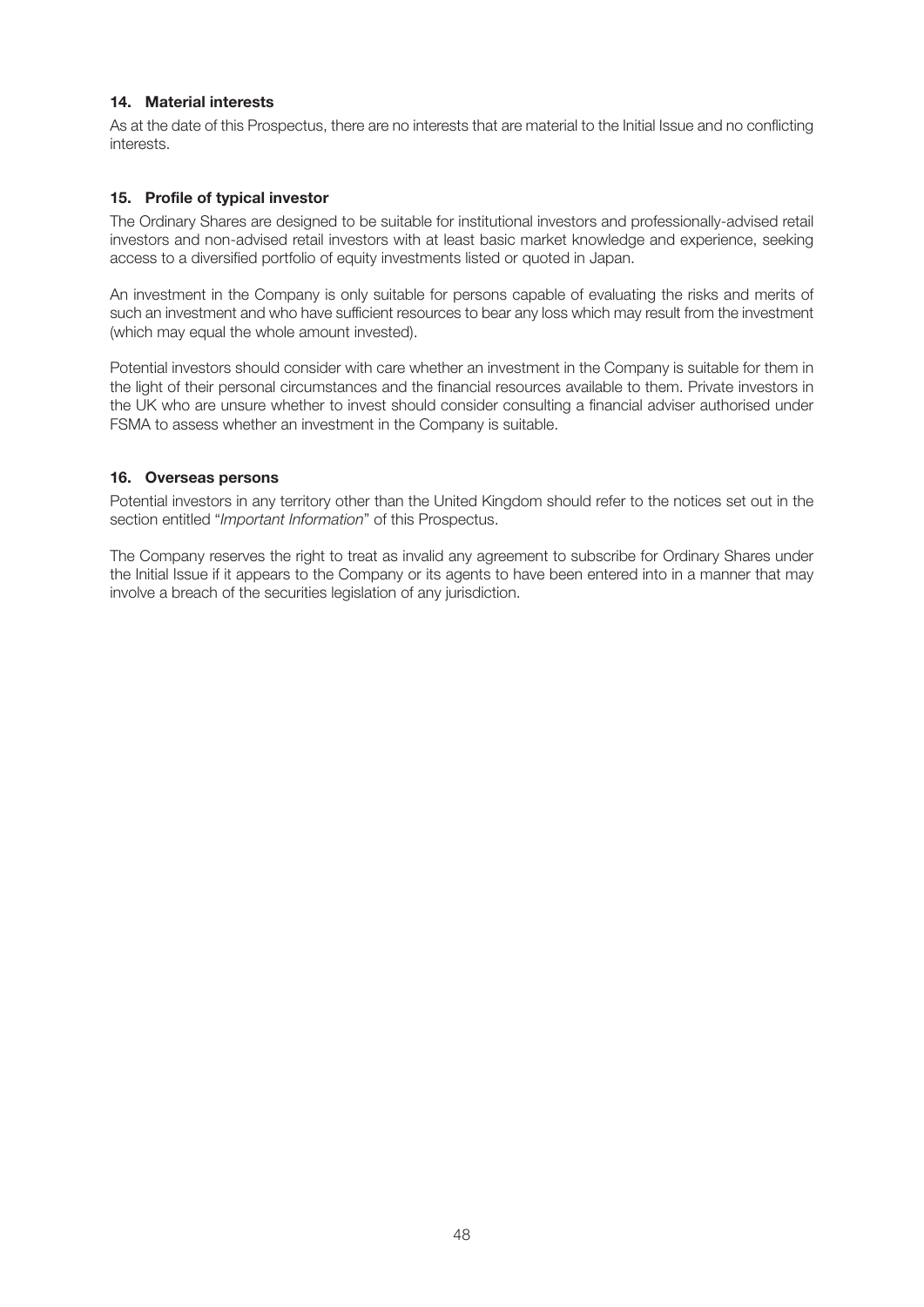### **PART 5**

# **THE PLACING PROGRAMME**

### **1. Details of the Placing Programme**

The Directors are seeking authority at the General Meeting to issue up to 85 million Ordinary Shares and/or C Shares (less the number of Ordinary Shares issued under the Initial Issue) pursuant to the Placing Programme, without having to first offer those Ordinary Shares and/or C Shares to existing Shareholders.

The Placing Programme is being implemented to satisfy market demand and to enable the Company to raise additional capital in the period from 3 April 2020 to 2 March 2021.

The Directors intend to direct the Investment Manager to apply the net proceeds of the Placing Programme to fund investments in accordance with the Company's investment objective and policy.

The number of Ordinary Shares and/or C Shares available under the Placing Programme is intended to be flexible and should not be taken as an indication of the number of Shares to be issued. Depending on the materiality of any issue under the Placing Programme, the Company will update Shareholders at the appropriate time. Any issues of such Shares will be notified by the Company through a Regulatory Information Service, prior to each Admission.

The Placing Programme is not being underwritten.

The Placing Programme may have a number of closing dates in order to provide the Company with the ability to issue Ordinary Shares and/or C Shares over the duration of the Placing Programme. Ordinary Shares and/or C Shares may be issued under the Placing Programme from 8.00 a.m. on 8 April 2020 until 8.00 a.m. on 2 March 2021.

Applications will be made to the FCA for all of the Ordinary Shares and/or C Shares to be issued pursuant to the Placing Programme to be admitted to the premium segment of the Official List and to the London Stock Exchange for such Ordinary Shares to be admitted to trading on the London Stock Exchange's main market for listed securities. The issue of Ordinary Shares and/or C Shares pursuant to the Placing Programme is at the discretion of the Directors.

In the event that there are any significant changes affecting any of the matters described in this document or where any significant new matters have arisen after the publication of this document and prior to any Admission of any Ordinary Shares and/or C Shares issued pursuant to the Placing Programme, the Company will publish a supplementary prospectus. Any supplementary prospectus published will give details of the significant change(s) or the significant new matter(s).

### **2. Conditions**

Each allotment and issue of Ordinary Shares and/or C Shares under the Placing Programme following the Initial Issue, is conditional, *inter alia*, on:

- (i) the Placing Programme Price being determined by the Directors as described below;
- (ii) Admission of the Ordinary Shares and/or C Shares being issued pursuant to such Subsequent Placing occurring not later than 8.00 a.m. on such dates as may be agreed between the Company and N+1 Singer;
- (iii) the Share Issuance Agreement becoming otherwise unconditional in respect of the relevant Subsequent Placing and not having been terminated on or before the date of any such Admission;
- (iv) a valid supplementary prospectus being published by the Company if such is required by the Prospectus Regulation; and
- (v) the Company having sufficient Shareholder authorities in place to issue such Shares, and in the case of any proposed allotment and issue of C Shares, the passing of the Articles Amendment Vote.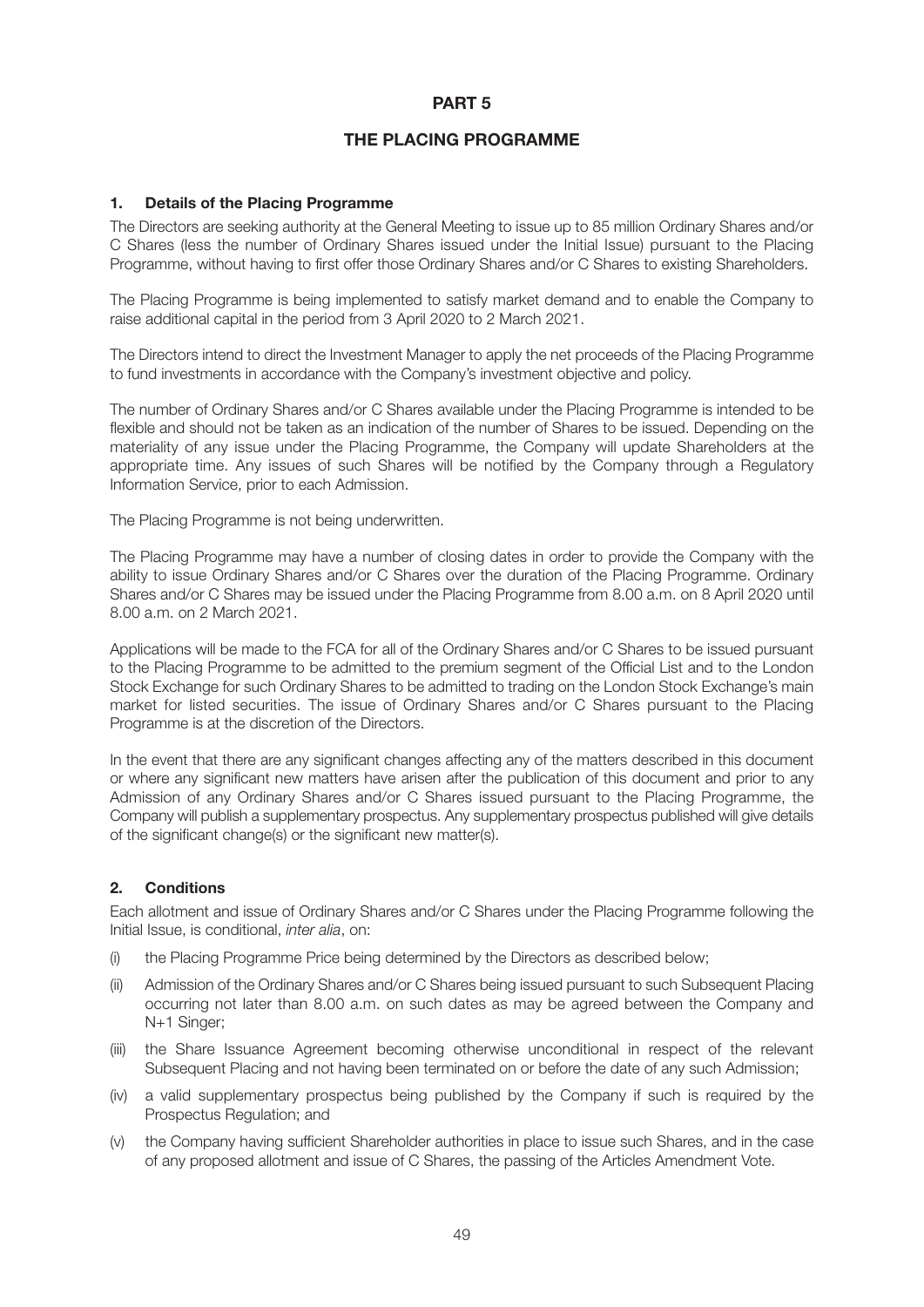In circumstances where these conditions are not fully met, the relevant issue of Ordinary Shares and/or C Shares pursuant to the Placing Programme will not take place.

# **3. Placing Programme Price**

### *Ordinary Shares*

The Placing Programme Price in respect of any Subsequent Placing of Ordinary Shares will be determined by the Company and will be not less than the prevailing Net Asset Value (cum-income), in pounds sterling, per Ordinary Share at the time of issue plus a premium (not expected to exceed 2 per cent. (and in any event not more than 5 per cent.) of the prevailing Net Asset Value (cum-income)) to cover the expenses of such issue.

The Directors will determine the Placing Programme Price on the basis described above so as to cover the costs and expenses of each issue of Ordinary Shares under the Placing Programme and to thereby avoid any dilution of the Net Asset Value of the existing Ordinary Shares. In determining the Placing Programme Price, the Directors will also take into consideration, *inter alia*, the prevailing market conditions at that time.

The Placing Programme Price will be announced through a Regulatory Information Service as soon as is practicable in conjunction with each Subsequent Placing.

### *C Shares*

The Placing Programme Price in respect of any Subsequent Placing of C Shares will be £1.00 per C Share.

#### **4. Dilution**

If 85 million Ordinary Shares and/or C Shares are issued pursuant to the Placing Programme (being the maximum number of Shares that the Directors are seeking authority for issuance under the Placing Programme), on the basis that there are 114,889,742 Ordinary Shares in issue at the date of this Prospectus, there would be a dilution of approximately 42.5 per cent. in Shareholders' voting control of the Company as at the date of this Prospectus (assuming that such Shareholders do not participate in any Subsequent Placings under the Placing Programme).

However, it is not anticipated that there will be any dilution in the Net Asset Value per Ordinary Share as a result of any Subsequent Placing.

The number of Ordinary Shares into which each C Share issued under the Placing Programme converts will be determined by the relative Net Asset Value per C Share and Net Asset Value per Ordinary Share at the Calculation Date. As a result of conversion, the percentage of the total number of issued Ordinary Shares held by each existing hold of Ordinary Shares will be reduced to the extent that Shareholders do not acquire a sufficient number of C Shares under the relevant Subsequent Placing.

However, conversion will be Net Asset Value-neutral to the holders of Ordinary Shares.

#### **5. The Share Issuance Agreement**

N+1 Singer is entitled to terminate the Share Issuance Agreement at any time prior to any Subsequent Admission in certain circumstances. If this right is exercised, the Placing Programme and these arrangements will lapse and, where applicable, any monies received in respect of the Placing Programme will be returned to applicants without interest at the applicants' risk.

The Share Issuance Agreement provides for N+1 Singer to be paid commission by the Company in respect of certain Ordinary Shares and/or C Shares to be allotted pursuant to the Placing Programme. Any Ordinary Shares and/or C Shares subscribed for by N+1 Singer may be retained or dealt in by it for its own benefit.

Under the Share Issuance Agreement, N+1 Singer is entitled at its discretion and out of its own resources at any time to rebate to some or all investors, or to other parties, part or all of its fees relating to the Placing Programme. N+1 Singer is also entitled under the Share Issuance Agreement to retain agents and may pay commission in respect of the Placing Programme to any or all of those agents out of its own resources.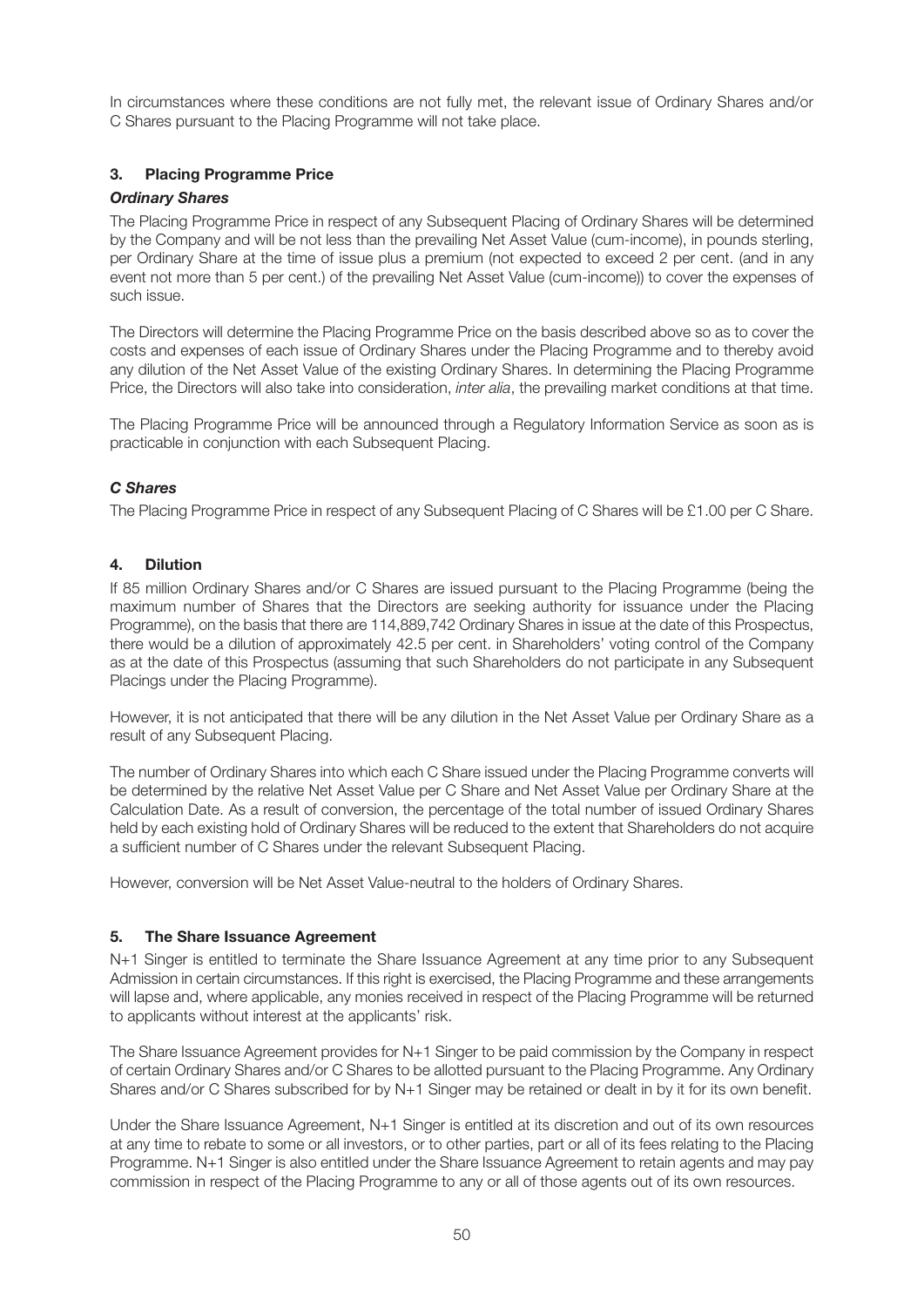Further details of the terms of the Share Issuance Agreement are set out in paragraph 6.1 of Part 10 of this Prospectus.

# **6. Scaling back**

In the event of oversubscription of a Subsequent Placing of Ordinary Shares and/or C Shares under the Placing Programme, applications will be scaled back at N+1 Singer's discretion (in consultation with the Company).

Monies received in respect of unsuccessful applications (or to the extent scaled back) will be returned without interest at the risk of the applicant to the applicant from whom the money was received.

### **7. Costs of the Placing Programme**

The net proceeds of the Placing Programme are dependent on the number of Shares issued and the price at which Shares are issued.

The total costs of the Subsequent Placings under the Placing Programme are not expected to exceed 2 per cent. of the aggregate gross proceeds of the Subsequent Placings under the Placing Programme (and in any event not more than 5 per cent. of the aggregate gross proceeds of the Subsequent Placings under the Placing Programme). With respect to each Subsequent Placing of Ordinary Shares, the Directors anticipate that these costs will be substantially recouped through the premium to the latest published Net Asset Value per Ordinary Share at which such Ordinary Shares are trading at the relevant time resulting from the relevant issue price. The total costs of each Subsequent Placing of C Shares will be borne out of the gross proceeds of each such Subsequent Placing of C Shares and are not expected to exceed 2 per cent. of the gross proceeds of each such Subsequent Placing of C Shares.

### **8. General**

Pursuant to anti-money laundering laws and regulations with which the Company must comply in the UK, the Company and its agents (and their agents) or the Investment Manager may require evidence in connection with any application for Ordinary Shares and/or C Shares, including further identification of the applicant(s), before any Ordinary Shares and/or C Shares are issued.

### **9. Clearing and settlement**

Ordinary Shares and/or C Shares will be issued in registered form and may be held in either certificated or uncertificated form. In the case of Ordinary Shares and/or C Shares to be issued in uncertificated form pursuant to the Placing Programme, these will be transferred to successful applicants through the CREST system.

The Company does not guarantee that, at any particular time, market maker(s) will be willing to make a market in the Ordinary Shares and/or C Shares, nor does it guarantee the price at which a market will be made in the Ordinary Shares and/or C Shares. Accordingly, the dealing price of the Ordinary Shares and/or C Shares may not necessarily reflect changes in the underlying Net Asset Value per share.

The ISIN of the Ordinary Shares is GB00BD6H5D36 and the SEDOL code is BD6H5D3.

The ISIN of the C Shares is GB00BL71ND60 and the SEDOL code is BL71ND6.

Any Ordinary Shares issued under the Placing Programme will rank *pari passu* with the Ordinary Shares then in issue (save for any dividends or other distributions declared, made or paid on the Ordinary Shares by reference to a record date prior to the allotment of the relevant Ordinary Shares).

# **10. CREST**

CREST is a paperless settlement system enabling securities to be evidenced otherwise than by a certificate and transferred otherwise than by written instrument. The Articles permit the holding of Ordinary Shares and C Shares under the CREST system. Settlement of transactions in the Ordinary Shares and/or C Shares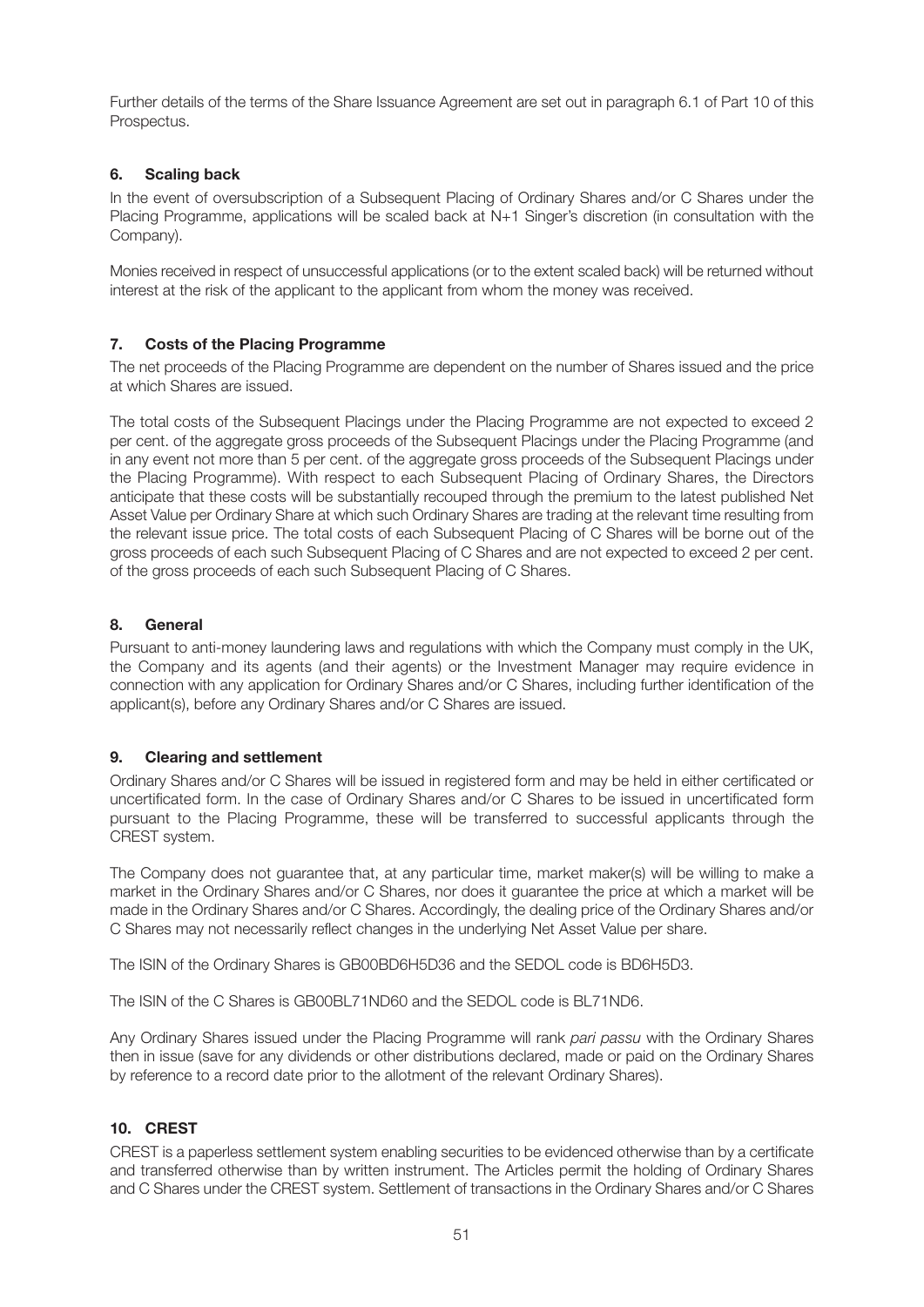following the relevant Subsequent Admission may take place within the CREST system if any Shareholder so wishes.

### **11. Reasons for the Placing Programme and use of proceeds**

The Directors intend to direct the Investment Manager to use the net proceeds of the Placing Programme to fund investments in accordance with the Company's investment objective and policy.

### **12. Material interests**

As at the date of this Prospectus, there are no interests that are material to the Placing Programme and no conflicting interests.

# **13. Profile of typical investor**

The Shares are designed to be suitable for institutional investors and professionally-advised retail investors and non-advised retail investors with at least basic market knowledge and experience, seeking access to a diversified portfolio of equity investments listed or quoted in Japan.

An investment in the Company is only suitable for persons capable of evaluating the risks and merits of such an investment and who have sufficient resources to bear any loss which may result from the investment (which may equal the whole amount invested).

Potential investors should consider with care whether an investment in the Company is suitable for them in the light of their personal circumstances and the financial resources available to them. Private investors in the UK who are unsure whether to invest should consider consulting a financial adviser authorised under FSMA to assess whether an investment in the Company is suitable.

# **14. Overseas persons**

Potential investors in any territory other than the United Kingdom should refer to the notices set out in the section entitled "*Important Information*" of this Prospectus.

The Company reserves the right to treat as invalid any agreement to subscribe for Shares under a Subsequent Placing if it appears to the Company or its agents to have been entered into in a manner that may involve a breach of the securities legislation of any jurisdiction.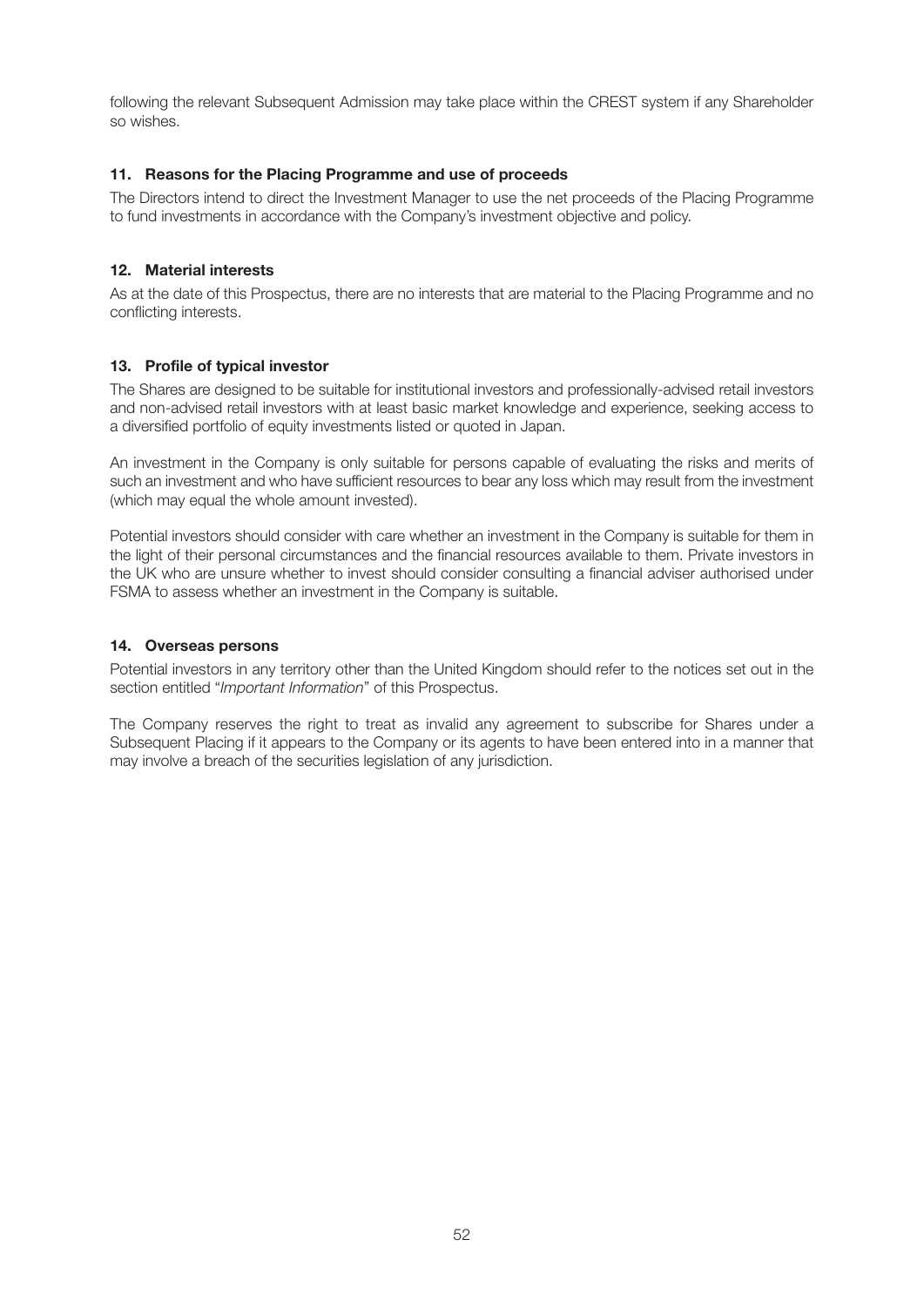# **PART 6**

# **TERMS AND CONDITIONS OF APPLICATION UNDER THE INITIAL PLACING AND ANY SUBSEQUENT PLACING UNDER THE PLACING PROGRAMME**

#### **1. Introduction**

- 1.1 Each Placee which confirms its agreement to the Company and/or N+1 Singer to subscribe for Ordinary Shares under the Initial Placing and/or to subscribe for Ordinary Shares and/or C Shares under a Subsequent Placing will be bound by these terms and conditions and will be deemed to have accepted them.
- 1.2 The Company and/or N+1 Singer may require any Placee to agree to such further terms and/or conditions and/or give such additional warranties and/or representations as it/they (in its/their absolute discretion) see(s) fit and/or may require any Placee to execute a separate letter (a "**Placing Letter**"). The terms and conditions of this Part 6 will, where applicable, be deemed to be incorporated into any such Placing Letters.
- 1.3 The commitment to acquire Ordinary Shares and/or C Shares under the Initial Placing and/or a Subsequent Placing may be agreed orally with N+1 Singer as agent for the Company and further evidenced in a contract note ("**Contract Note**") or placing confirmation ("**Placing Confirmation**") or subscription letter.

#### **2. Agreement to subscribe for Ordinary Shares and conditions**

- 2.1 A Placee agrees to become a member of the Company and agrees to subscribe for those Ordinary Shares and/or C Shares allocated to it at the Initial Issue Price or the relevant Placing Programme Price, conditional on:
	- 2.1.1 the Share Issuance Agreement becoming unconditional in respect of the relevant placing (save for any condition relating to Admission) and not having been terminated on or before the date of Admission of the relevant Ordinary Shares and/or C Shares being issued;
	- 2.1.2 (in respect of the Initial Placing) Admission of the Ordinary Shares occurring and becoming effective by 8.00 a.m. on or prior to 2 April 2020 (or such later time and/or date as the Company and N+1 Singer may agree and, in any event, no later than 8.00 a.m. on 16 April 2020) and (in respect of a Subsequent Placing) any Admission of Ordinary Shares and/or C Shares occurring not later than 8.00 a.m. on such other dates as may be agreed between the Company and N+1 Singer prior to the closing of each Subsequent Placing;
	- 2.1.3 in the case of any Subsequent Placing, the relevant Placing Programme Price being determined by the Directors;
	- 2.1.4 in the case of any Subsequent Placing, a valid supplementary prospectus being published by the Company if such is required by the Prospectus Regulation;
	- 2.1.5 the Company having sufficient authorities in place to issue such Ordinary Shares and/or C Shares (and in the case of any proposed allotment and issue of C Shares, the passing of the Articles Amendment Vote); and
	- 2.1.6 N+1 Singer confirming to the Placees their allocation of Ordinary Shares and/or C Shares.
- 2.2 To the fullest extent permitted by law, each Placee acknowledges and agrees that it will not be entitled to exercise any remedy of rescission at any time. This does not affect any other rights the Placee may have.

#### **3. Payment for Ordinary Shares and/or C Shares**

3.1 Each Placee must pay the Initial Issue Price or relevant Placing Programme Price for the Ordinary Shares and/or C Shares issued to the Placee, as applicable, in the manner and by the time directed by N+1 Singer. If any Placee fails to pay as so directed and/or by the time required, the relevant Placee's application for Ordinary Shares and/or C Shares may, at the discretion of N+1 Singer, as appropriate,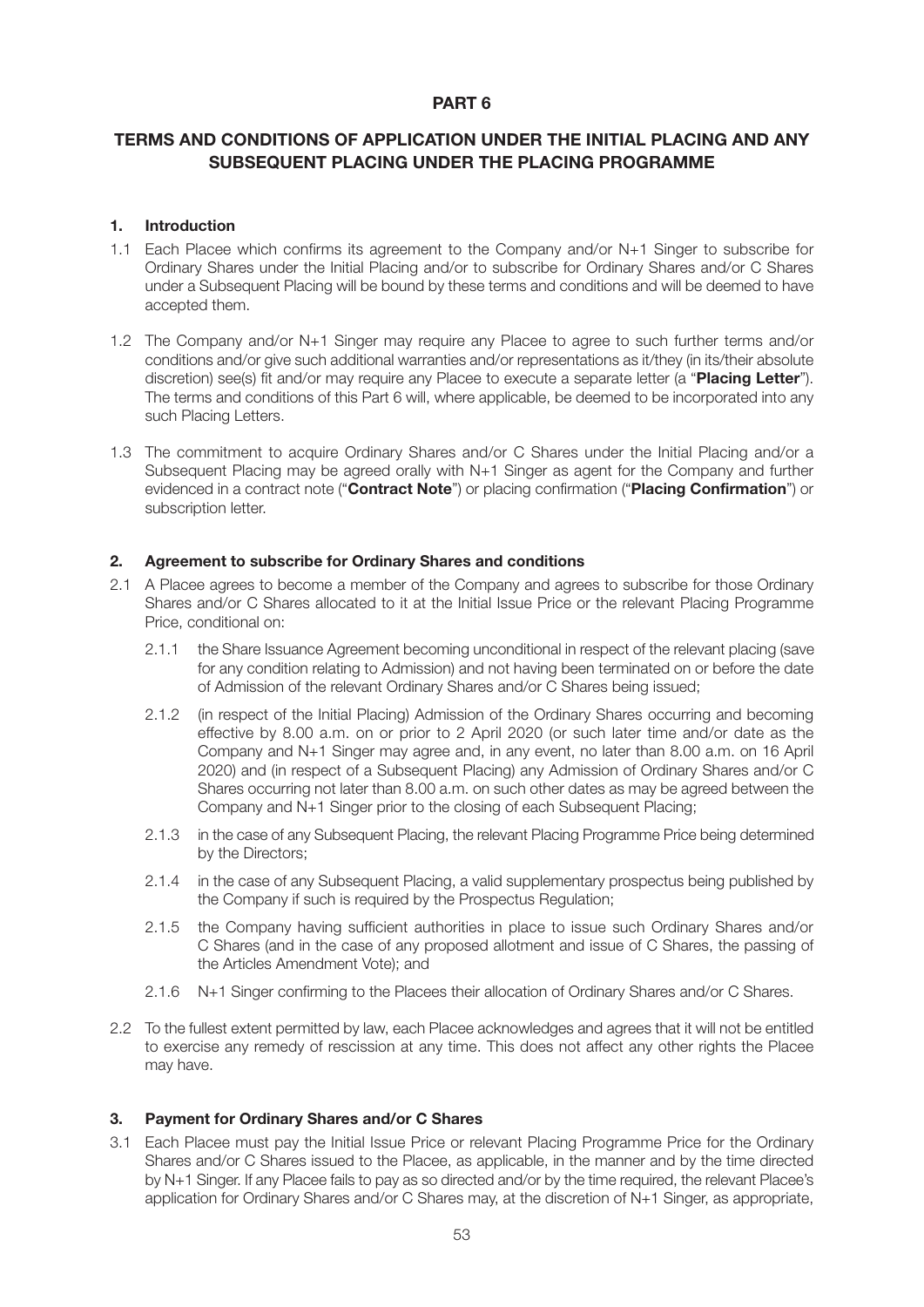either be rejected or accepted and, in the latter case, paragraph 3.2 of these terms and conditions shall apply.

3.2 Each Placee is deemed to agree that if it does not comply with its obligation to pay the Initial Issue Price or relevant Placing Programme Price for the Ordinary Shares and/or C Shares allocated to it in accordance with paragraph 3.1 of these terms and conditions and N+1 Singer elects to accept that Placee's application, N+1 Singer may sell all or any of the Ordinary Shares and/or C Shares allocated to the Placee on such Placee's behalf and retain from the proceeds, for N+1 Singer's own account and profit, an amount equal to the aggregate amount owed by the Placee plus any interest due. The Placee will, however, remain liable for any shortfall below the aggregate amount owed by such Placee and it may be required to bear any tax or other charges (together with any interest or penalties) which may arise upon the sale of such Ordinary Shares and/or C Shares on such Placee's behalf.

### **4. Representations and warranties**

By agreeing to subscribe for Ordinary Shares and/or C Shares, each Placee which enters into a commitment to subscribe for Ordinary Shares and/or C Shares will (for itself and any person(s) procured by it to subscribe for Ordinary Shares and/or C Shares and any nominee(s) for any such person(s)) be deemed to represent, warrant and acknowledge to each of the Company, the Investment Manager, the Registrar and N+1 Singer that:

- 4.1 in agreeing to subscribe for Ordinary Shares under the Initial Placing and/or Ordinary Shares and/or C Shares under a Subsequent Placing, it is relying solely on this document and any supplementary prospectus issued by the Company and not on any other information given, or representation or statement made at any time, by any person concerning the Company, the Initial Placing and/or a Subsequent Placing including, without limitation, the key information document. It agrees that none of the Company, the Investment Manager, N+1 Singer or the Registrar, nor any of their respective officers, agents or employees, will have any liability for any other information or representation. It irrevocably and unconditionally waives any rights it may have in respect of any other information or representation;
- 4.2 if the laws of any territory or jurisdiction outside the United Kingdom are applicable to its agreement to subscribe for Ordinary Shares under the Initial Placing and/or Ordinary Shares and/or C Shares under a Subsequent Placing, it warrants that it has complied with all such laws, obtained all governmental and other consents which may be required, complied with all requisite formalities and paid any issue, transfer or other taxes due in connection with its application in any territory and that it has not taken any action or omitted to take any action which will result in the Company, the Investment Manager, N+1 Singer or the Registrar or any of their respective officers, agents or employees acting in breach of the regulatory or legal requirements, directly or indirectly, of any territory or jurisdiction outside the United Kingdom in connection with the Initial Placing and/or a Subsequent Placing;
- 4.3 it has carefully read and understands this document in its entirety and acknowledges that it is acquiring Ordinary Shares and/or C Shares on the terms and subject to the conditions set out in this Part 6 and the Articles as in force at the date of Admission of the relevant Ordinary Shares and/or C Shares and agrees that in accepting a participation in the Initial Placing and/or any Subsequent Placing it has had access to all information it believes necessary or appropriate in connection with its decision to subscribe for the Ordinary Shares and/or C Shares;
- 4.4 it has not relied on N+1 Singer or any person affiliated with N+1 Singer in connection with any investigation of the accuracy of any information contained in this document;
- 4.5 the content of this document is exclusively the responsibility of the Company and its Directors and neither N+1 Singer nor any person acting on its behalf nor any of its affiliates are responsible for or shall have any liability for any information, representation or statement contained in this document or any information published by or on behalf of the Company and will not be liable for any decision by a Placee to participate in the Initial Placing and/or a Subsequent Placing based on any information, representation or statement contained in this document or otherwise;
- 4.6 it acknowledges that no person is authorised in connection with the Initial Placing and/or a Subsequent Placing to give any information or make any representation other than as contained in this document and, if given or made, any information or representation must not be relied upon as having been authorised by the Company, the Investment Manager or N+1 Singer;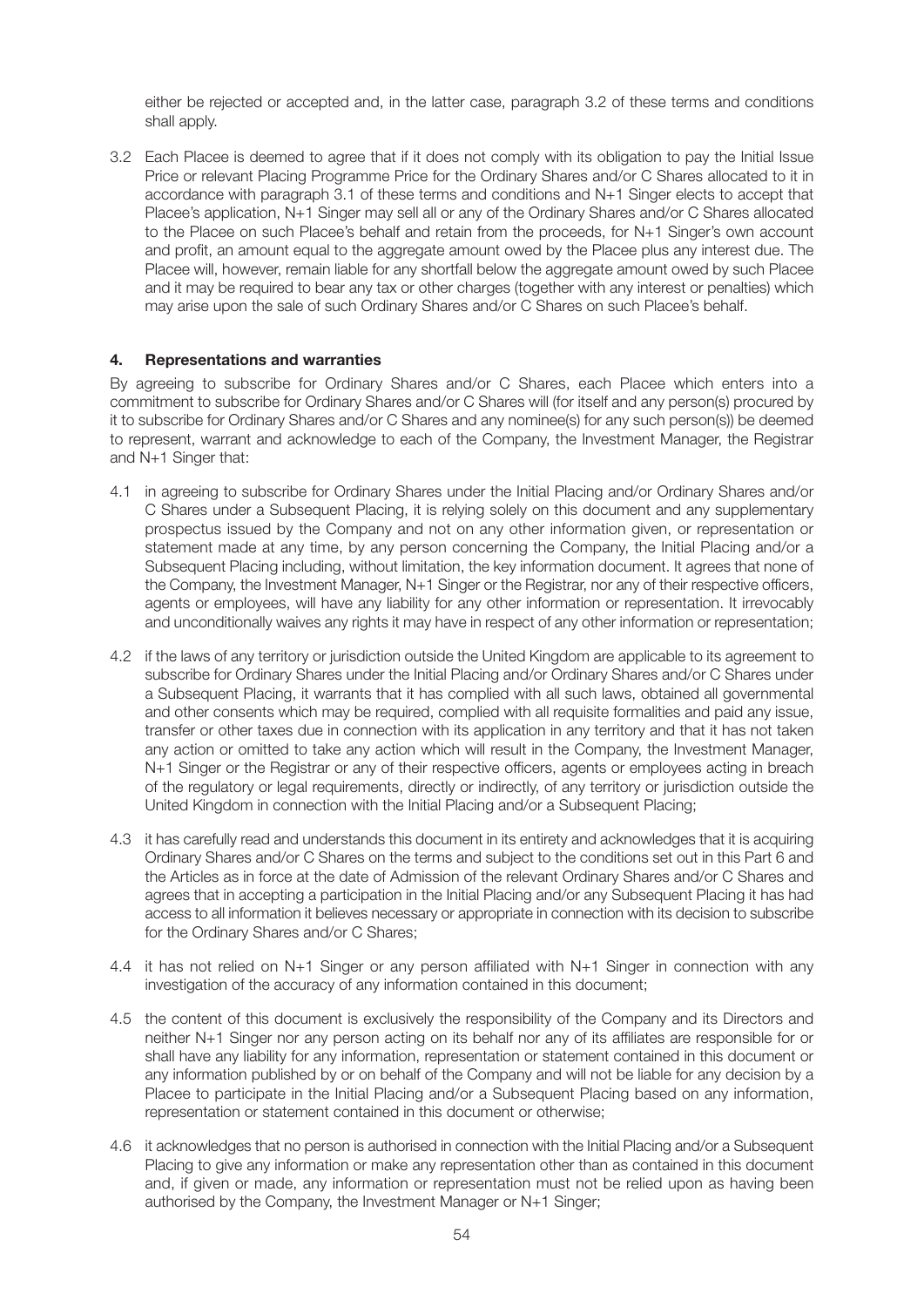- 4.7 it is not applying as, nor is it applying as nominee or agent for, a person who is or may be liable to notify and account for tax under the Stamp Duty Reserve Tax Regulations 1986 at any of the increased rates referred to in section 67, 70, 93 or 96 of the Finance Act 1986 (depositary receipts and clearance services);
- 4.8 it accepts that none of the Ordinary Shares and/or C Shares has been or will be registered under the laws of any Restricted Jurisdiction. Accordingly, the Ordinary Shares and/or C Shares may not be offered, sold, issued or delivered, directly or indirectly, within any Restricted Jurisdiction unless an exemption from any registration requirement is available;
- 4.9 it is entitled to subscribe for the Ordinary Shares and/or C Shares under the laws of all relevant jurisdictions and it has fully observed the laws of all relevant jurisdictions, has the requisite capacity and authority and is entitled to enter into and perform its obligations as a subscriber for Ordinary Shares and/or C Shares and will honour such obligations, and it has obtained all necessary consents and authorities to enable it to enter into the transactions contemplated hereby and to perform its obligations in relation thereto;
- 4.10 if it is within the United Kingdom, it is a person who falls within Articles 49(2)(a) to (d) or 19(5) of the Financial Services and Markets Act 2000 (Financial Promotions) Order 2005 or it is a person to whom the Ordinary Shares and/or C Shares may otherwise lawfully be offered under such Order and/or is a person who is a "professional client" or an "eligible counterparty" within the meaning of Chapter 3 of the FCA's Conduct of Business Sourcebook or, if it is receiving the offer in circumstances under which the laws or regulations of a jurisdiction other than the United Kingdom would apply, it is a person to whom the Ordinary Shares and/or C Shares may be lawfully offered under that other jurisdiction's laws and regulations;
- 4.11 if it is a resident in the EEA (other than the United Kingdom): (a) it is a qualified investor within the meaning of Article 2(e) of the Prospectus Regulation; and (b) if that relevant Member State has implemented the AIFMD, that it is a person to whom the Ordinary Shares and/or C Shares may lawfully be marketed under the AIFMD or under the applicable implementing legislation (if any) of that relevant Member State;
- 4.12 in the case of any Ordinary Shares and/or C Shares acquired by a Placee as a financial intermediary within the EEA as that term is used in Article 5(1) of the Prospectus Regulation: (a) the Ordinary Shares and/or C Shares acquired by it in the Initial Placing and/or a Subsequent Placing have not been acquired on behalf of, nor have they been acquired with a view to their offer or resale to, persons in any relevant Member State (other than the United Kingdom) other than qualified investors, as that term is defined in the Prospectus Regulation, or in circumstances in which the prior consent of N+1 Singer has been given to the offer or resale; or (b) where Ordinary Shares and/or C Shares have been acquired by it on behalf of persons in any relevant Member State (other than the United Kingdom) other than qualified investors, the offer of those Ordinary Shares and/or C Shares to it is not treated under the Prospectus Regulation as having been made to such persons;
- 4.13 if it is outside the United Kingdom, neither the Prospectus nor any other offering, marketing or other material in connection with the Initial Placing and/or a Subsequent Placing constitutes an invitation, offer or promotion to, or arrangement with, it or any person whom it is procuring to subscribe for Ordinary Shares and/or C Shares pursuant to the Initial Placing and/or a Subsequent Placing unless, in the relevant territory, such offer, invitation or other course of conduct could lawfully be made to it or such person and such documents or material could lawfully be provided to it or such person and Ordinary Shares and/or C Shares could lawfully be distributed to and subscribed and held by it or such person without compliance with any unfulfilled approval, registration or other regulatory or legal requirements;
- 4.14 it does not have a registered address in, and is not a citizen, resident or national of, any jurisdiction in which it is unlawful to make or accept an offer of the Ordinary Shares and/or C Shares and it is not acting on a non-discretionary basis for any such person;
- 4.15 if the Placee is a natural person, such Placee is not under the age of majority (18 years of age in the United Kingdom) on the date of such Placee's agreement to subscribe for Ordinary Shares under the Initial Placing and/or Ordinary Shares and/or C Shares under a Subsequent Placing and will not be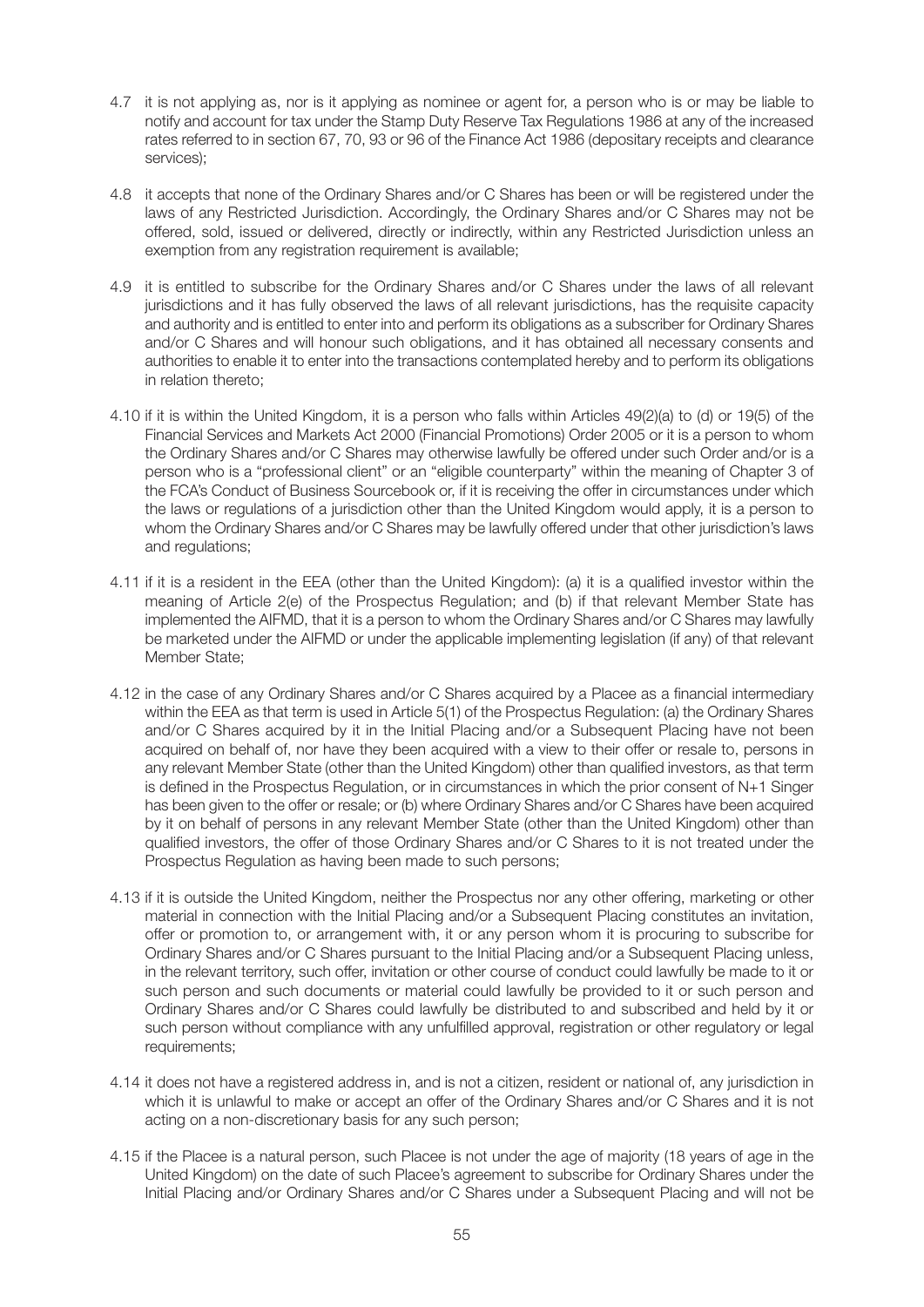any such person on the date any such agreement to subscribe under the Initial Placing or a Subsequent Placing is accepted;

- 4.16 it has complied and will comply with all applicable provisions of the Criminal Justice Act 1993 and the Market Abuse Regulation with respect to anything done by it in relation to the Initial Placing and any Subsequent Placing and/or the Ordinary Shares and/or the C Shares;
- 4.17 it has not, directly or indirectly, distributed, forwarded, transferred or otherwise transmitted this document or any other offering materials concerning the Initial Placing and/or a Subsequent Placing or the Ordinary Shares and/or the C Shares to any persons within the United States or to any US Persons, nor will it do any of the foregoing;
- 4.18 it acknowledges and agrees to the representations, warranties and agreements as set out under the heading "United States purchase and transfer restrictions" in paragraph 7 below;
- 4.19 it acknowledges that neither N+1 Singer nor any of its affiliates, nor any person acting on its or their behalf is making any recommendations to it, advising it regarding the suitability of any transactions it may enter into in connection with the Initial Placing and/or a Subsequent Placing or providing any advice in relation to the Initial Placing and/or a Subsequent Placing and participation in the Initial Placing and/or a Subsequent Placing is on the basis that it is not and will not be a client of N+1 Singer and that N+1 Singer does not have any duties or responsibilities to it for providing the protections afforded to its clients or for providing advice in relation to the Initial Placing and/or a Subsequent Placing nor in respect of any representations, warranties, undertakings or indemnities otherwise required to be given by it in connection with its application under the Initial Placing and/or a Subsequent Placing:
- 4.20 it acknowledges that where it is subscribing for Ordinary Shares and/or C Shares for one or more managed, discretionary or advisory accounts, it is authorised in writing for each such account: (a) to subscribe for the Ordinary Shares and/or C Shares for each such account; (b) to make on each such account's behalf the representations, warranties and agreements set out in this document; and (c) to receive on behalf of each such account any documentation relating to the Initial Placing and/or a Subsequent Placing in the form provided by the Company and/or N+1 Singer. It agrees that the provisions of this paragraph shall survive any resale of the Ordinary Shares and/or C Shares by or on behalf of any such account;
- 4.21 if it is acting as a "distributor" (for the purposes of the MiFID II Product Governance Requirements):
	- 4.21.1 it acknowledges that the Target Market Assessment undertaken by the Investment Manager and N+1 Singer does not constitute: (a) an assessment of suitability or appropriateness for the purposes of MiFID II; or (b) a recommendation to any investor or group of investors to invest in, or purchase, or take any other action whatsoever with respect to the Ordinary Shares and/or C Shares and each distributor is responsible for undertaking its own target market assessment in respect of the Ordinary Shares and/or C Shares and determining appropriate distribution channels;
	- 4.21.2 notwithstanding any Target Market Assessment undertaken by the Investment Manager and N+1 Singer, it confirms that it has satisfied itself as to the appropriate knowledge, experience, financial situation, risk tolerance and objectives and needs of the investors to whom it plans to distribute the Ordinary Shares and/or C Shares and that it has considered the compatibility of the risk/reward profile of such Ordinary Shares and/or C Shares with the end target market;
	- 4.21.3 it acknowledges that the price of the Ordinary Shares and/or C Shares may decline and investors could lose all or part of their investment; the Ordinary Shares and the C Shares offer no guaranteed income and no capital protection; and an investment in the Ordinary Shares and/or the C Shares is compatible only with investors who do not need a guaranteed income or capital protection, who (either alone or in conjunction with an appropriate financial or other adviser) are capable of evaluating the merits and risks of such an investment and who have sufficient resources to be able to bear any losses that may result therefrom; and
	- 4.21.4 it agrees that if so required by N+1 Singer or the Investment Manager, it shall provide aggregate summary information on sales of the Ordinary Shares and/or C Shares as contemplated under rule 3.3.30(R) of the PROD Sourcebook and information on the reviews carried out under rules 3.3.26(R) to 3.3.28(R) of the PROD Sourcebook;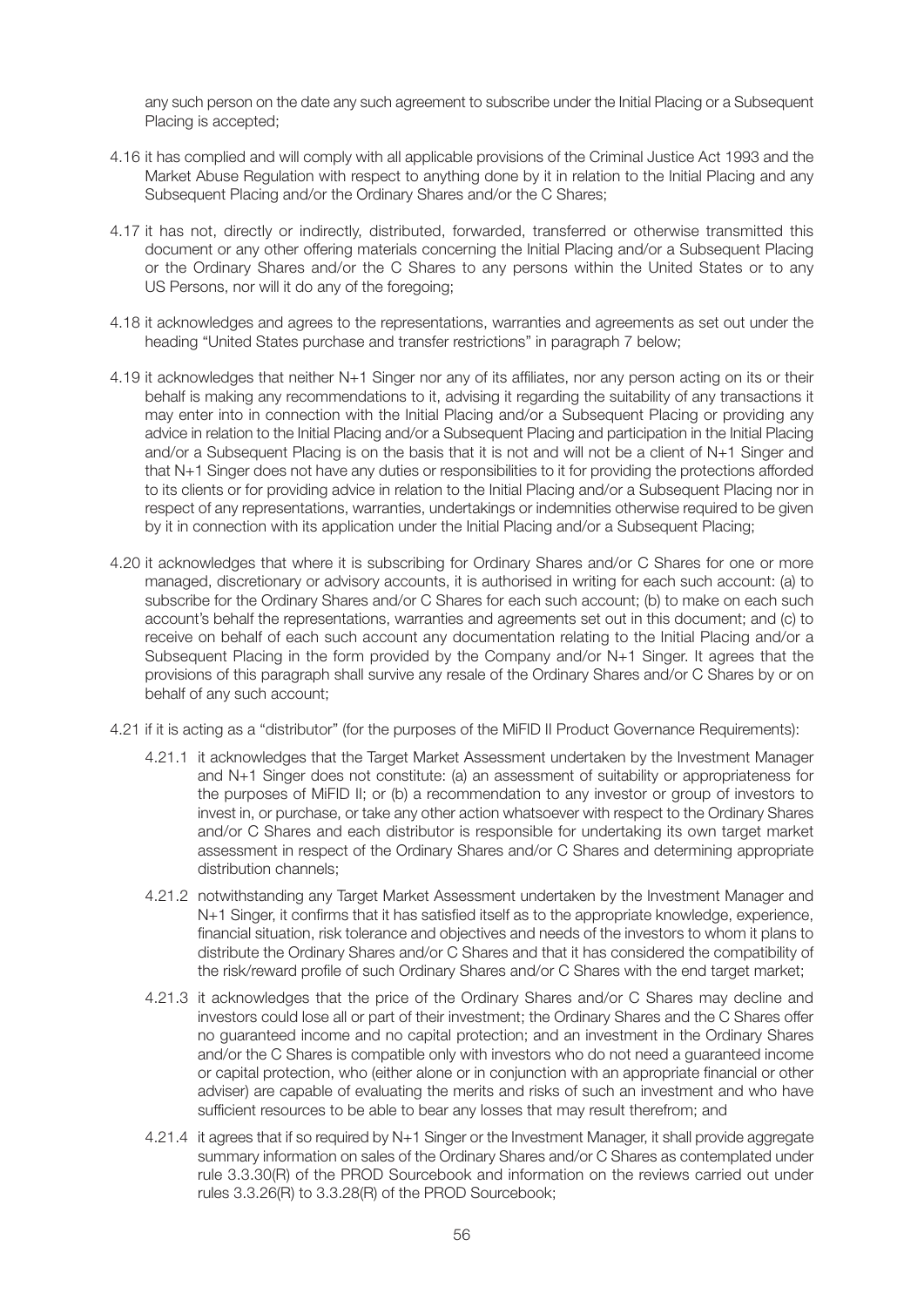- 4.22 it irrevocably appoints any director of the Company and any director of N+1 Singer to be its agent and on its behalf (without any obligation or duty to do so), to sign, execute and deliver any documents and do all acts, matters and things as may be necessary for, or incidental to, its subscription for all or any of the Ordinary Shares and/or C Shares for which it has given a commitment under the Initial Placing and/or a Subsequent Placing, in the event of its own failure to do so;
- 4.23 it accepts that if the Initial Placing and/or a Subsequent Placing does not proceed or the conditions to the Share Issuance Agreement are not satisfied or the Ordinary Shares and/or C Shares for which valid applications are received and accepted are not admitted to the Official List and to trading on the London Stock Exchange's main market for listed securities for any reason whatsoever then neither of N+1 Singer nor the Company, nor persons controlling, controlled by or under common control with any of them nor any of their respective employees, agents, officers, members, stockholders, partners or representatives, shall have any liability whatsoever to it or any other person;
- 4.24 in connection with its participation in the Initial Placing and/or a Subsequent Placing it has observed all relevant legislation and regulations;
- 4.25 it acknowledges that N+1 Singer and the Company are entitled to exercise any of their rights under the Share Issuance Agreement or any other right in their absolute discretion without any liability whatsoever to it:
- 4.26 the representations, undertakings and warranties contained in this document are irrevocable. It acknowledges that N+1 Singer and the Company and their respective affiliates will rely upon the truth and accuracy of the foregoing representations and warranties and it agrees that if any of the representations or warranties made or deemed to have been made by its subscription of the Ordinary Shares and/or C Shares are no longer accurate, it shall promptly notify N+1 Singer and the Company;
- 4.27 where it or any person acting on behalf of it is dealing with N+1 Singer, any money held in an account with N+1 Singer on behalf of it and/or any person acting on behalf of it will not be treated as client money within the meaning of the relevant rules and regulations of the FCA which therefore will not require N+1 Singer to segregate such money, as that money will be held by N+1 Singer under a banking relationship and not as trustee;
- 4.28 any of its clients, whether or not identified to N+1 Singer, will remain its sole responsibility and will not become clients of N+1 Singer for the purposes of the rules of the FCA or for the purposes of any other statutory or regulatory provision;
- 4.29 it accepts that the allocation of Ordinary Shares and/or C Shares shall be determined by the Company in its absolute discretion (in consultation with N+1 Singer and the Investment Manager) and that N+1 Singer (in consultation with the Company and the Investment Manager) may scale down any commitments for this purpose on such basis as it may determine;
- 4.30 time shall be of the essence as regards its obligations to settle payment for the Ordinary Shares and/or C Shares and to comply with its other obligations under the Initial Placing and/or a Subsequent Placing;
- 4.31 its commitment to acquire Ordinary Shares and/or C Shares may be agreed orally with N+1 Singer as agent for the Company and that a Contract Note or Placing Confirmation will be issued by N+1 Singer as soon as possible thereafter. That oral confirmation will constitute an irrevocable, legally binding commitment upon that person (who at that point will become a Placee) in favour of the Company and N+1 Singer to subscribe for the number of Ordinary Shares and/or C Shares allocated to it at the Initial Issue Price or the relevant Placing Programme Price on the terms and conditions set out in this Part 6 and, as applicable, in the Contract Note or Placing Confirmation. Except with the consent of N+1 Singer, such oral commitment will not be capable of variation or revocation after the time at which it is made; and
- 4.32 its allocation of Ordinary Shares and/or C Shares under the Initial Placing and any Subsequent Placing may be evidenced by the Contract Note or Placing Confirmation, as applicable, confirming: (i) the number of Ordinary Shares and/or C Shares that such Placee has agreed to subscribe for; (ii) the aggregate amount that such Placee will be required to pay for such Ordinary Shares and/or C Shares; and (iii) settlement instructions to pay N+1 Singer as agent for the Company. The terms of this Part 6 will be deemed to be incorporated into that Contract Note or Placing Confirmation.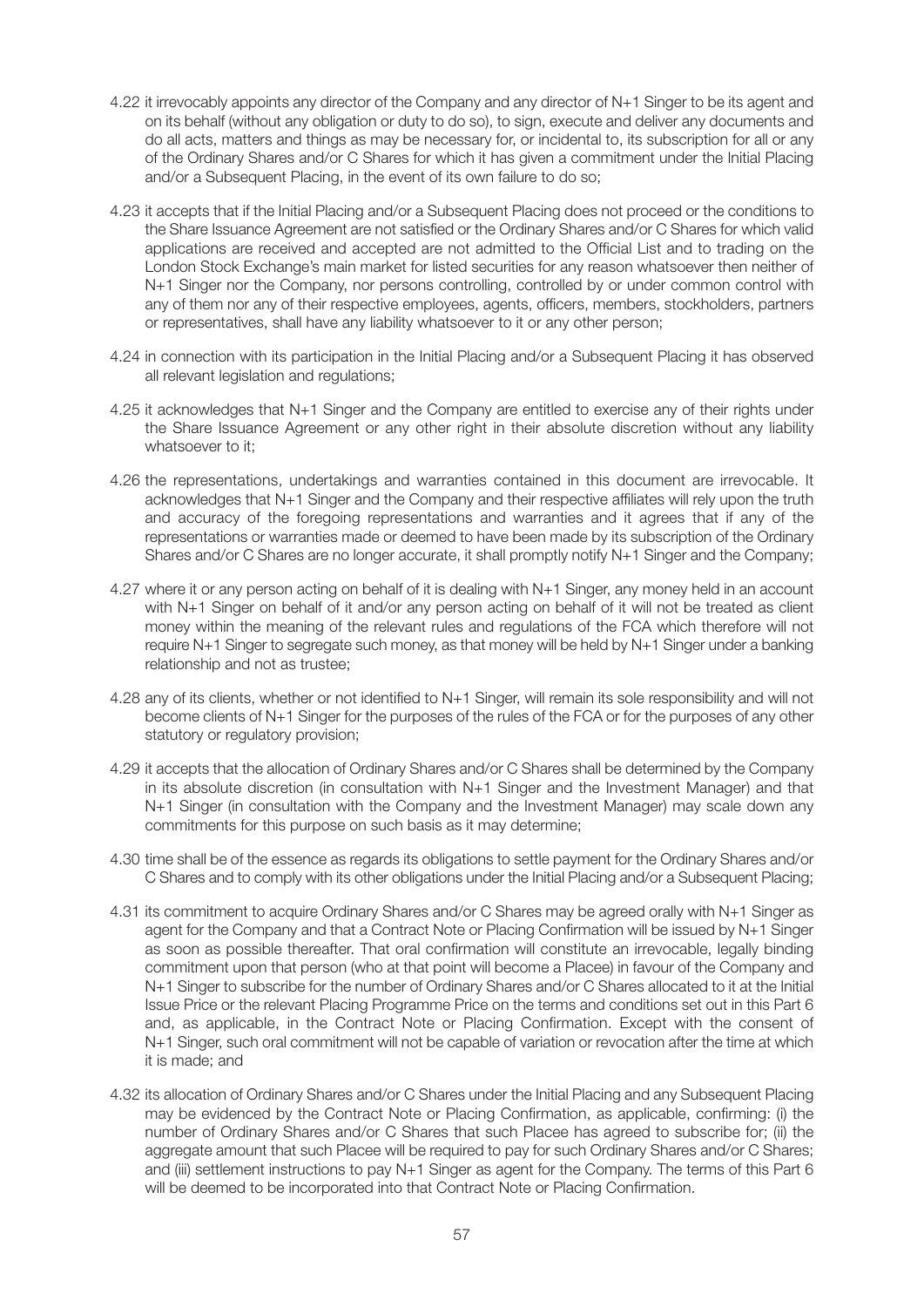The Company reserves the right to reject all or part of any offer to purchase Ordinary Shares and/or C Shares for any reason. The Company also reserves the right to sell fewer than all of the Ordinary Shares and/or C Shares offered by this Prospectus or to sell to any purchaser less than all of the Ordinary Shares and/or C Shares a purchaser has offered to purchase.

# **5. Money Laundering**

Each Placee:

- 5.1 represents and warrants that it has complied with its obligations in connection with money laundering and terrorist financing under the Proceeds of Crime Act 2002, the Terrorism Act 2000 and the Money Laundering, Terrorist Financing and Transfer of Funds (Information on the Payer) Regulations 2017 ("**Money Laundering Regulations**") and any other applicable law concerning the prevention of money laundering and, if it is making payment on behalf of a third party, that: (i) satisfactory evidence has been obtained and recorded by it to verify the identity of the third party; and (ii) arrangements have been entered into with the third party to obtain from the third party copies of any identification and verification data immediately on request as required by the Money Laundering Regulations and, in each case, agrees that pending satisfaction of such obligations, definitive certificates (or allocation under the CREST system) in respect of the Ordinary Shares and/or C Shares comprising the Placee's allocation may be retained at N+1 Singer's discretion; and
- 5.2 acknowledges and agrees that: (i) due to anti-money laundering and the countering of terrorist financing requirements, N+1 Singer and/or the Company may require proof of identity and verification of the source of the payment before the application can be processed and that, in the event of delay or failure by the applicant to produce any information required for verification purposes, N+1 Singer and/or the Company may refuse to accept the application and the subscription moneys relating thereto; and (ii) it holds harmless and will indemnify N+1 Singer and the Company against any liability, loss or cost ensuing due to the failure to process such application, if such information as has been required has not been provided by it or has not been provided on a timely basis.

### **6. Data Protection**

- 6.1 Each Placee acknowledges that it has been informed that, pursuant to the General Data Protection Regulation 2016/679 (the "**DP Legislation**") the Company and/or the Registrar may hold personal data (as defined in the DP Legislation) relating to past and present Shareholders. Personal data may be retained on record for a reasonable period after it is no longer used (subject to any limitations on retention periods set out in applicable law). The Registrar will process such personal data at all times in compliance with DP Legislation and shall only process for the purposes set out below (collectively, the "**Purposes**"), being to:
	- 6.1.1 process its personal data to the extent and in such manner as is necessary for the performance of its obligations under its service contract, including as required by or in connection with its holding of Ordinary Shares and/or C Shares, including processing personal data in connection with credit and money laundering checks on it;
	- 6.1.2 communicate with it as necessary in connection with its affairs and generally in connection with its holding of Ordinary Shares and/or C Shares;
	- 6.1.3 comply with the legal and regulatory obligations of the Company and/or the Registrar; and
	- 6.1.4 process its personal data for the Registrar's internal administration.
- 6.2 In order to meet the Purposes, it will be necessary for the Company and the Registrar to provide personal data to:
	- 6.2.1 third parties located either within, or outside of the EEA, if necessary for the Registrar to perform its functions, or when it is necessary for its legitimate interests, and in particular in connection with the holding of Ordinary Shares and/or C Shares; or
	- 6.2.2 its affiliates, the Company or the Investment Manager and their respective associates, some of which may be located outside of the EEA.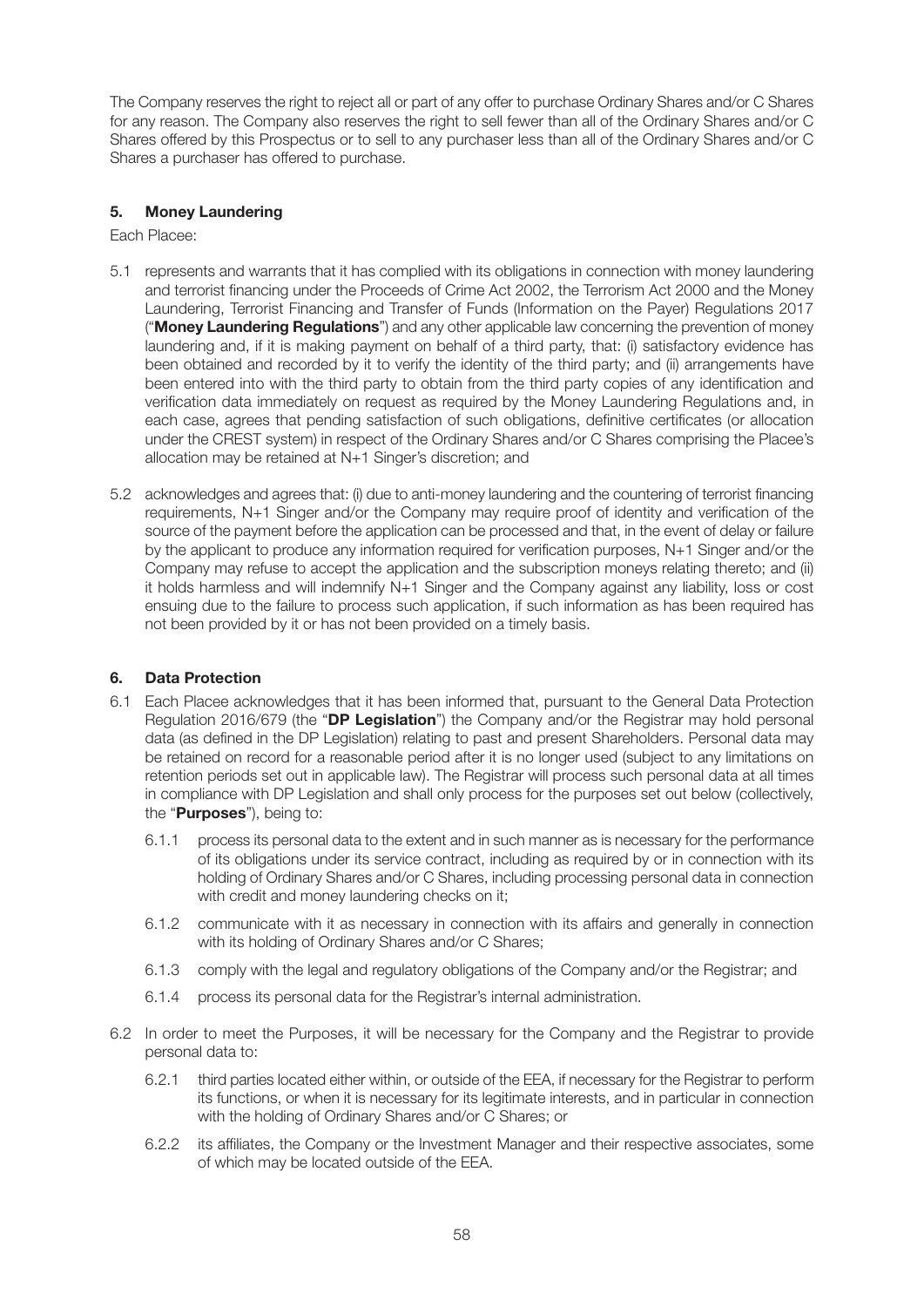- 6.3 By becoming registered as a holder of Ordinary Shares and/or C Shares a person becomes a data subject (as defined in the DP Legislation). In providing the Registrar with information, each Placee hereby represents and warrants to the Registrar that it has: (i) notified any data subject of the Purposes for which personal data will be used and by which parties it will be used and it has provided a copy of any data protection notice which has been provided by the Company and/ or the Registrar; and (ii) where consent is legally required under applicable DP Legislation, it has obtained the consent of any data subject to the Registrar and its associates holding and using their personal data for the Purposes (including the explicit consent of the data subjects for the processing of any sensitive personal data for the Purposes set out above in this paragraph 6).
- 6.4 Each Placee acknowledges that by submitting personal data to the Registrar (acting for and on behalf of the Company) where the Placee is a natural person he or she has read and understood the terms of the Company's privacy notice which is available for review on the Company's website https://www.ajot.co.uk/privacy-policy/ ("**Privacy Notice**").
- 6.5 Each Placee acknowledges that by submitting personal data to the Registrar (acting for and on behalf of the Company) where the Placee is not a natural person it represents and warrants that:
	- 6.5.1 it has brought the Company's Privacy Notice to the attention of any underlying data subjects on whose behalf or account the Placee may act or whose personal data will be disclosed to the Company as a result of the Placee agreeing to subscribe for Ordinary Shares and/or C Shares;
	- 6.5.2 the Placee has complied in all other respects with all applicable data protection legislation in respect of disclosure and provision of personal data to the Company; and
	- 6.5.3 it shall immediately on demand, fully indemnify each of the Company and the Registrar and keep them fully and effectively indemnified against all costs, demands, claims, expenses (including legal costs and disbursements on a full indemnity basis), losses (including indirect losses and loss of profits, business and reputation), actions, proceedings and liabilities of whatsoever nature arising from or incurred by the Company and/or the Registrar in connection with any failure by the Placee to comply with the provisions of this paragraph 6.5.

### **7. United States purchase and transfer restrictions**

- 7.1 By participating in the Initial Placing and/or a Subsequent Placing, each Placee acknowledges and agrees that it will (for itself and any person(s) procured by it to subscribe for Ordinary Shares and/or C Shares and any nominee(s) for any such person(s)) be further deemed to represent and warrant to each of the Company, the Investment Manager, the Registrar and N+1 Singer that:
	- 7.1.1 it is authorised to consummate the purchase, taking up or exercise of the Ordinary Shares and/or C Shares;
	- 7.1.2 it is not a US Person, is not located within the United States and is not acquiring Shares in the United States, and it acknowledges that the Ordinary Shares and/or C Shares are being offered or sold outside the United States in reliance on Regulation S and it is not acquiring Shares for the account or benefit of any US Person;
	- 7.1.3 it acknowledges that the Ordinary Shares and/or C Shares have not been and will not be registered under the US Securities Act or with any securities regulatory authority of any state or other jurisdiction of the United States and may not be offered or sold into or within the United States or to, or for the account or benefit of, US Persons absent registration or an exemption from, or in a transaction not subject to, registration under the US Securities Act and in compliance with applicable securities laws of any state or other jurisdiction of the United States and in circumstances that would not require the Company to register under the US Investment Company Act;
	- 7.1.4 it acknowledges that the Company has not and will not be registered under the US Investment Company Act and, as such, it will not be afforded the protections provided to investors under the US Investment Company Act, and that the Company has elected to impose the transfer and offering restrictions with respect to persons in the United States and US Persons described herein so that the Company will have no obligation to register as an "investment company"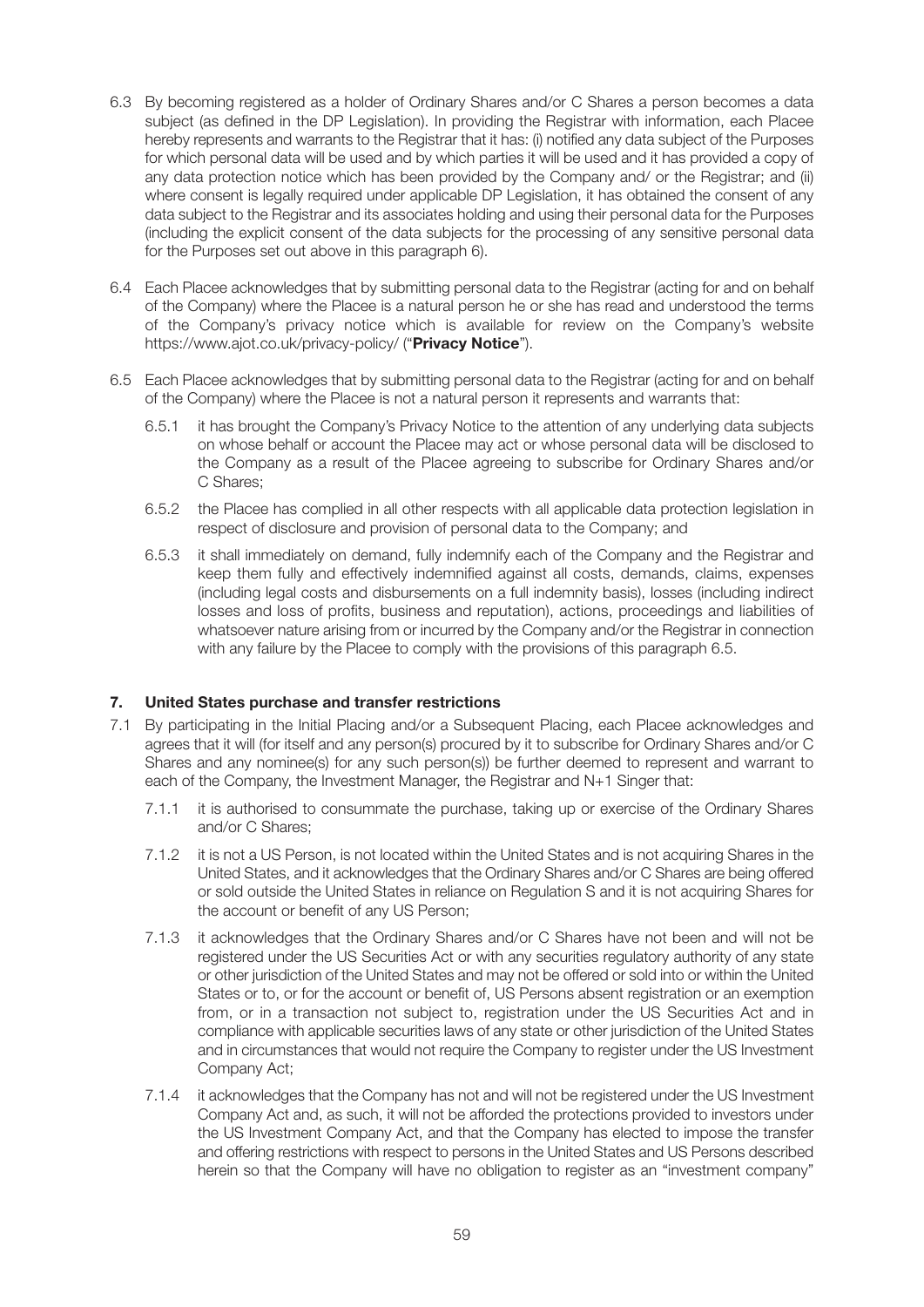even if it were otherwise determined to be an "investment company" under the US Investment Company Act;

- 7.1.5 unless the Company expressly consents otherwise in writing, no portion of the assets used to purchase, and no portion of the assets used to hold, the Ordinary Shares and/or C Shares or any beneficial interest therein constitutes or will constitute the assets of: (a) an "employee benefit plan" as defined in Section 3(3) of ERISA that is subject to Title I of ERISA; (b) a "plan" as defined in Section 4975 of the US Code, including an individual retirement account or other arrangement that is subject to Section 4975 of the US Code; or (c) an entity which is deemed to hold the assets of any of the foregoing types of plans, accounts or arrangements that is subject to Title I of ERISA or Section 4975 of the US Code. In addition, if a Placee is a governmental, church, non-US or other employee benefit plan that is subject to any federal, state, local or non-US law that is substantially similar to the provisions of Title I of ERISA or Section 4975 of the US Code, its purchase, holding, and disposition of the Ordinary Shares and/or C Shares must not constitute or result in a non-exempt violation of any such substantially similar law;
- 7.1.6 if any Ordinary Shares and/or C Shares are issued to it in certificated form, then such certificates evidencing ownership will contain a legend substantially to the following effect, unless otherwise determined by the Company in accordance with applicable law:

 **"AVI JAPAN OPPORTUNITY TRUST PLC (THE "COMPANY") HAS NOT BEEN AND WILL NOT BE REGISTERED UNDER THE US INVESTMENT COMPANY ACT OF 1940, AS AMENDED (THE "US INVESTMENT COMPANY ACT"). IN ADDITION, THE SECURITIES OF THE COMPANY REPRESENTED BY THIS CERTIFICATE HAVE NOT BEEN AND WILL NOT BE REGISTERED UNDER THE US SECURITIES ACT OF 1933, AS AMENDED (THE "US SECURITIES ACT"), OR WITH ANY SECURITIES REGULATORY AUTHORITY OF ANY STATE OR OTHER JURISDICTION OF THE UNITED STATES."** 

- 7.1.7 it acknowledges that any sale, transfer, assignment, pledge or other disposal made other than in compliance with such laws and the above stated restrictions will be subject to the compulsory transfer provisions as provided in the Articles;
- 7.1.8 it understands that no representation has been made as to the availability of any exemption under the US Securities Act and rules promulgated thereunder for the reoffer, resale, pledge or other transfer of the Ordinary Shares and/or C Shares;
- 7.1.9 it understands and acknowledges that the Company is not obligated to file and has no present intention of filing any registration statement in respect of resales of Ordinary Shares or C Shares in the United States with the SEC or with any state securities administrator;
- 7.1.10 it acknowledges and understands that the Company is required to comply with FATCA and agrees to furnish any information and documents the Company may from time to time request, including but not limited to information required under FATCA;
- 7.1.11 it is entitled to acquire the Ordinary Shares and/or C Shares under the laws of all relevant jurisdictions which apply to it, it has fully observed all such laws and obtained all governmental and other consents which may be required thereunder and complied with all necessary formalities and it has paid all issue, transfer or other taxes due in connection with its acceptance in any jurisdiction of the Ordinary Shares and/or C Shares and that it has not taken any action, or omitted to take any action, which may result in the Company, the Investment Manager, the Registrar, N+1 Singer or their respective directors, officers, agents, employees and advisers being in breach of the laws of any jurisdiction in connection with the Initial Placing and/or a Subsequent Placing or its acceptance of participation in the Initial Placing and/or a Subsequent Placing;
- 7.1.12 it agrees the Company may make a notation on its records or give instructions to the registrar and any transfer agent of the Ordinary Shares and C Shares in order to implement the restrictions on transfer set forth and described herein;
- 7.1.13 it (i) has received and carefully read a copy of this document, (ii) understands and agrees that this document speaks only as of its date and that the information contained herein may not be correct or complete as of any time subsequent to that date and (iii) has held and will hold this document in confidence, it being understood that the document received by it is solely for its use and it has not duplicated, distributed, forwarded, transferred or otherwise transmitted,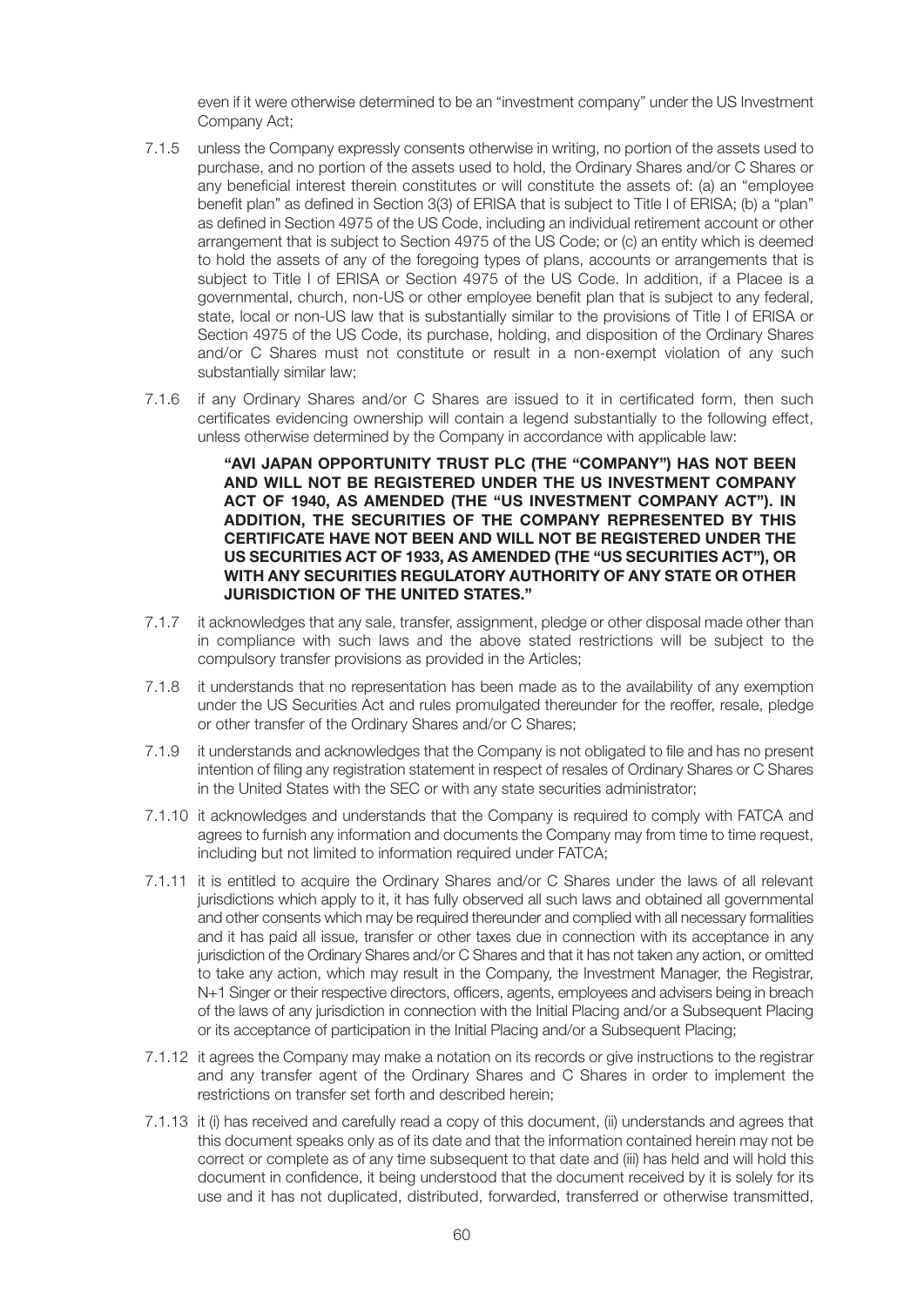and will not duplicate, distribute, forward, transfer or otherwise transmit, this document or any other materials concerning the Ordinary Shares or C Shares (including electronic copies thereof) to any persons within the United States or to any US Persons;

- 7.1.14 it understands the acquisition of the Ordinary Shares and/or C Shares is a speculative investment that involves a degree of risk of loss of its investment therein. It is able to bear the economic risk of the investment in the Ordinary Shares and/or C Shares being made hereby for an indefinite period of time, including the risk of a complete loss of the investment in the Ordinary Shares and/or C Shares;
- 7.1.15 it has consulted its own tax advisers as to the particular tax considerations applicable to it relating to the purchase, ownership and disposition of the Ordinary Shares and/or C Shares; and
- 7.1.16 if it is acquiring any Ordinary Shares and/or C Shares as a fiduciary or agent for one or more accounts, the Placee has sole investment discretion with respect to each such account and full power and authority to make such foregoing representations, warranties, acknowledgements and agreements on behalf of each such account.
- 7.2 The Company, the Investment Manager, N+1 Singer, the Registrar and their respective directors, officers, agents, employees, advisers and others will rely upon the truth and accuracy of the foregoing representations, warranties, acknowledgments and agreements.
- 7.3 If any of the representations, warranties, acknowledgments or agreements made by the Placee are no longer accurate or have not been complied with, the Placee will immediately notify the Company and N+1 Singer.
- 7.4 The Company reserves the right to reject all or part of any offer to purchase Ordinary Shares and/or C Shares for any reason. The Company also reserves the right to sell fewer than all of the Ordinary Shares and/or C Shares offered by this document or to sell to any purchaser less than all of the Ordinary Shares and/or C Shares a purchaser has offered to purchase.

### **8. Supply and disclosure of information**

If N+1 Singer, the Registrar or the Company or any of their agents requests any information about a Placee's agreement to subscribe for Ordinary Shares and/or C Shares under the Initial Placing and/or a Subsequent Placing, such Placee must promptly disclose it to them.

### **9. Non United Kingdom investors**

- 9.1 If the Placee is outside the United Kingdom, neither this document nor any other offering, marketing or other material in connection with the Initial Placing and/or any Subsequent Placing constitutes an invitation, offer or promotion to, or arrangement with, it or any person whom it is procuring to subscribe for Ordinary Shares and/or C Shares pursuant to the Initial Placing and/or any Subsequent Placing unless, in the relevant territory, such offer, invitation or other course of conduct could lawfully be made to it or such person and such documents or materials could lawfully be provided to it or such person and Ordinary Shares and/or C Shares could lawfully be distributed to and subscribed and held by it or such person without compliance with any unfulfilled approval, registration or other regulatory or legal requirements.
- 9.2 None of the Ordinary Shares and/or C Shares has been or will be registered under the laws of any Restricted Jurisdiction. Accordingly, the Ordinary Shares and/or C Shares may not be offered, sold, issued or delivered, directly or indirectly, within any Restricted Jurisdiction unless an exemption from any registration requirement is available.

# **10. Miscellaneous**

10.1 The rights and remedies of the Company, the Investment Manager, N+1 Singer and the Registrar under these terms and conditions are in addition to any rights and remedies which would otherwise be available to each of them and the exercise or partial exercise of one will not prevent the exercise of others.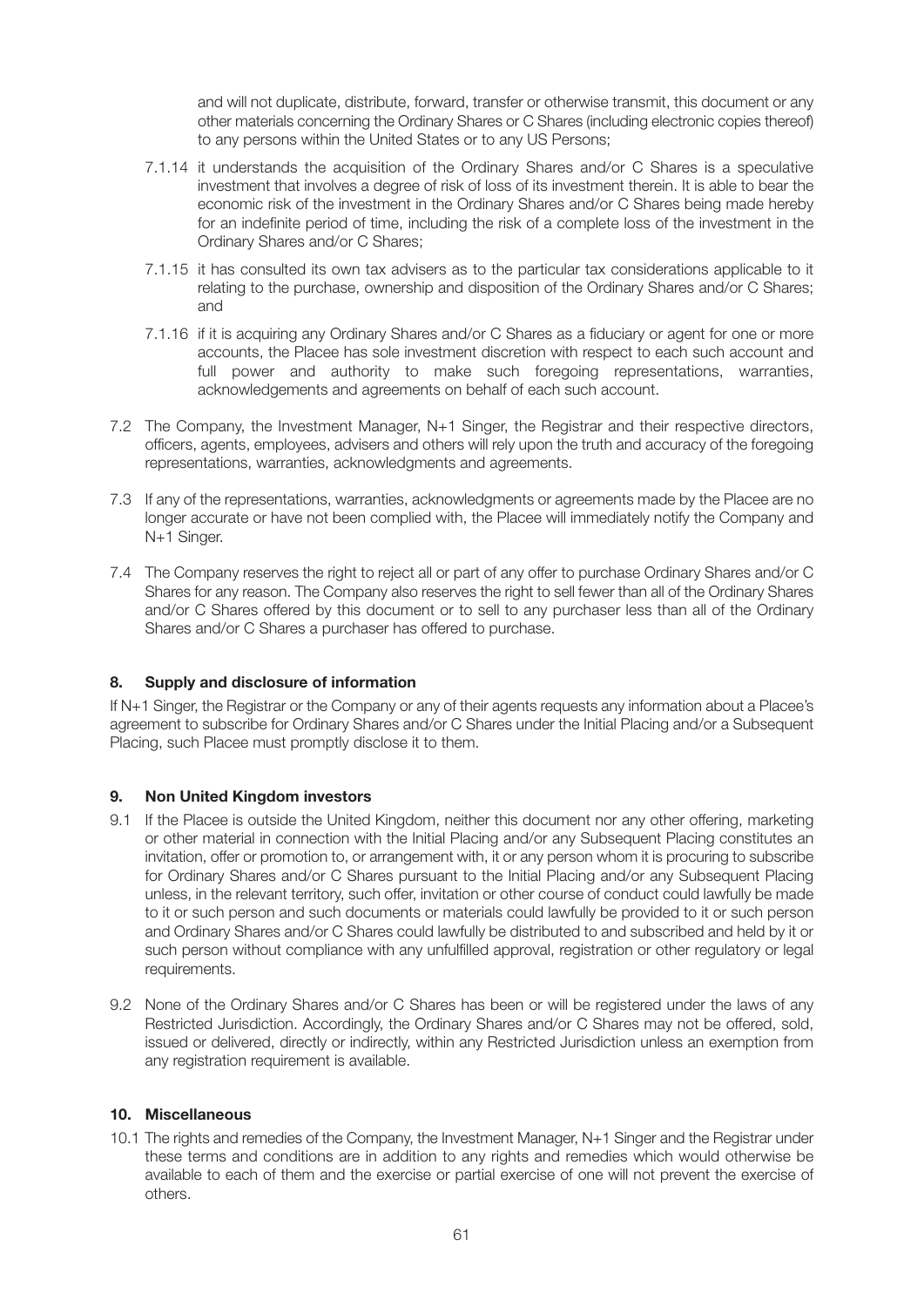- 10.2 On application, if a Placee is a discretionary fund manager, that Placee may be asked to disclose in writing or orally the jurisdiction in which its funds are managed or owned. All documents provided in connection with the Initial Placing and/or a Subsequent Placing will be sent at the Placee's risk. They may be returned by post to such Placee at the address notified by such Placee.
- 10.3 Each Placee agrees to be bound by the Articles once the Ordinary Shares and/or C Shares, which the Placee has agreed to subscribe for pursuant to the Initial Placing and/or a Subsequent Placing, have been acquired by the Placee. The contract to subscribe for Ordinary Shares and/or C Shares under the Initial Placing and/or a Subsequent Placing and the appointments and authorities mentioned in this document and all disputes and claims arising out of or in connection with its subject matter or formation (including non-contractual disputes or claims) will be governed by, and construed in accordance with, the laws of England and Wales. For the exclusive benefit of the Company, the Investment Manager, N+1 Singer and the Registrar, each Placee irrevocably submits to the jurisdiction of the courts of England and Wales and waives any objection to proceedings in any such court on the ground of venue or on the ground that proceedings have been brought in an inconvenient forum. This does not prevent an action being taken against the Placee in any other jurisdiction.
- 10.4 In the case of a joint agreement to subscribe for Ordinary Shares and/or C Shares under the Initial Placing and/or a Subsequent Placing, references to a "Placee" in these terms and conditions are to each of the Placees who are a party to that joint agreement and their liability is joint and several.
- 10.5 N+1 Singer and the Company expressly reserve the right to modify the Initial Placing and/or a Subsequent Placing (including, without limitation, the timetable and settlement) at any time before allocations are determined.
- 10.6 The Initial Placing and/or a Subsequent Placing are subject to the satisfaction of the relevant conditions contained in the Share Issuance Agreement and the Share Issuance Agreement not having been terminated. Further details of the terms of the Share Issuance Agreement are contained in paragraph 6.1 of Part 10 of this Prospectus.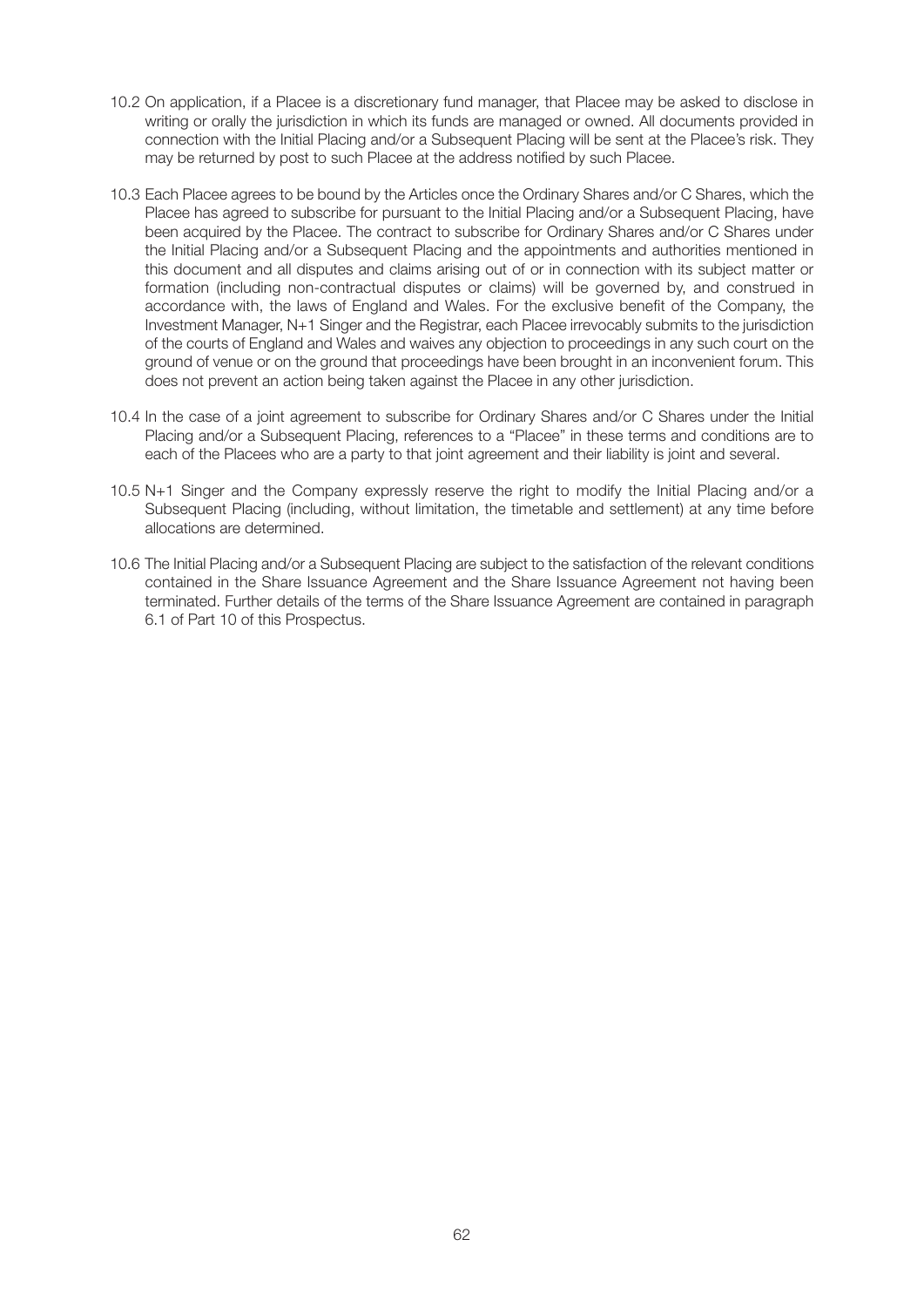# **TERMS AND CONDITIONS OF APPLICATION UNDER THE OFFER FOR SUBSCRIPTION**

### **1. Introduction**

- 1.1 Ordinary Shares are available under the Offer for Subscription at the Initial Issue Price. The Ordinary Shares will, when issued and fully paid, include the right to receive all dividends or other distributions made, paid or declared, if any, by reference to a record date after the date of their issue.
- 1.2 Applications to acquire Ordinary Shares must be made on the Offer for Subscription Application Form attached as Appendix I to this document or otherwise published by the Company.
- 1.3 In addition to completing and returning the Application Form to the Receiving Agent, new investors who intend to hold Ordinary Shares in certificated form will also need to complete a Tax Residency Self-Certification Form and return it separately to the Registrar (details provided below). The "Tax Residency Self-Certification Form (Individuals)" can be found at Appendix II of this document and further copies of this form and the relevant form for joint holdings or corporate entity holdings can be requested from the Registrar on 0871 664 0300 (from within the UK) or on +44 (0) 371 664 0300 (from outside the UK). The helpline is open between 8.30 a.m. – 5.30 p.m., Monday to Friday excluding public holidays in England and Wales. Please note that the Registrar cannot provide any financial, legal or tax advice and calls may be recorded and monitored for security and training purposes. It is a condition of application that (where applicable) a completed version of that Tax Residency Self-Certification Form is provided separately to the Registrar, to: the CRS-FATCA Team, Link Asset Services, The Registry, 34 Beckenham Road, Beckenham, Kent BR3 4TU by **1.00 p.m. on 26 March 2020** before any application under the Offer for Subscription can be accepted.

# **2. Offer for Subscription to acquire shares**

- 2.1 By completing and delivering an Application Form, you, as the applicant, and, if you sign the Application Form on behalf of another person or a corporation, that person or corporation:
	- 2.1.1 offer to subscribe for such number of Ordinary Shares at the Initial Issue Price as may be purchased by the subscription amount specified in Box 1 on your Application Form, or any smaller amount for which such application is accepted, on the terms, and subject to the conditions, set out in this document, including these terms and conditions of application and the Articles;
	- 2.1.2 agree that, in consideration for the Company agreeing that it will not offer any Ordinary Shares to any person other than by means of the procedures referred to in this document, your application may not be revoked, subject to your statutory right of withdrawal in the event of publication of a supplementary prospectus by the Company, and that this paragraph shall constitute a collateral contract between you and the Company which will become binding upon despatch by post to or, in the case of delivery by hand, on receipt by the Receiving Agent of your Application Form;
	- 2.1.3 You understand and acknowledge that the Initial Issue Price is not known at the date of this Prospectus, but will be announced through a Regulatory Information Service on the Initial Issue Price Announcement Date. You undertake to pay the subscription amount specified in Box 1 in full, which is such amount in pounds sterling being the product of (a) the number of Ordinary Shares to be applied for and (b) the Initial Issue Price per Ordinary Share (which will be announced through a Regulatory Information Service on the Initial Issue Price Announcement Date), **by no later than 1.00 p.m. on 26 March 2020**. You warrant that the remittance will be honoured on first presentation and agree that if such remittance is not so honoured you will not be entitled to receive a share certificate for the Ordinary Shares applied for in certificated form or be entitled to commence dealing in Ordinary Shares applied for in uncertificated form or to enjoy or receive any rights in respect of such Ordinary Shares unless and until you make payment in cleared funds for such Ordinary Shares and such payment is accepted by the Receiving Agent (which acceptance shall be in its absolute discretion and on the basis that you indemnify the Receiving Agent, the Company and N+1 Singer against all costs, damages,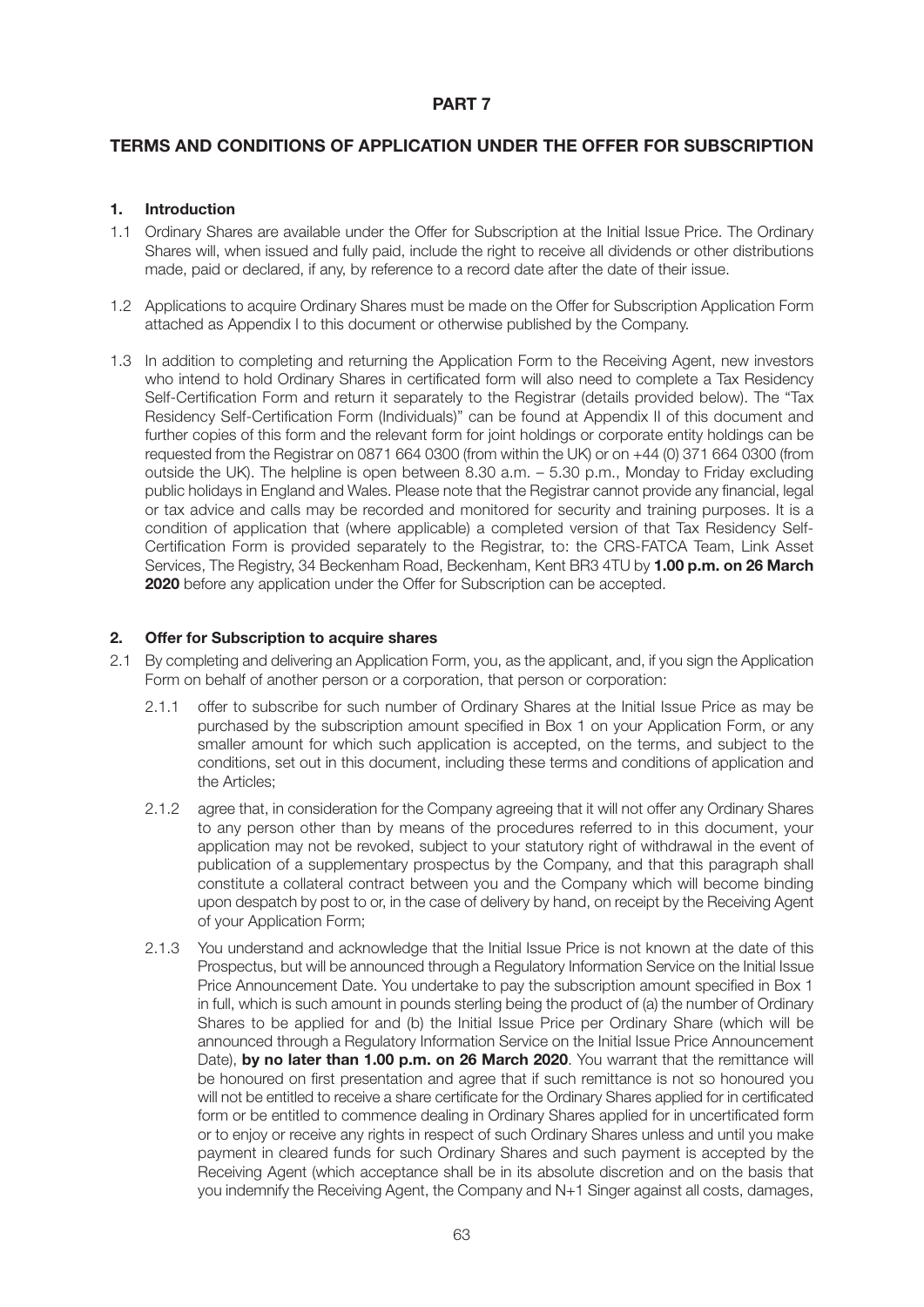losses, expenses and liabilities arising out of, or in connection with, the failure of your remittance to be honoured on first presentation) and the Company may (without prejudice to any other rights it may have) avoid the agreement to allot the Ordinary Shares and may allot them to some other person, in which case you will not be entitled to any refund or payment in respect thereof (other than the refund by a cheque drawn on a branch of a UK clearing bank to the bank account name from which they were first received at your risk of any proceeds of the remittance which accompanied your Application Form, without interest);

- 2.1.4 agree that, where on your Application Form a request is made for Ordinary Shares to be deposited into a CREST account (a) the Receiving Agent may in its absolute discretion amend the form so that such Ordinary Shares may be issued in certificated form registered in the name(s) of the holder(s) specified in your Application Form (and recognise that the Receiving Agent will so amend the form if there is any delay in satisfying the identity of the applicant or the owner of the CREST account or in receiving your remittance in cleared funds); and (b) the Receiving Agent, the Company or N+1 Singer may authorise your financial adviser or whoever he or she may direct to send a document of title for or credit your CREST account in respect of, the number of Ordinary Shares for which your application is accepted, and/or a crossed cheque for any monies returnable, by post at your risk to your address set out on your Application Form;
- 2.1.5 agree, in respect of applications for Ordinary Shares in certificated form (or where the Receiving Agent exercises its discretion pursuant to paragraph 2.1.4 of this paragraph 2.1 to issue Ordinary Shares in certificated form), that any share certificate to which you or, in the case of joint applicants, any of the persons specified by you in your Application Form may become entitled (and any monies returnable to you) may be retained by the Receiving Agent:
	- (a) pending clearance of your remittance;
	- (b) pending investigation of any suspected breach of the warranties contained in paragraphs 6.1, 6.2, 6.3, 6.8, 6.13, 6.15 or 6.16 below or any other suspected breach of these terms and conditions of application; or
	- (c) pending any verification of identity which is, or which the Receiving Agent considers may be, required for the purpose of the Money Laundering Regulations and any other regulations applicable thereto, and any interest accruing on such retained monies shall accrue to and for the benefit of the Company;
- 2.1.6 agree, on the request of the Receiving Agent, to disclose promptly in writing to it such information as the Receiving Agent may request in connection with your application and authorise the Receiving Agent to disclose any information relating to your application which it may consider appropriate;
- 2.1.7 agree that if evidence of identity satisfactory to the Receiving Agent is not provided to the Receiving Agent within a reasonable time (in the opinion of the Receiving Agent) following a request therefor, the Receiving Agent or the Company may terminate the agreement with you to allot Ordinary Shares and, in such case, the Ordinary Shares which would otherwise have been allotted to you may be re-allotted or sold to some other party and the lesser of your application monies or such proceeds of sale (as the case may be, with the proceeds of any gain derived from a sale accruing to the Company) will be returned by a cheque drawn on a branch of a UK clearing bank to the bank account name on which the payment accompanying the application was first drawn without interest and at your risk;
- 2.1.8 agree that you are not applying on behalf of a person engaged in money laundering;
- 2.1.9 undertake to ensure that, in the case of an Application Form signed by someone else on your behalf, the original of the relevant power of attorney (or a complete copy certified by a solicitor or notary) is enclosed with your Application Form together with full identity documents for the person so signing;
- 2.1.10 undertake to pay interest at the rate described in paragraph 3.3 below if the remittance accompanying your Application Form is not honoured on first presentation;
- 2.1.11 authorise the Receiving Agent to procure that there be sent to you definitive certificates in respect of the number of Ordinary Shares for which your application is accepted or if you have completed section 2B on your Application Form or, subject to paragraph 2.1.4 above, to deliver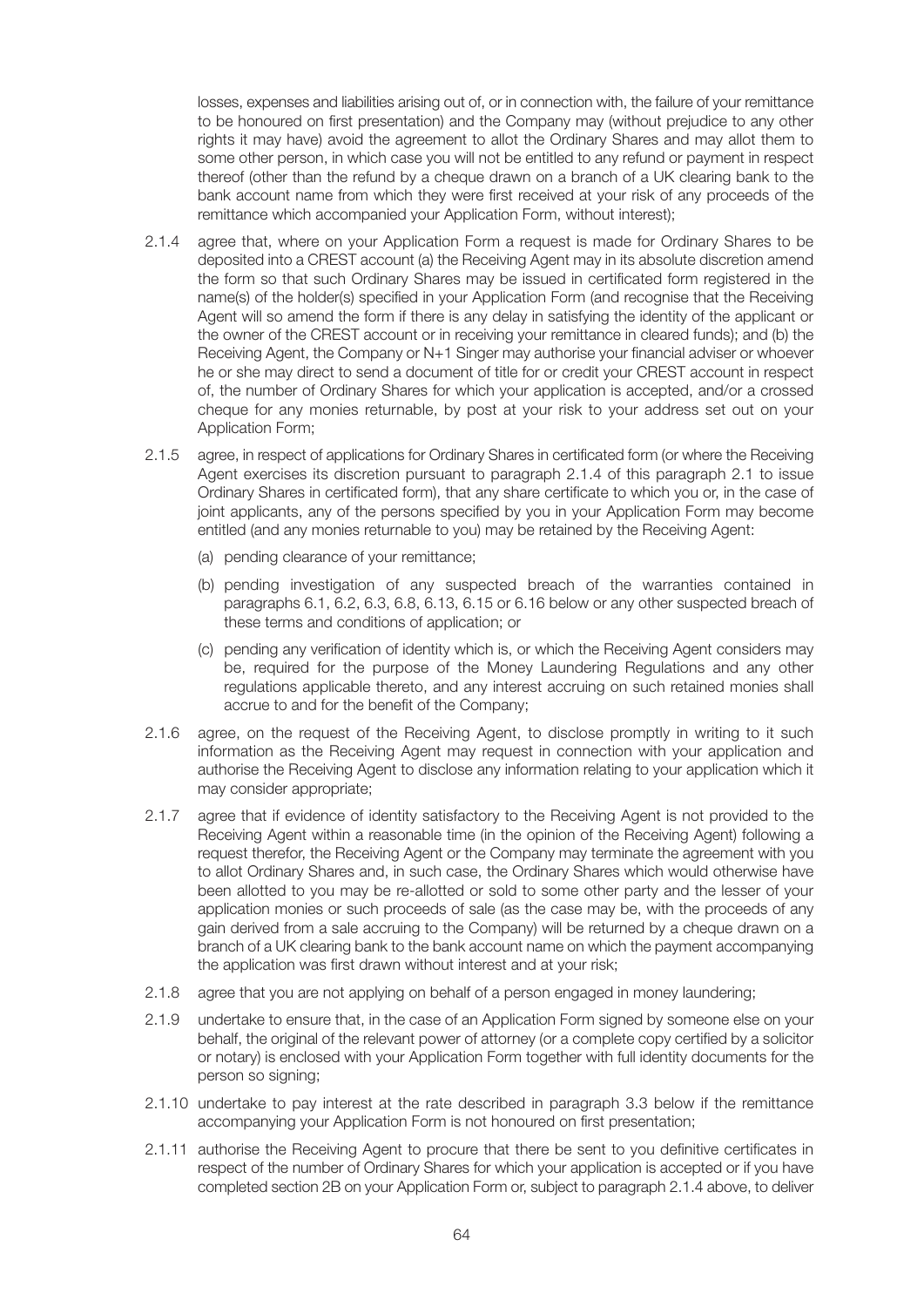the number of Ordinary Shares for which your application is accepted into CREST, and/or to return any monies returnable by a cheque drawn on a branch of a UK clearing bank to the bank account name from which such monies were first received without interest and at your risk;

- 2.1.12 confirm that you have read and complied with paragraph 7 below;
- 2.1.13 agree that all subscription cheques and payments will be processed through a bank account (the "**Acceptance Account**") in the name of "CIS PLC re AVI Japan Opportunity Trust Plc – OFS 2020 Acceptance a/c" opened by the Receiving Agent;
- 2.1.14 agree that your Application Form is addressed to the Company and the Receiving Agent; and
- 2.1.15 agree that any application may be rejected in whole or in part at the sole discretion of the Company.

### **3. Acceptance of your offer**

- 3.1 The Receiving Agent may, on behalf of the Company, accept your offer to subscribe (if your application is received (provided that the validly completed Tax Residency Self-Certification Form has been confirmed as received by the Registrar, if required), valid (or treated as valid), processed and not rejected) by notifying the FCA through a Regulatory Information Service of the basis of allocation (in which case the acceptance will be on that basis).
- 3.2 The basis of allocation will be determined by N+1 Singer in consultation with the Company and the Investment Manager. The right is reserved, notwithstanding the basis as so determined, to reject in whole or in part and/or scale back any application. The right is reserved to treat as valid any application not complying fully with these terms and conditions of application or not in all respects completed or delivered in accordance with the instructions accompanying the Application Form. In particular, but without limitation, the Company may accept:
	- 3.2.1 an application made otherwise than by completion of an Application Form where you have agreed with the Company in some other manner to apply in accordance with these terms and conditions of application; and
	- 3.2.2 an application with a minimum subscription amount which is below £1,000 at the Company's absolute discretion.
- 3.3 The Receiving Agent will present all cheques and bankers' drafts for payment on receipt and will retain documents of title and surplus monies pending clearance of successful applicants' payment. The Receiving Agent may, as agent of the Company, require you to pay interest or its other resulting costs (or both) if the payment accompanying your application is not honoured on first presentation. If you are required to pay interest you will be obliged to pay the amount determined by the Receiving Agent to be the interest on the amount of the payment from the date on which all payments in cleared funds are due to be received until the date of receipt of cleared funds. The rate of interest will be the then published bank base rate of a clearing bank selected by the Receiving Agent plus 4 per cent. per annum.
- 3.4 All payments must be in pounds Sterling and cheques or banker's drafts should be payable to "CIS PLC re AVI Japan Opportunity Trust Plc – OFS 2020 Acceptance a/c". If you are subscribing for Ordinary Shares and paying by cheque or banker's draft, such cheque or banker's draft must be received by the Receiving Agent (Computershare Investor Services PLC, Corporate Actions Projects, Bristol BS99 6AH) by no later than 1.00 p.m. on 26 March 2020. Cheques or banker's drafts must be drawn on an account where the applicant has sole or joint-title to the funds and on an account at a branch of a bank or building society in the United Kingdom which is either a settlement member of the Cheque and Credit Clearing Company Limited or the CHAPS Clearing Company Limited or which is a member of either of the Committees of Scottish or Belfast clearing houses or which has arranged for its cheques and banker's drafts to be cleared through the facilities provided by any of those companies or committees and must bear the appropriate sort code in the top right hand corner. Third party cheques may not be accepted, with the exception of building society cheques or banker's drafts where the building society or bank has inserted the full name of the building society or bank account holder and have added the building society or bank branch stamp. The name of the building society or bank account holder must be the same as the name of the current shareholder or prospective investor. Please do not send cash. Cheques or banker's drafts will be presented for payment upon receipt. The Company reserves the right to instruct the Receiving Agent to seek special clearance of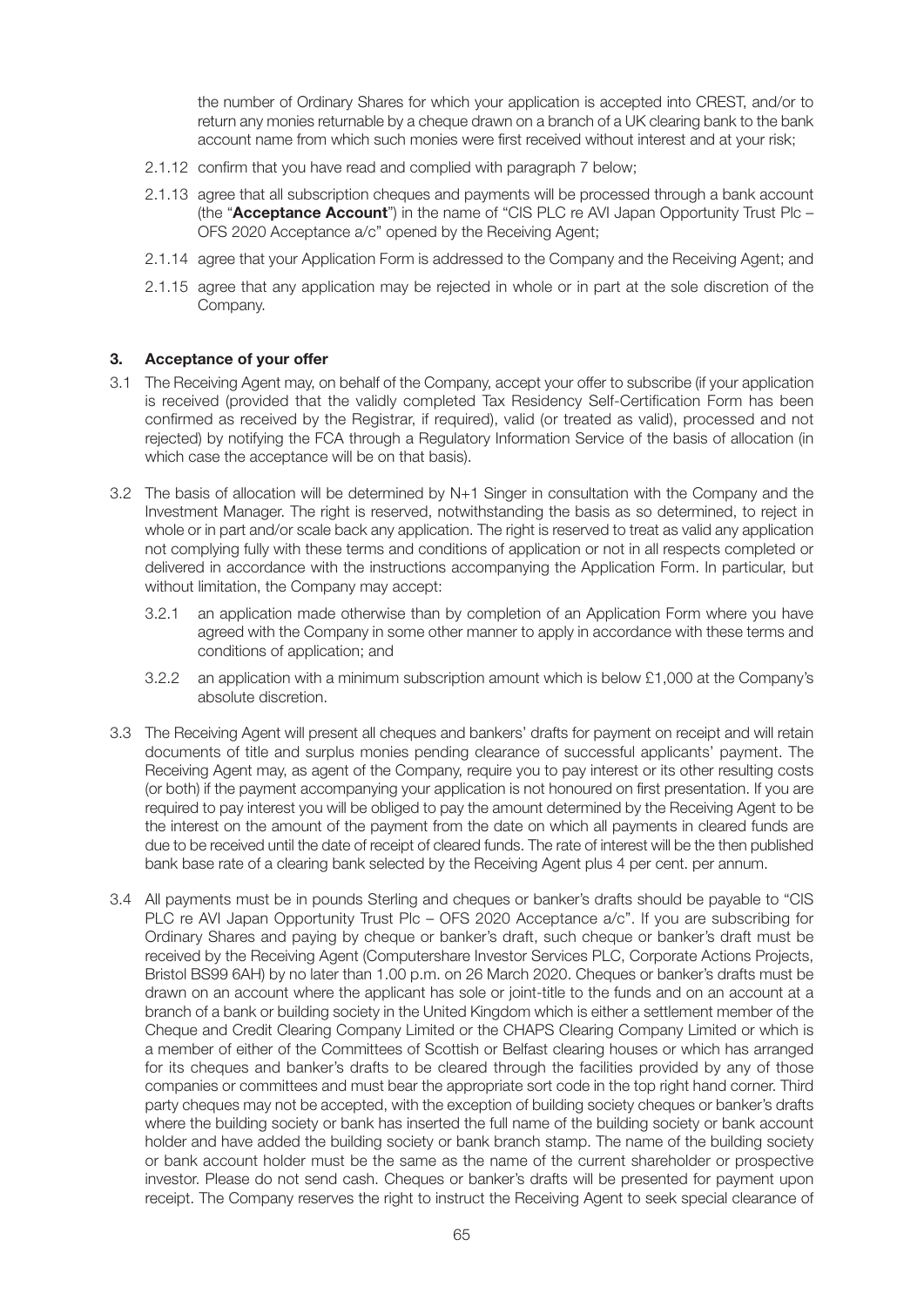cheques and banker's drafts to allow the Company to obtain value for remittances at the earliest opportunity. It is a term of the Offer for Subscription that cheques shall be honoured on first presentation, and the Company may elect in its absolute discretion to treat as invalid acceptances in respect of which cheques are not so honoured.

- 3.5 For applicants sending subscription monies by electronic bank transfer (CHAPS), payment must be made for value by no later than 1.00 pm. on 26 March 2020. Applicants wishing to make a CHAPS payment should contact Computershare Investor Services PLC stating "AVI Japan Opportunity Trust Plc – OFS 2020" by email at OFSpaymentqueries@computershare.co.uk for full bank details or telephone the shareholder helpline on 0370 702 0000 (from within the UK) or on +44 370 702 0000 (if calling from outside the UK) for further information. Applicants will be provided with a unique reference number which must be used when making the payment.
- 3.6 Should you wish to apply for Ordinary Shares by delivery versus payment method ("**DVP**"), you will need to match your instructions to the Receiving Agent's Participant Account **8RA35** by no later than 1.00 p.m. on 30 March 2020 allowing for the delivery and acceptance of your Ordinary Shares to your CREST account against payment of the Initial Issue Price through the CREST system upon the relevant settlement date, following the CREST matching criteria set out in the Application Form.
- 3.7 By returning your Application Form you agree that you will do all things necessary to ensure that you or your settlement agent/custodian's CREST account allows for the delivery and acceptance of Ordinary Shares to be made prior to 1.00 p.m. on 26 March 2020 against payment of the Initial Issue Price. Failure by you to do so will result in you being charged interest at a rate equal to the London Inter-Bank Offered Rate for seven day deposits in sterling plus 2 per cent. per annum.

# **4. Conditions**

- 4.1 The contracts created by the acceptance of applications (in whole or in part) under the Offer for Subscription will be conditional upon:
	- (a) the passing of the Initial Issue Resolutions;
	- (b) Initial Admission occurring by 8.00 a.m. on 2 April 2020 (or such later time or date as the Company and N+1 Singer may agree (not being later than 16 April 2020)); and
	- (c) the Share Issuance Agreement becoming otherwise unconditional in respect of the Initial Issue and not being terminated in accordance with its terms before Initial Admission.
- 4.2 You will not be entitled to exercise any remedy of rescission for innocent misrepresentation (including pre-contractual representations) at any time after acceptance. This does not affect any other right you may have.

# **5. Return of Application Monies**

Where application monies have been banked and/or received, if any application is not accepted in whole, or is accepted in part only, or if any contract created by acceptance does not become unconditional, the application monies or, as the case may be, the balance of the amount paid on application will be returned without interest by returning your cheque, or by crossed cheque in your favour, by post at the risk of the person(s) entitled thereto, without interest within 14 days. In the meantime, application monies will be retained by the Receiving Agent in a separate non-interest bearing account.

# **6. Warranties**

By completing an Application Form, you:

6.1 undertake and warrant that, if you sign the Application Form on behalf of somebody else or on behalf of a corporation, you have due authority to do so on behalf of that other person and that such other person will be bound accordingly and will be deemed also to have given the confirmations, warranties and undertakings contained in these terms and conditions of application and undertake to enclose your power of attorney or other authority or a complete copy thereof duly certified by a solicitor or notary;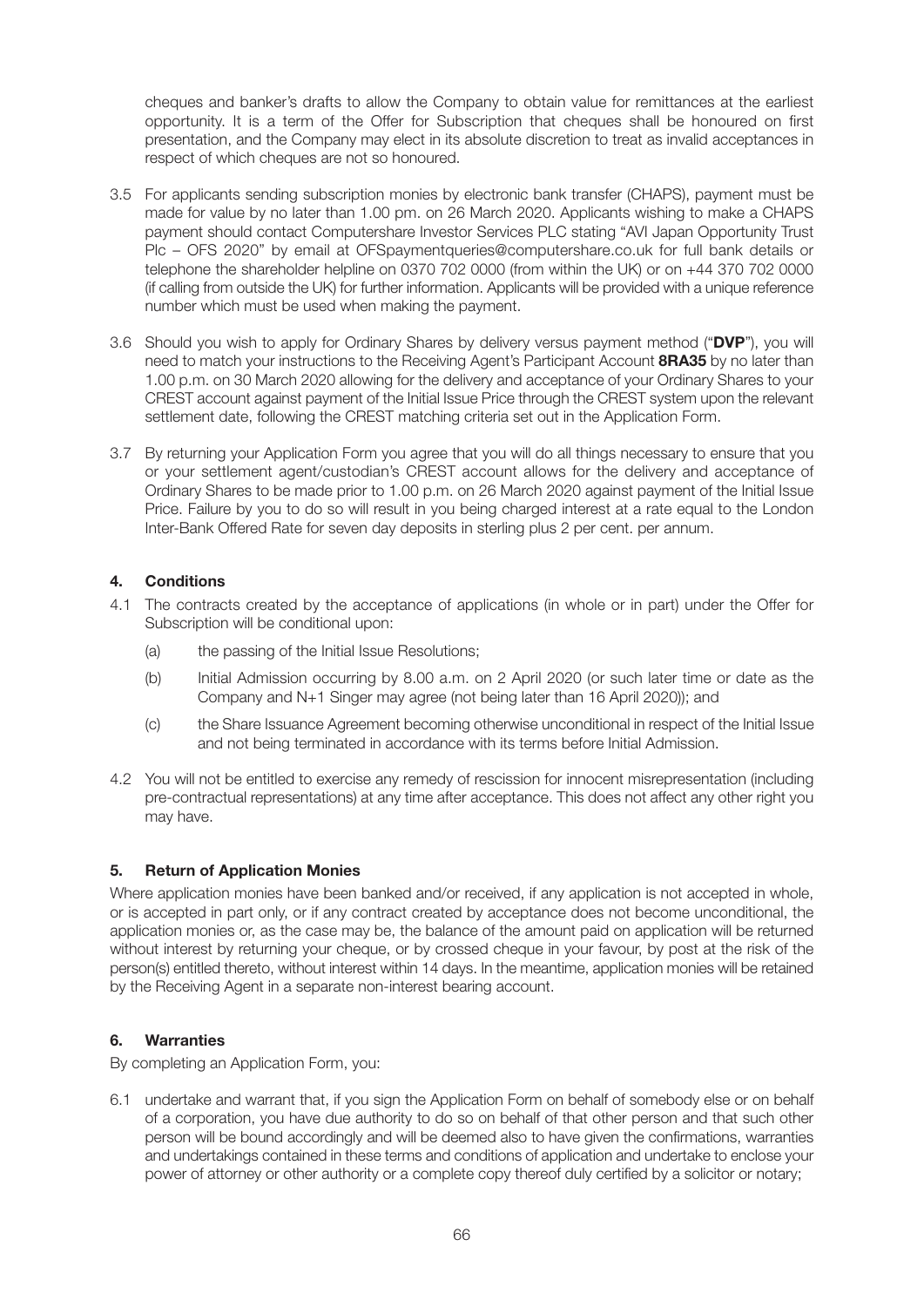- 6.2 warrant, if the laws of any territory or jurisdiction outside the UK are applicable to your application, that you have complied with all such laws, obtained all governmental and other consents which may be required, complied with all requisite formalities and paid any issue, transfer or other taxes due in connection with your application in any territory and that you have not taken any action or omitted to take any action which will result in the Company or the Receiving Agent or any of their respective officers, agents or employees acting in breach of the regulatory or legal requirements, directly or indirectly, of any territory or jurisdiction outside of the UK in connection with the Offer for Subscription in respect of your application;
- 6.3 confirm that (save for advice received from your financial adviser (if any)) in making an application you are not relying on any information or representations in relation to the Company other than those contained in this document (on the basis of which alone your application is made) and accordingly you agree that no person responsible solely or jointly for this document or any part thereof shall have any liability for any such other information or representation;
- 6.4 agree that, having had the opportunity to read this document, you shall be deemed to have had notice of all information and representations contained therein;
- 6.5 acknowledge that no person is authorised in connection with the Offer for Subscription to give any information or make any representation other than as contained in this document and, if given or made, any information or representation must not be relied upon as having been authorised by the Company, N+1 Singer, the Investment Manager or the Receiving Agent;
- 6.6 warrant that you are not under the age of 18 on the date of your application;
- 6.7 agree that all documents and monies sent by post to, by or on behalf of the Company or the Receiving Agent, will be sent at your risk and, in the case of documents and returned application cheques and payments to be sent to you, may be sent to you at your address (or, in the case of joint holders, the address of the first-named holder) as set out in your Application Form;
- 6.8 confirm that you have reviewed the restrictions contained in paragraph 8 below and warrant, to the extent relevant, that you (and any person on whose behalf you apply) comply or complied with the provisions therein;
- 6.9 agree that, in respect of those Ordinary Shares for which your Application Form has been received and processed and not rejected, acceptance of your Application Form shall be constituted by the Company instructing the Registrar to enter your name on the Register;
- 6.10 agree that all applications, acceptances of applications and contracts resulting therefrom under the Offer for Subscription and any non-contractual obligations existing under or in connection therewith shall be governed by and construed in accordance with the laws of England and Wales and that you submit to the jurisdiction of the English Courts and agree that nothing shall limit the right of the Company to bring any action, suit or proceedings arising out of or in connection with any such applications, acceptances of applications and contracts in any other manner permitted by law or in any court of competent jurisdiction;
- 6.11 irrevocably authorise the Company, N+1 Singer or the Receiving Agent or any other person authorised by any of them, as your agent, to do all things necessary to effect registration of any Ordinary Shares subscribed by or issued to you into your name and authorise any representatives of the Company and/or N+1 Singer and/or the Receiving Agent to execute any documents required therefor and to enter your name on the Register;
- 6.12 agree to provide the Company with any information which it, N+1 Singer or the Receiving Agent may request in connection with your application or to comply with any other relevant legislation (as the same may be amended from time to time) including without limitation satisfactory evidence of identity to ensure compliance with the Money Laundering Regulations;
- 6.13 warrant that, in connection with your application, you have observed the laws of all requisite territories, obtained any requisite governmental or other consents, complied with all requisite formalities and paid any issue, transfer or other taxes due in connection with your application in any territory and that you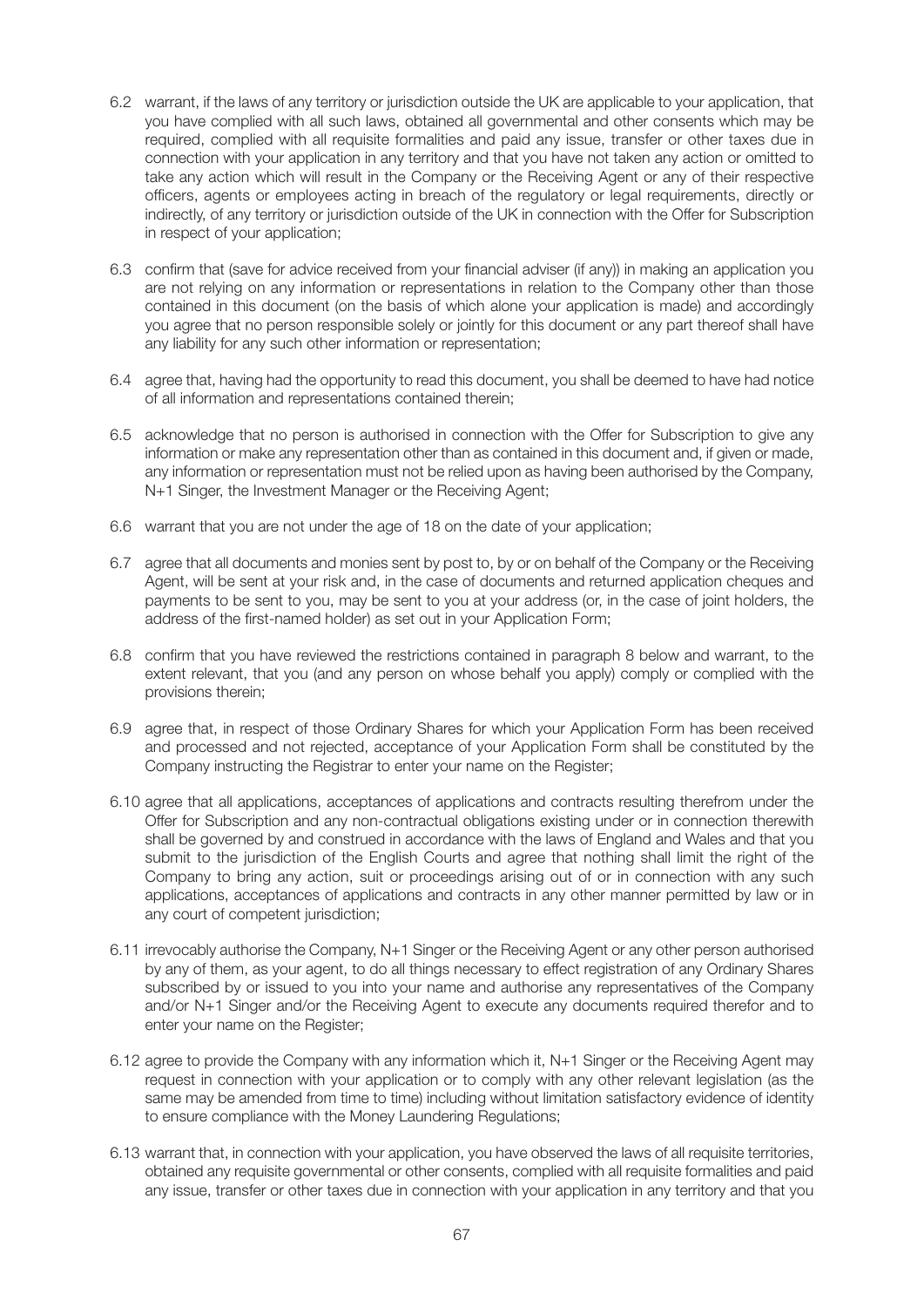have not taken any action which will or may result in the Company, N+1 Singer, the Investment Manager or the Receiving Agent acting in breach of the regulatory or legal requirements of any territory in connection with the Offer for Subscription or your application;

- 6.14 agree that N+1 Singer and the Receiving Agent are acting for the Company in connection with the Offer for Subscription and for no-one else and that they will not treat you as their customer by virtue of such application being accepted or owe you any duties or responsibilities concerning the price of the Ordinary Shares or concerning the suitability of the Ordinary Shares for you or be responsible to you for the protections afforded to their customers;
- 6.15 warrant that the information contained in the Application Form is true and accurate;
- 6.16 agree that if you request that Ordinary Shares are issued to you on a date other than Initial Admission and such Ordinary Shares are not issued on such date that the Company and its agents and Directors will have no liability to you arising from the issue of such Ordinary Shares on a different date; and
- 6.17 acknowledge that the Company's key information document prepared pursuant to the PRIIPs Regulation can be provided to you in paper or by means of a website, but that where you are applying under the Offer for Subscription directly and not through an adviser or other intermediary, unless requested in writing otherwise, the lodging of an Application Form represents your consent to being provided the key information document via the website at https://www.ajot.co.uk, or on such other website as has been notified to you. Where your application is made on an advised basis or through another intermediary, the terms of your engagement should address the means by which the key information document will be provided to you.

# **7. Money Laundering**

- 7.1 You agree that, in order to ensure compliance with the Money Laundering Regulations, the Receiving Agent may at its absolute discretion require verification of identity of you as the applicant lodging an Application Form and further may request from you and you will assist in providing identification of:
	- 7.1.1 the owner(s) and/or controller(s) (the "**payor**") of any bank account not in the name of the holder(s) on which is drawn a payment by way of banker's draft or cheque; or
	- 7.1.2 where it appears to the Receiving Agent that a holder or the payor is acting on behalf of some other person or persons, such person or persons.
- 7.2 Failure to provide the necessary evidence of identity may result in your application being rejected or delays in the despatch of documents or CREST account being credited.
- 7.3 Without prejudice to the generality of this paragraph 7, verification of the identity of holders and payors will be required if the value of the Ordinary Shares applied for, whether in one or more applications considered to be connected, exceeds €15,000 (approximately £13,000). If, in such circumstances, you use a building society cheque or banker's draft you should ensure that the bank or building society issuing the payment enters the name, address and account number of the person whose account is being debited on the reverse of the cheque or banker's draft and adds its stamp. If, in such circumstances, the person whose account is being debited is not a holder you will be required to provide for both the holder and payor an original or copy of that person's passport or driving licence certified by a solicitor and an original or certified copy of two of the following documents, no more than 3 months old, a gas, electricity, water or telephone (not mobile) bill, a recent bank statement or a council tax bill, in their name and showing their current address (which originals will be returned by post at the addressee's risk) together with a signed declaration as to the relationship between the payor and you, the applicant.
- 7.4 For the purpose of the UK's Money Laundering Regulations, a person making an application for Ordinary Shares will not be considered as forming a business relationship with either the Company or with the Receiving Agent but will be considered as effecting a one-off transaction with either the Company or with the Receiving Agent.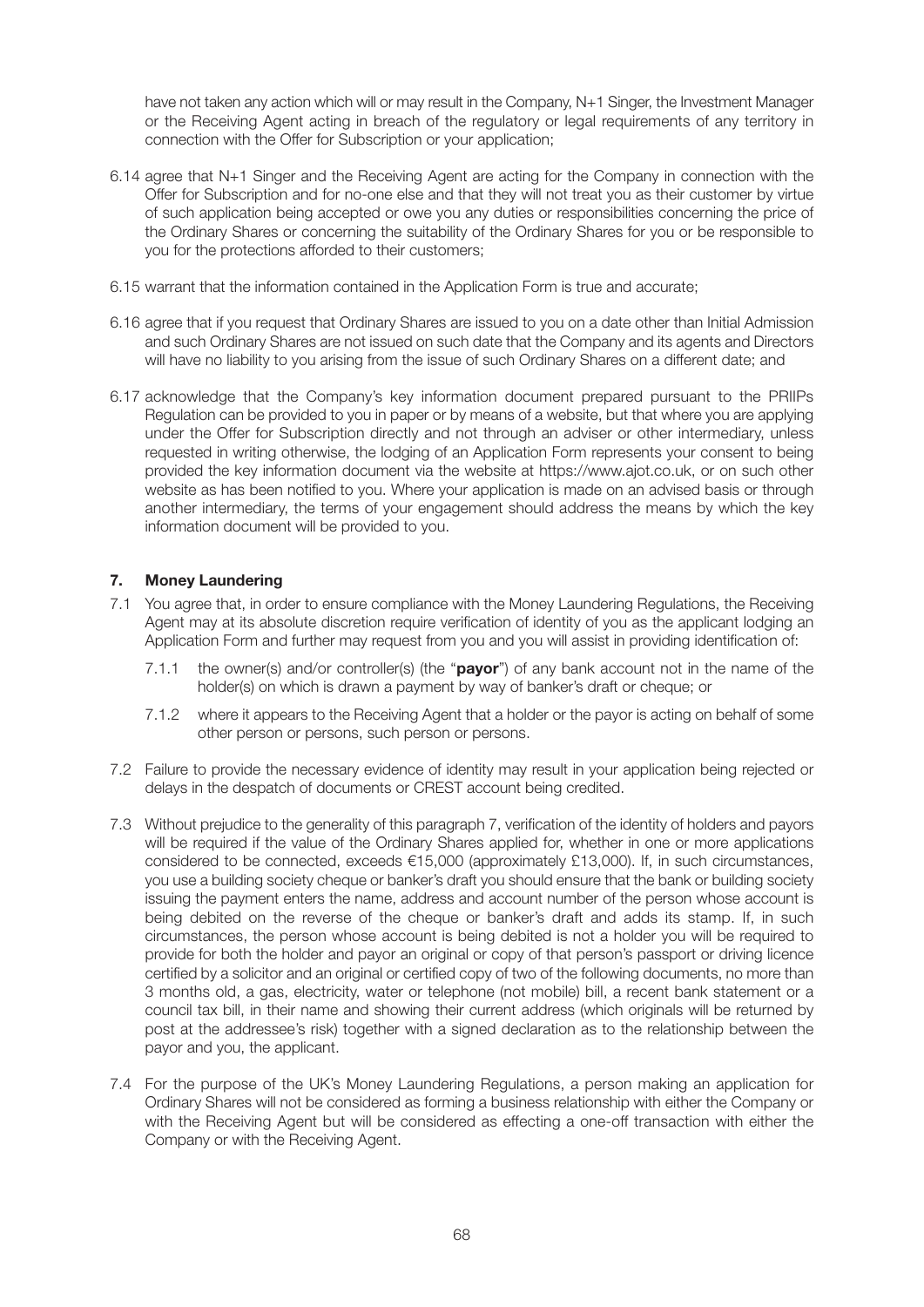- 7.5 The person(s) submitting an application for Ordinary Shares will ordinarily be considered to be acting as principal in the transaction unless the Receiving Agent determines otherwise, whereupon you may be required to provide the necessary evidence of identity of the underlying beneficial owner(s).
- 7.6 If the amount being subscribed exceeds €15,000 (approximately £13,000) you should endeavour to have the declaration contained in Box 7 of the Application Form signed by an appropriate firm as described in that box.

# **8. Non United Kingdom investors**

- 8.1 If you receive a copy of the Prospectus or an Application Form in any territory other than the United Kingdom, you may not treat it as constituting an invitation or offer to you, nor should you, in any event, use an Application Form unless, in the relevant territory, such an invitation or offer could lawfully be made to you or an Application Form could lawfully be used without contravention of any registration or other legal requirements. It is your responsibility, if you are outside the UK and wish to make an application for Ordinary Shares under the Offer for Subscription, to satisfy yourself as to full observance of the laws of any relevant territory or jurisdiction in connection with your application, including obtaining any requisite governmental or other consents, observing any other formalities requiring to be observed in such territory and paying any issue, transfer or other taxes required to be paid in such territory.
- 8.2 None of the Ordinary Shares has been or will be registered under the laws of any Restricted Jurisdiction or under the US Securities Act or with any securities regulatory authority of any state or other political subdivision of any Restricted Jurisdiction. Accordingly, unless an exemption under such act or laws is applicable, the Ordinary Shares may not be offered, sold or delivered, directly or indirectly, within any Restricted Jurisdiction. If you subscribe for Ordinary Shares you will, unless the Company and the Registrar agree otherwise in writing, be deemed to represent and warrant to the Company that you are not a US Person or a resident of any Restricted Jurisdiction or a corporation, partnership or other entity organised under the laws of any Restricted Jurisdiction and that you are not subscribing for such Ordinary Shares for the account of any US Person or resident of any Restricted Jurisdiction and will not offer, sell, renounce, transfer or deliver, directly or indirectly, any of the Ordinary Shares in or into any Restricted Jurisdiction or to any US Person or any resident in a Restricted Jurisdiction. No application will be accepted if it shows the applicant or a payor having an address in a Restricted Jurisdiction.

### **9. Data Protection**

- 9.1 Each applicant acknowledges that it has been informed that, pursuant to the General Data Protection Regulation 2016/679 (the "**DP Legislation**") the Company and/or the Registrar may hold personal data (as defined in the DP Legislation) relating to past and present Shareholders. Personal data may be retained on record for a reasonable period after it is no longer used (subject to any limitations on retention periods set out in applicable law). The Registrar will process such personal data at all times in compliance with DP Legislation and shall only process for the purposes set out below (collectively, the "**Purposes**"), being to:
	- 9.1.1 process its personal data to the extent and in such manner as is necessary for the performance of its obligations under its service contract, including as required by or in connection with its holding of Ordinary Shares, including processing personal data in connection with credit and money laundering checks on it;
	- 9.1.2 communicate with it as necessary in connection with its affairs and generally in connection with its holding of Ordinary Shares:
	- 9.1.3 comply with the legal and regulatory obligations of the Company and/or the Registrar; and
	- 9.1.4 process its personal data for the Registrar's internal administration.
- 9.2 In order to meet the Purposes, it will be necessary for the Company and the Registrar to provide personal data to:
	- 9.2.1 third parties located either within, or outside of the EEA, if necessary for the Registrar to perform its functions, or when it is necessary for its legitimate interests, and in particular in connection with the holding of Ordinary Shares; or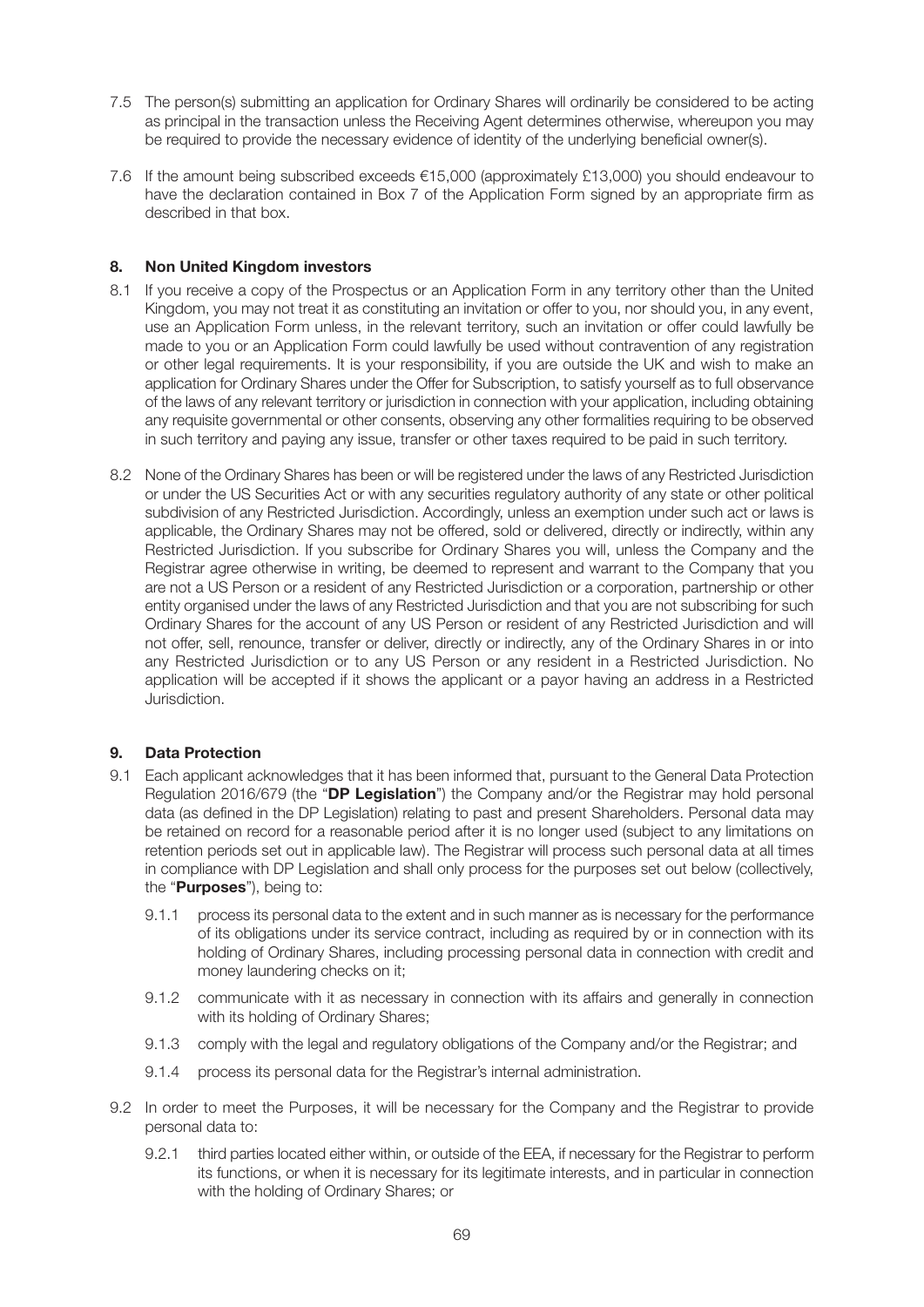- 9.2.2 its affiliates, the Company or the Investment Manager and their respective associates, some of which may be located outside of the EEA.
- 9.3 By becoming registered as a holder of Ordinary Shares a person becomes a data subject (as defined in the DP Legislation). In providing the Registrar with information, each applicant hereby represents and warrants to the Registrar that it has: (i) notified any data subject of the Purposes for which personal data will be used and by which parties it will be used and it has provided a copy of any data protection notice which has been provided by the Company and/or the Registrar; and (ii) where consent is legally required under applicable DP Legislation, it has obtained the consent of any data subject to the Registrar and its associates holding and using their personal data for the Purposes (including the explicit consent of the data subjects for the processing of any sensitive personal data for the Purposes set out above in this paragraph 9).
- 9.4 Each applicant acknowledges that by submitting personal data to the Registrar (acting for and on behalf of the Company) where the applicant is a natural person he or she has read and understood the terms of the Company's privacy notice which is available for review on the Company's website https://www.ajot.co.uk/privacy-policy/ ("**Privacy Notice**").
- 9.5 Each applicant acknowledges that by submitting personal data to the Registrar (acting for and on behalf of the Company) where the applicant is not a natural person it represents and warrants that:
	- 9.5.1 it has brought the Company's Privacy Notice to the attention of any underlying data subjects on whose behalf or account the applicant may act or whose personal data will be disclosed to the Company as a result of the applicant agreeing to subscribe for Ordinary Shares;
	- 9.5.2 the applicant has complied in all other respects with all applicable data protection legislation in respect of disclosure and provision of personal data to the Company; and
	- 9.5.3 it shall immediately on demand, fully indemnify each of the Company and the Registrar and keep them fully and effectively indemnified against all costs, demands, claims, expenses (including legal costs and disbursements on a full indemnity basis), losses (including indirect losses and loss of profits, business and reputation), actions, proceedings and liabilities of whatsoever nature arising from or incurred by the Company and/or Registrar in connection with any failure by the applicant to comply with the provisions of this paragraph 9.5.

#### **10. United States purchase and transfer restrictions**

- 10.1 By participating in the Offer for Subscription, each applicant acknowledges and agrees that it will be further deemed to represent and warrant to each of the Company, the Investment Manager, the Receiving Agent and the Registrar that:
	- 10.1.1 it is not a US Person and it is acquiring the Ordinary Shares in an offshore transaction meeting the requirements of Regulation S and it is not acquiring the Ordinary Shares for the account or benefit of a US Person;
	- 10.1.2 it acknowledges that the Ordinary Shares have not been and will not be registered under the US Securities Act or with any securities regulatory authority of any state or other jurisdiction of the United States and may not be offered or sold into or within the United States or to, or for the account or benefit of, US Persons absent registration or an exemption from registration under the US Securities Act;
	- 10.1.3 it acknowledges that the Company has not been and will not be registered under the US Investment Company Act and that the Company has put in place restrictions for transactions not involving any public offering in the United States, and to ensure that the Company is not and will not be required to register under the US Investment Company Act;
	- 10.1.4 unless the Company expressly consents otherwise in writing, no portion of the assets used to purchase, and no portion of the assets used to hold, the Ordinary Shares or any beneficial interest therein constitutes or will constitute the assets of: (a) an "employee benefit plan" as defined in Section 3(3) of ERISA that is subject to Title I of ERISA; (b) a "plan" as defined in Section 4975 of the US Code, including an individual retirement account or other arrangement that is subject to Section 4975 of the US Code; or (c) an entity which is deemed to hold the assets of any of the foregoing types of plans, accounts or arrangements that is subject to Title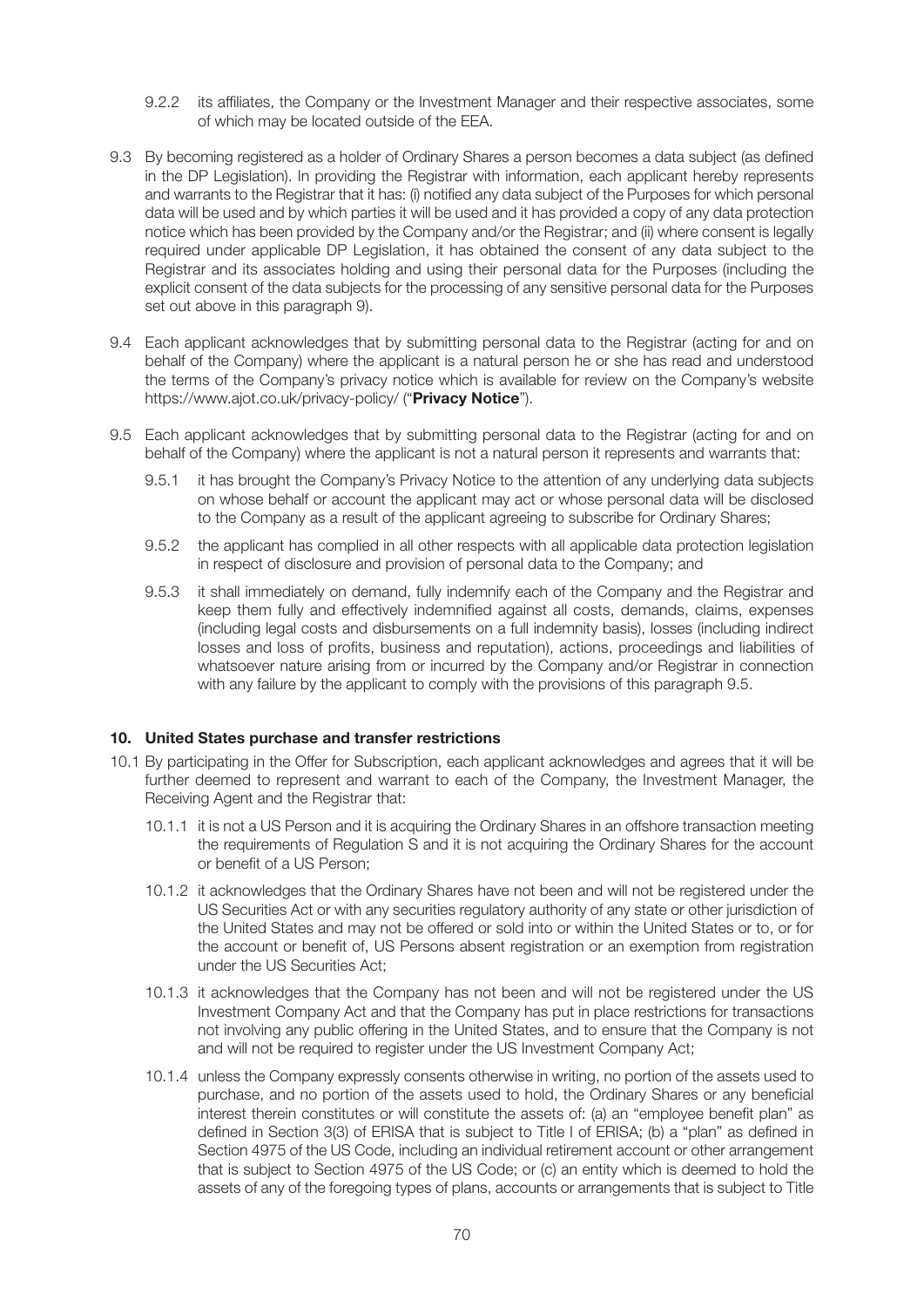I of ERISA or Section 4975 of the US Code. In addition, if an applicant is a governmental, church, non-US or other employee benefit plan that is subject to any federal, state, local or non-US law that is substantially similar to the provisions of Title I of ERISA or Section 4975 of the US Code, its purchase, holding, and disposition of the Ordinary Shares must not constitute or result in a non-exempt violation of any such substantially similar law;

 10.1.5 if any Ordinary Shares offered and sold pursuant to Regulation S are issued to it in certificated form, then such certificates evidencing ownership will contain a legend substantially to the following effect, unless otherwise determined by the Company in accordance with applicable law:

> **"AVI JAPAN OPPORTUNITY TRUST PLC (THE "COMPANY") HAS NOT BEEN AND WILL NOT BE REGISTERED UNDER THE US INVESTMENT COMPANY ACT OF 1940, AS AMENDED (THE "US INVESTMENT COMPANY ACT"). IN ADDITION, THE SECURITIES OF THE COMPANY REPRESENTED BY THIS CERTIFICATE HAVE NOT BEEN AND WILL NOT BE REGISTERED UNDER THE US SECURITIES ACT OF 1933, AS AMENDED (THE "US SECURITIES ACT"), OR WITH ANY SECURITIES REGULATORY AUTHORITY OF ANY STATE OR OTHER JURISDICTION OF THE UNITED STATES.";**

- 10.1.6 it acknowledges that any sale, transfer, assignment, pledge or other disposal made other than in compliance with such laws and the above stated restrictions will be subject to the compulsory transfer provisions as provided in the Articles;
- 10.1.7 it is purchasing the Ordinary Shares for its own account for investment only, and not with a view to or for sale or other transfer in connection with any distribution of the Ordinary Shares in any manner that would violate the US Securities Act, the US Investment Company Act or any other applicable securities laws;
- 10.1.8 it acknowledges that the Company reserves the right to make inquiries of any holder of the Ordinary Shares or interests therein at any time as to such person's status under US federal securities laws and to require any such person that has not satisfied the Company that holding by such person will not violate or require registration under US securities laws to transfer such Ordinary Shares or interests in accordance with the Articles;
- 10.1.9 it acknowledges and understands that the Company is required to comply with FATCA and agrees to furnish any information and documents the Company may from time to time request, including but not limited to information required under FATCA;
- 10.1.10 it is entitled to acquire the Ordinary Shares under the laws of all relevant jurisdictions which apply to it, it has fully observed all such laws and obtained all governmental and other consents which may be required thereunder and complied with all necessary formalities and it has paid all issue, transfer or other taxes due in connection with its acceptance in any jurisdiction of the Ordinary Shares and that it has not taken any action, or omitted to take any action, which may result in the Company, the Investment Manager, or their respective directors, officers, agents, employees and advisers being in breach of the laws of any jurisdiction in connection with the Offer for Subscription or its acceptance of participation in the Offer for Subscription; and
- 10.1.11 it has received, carefully read and understands this document, and has not, directly or indirectly, distributed, forwarded, transferred or otherwise transmitted this document or any other presentation or offering materials concerning the Ordinary Shares to within the United States or to any US Persons, nor will it do any of the foregoing.
- 10.2 The Company, the Investment Manager, the Registrar and their respective directors, officers, agents, employees, advisers and others will rely upon the truth and accuracy of the foregoing representations, warranties, acknowledgments and agreements.
- 10.3 If any of the representations, warranties, acknowledgments or agreements made by the applicant are no longer accurate or have not been complied with, the applicant will immediately notify the Company.

### **11. Miscellaneous**

11.1 To the extent permitted by law, all representations, warranties and conditions, express or implied and whether statutory or otherwise (including, without limitation, pre-contractual representations but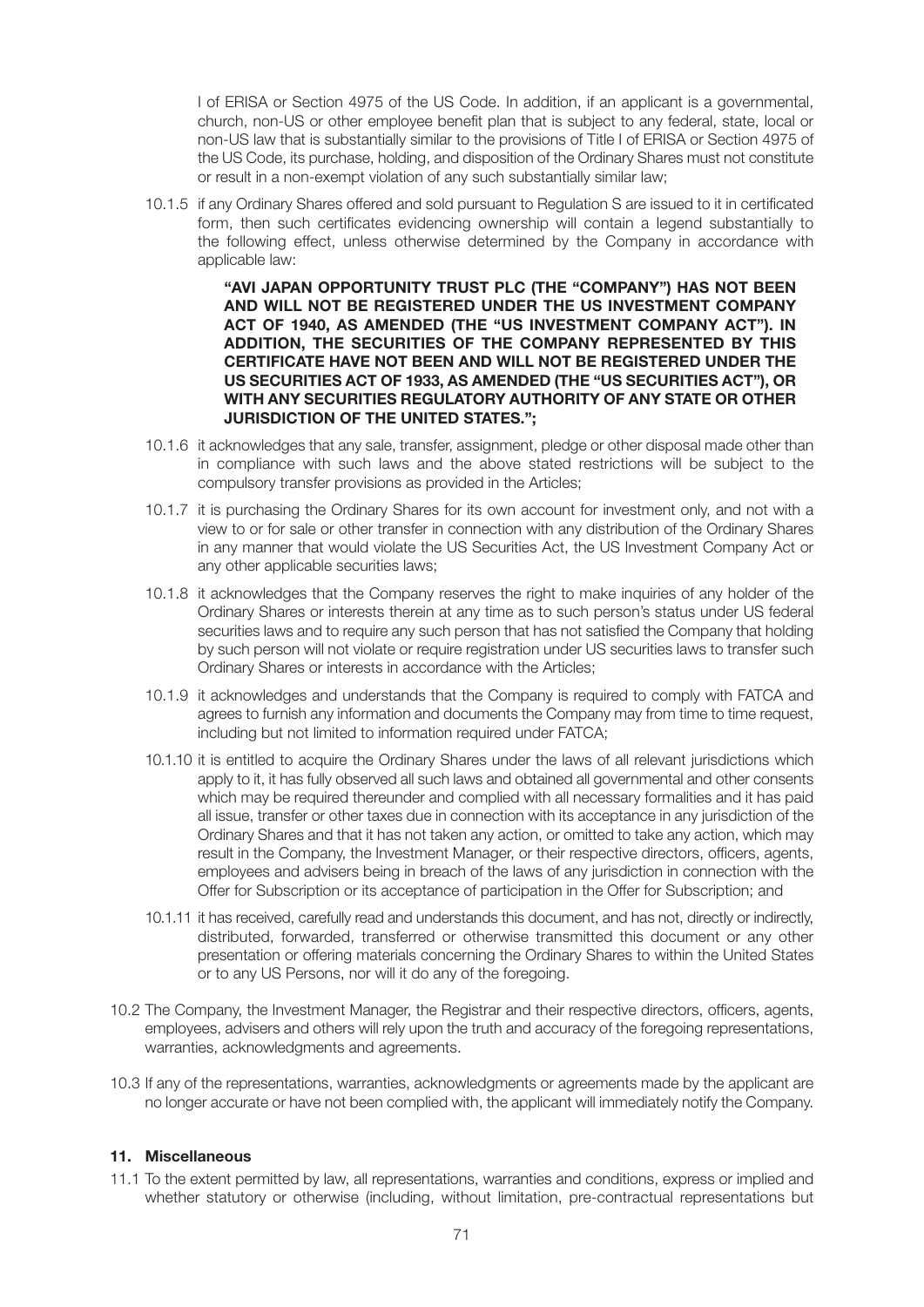excluding any fraudulent representations), are expressly excluded in relation to the Ordinary Shares and the Offer for Subscription.

- 11.2 The rights and remedies of the Company, the Investment Manager and the Receiving Agent under these terms and conditions of application are in addition to any rights and remedies which would otherwise be available to any of them and the exercise or partial exercise of one will not prevent the exercise of others.
- 11.3 The Company reserves the right to extend the closing time and/or date of the Offer for Subscription from 1.00 p.m. on 26 March 2020, In that event, the new closing time and/or date will be notified through a Regulatory Information Service.
- 11.4 The Company may terminate the Offer for Subscription in its absolute discretion at any time prior to Initial Admission. If such right is exercised, the Offer for Subscription will lapse and any monies will be returned as indicated without interest at the risk of the applicant.
- 11.5 You agree that N+1 Singer and the Receiving Agent are acting for the Company in connection with the Initial Issue and no-one else and that none of N+1 Singer and the Receiving Agent will treat you as its customer by virtue of such application being accepted or owe you any duties concerning the price of the Ordinary Shares or concerning the suitability of the Ordinary Shares for you or otherwise in relation to the Offer for Subscription or for providing the protections afforded to their customers.
- 11.6 Save where the context requires otherwise, terms used in these terms and conditions of application bear the same meaning as where used elsewhere in this document.
- 11.7 If you have any questions concerning the Application Form, please contact the Receiving Agent on 0370 702 0000 (from within the UK) or on +44 370 702 0000 (from outside the UK). The helpline is open between 8.30a.m. – 5.30p.m., Monday to Friday excluding public holidays in England and Wales. Please note that the Receiving Agent cannot provide any financial, legal or tax advice and calls may be recorded and monitored for security and training purposes.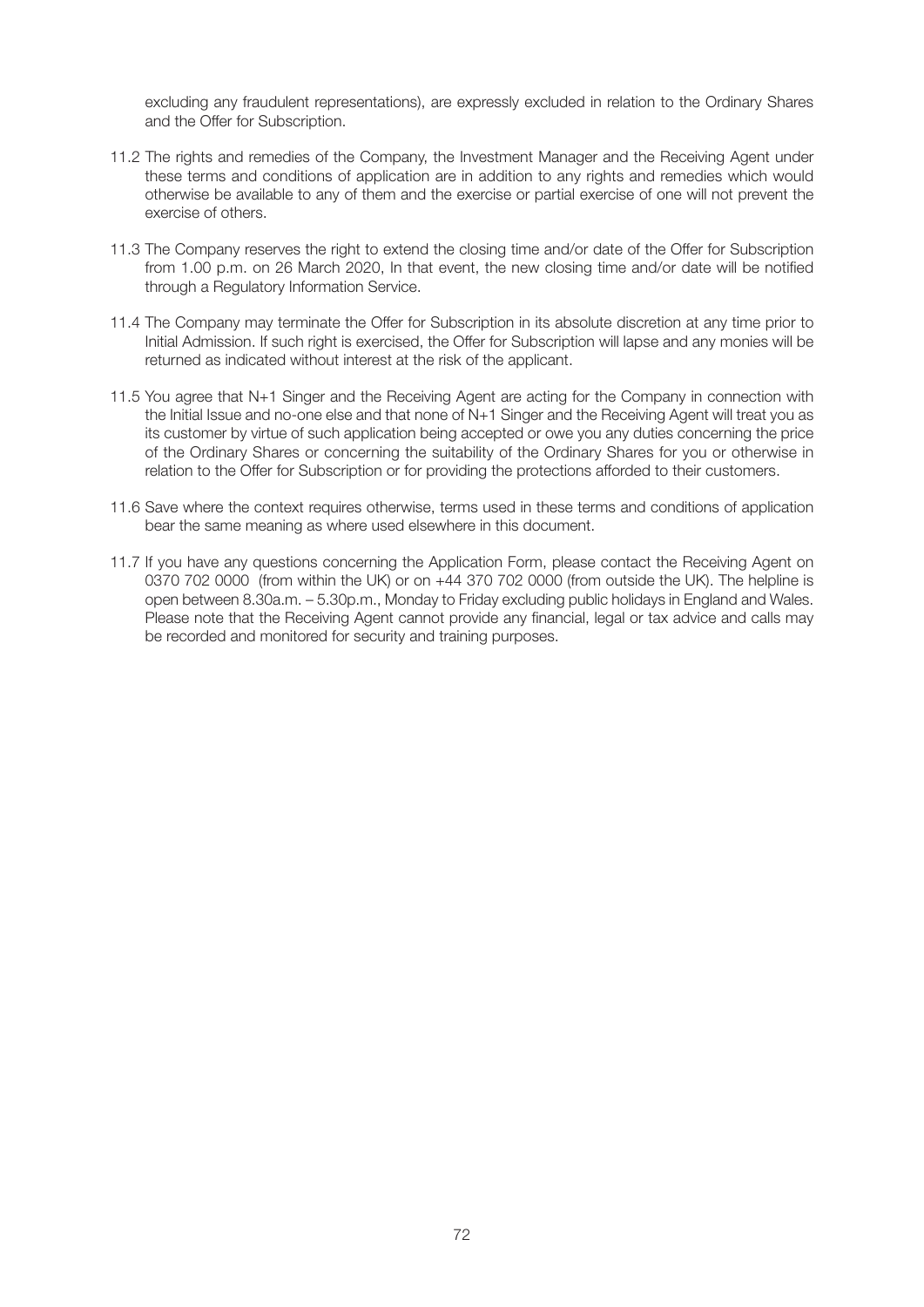# **PART 8**

# **UK TAXATION**

### **1. General**

The following comments do not constitute tax advice and are intended only as a guide to current UK law and HMRC's published practice as at the date of this document (both of which are subject to change at any time, possibly with retrospective effect). They relate only to certain limited aspects of the UK tax treatment of Shareholders.

Except insofar as express reference is made to the treatment of non-UK residents, the comments are intended to apply only to Shareholders who for UK tax purposes are resident solely in and, in the case of individuals, domiciled in the UK and to whom "split year" treatment does not apply.

The comments apply only to Shareholders who are the absolute beneficial owners of their Ordinary Shares and/or C Shares and the dividends payable on them.

The comments apply only to Shareholders who hold their Ordinary Shares and/or C Shares as investments and may not apply to certain categories of Shareholder such as dealers in securities, insurance companies and collective investment schemes, Shareholders who are exempt from taxation (or who hold their Ordinary Shares and/or C Shares through an ISA) and Shareholders who have (or are deemed to have) acquired their Ordinary Shares and/or C Shares by virtue of any office or employment. Such persons may be subject to special rules.

### **Prospective investors are strongly advised to consult their own professional advisers.**

### **2. The Company**

The Company has been approved by HMRC as an investment trust. It is the intention of the Directors to continue to conduct the affairs of the Company so that it satisfies the conditions necessary for this approval to be maintained.

However, neither the Investment Manager nor the Directors can guarantee that this approval will be maintained. In respect of each accounting period for which the Company is and continues to be approved by HMRC as an investment trust the Company will be exempt from UK corporation tax on its chargeable gains. The Company will however (subject to what follows) be liable to UK corporation tax on its income in the normal way.

It is expected that the majority of the Company's income will be dividend income. In principle, the Company will be liable to UK corporation tax on its dividend income. However, there are broad-ranging exemptions from this charge which the Company expects to be applicable in respect of dividends it receives.

Approved investment trusts are able to elect to take advantage of modified UK tax treatment in respect of their "qualifying interest income" for an accounting period (referred to here as the "streaming" regime). Under such treatment, the Company may designate as an "interest distribution" all or part of the amount it distributes to Shareholders as dividends, to the extent that it has "qualifying interest income" for the accounting period. Were the Company to designate any dividend it pays in this manner, Shareholders would (broadly speaking) be taxed as if the dividend received were a payment of interest and the Company would be able to deduct such interest distributions from its income in calculating its taxable profit for the relevant accounting period. Given the nature of its investment portfolio, the Company does not expect to generate a significant amount of "qualifying interest income" and, accordingly, the Directors do not currently anticipate that the streaming regime would be used. The statements below regarding the taxation of dividends received by Shareholders from the Company assume that the streaming regime does not apply.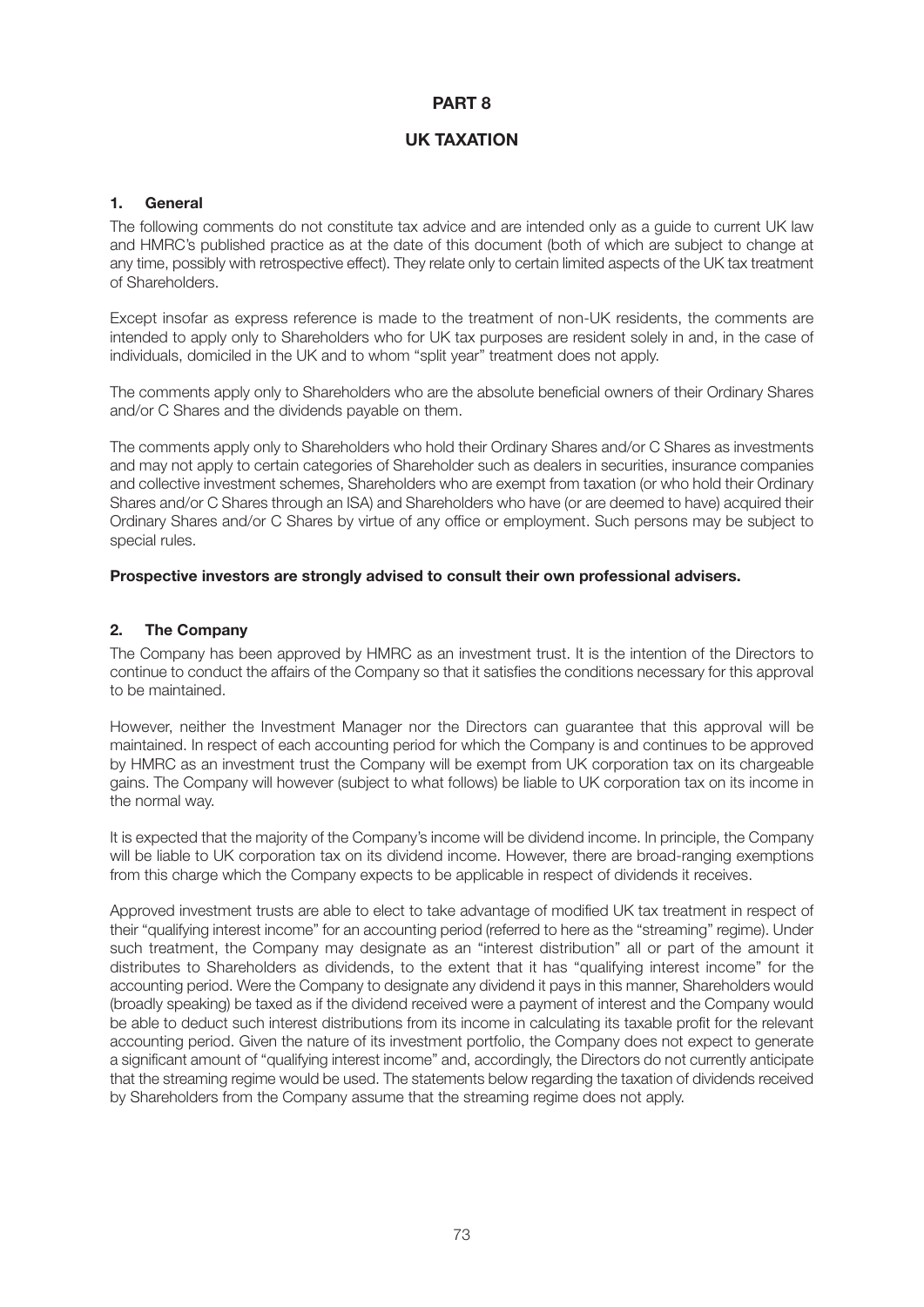## **3. Shareholders**

### *Taxation of dividends*

The Company is not required to withhold UK tax when paying a dividend on the Ordinary Shares and/or C. Shares

### *Individuals*

In outline, UK resident individual shareholders will pay tax on dividends received over the annual dividend allowance at the following rates (for tax year 2020/2021):

- 7.5 per cent, on dividend income within the basic rate band:
- 32.5 per cent. on dividend income within the higher rate band; and
- 38.1 per cent, on dividend income within the additional rate band.

### *Companies*

Shareholders within the charge to UK corporation tax which are "small companies" (for the purposes of UK taxation of dividends) will not generally be subject to UK corporation tax on dividends paid by the Company on the Ordinary Shares and/or C Shares.

Other Shareholders within the charge to UK corporation tax will not be subject to corporation tax on dividends paid by the Company on the Ordinary Shares and/or C Shares so long as the dividends fall within an exempt class and certain conditions are met. Although it is likely that dividends paid by the Company on the Ordinary Shares and/or C Shares would qualify for exemption from corporation tax, it should be noted that the exemption is not comprehensive and is subject to anti-avoidance rules. Shareholders should therefore consult their own professional advisers where necessary.

### *Taxation of chargeable gains*

### *Disposals of Ordinary Shares and/or C Shares – general*

A disposal of Ordinary Shares and/or C Shares by a Shareholder who is resident in the UK for tax purposes may, depending on the Shareholder's circumstances, and subject to any available exemption or relief, give rise to a chargeable gain (or allowable loss) for the purposes of UK taxation of chargeable gains.

Shareholders that are not resident in the UK for tax purposes (and not only temporarily non-resident) will not generally be subject to UK taxation of chargeable gains on a disposal of their Ordinary Shares and/or C Shares, provided that their Ordinary Shares and/or C Shares are not and have not been acquired, held or used in or for the purposes of any trade, profession or vocation carried on by the Shareholder in the UK through a branch, agency or permanent establishment. It should however be noted that, in certain circumstances, an individual Shareholder who is only temporarily non-UK resident may, on re-establishing UK tax residence, be subject to capital gains tax in respect of disposals which occurred in the period of temporary non-residence.

### *Conversion of C Shares*

A Conversion of C Shares into new Ordinary Shares should, for the purposes of UK taxation of chargeable gains, generally be treated as a reorganisation of the share capital of the Company with the new Ordinary Shares being treated as the same asset as the Shareholder's original C Shares and as having been acquired at the same time as the C Shares are treated as having been acquired. To the extent that reorganisation treatment applies, the Conversion will not be treated as giving rise to a disposal of the Shareholder's C Shares for the purposes of UK taxation of chargeable gains.

# *ISAs*

Ordinary Shares and/or C Shares should be eligible for inclusion in an ISA, subject to applicable annual subscription limits, provided that the Company maintains its approval as an investment trust.

### **Individuals wishing to invest in Ordinary Shares through an ISA should contact their professional advisers regarding their eligibility.**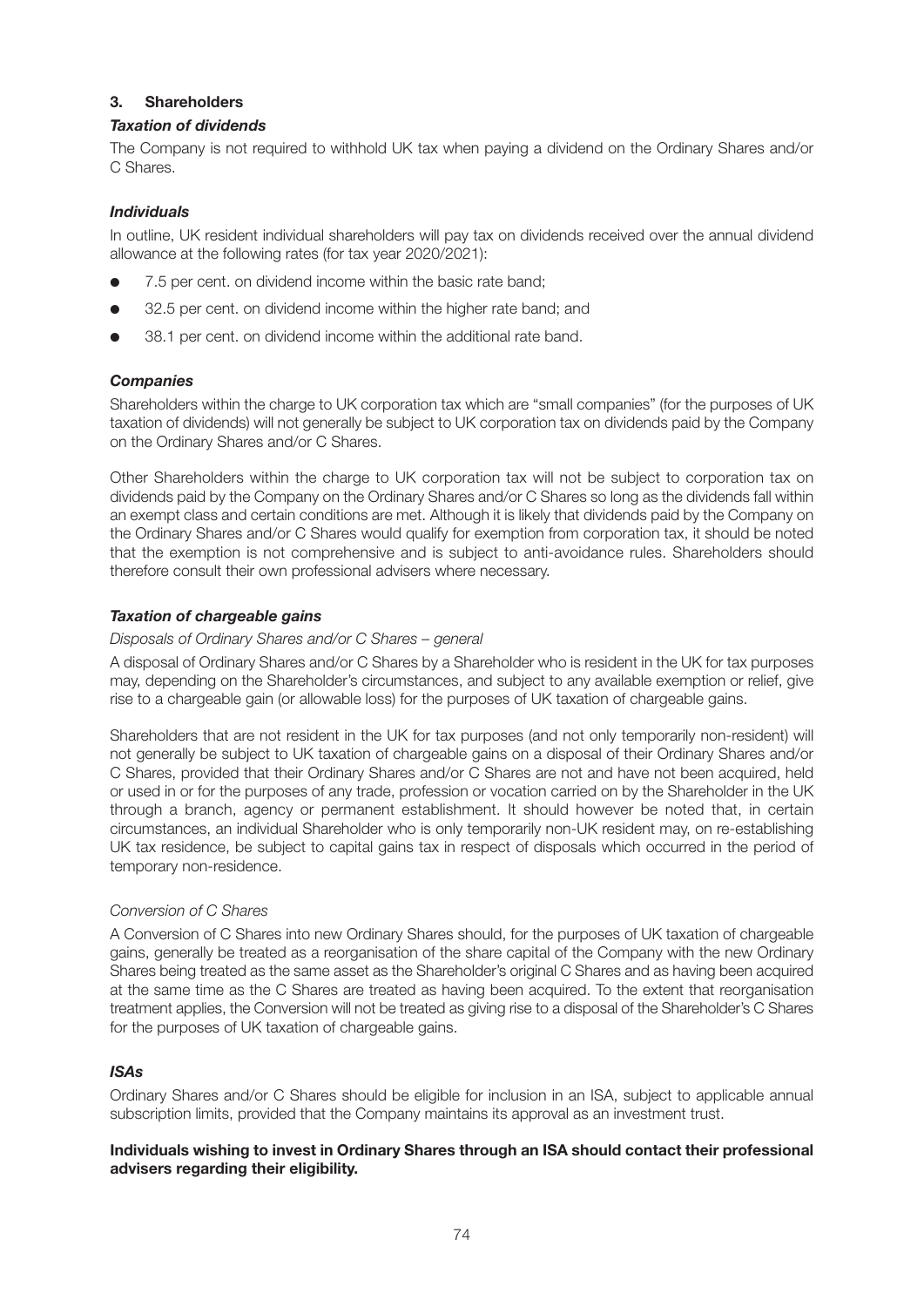### *Stamp Duty and Stamp Duty Reserve Tax ("SDRT")*

The following comments in relation to UK stamp duty and SDRT apply to Shareholders wherever they are resident or domiciled. They are intended only as a general guide and (except to the extent stated) do not relate to persons such as market makers, brokers, dealers, intermediaries or persons connected with depositary arrangements or clearance services, to whom special rules may apply.

### *Placing Programme*

The issue of Ordinary Shares and/or C Shares pursuant to the Initial Issue and any Subsequent Placing under the Placing Programme (whether in certificated form outside the CREST system or credited in uncertificated form to an account in CREST) will not give rise to stamp duty or SDRT.

### *Subsequent transfers of Ordinary Shares and/or C Shares*

Stamp duty at the rate of 0.5 per cent. (rounded up, if necessary, to the nearest £5) of the amount or value of the consideration given will generally be payable in respect of an instrument transferring Ordinary Shares and/or C Shares. An exemption from stamp duty is available for instruments transferring shares where the amount or value, or aggregate amount or value if it is part of a larger transaction or series of transactions, of the consideration is £1,000 or less and it is certified on the instrument that the transaction effected by it does not form part of a larger transaction or series of transactions in respect of which the aggregate amount or value of the consideration exceeds £1,000.

A charge to SDRT will also arise in respect of an unconditional agreement to transfer Ordinary Shares and/or C Shares (at the rate of 0.5 per cent. of the amount or value of the consideration for the shares). However, if an instrument of transfer is executed in pursuance of the agreement and duly stamped within six years of the date on which the agreement became unconditional, the SDRT charge will generally be cancelled and any SDRT which has already been paid can generally be reclaimed.

### *Ordinary Shares and/or C Shares held through CREST*

Paperless transfers of Ordinary Shares and/or C Shares within CREST are generally subject to SDRT, rather than stamp duty, at the rate of 0.5 per cent. of the amount or value of the consideration payable. The SDRT on such transactions will generally be collected through the CREST system. Deposits of Ordinary Shares and/or C Shares into CREST will generally not be subject to SDRT or stamp duty, unless the transfer into CREST is itself for consideration.

### *Information reporting*

The UK has entered into international agreements with a number of jurisdictions which provide for the exchange of information in order to combat tax evasion and improve tax compliance. These include, but are not limited to, an Inter-governmental Agreement with the US in relation to FATCA and International Tax Compliance Agreements with Guernsey, Jersey, the Isle of Man and Gibraltar. The UK has also introduced legislation implementing other international exchange of information arrangements, including the Common Reporting Standard developed by the Organisation for Economic Co-operation and Development and the EU Directive on Administrative Cooperation in Tax Matters. In connection with such agreements and arrangements the Company may, among other things, be required to collect and report to HMRC certain information regarding Shareholders and other account holders of the Company and HMRC may pass this information on to the authorities in other jurisdictions.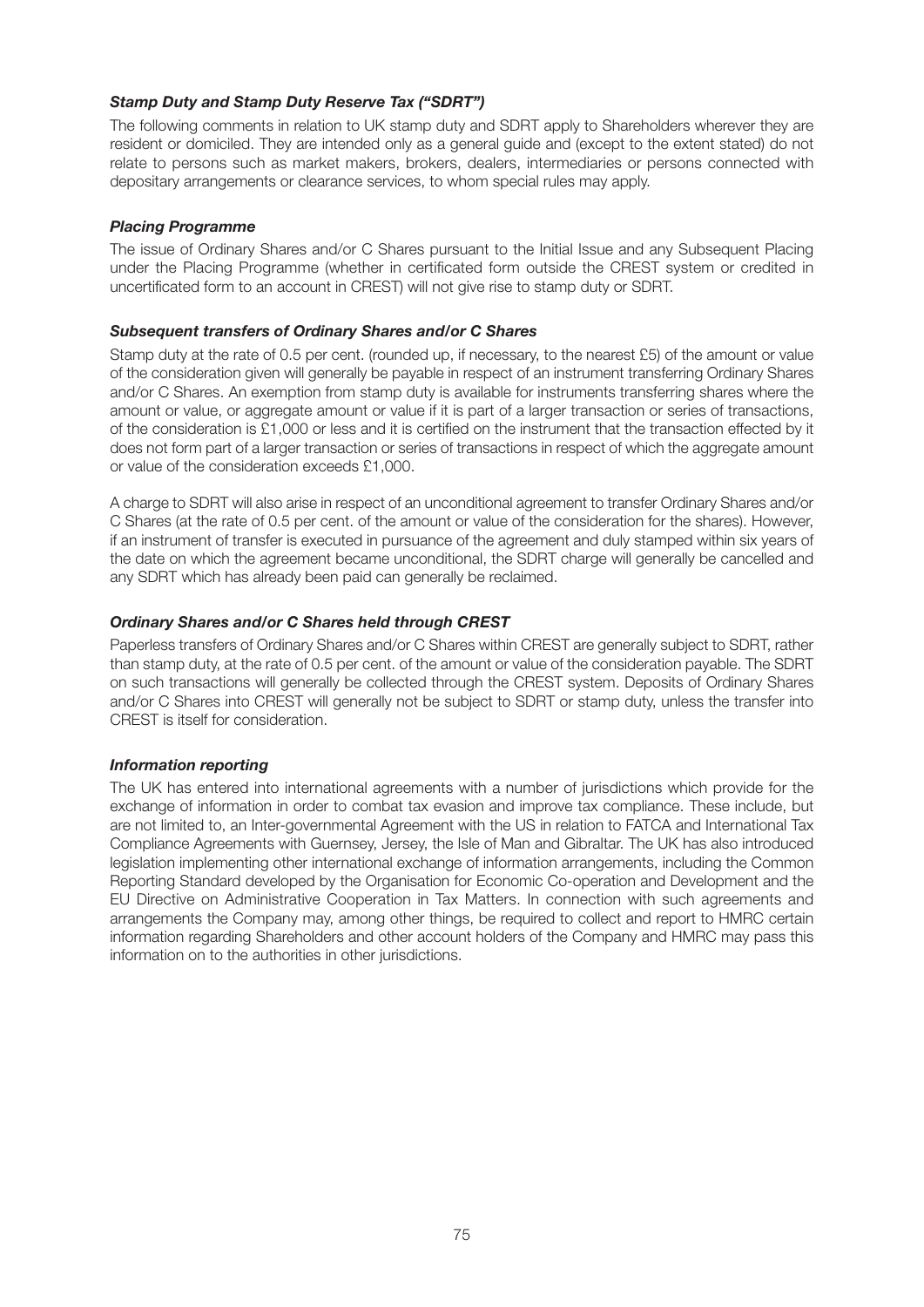### **PART 9**

### **FINANCIAL AND OTHER INFORMATION**

### **1. Historical financial information**

- 1.1 The Company has published audited financial statements for the period from incorporation on 27 July 2018 to 31 December 2019 (the "**2019 Annual Report**"). The 2019 Annual Report was prepared in accordance with IFRS as adopted by the European Union, which comprise standards and interpretations approved by the IASB, and as applied in accordance with the provisions of the Act and was audited by BDO LLP, whose report was unqualified. BDO LLP is registered to carry on audit work by The Institute of Chartered Accountants in England and Wales (ICAEW).
- 1.2 The 2019 Annual Report included, on the pages specified in the table below, the following information (which is incorporated into this document by reference):

| Nature of information                                                                       | Page no(s)  |
|---------------------------------------------------------------------------------------------|-------------|
| Investment Objective, Financial Information and Performance Summary<br>Chairman's Statement | 01.14<br>03 |
| Investment Manager's Report                                                                 | 06          |
| Top Ten Holdings                                                                            | 11          |
| Directors' Report                                                                           | 24          |
| Independent Auditor's Report                                                                | 38          |
| Statement of Comprehensive Income                                                           | 43          |
| Statement of Changes in Equity                                                              | 44          |
| <b>Balance Sheet</b>                                                                        | 45          |
| Statement of Cash Flows                                                                     | 46          |
| Notes to the Financial Statements                                                           | 47          |
| Alternative Performance Measures                                                            | 58          |
| Directors, Investment Manager                                                               | 23, 61      |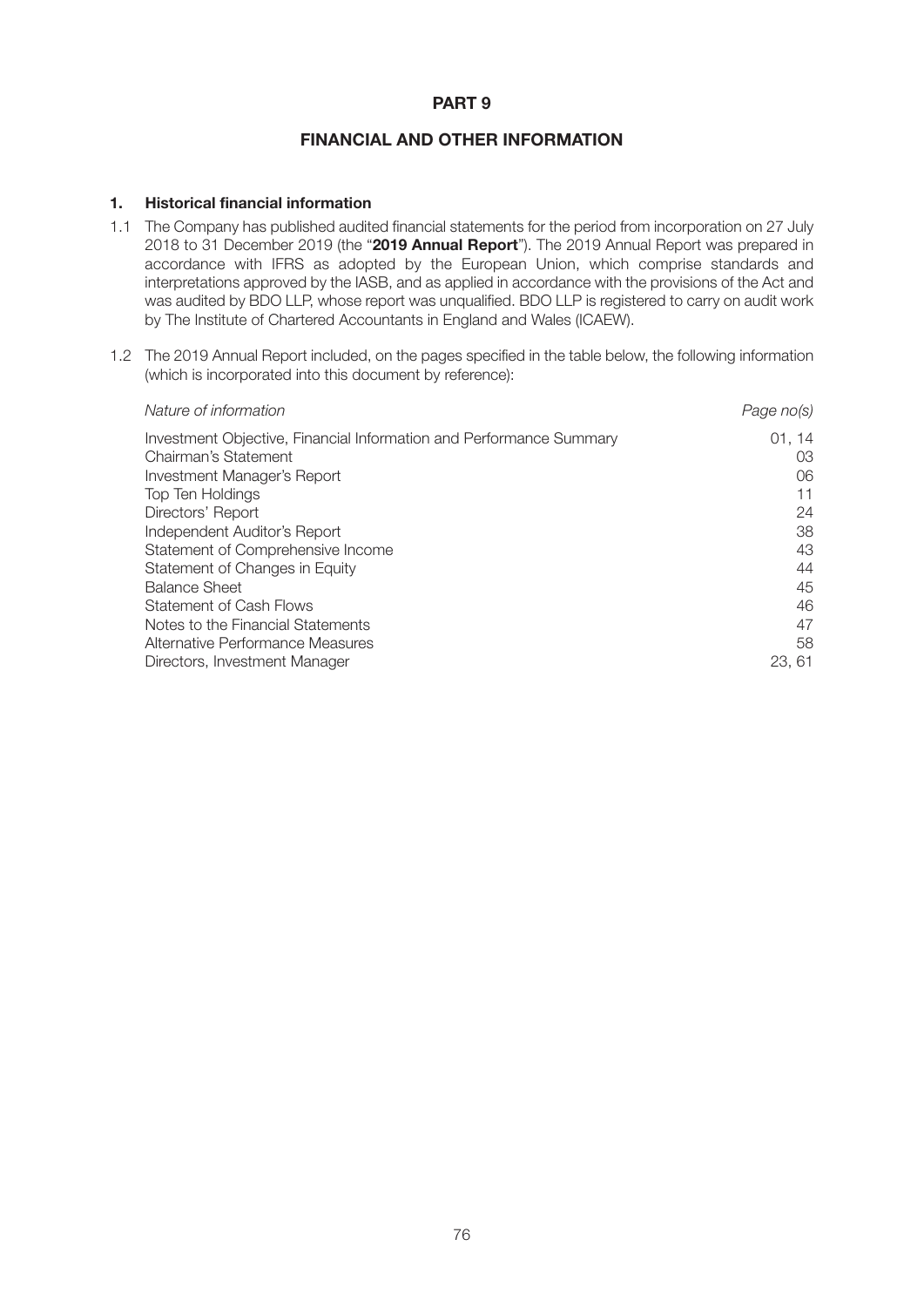# **2. Selected financial information**

Selected key audited figures which summarise the financial condition of the Company in respect of the period from 27 July 2018 to 31 December 2019 are set out in the table below. This information has been extracted without material adjustment from the 2019 Annual Report. Investors should read the whole of such report and not rely solely on the key or summarised information set out below.

### *Audited Statement of Financial Position*

|                                                         | As at              |
|---------------------------------------------------------|--------------------|
|                                                         | 31 December        |
|                                                         | 2019               |
|                                                         | (E'000)            |
| <b>Non-current assets:</b>                              |                    |
| Investments held at fair value through profit or loss   | 125,531            |
| <b>Current assets</b>                                   |                    |
| Cash and cash equivalents                               | 17,995             |
| Other receivables                                       | 296                |
| <b>Total assets</b>                                     | 143,822            |
|                                                         |                    |
| <b>Current liabilities</b>                              |                    |
| Revolving credit facility                               | (15,965)           |
| Other payables                                          | (247)              |
| <b>Total liabilities</b>                                | (16, 212)          |
| Net assets                                              | 127,610            |
|                                                         |                    |
| Net asset value per Ordinary Share - basic              | 112.00 pence       |
| <b>Audited Statement of Comprehensive Income</b>        |                    |
|                                                         | From 27 July       |
|                                                         | 2018 to            |
|                                                         | 31 December        |
|                                                         | 2019               |
|                                                         | (E'000)            |
| Gains on investments held at fair value                 | 14,905             |
| Exchange losses on currency balances                    | (791)              |
| Investment income                                       | 2,345              |
| <b>Total income</b>                                     | 16,459             |
|                                                         |                    |
| Investment management fees                              | (1,060)            |
| Operating expenses (including irrevocable VAT)          | (738)              |
| Operating profit before finance costs and tax           | 14,661             |
| Finance costs                                           | (86)               |
| Exchange gains on revolving credit facility revaluation | 62                 |
| <b>Profit before taxation</b>                           | 14,637             |
| Taxation                                                | (230)              |
|                                                         |                    |
| Profit for the period                                   | 14,407             |
| <b>Earnings per Ordinary Share</b>                      | <b>16.03 pence</b> |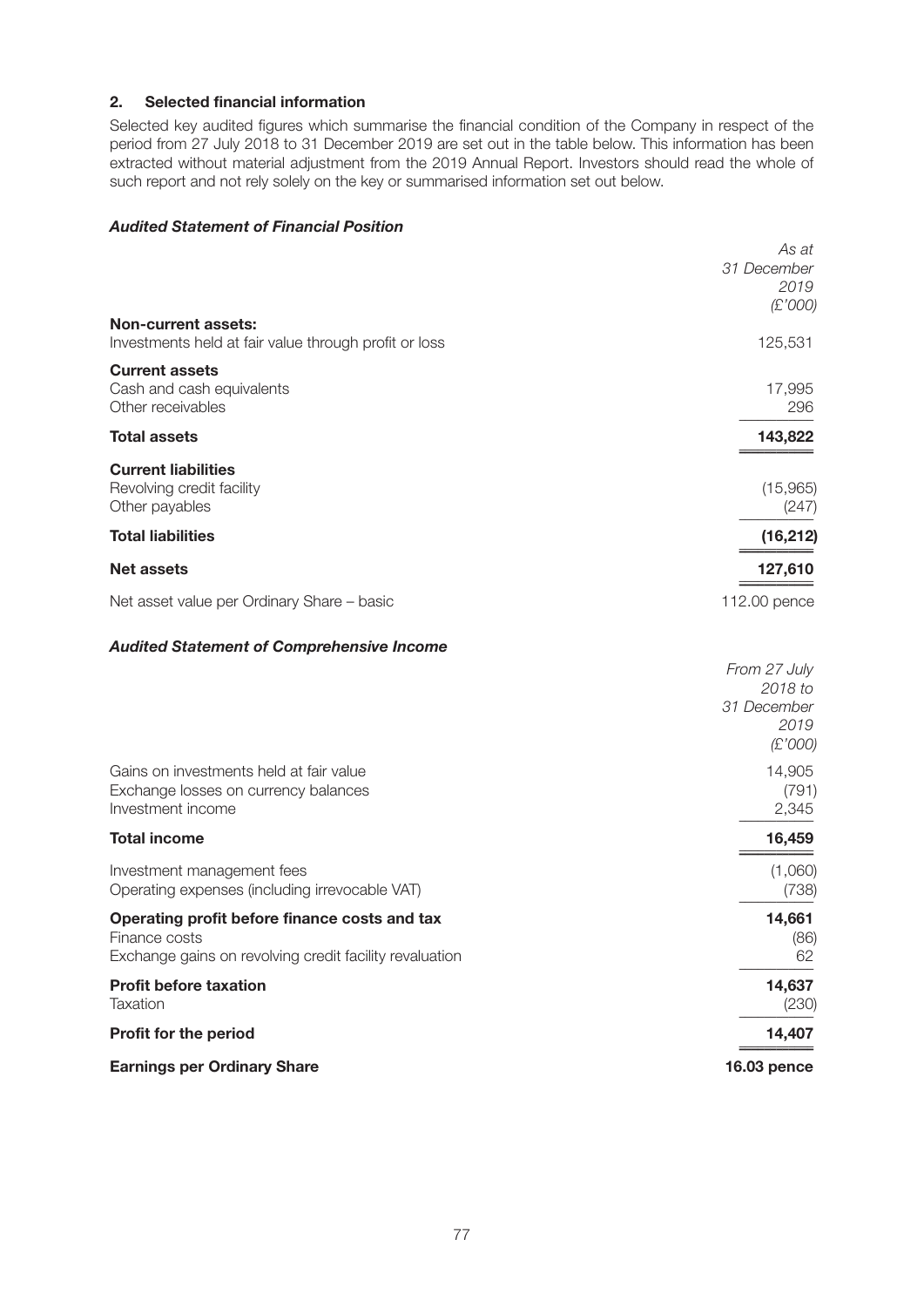### **3. Operating and financial review**

The 2019 Annual Report included, on the pages specified in the table below: descriptions of the Company's financial condition (in both capital and revenue terms); details of the Company's investment activity and portfolio exposure; and changes in its financial condition for the period covered by the historical financial information.

| Nature of information       | Page no(s) |
|-----------------------------|------------|
| Chairman's Statement        | 03.        |
| Investment Manager's Report | 06         |
| Top Ten Holdings            |            |

### **4. Significant change**

- 4.1 Since 31 December 2019, the Company has issued a total of 950,000 new Ordinary Shares, raising in aggregate £1,089,500 before expenses.
- 4.2 Save as disclosed above, there has been no significant change in the financial position of the Company since 31 December 2019, being the end of the last financial period for which audited financial statements of the Company have been published.

### **5. Document incorporated by reference**

- 5.1 The parts of the 2019 Annual Report referenced in this Part 9 have been incorporated into this document by reference. The parts of the 2019 Annual Report not referenced in this Part 9 are either not relevant for investors or are covered elsewhere in this Prospectus.
- 5.2 Copies of the 2019 Annual Report are available online at https://www.ajot.co.uk and are available for inspection at the address referred to in paragraph 15 of Part 10 of this Prospectus.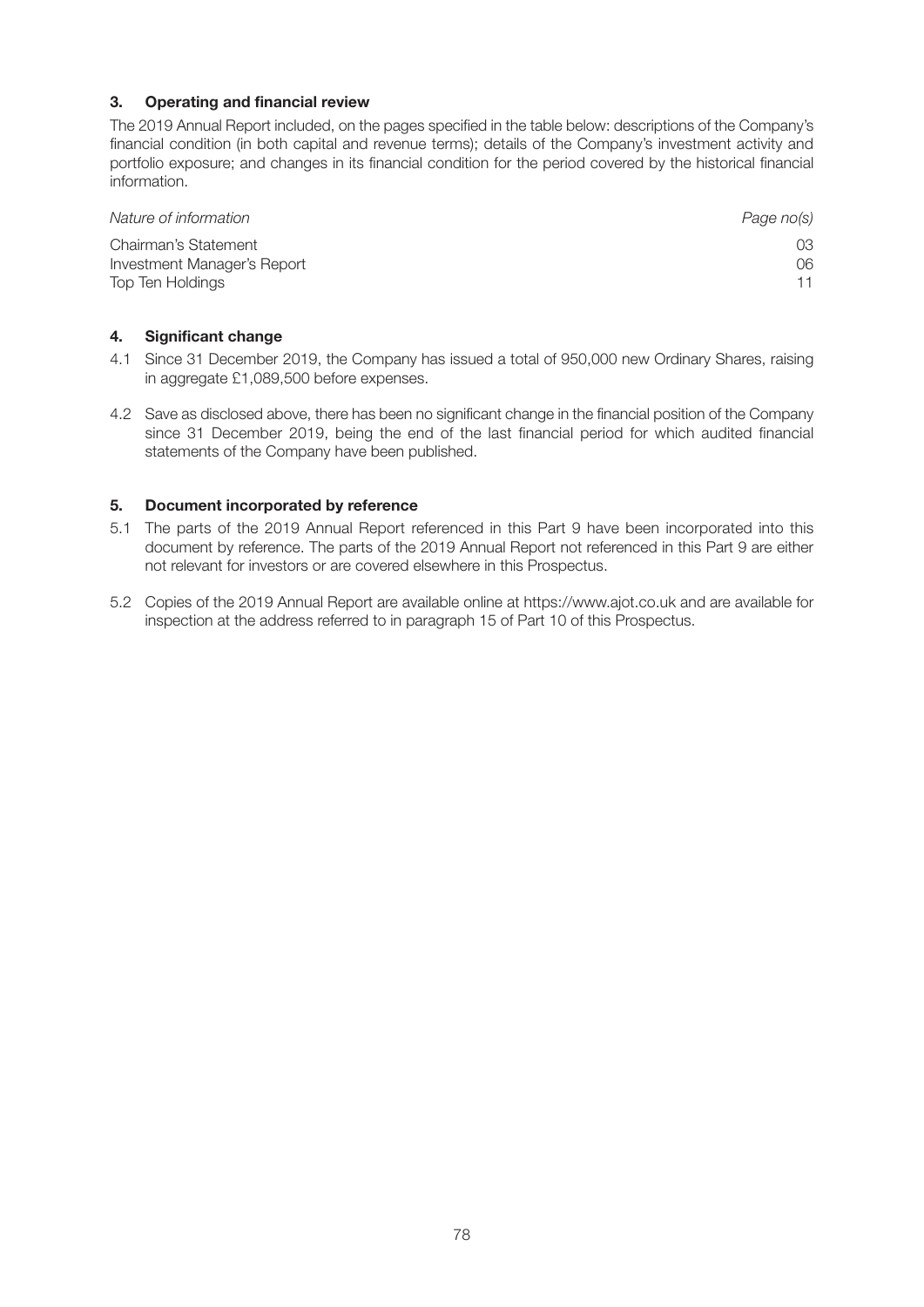### **PART 10**

### **ADDITIONAL INFORMATION**

#### **1. The Company and the Investment Manager**

- 1.1 The Company was incorporated in England and Wales as a public limited company on 27 July 2018, with registered number 11487703. The Company is registered as an investment company under section 833 of the Act. The Company has received a certificate under section 761 of the Act entitling it to commence business and to exercise its borrowing powers. The Company is domiciled in England and Wales and currently has no employees. The Company's legal entity identifier is 894500IJ5QQD7FPT3J73.
- 1.2 The principal activity of the Company is to invest in securities listed or quoted in Japan in accordance with the Company's investment policy with a view to achieving its investment objective.
- 1.3 As at the date of this Prospectus, the Company does not have any subsidiaries.
- 1.4 The Company operates under the Act and is not regulated as a collective investment scheme by the FCA. Its registered office and principal place of business is Beaufort House, 51 New North Road, Exeter, Devon EX4 4EP, United Kingdom. The Company's telephone number is +44 (0)20 7659 4800 and its website address is https://ajot.co.uk. Information on the Company's website does not form part of the Prospectus unless that information is incorporated by reference into the Prospectus.
- 1.5 As a Company with its Shares admitted to the premium segment of the Official List of the FCA and to trading on the premium segment of the London Stock Exchange's main market, the Company is subject to the Listing Rules, the Prospectus Regulation Rules, the Prospectus Regulation, the Market Abuse Regulation, the Disclosure Guidance and Transparency Rules and to the rules of the London Stock Exchange.
- 1.6 The Company intends at all times to conduct its affairs so as to enable it to continue to qualify as an investment trust for the purposes of section 1158 of the Corporation Tax Act 2010 and the Investment Trust (Approved Company) (Tax) Regulations 2011. In summary, the conditions that must continue to be met for each accounting period in respect of which the Company is approved as an investment trust are that:
	- 1.6.1 the Company is not a close company at any time during the accounting period;
	- 1.6.2 the Company is resident in the UK throughout that accounting period;
	- 1.6.3 each class of the Company's ordinary share capital is admitted to trading on a regulated market throughout the accounting period; and
	- 1.6.4 the Company must not retain in respect of the accounting period an amount greater than the higher of: (a) 15 per cent. of its income for the period; and (b) the amount of any income which the Company is required to retain in respect of the period by virtue of a restriction imposed by law. However, where the Company has relevant accumulated losses brought forward from previous accounting periods of an amount equal to or greater than the higher of the amounts mentioned in (a) and (b) above, it may retain an amount equal to the amount of such losses.
- 1.7 The Investment Manager is a private limited company incorporated in England and Wales under the Act on 28 January 1985 with registered number 01881101. The Investment Manager is authorised and regulated by the FCA, with firm reference number: 119270. The address of the registered office of the Investment Manager is 25 Bury Street, London, SW1Y 6AL, United Kingdom, its telephone number is +44 (0)20 7659 4800 and its Legal Entity Identifier is 549300KPPMVGR0EBG252. Its website is https://www.assetvalueinvestors.com/.
- 1.8 J.P. Morgan Europe Limited has been appointed as the Company's depositary. The Depositary is responsible for the safe keeping of the Company's assets. The Depositary is a company incorporated in England and Wales under the Act with registered number 00938937 on 18 September 1968. The Depositary's registered office is at 25 Bank Street, London E14 5JP (telephone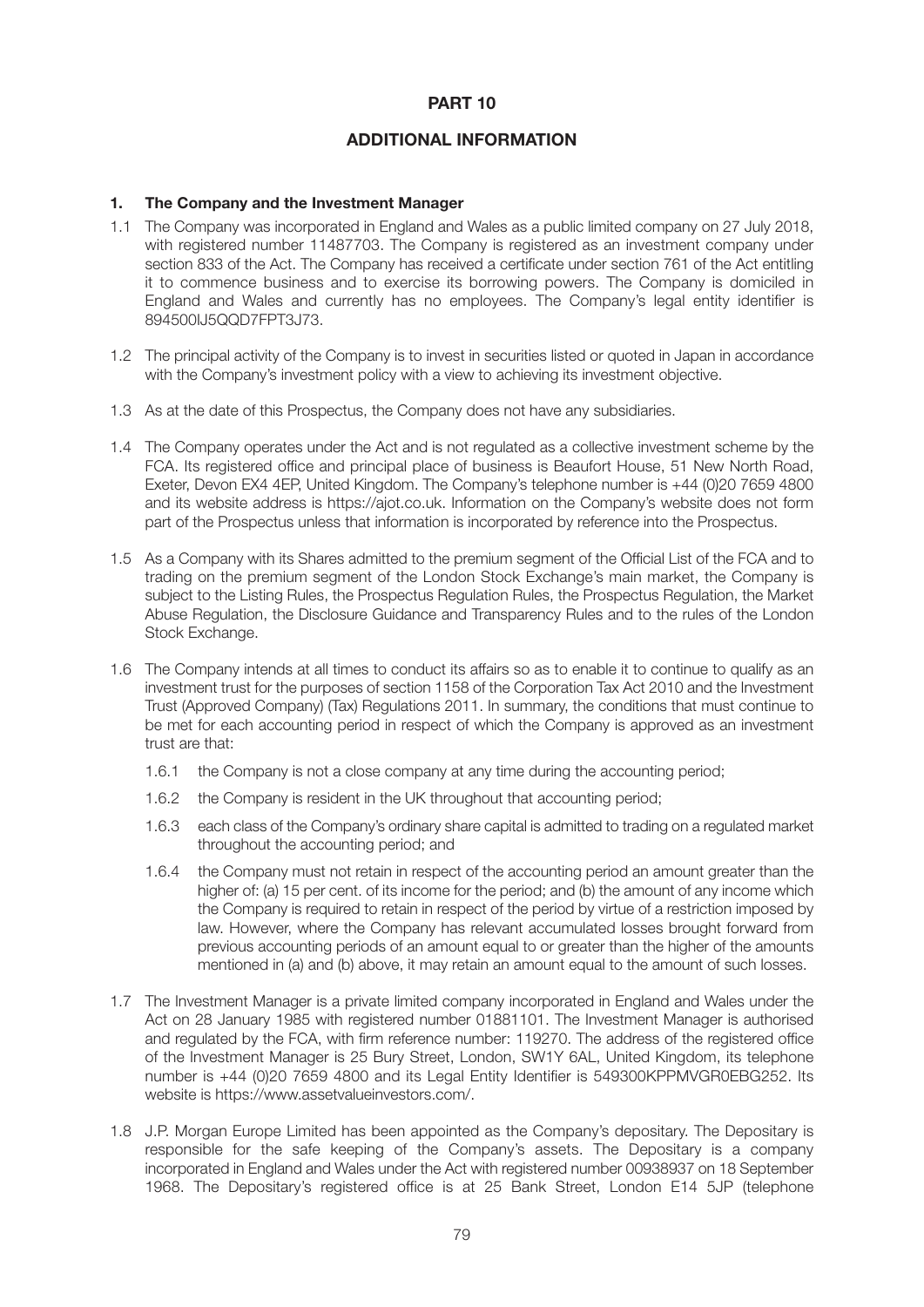number: +44 (0)20 7742 4000). The Depositary is authorised by the PRA and regulated by the FCA and PRA with firm reference number 124579. The Depositary has entered into a written agreement delegating the performance of its safekeeping functions to the Custodian, JPMorgan Chase Bank, National Association, London Branch. The Custodian is a national banking association incorporated in the US. The Custodian's principal place of business in the UK is at 25 Bank Street, London E14 5JP. The Custodian is authorised by the PRA and regulated by the FCA and PRA with firm reference number 124491.

### **2. Share capital**

- 2.1 On incorporation, the share capital of the Company was £50,000.01 represented by one Ordinary Share of nominal value of one penny and 50,000 Redeemable Preference Shares of nominal value £1 each, which were held by the Investment Manager in order to allow the Company to commence business.
- 2.2 The 50,000 Redeemable Ordinary Shares were redeemed by the Company on First Admission.
- 2.3 On 23 October 2018, the Company completed an issue of 79,999,999 Ordinary Shares at £1.00 per share as part of the initial placing, offer for subscription and intermediaries offer that made up the Company's initial public offering. The Subscriber Share was transferred to investors as part of the initial public offering. Following its initial public offering, the Company's issued share capital was 80,000,000 Ordinary Shares.
- 2.4 Between 23 October 2018 and 31 December 2019, the Company issued 33,939,742 Ordinary Shares, raising aggregate gross proceeds of £35,551,280.08.
- 2.5 The issued share capital of the Company as at 31 December 2019 comprised 113,939,742 Ordinary Shares. As at 31 December 2019, no shares were held in treasury.
- 2.6 Since 31 December 2019, the Company has issued 950,000 Ordinary Shares, raising aggregate gross proceeds of £1,089,500.
- 2.7 Set out below is the issued share capital of the Company as at the date of this Prospectus:

|                        | Nominal<br>Value (£)      | Number |
|------------------------|---------------------------|--------|
| <b>Ordinary Shares</b> | 1,148,897.42  114,889,742 |        |

2.8 Set out below is the issued share capital of the Company as it will be immediately following the Initial Issue (assuming that the Initial Issue will be subscribed as to 30 million Ordinary Shares):

|                        | Nominal      |             |
|------------------------|--------------|-------------|
|                        | Value (£)    | Number      |
| <b>Ordinary Shares</b> | 1,448,897.42 | 144,889,742 |

- 2.9 The following resolutions are being proposed at the General Meeting, that:
	- 2.9.1 the Directors be generally and unconditionally authorised, in addition to any existing authorities, pursuant to and in accordance with section 551 of the Act to exercise all the powers of the Company to allot Ordinary Shares up to an aggregate nominal amount of £300,000 in connection with the Initial Issue, such authority to expire immediately following Initial Admission, save that the Company may, at any time prior to the expiry of such authority, make an offer or enter into an agreement which would or might require Ordinary Shares to be allotted after such expiry and the Directors may allot Ordinary Shares in pursuance of such an offer or agreement as if the authority conferred hereby had not expired;
	- 2.9.2 the Directors be generally and unconditionally authorised, in addition to any existing authorities and to the authority granted by the resolution referred to in paragraph 2.9.1 above, pursuant to and in accordance with section 551 of the Act to exercise all the powers of the Company to allot up to 85 million Ordinary Shares and/or C Shares following completion of the Initial Issue, such authority to expire at the conclusion of the annual general meeting of the Company to be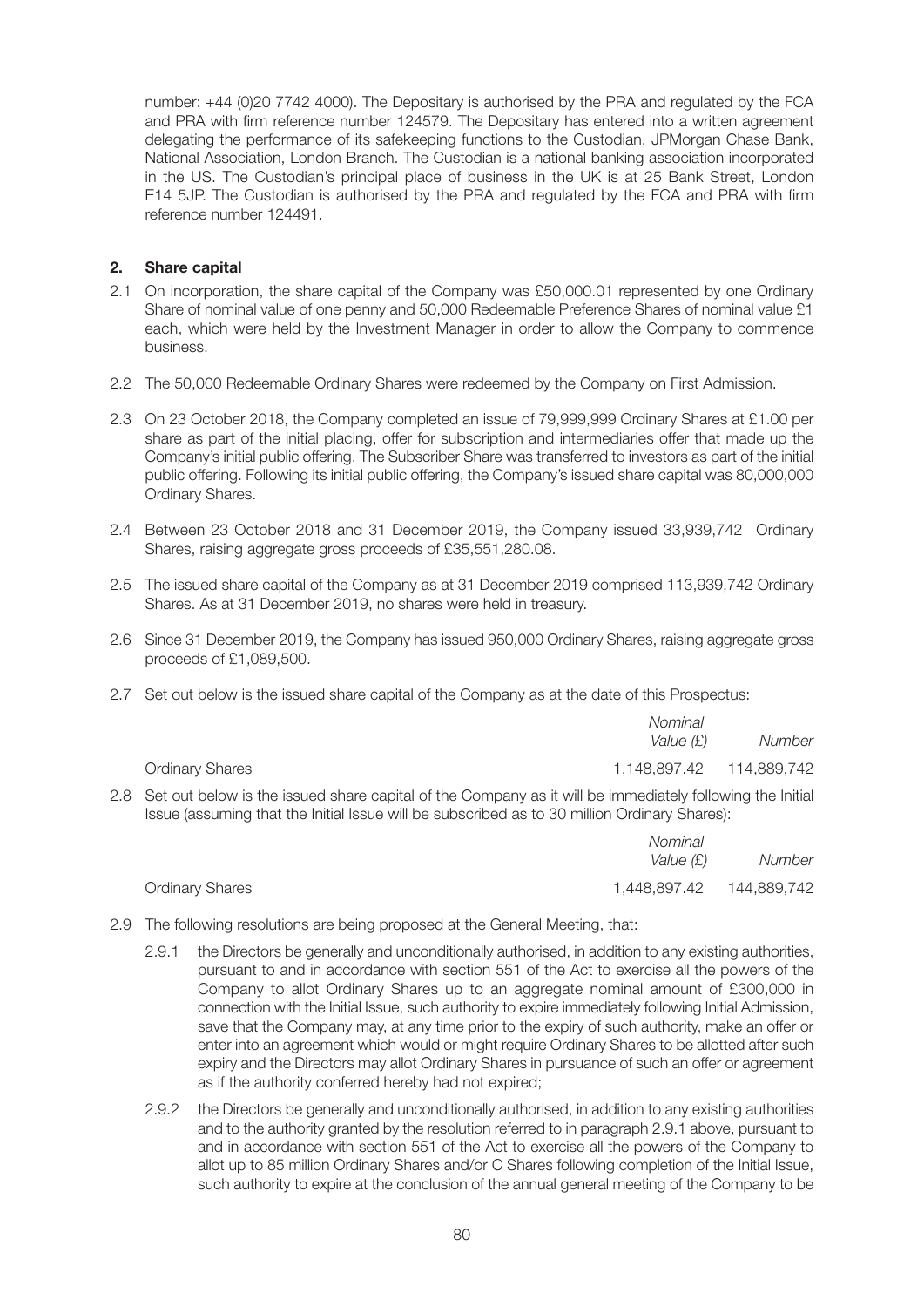held in 2021 (unless previously revoked or varied by the Company in general meeting), save that the Company may, at any time prior to the expiry of such authority, make an offer or enter into an agreement which would or might require Ordinary Shares and/or C Shares to be allotted after such expiry and the Directors may allot Ordinary Shares and/or C Shares in pursuance of such an offer or agreement as if the authority conferred hereby had not expired, and provided that the authority conferred hereby to allot C Shares is subject further to the passing of the Articles Amendment Vote to be proposed at the 2020 AGM or any adjournment thereof;

- 2.9.3 subject to the passing of the resolution referred to in paragraph 2.9.1 above, in addition to any existing authorities, the Directors be empowered, pursuant to section 570 of the Act to allot Ordinary Shares for cash pursuant to the authority referred to in the resolution referred to in paragraph 2.9.1 above as if section 561 of the Act did not apply to any such allotment, provided that this authority shall expire immediately following Initial Admission, save that the Company may, at any time prior to the expiry of such power, make an offer or enter into an agreement which would or might require Ordinary Shares to be allotted after the expiry of such power, and the Directors may allot Ordinary Shares in pursuance of such an offer or agreement as if such power had not expired;
- 2.9.4 subject to the passing of the resolution referred to in paragraph 2.9.2 above, in addition to any existing authorities and to the authority granted by the resolution referred to in paragraph 2.9.3 above, the Directors be empowered, pursuant to sections 570 to 573 of the Act to allot Ordinary Shares and C Shares for cash and to sell Ordinary Shares from treasury for cash pursuant to the authority granted by the Resolution referred in paragraph 2.9.2 above, as if section 561 of the Act did not apply to any such allotment or sale, provided that this authority shall expire at the conclusion of the annual general meeting of the Company to be held in 2021 (unless previously revoked or varied by the Company in general meeting), save that the Company may, at any time prior to the expiry of such power, make an offer or enter into an agreement which would or might require Ordinary Shares or C Shares to be allotted or Ordinary Shares sold from treasury after the expiry of such power, and the Directors may allot Ordinary Shares or C Shares or sell Ordinary Shares from treasury in pursuance of such an offer or agreement as if such power had not expired.
- 2.10 In accordance with the authority referred to in paragraph 2.9.1 above, it is expected that the Ordinary Shares in respect of the Initial Issue will be allotted pursuant to a resolution of the Board to be passed shortly before, and conditional upon, Initial Admission.
- 2.11 The provisions of section 561 of the Act (which, to the extent not dis-applied pursuant to section 570 or section 573 of the Act, confer on Shareholders rights of pre-emption in respect of the allotment or sale of equity securities for cash) shall apply to any unissued share capital of the Company, except to the extent dis-applied by the resolutions referred to in paragraphs 2.9.3 and 2.9.4 above.
- 2.12 Save as disclosed in this paragraph 2, since the date of its incorporation: (i) there has been no alteration in the share capital of the Company; (ii) no share or loan capital of the Company has been issued or agreed to be issued, or, save in respect of the Initial Issue and Placing Programme, is now proposed to be issued for cash or any other consideration; and (iii) no commissions, discounts, brokerages or other special terms have been granted by the Company in connection with the issue or sale of any such capital and no share or loan capital of the Company is under option or agreed, conditionally or unconditionally, to be put under option.
- 2.13 The Ordinary Shares, expected to be issued on 2 April 2020 under the Initial Issue, and the Ordinary Shares and/or C Shares, expected to be issued in the period from 8 April 2020 to 2 March 2021 under the Placing Programme, will be in registered form. Temporary documents of title will not be issued.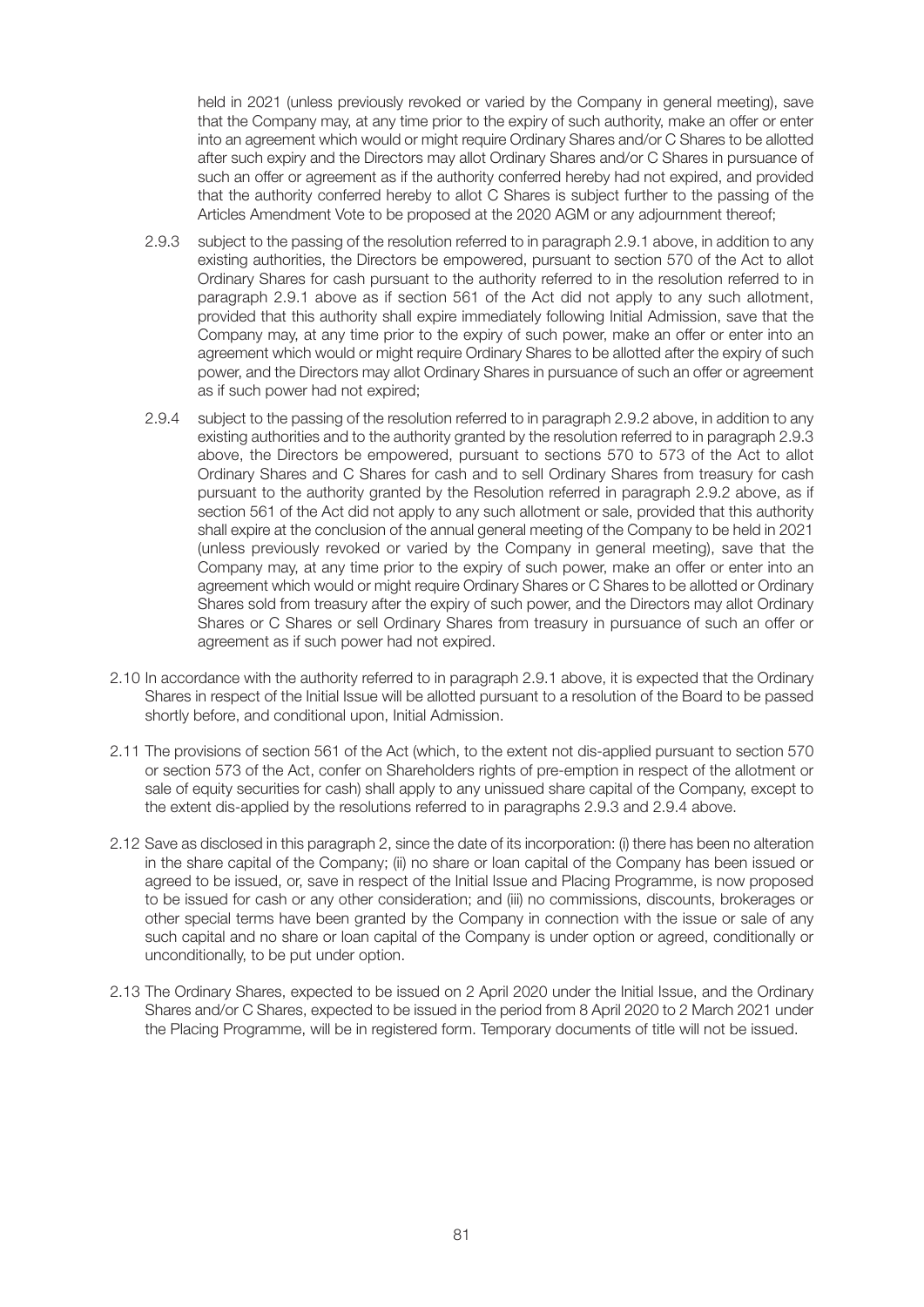## **3. Articles of Association**

At the 2020 AGM, the Directors are seeking authority, by way of the Articles Amendment Vote, to amend and restate the Articles in order to provide for, *inter alia*, the terms and rights of the C Shares. A summary of the main provisions of the Articles (as amended by the Articles Amendment Vote to include the terms and rights of the C Shares) is set out below.

### 3.1 *Objects*

 The objects of the Company are unrestricted, save that the Company will operate as a closed-ended investment company and an investment trust pursuant to section 1158 of the Corporation Tax Act 2010.

### 3.2 *Variation of rights*

 All or any of the rights for the time being attached to any class of shares in may from time to time (whether or not the Company is being wound up) be varied either with the consent in writing of the holders of not less than three-quarters in nominal value of the issued shares of that class (excluding any shares of that class held as treasury shares) or with the sanction of a special resolution passed at a separate general meeting of the holders of the shares of that class (but not otherwise). All the provisions of the Articles as to general meetings of the Company (as described below) shall, mutatis mutandis, apply to any such separate general meeting, but so that the necessary quorum shall be two persons holding or representing by proxy not less than one-third in nominal amount of the issued shares of the class (excluding any shares of that class held as treasury shares), but so that at any adjourned meeting one holder present in person or by proxy (whatever the number of shares held by him) shall be a quorum, that every holder of shares of the class present in person or by proxy (excluding any shares of that class held as treasury shares) shall be entitled on a poll to one vote for every share of the class held by him (subject to any rights or restrictions attached to any class of shares) and that any holder of shares of the class present in person or by proxy may demand a poll. The foregoing provisions shall apply to the variation of any special rights which only attach to certain shares of a particular class as if the shares carrying such special rights formed a separate class.

### 3.3 *Alteration of share capital*

 Subject to the Act, the Company may by ordinary resolution: (i) consolidate, or consolidate and divide, all or any of its share capital into shares of a larger nominal amount than its existing shares; and (ii) sub-divide its shares, or any of them, (whether or not following a consolidation) into shares of a smaller nominal amount than its existing shares and the resolution may determine that, as between the shares resulting from such sub-division, any of them may, as compared with the others, have any such preferred, deferred or other rights, or be subject to any such restrictions, as the Company has power to attach to new shares.

### 3.4 *Dividends*

 Subject to the provisions of the Act, the Company may, by ordinary resolution, declare dividends but no such dividend shall exceed the amount recommended by the Directors. If and so far as in the opinion of the Directors the profits of the Company justify such payments, the Directors may declare and pay fixed dividends on any class of shares carrying a fixed dividend expressed to be payable on fixed dates or other dates prescribed for the payment thereof and may also from time to time declare and pay interim dividends on shares of any class of such amounts and on such dates and in respect of such periods as they think fit.

 Any dividend unclaimed for a period of 12 years from the date of declaration of such dividend shall be forfeited and shall revert to the Company.

 In the event that a direction notice (as referred to below) has been served, and the person holding the restricted Ordinary Shares holds at least 0.25 per cent. in number or nominal value of the Ordinary Shares in the Company, the Board may withhold the payment of all or part of any dividend (including shares issued in lieu of dividends) due on those restricted Ordinary Shares.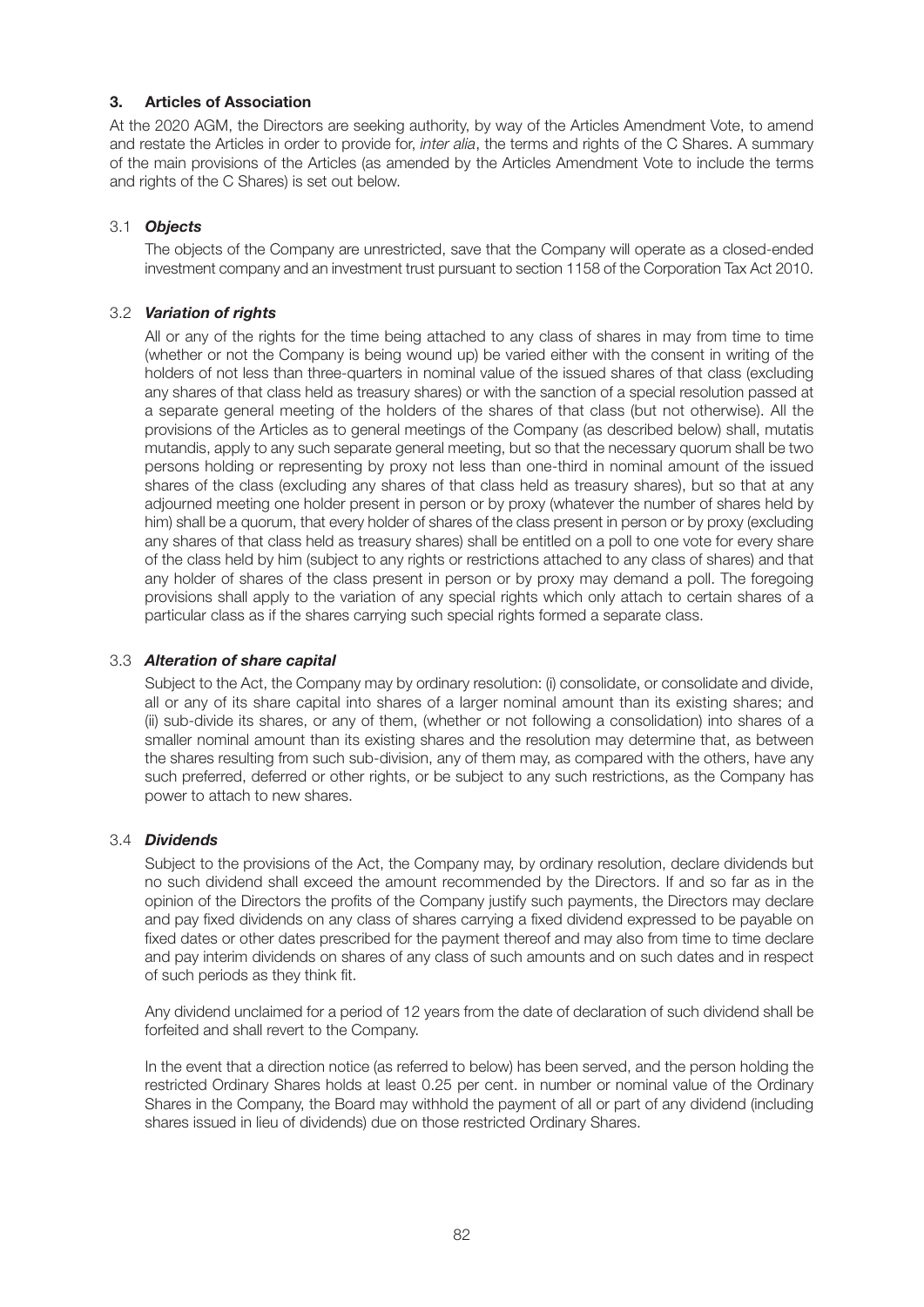### 3.5 *Voting rights*

 *General voting rights*: The holder of an Ordinary Share shall be entitled to receive notice of, and to attend, speak and vote in person (or, if a corporation, by a duly authorised representative) or by proxy at, all general meetings of the Company. At any general meeting, on a show of hands every holder of Ordinary Shares who is present and entitled to vote shall have one vote and upon a poll every such holder present in person, by duly authorised corporate representative or by proxy shall have one vote in respect of each Ordinary Share held by him and every corporate representative present in person may exercise all the powers on behalf of the corporation which authorised him to act as its representative and shall have one vote for every Ordinary Share in respect of which he is appointed the corporate representative. However, no member shall be entitled to exercise a vote at any general meeting (or class meeting): (i) in relation to an Ordinary Share if any call or other sum immediately payable by him in respect of that Ordinary Share remains unpaid; or (ii) in relation to any Ordinary Shares if a member has been served with a statutory notice by the Directors in the manner described below and has failed to supply to the Company the information required thereby within 14 days.

 *Restrictions on voting*: If a holder of Ordinary Shares or any person appearing to be interested in those Ordinary Shares is served with a statutory notice by the Company under section 793 of the Act (which notice demands the disclosure of certain information regarding the recipient's interest in the Ordinary Shares) but defaults in supplying to the Company the information thereby requested within 14 days of the service of such notice then the Directors may serve on the holder of those Ordinary Shares a further notice (a "**restriction notice**") the effect of which is, *inter alia*, to prevent the holder from voting at any general meeting or class meeting of the Company in respect of those Ordinary Shares.

### 3.6 *Redeemable shares*

 Subject to the provisions of the Act, and without prejudice to any rights attached to any class of shares for the time being in issue, any share may be issued: (i) on terms that it is, or is liable to be, redeemed at the option of the Company or the holder on such terms and conditions and in such manner as the Directors may, before the allotment of such shares, determine; and (ii) with such preferred, deferred or other rights or subject to such restrictions, whether as regards dividend, return of capital, voting, conversion or otherwise, as the Company may from time to time by ordinary resolution determine.

#### 3.7 *Transfer of shares*

The Articles provide that shares may be transferred on the following basis:

- (i) any member may transfer all or any of his uncertificated shares by means of a relevant system in such manner provided for in, and subject to, the Uncertificated Securities Regulations 2001 and the rules of any relevant system, and accordingly no provision of the Articles shall apply in respect of an uncertificated shares to the extent that it requires or contemplates the effecting of a transfer by an instrument in writing or the production of a certificate for the shares to be transferred; and
- (ii) any member may transfer all or any of his certificated shares by an instrument of transfer in any usual form or in any other form which the Board may approve. The instrument of transfer shall be executed by or on behalf of the transferor and (in the case of a partly paid share) the transferee, and the transferor shall be deemed to remain the holder of the share concerned until the name of the transferee is entered in the register of members of the Company in respect of it.

 However, the Board may, in its absolute discretion and without giving any reason for so doing, decline to register a transfer of any share which is not fully paid provided that where such share is admitted to the premium listing segment of the Official List such discretion may not be exercised in such a way as to prevent dealings in shares from taking place on an open and proper basis.

 The Board may also decline to register a transfer of an uncertificated share in the circumstances set out in the Uncertificated Securities Regulations 2001 and where, in the case of a transfer to joint holders, the number of joint holders to whom the uncertificated share is to be transferred exceeds four.

In relation to certificated shares, the Board may also decline to register any transfer unless:

 (i) the instrument of transfer is delivered for registration to the registrar's office or such other place as the Directors have specified, accompanied by the certificate(s) for the shares to which it relates (except in the case of a transfer by a financial institution where a certificate has not been issued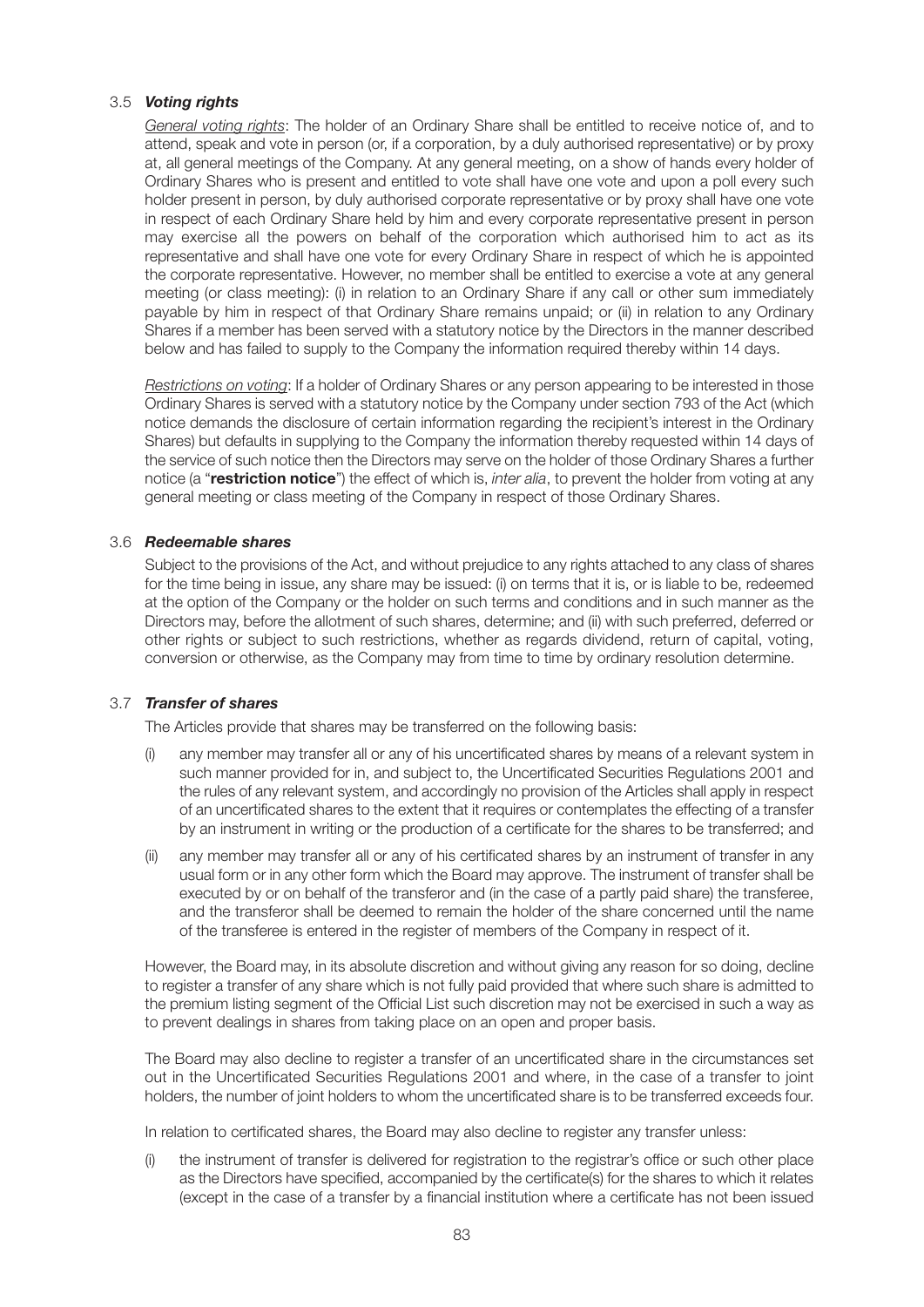or in the case of a renunciation) and such other evidence as the Directors may reasonably require to prove the title of the transferor or person renouncing and the due execution by him of the transfer or renunciation or, if the transfer or renunciation is executed by some other person on his behalf, the authority of that person to do so;

- (ii) (if stamp duty is generally chargeable on transfers of certificated shares) the instrument of transfer is duly stamped or adjudged or certified as not chargeable to stamp duty;
- (iii) the instrument of transfer is in respect of only one class of share; and
- (iv) in the case of a transfer to joint holders, the number of joint holders to whom the share is to be transferred does not exceed four.

 The Board may in addition decline, subject to the requirements of the Uncertificated Securities Regulations 2001, to register the transfer of a share which is the subject of a direction notice (as referred to above) where the person holding the restricted share(s) holds at least 0.25 per cent. in number or nominal value of the shares in the Company. This restriction cannot be applied where the transfer is pursuant to an "arm's length sale".

 If at any time the holding or beneficial ownership of any shares in the Company by any person (whether on its own or taken with other shares), in the opinion of the Directors: (i) would cause the assets of the Company to be treated as "plan assets" of any Benefit Plan Investor; (ii) would or might result in the Company and/or its shares and/or any of its appointed investment managers or investment advisers being required to be registered or qualified under the US Investment Company Act and/or the US Investment Advisers Act of 1940 and/or the US Securities Act and/or the US Exchange Act and/or any similar legislation (in any jurisdiction) that regulates the offering and sale of securities; (iii) may cause the Company not to be considered a "Foreign Private Issuer" under the US Exchange Act; (iv) may cause the Company to be a "controlled foreign corporation" for the purpose of the US Tax Code; (v) may cause the Company to become subject to any withholding tax or reporting obligation under FATCA or any similar legislation in any territory or jurisdiction (including any reporting obligation under the International Tax Compliance Regulations 2015), or to be unable to avoid or reduce any such tax or to be unable to comply with any such reporting obligation (including by reason of the failure of the shareholder concerned to provide promptly to the Company such information and documentation as the Company may have requested to enable the Company to avoid or minimise such withholding tax or to comply with such reporting obligation); or (vi) creates a significant legal or regulatory issue for the Company under the US Bank Holding Company Act of 1956 (as amended), then the Directors may declare the Shareholder in question a "**Non-Qualified Holder**" and the Directors may require that any shares held by such Shareholder ("**Prohibited Shares**") shall (unless the Shareholder concerned satisfies the Directors that he is not a Non-Qualified Holder) be transferred to another person who is not a Non-Qualified Holder, failing which the Company may itself dispose of such Prohibited Shares at the best price reasonably obtainable and pay the net proceeds to the former holder as provided below. The Directors may at any time give notice in writing to the holder of a share requiring such holder to make a declaration as to whether or not the share is a Prohibited Share.

 The Directors shall give written notice to the holder of any share which appears to them to be a Prohibited Share requiring such holder within 21 days (or such extended time as the Directors consider reasonable) to transfer (and/or procure the disposal of interests in) such share to another person so that it will cease to be a Prohibited Share. From the date of such notice until registration for such a transfer or a transfer arranged by the Directors as referred to below, the share will not confer any right on the holder to receive notice of or to attend and vote at a general meeting of the Company and of any class of shareholder and those rights will vest in the Chairman of any such meeting, who may exercise or refrain from exercising them entirely at the Chairman's discretion. If the notice is not complied with within 21 days to the satisfaction of the Directors, the Directors shall arrange for the Company to sell the share at the best price reasonably obtainable to any other person so that the share will cease to be a Prohibited Share. The net proceeds of sale (after payment of the Company's costs of sale and together with interest at such rate as the Directors consider appropriate) shall be paid over by the Company to the former holder upon surrender by such former holder of the relevant share certificate (if applicable).

 Upon transfer of a share the transferee of such share shall be deemed to have represented and warranted to the Company that such transferee is acquiring shares in an offshore transaction meeting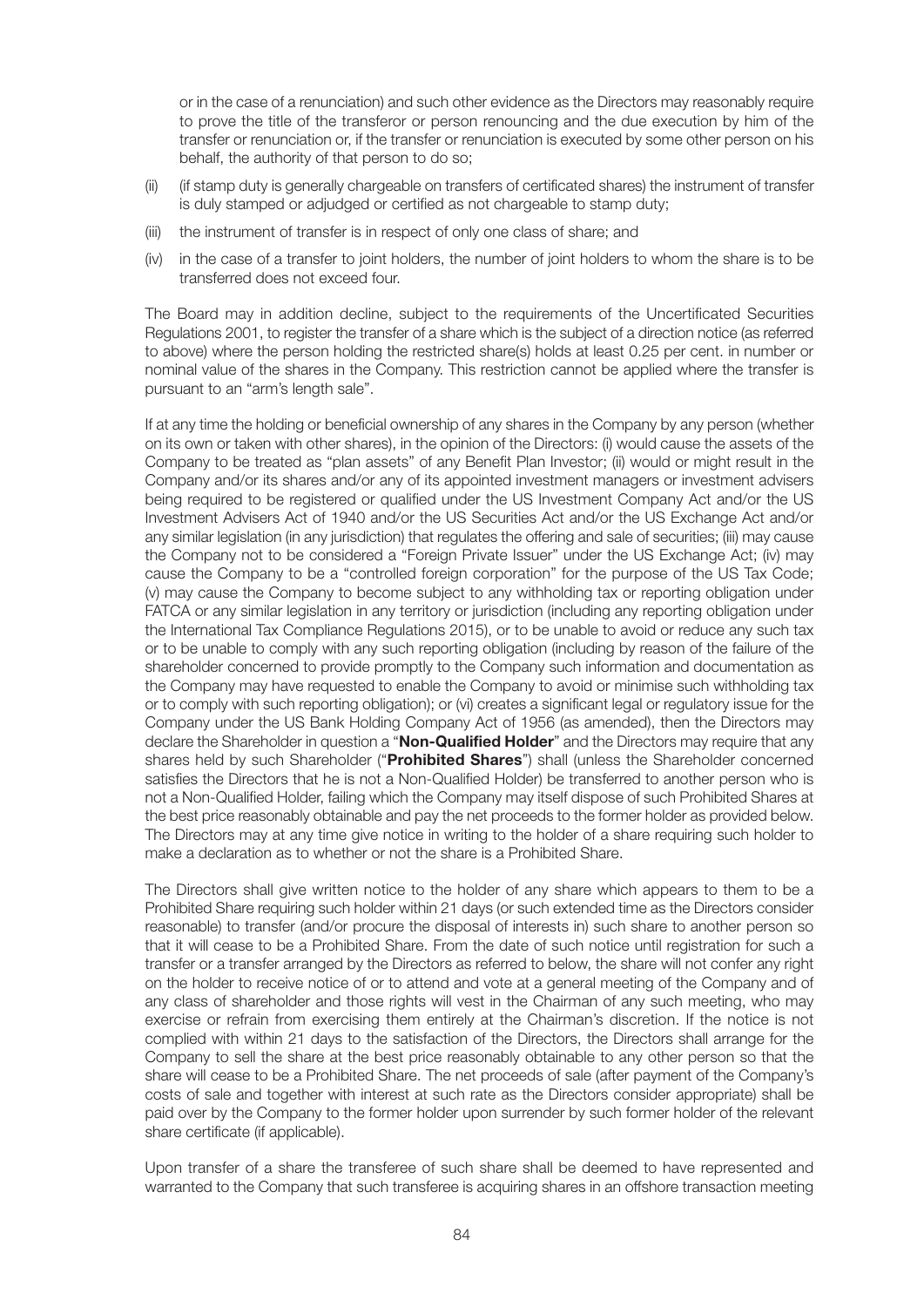the requirements of Regulation S and is not, nor is acting on behalf of: (i) a benefit plan investor and no portion of the assets used by such transferee to acquire or hold an interest in such share constitutes or will be treated as "plan assets" of any benefit plan investor under Section 3(42) of ERISA; and/or (ii) a US Person.

### 3.8 *Distribution of assets on a winding-up*

 If the Company is wound up (whether voluntarily or otherwise), the liquidator may, with the sanction of a special resolution, divide among the members in specie the whole or any part of the assets of the Company, and that whether or not the assets shall consist of property of one kind or shall consist of properties of different kinds, and may for each purpose set such value as he deems fair upon any one or more class or classes of property and may determine how such division shall be carried out as between the members or different classes of members. The liquidator may, with the like sanction, vest the whole or any part of the assets in trustees upon such trusts for the benefit of members as the liquidator with the like sanction shall think fit, but not so that no member shall be compelled to accept any shares in respect of which there is any liability.

#### 3.9 *Restrictions on rights: failure to respond to a section 793 notice*

 If a shareholder, or any other person appearing to be interested in shares held by that shareholder, fails to provide the information requested in a notice given to him under section 793 of the Act by the Company in relation his interest in shares (the "**default shares**") within the relevant period, sanctions shall apply unless the Directors determine otherwise. The sanctions available are the suspension of the right to attend or vote (whether in person or by representative or proxy) at any general meeting or any separate meeting of the holders of any class or on any poll and, where the default shares represent at least 0.25 per cent. of their class (excluding treasury shares), the withholding of any dividend payable in respect of those shares and the restriction of the transfer of those shares (subject to the requirements of the Uncertificated Securities Regulations 2001). This restriction cannot be applied where the transfer is pursuant to an "arm's length sale".

#### 3.10 *Untraced shareholders*

 Subject to various notice requirements, the Company may sell on the London Stock Exchange at the best price reasonably obtainable any certificated Ordinary Share provided that for a period of 12 years at least three dividends (whether interim or final) on those Ordinary Shares have become payable and no dividend in respect of those Ordinary Shares during that period has been claimed by presentation at a bank of the relevant cheque or warrant or been satisfied by the transfer of funds to a bank account designated by the holder of (or person entitled to) the Ordinary Shares 60 or otherwise been transferred through CREST (or another relevant service), and so far as the Directors are aware the Company has not received any communication during the relevant period from the holder of, or person entitled to, those Ordinary Shares.

#### 3.11 *Borrowings*

 The Board may, subject to the provisions of the Act and the restrictions set out below, exercise all the powers of the Company to borrow money, and to mortgage or charge its undertaking, property and uncalled capital, and to issue debentures and other securities, whether outright or as collateral security for any debt, liability or obligation of the Company or of any third party.

 The Directors shall restrict the borrowings of the Company and exercise all voting and other rights or powers of control exercisable by the Company in relation to its subsidiary companies (if any) so as to secure (so far, as regards subsidiary companies, as by such exercise they can secure) that the aggregate principal amount (including any fixed or minimum premium payable on final repayment) outstanding in respect of borrowings (whether secured or not) by the Company and/or any of its subsidiary companies (exclusive of money outstanding in respect of borrowings by the Company from any such subsidiary or by any such subsidiary from another such subsidiary or from the Company) shall not at the time of any drawdown, without the previous sanction of an ordinary resolution of the Company, exceed a sum equal to 20 per cent. of the adjusted total of capital and reserves at the time of drawdown.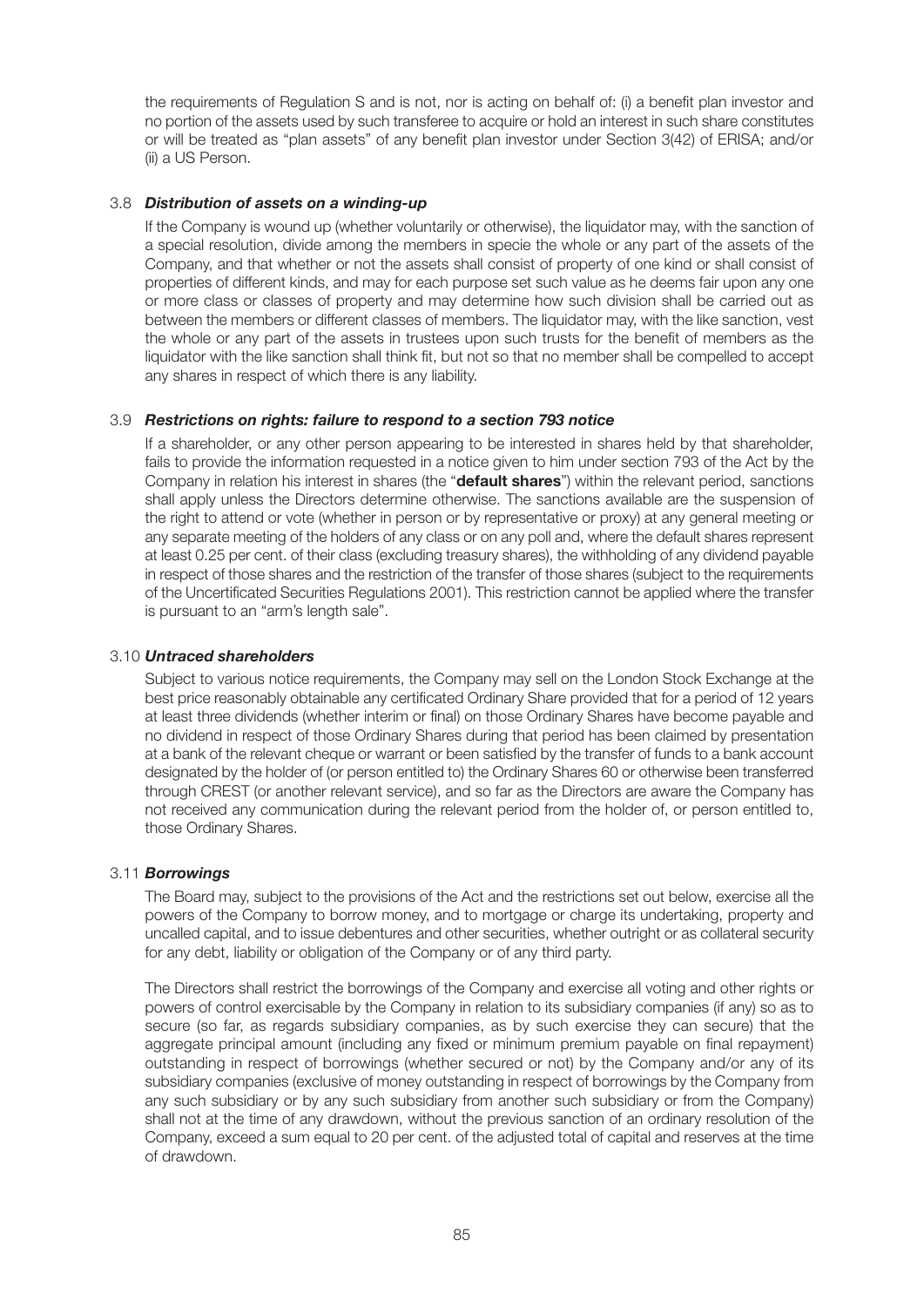The "adjusted total of capital and reserves" means the aggregate of: (a) the amount for the time being paid up or credited as paid up on the issued share capital of the Company; and (b) the aggregate amount standing to the credit of the consolidated capital and revenue reserves (including any share premium account, capital redemption reserve fund, undistributed profits and any appreciation of investments over book value) plus or minus the amount standing to the credit or debit as the case may be of the consolidated profit and loss account all as shown in the latest published consolidated balance sheet of the Company and its subsidiaries but: (c) adjusted as may be necessary or appropriate to reflect any variations since the date of such balance sheet in interests in subsidiaries or in the amount of the paid up share capital, share premium account and capital redemption reserve fund of the Company and so that for this purpose if the Company proposes to issue or has issued any shares for cash and the issue has been underwritten then the amount (including any premium) of the subscription monies so underwritten (not being monies payable later than three months after the date the underwriting becomes unconditional) shall be deemed to have been paid up at the date when the underwriting becomes unconditional; (d) excluding any sums attributable to outside interests in subsidiaries and any sums set aside for taxation (other than for the purpose of tax equalisation); (e) deducting any distributions (other than dividends paid out of profits earned since the date of such balance sheet) in cash or specie made since that date and not provided for in such balance sheets; (f) deducting any amount referable to goodwill or any intangible asset; and (g) making such other adjustments (if any) as the Board may determine to provide for the carrying into effect of the transaction for the purposes of which the adjusted total of capital and reserves requires to be calculated, or otherwise. In determining "the adjusted total of capital reserves", the Board is entitled (but not required) to require the Auditors (or such other financial adviser as the Board may appoint for such purpose) to certify such determination.

#### 3.12 *Appointment of Directors*

 Unless the Company determines otherwise by ordinary resolution, the number of Directors (other than alternate Directors) shall not be subject to any maximum but shall not be less than two.

 Subject to the Articles, the Company may by ordinary resolution appoint a person who is willing to act as, and is permitted by law to do so, to be a Director either to fill a vacancy or as an additional Director. The Directors may appoint a person who is willing to act, and is permitted by law to do so, to be a Director, either to fill a vacancy or as an additional Director. A person appointed as a Director by the other Directors is required to retire at the Company's next annual general meeting and shall then be eligible for reappointment.

#### 3.13 *Powers of Directors*

 The business of the Company shall be managed by the Directors who, subject to the provisions of the Articles and to any directions given by special resolution to take, or refrain from taking, specified action, may exercise all the powers of the Company.

 Any Director may appoint any other Director, or any other person approved by resolution of the Directors and willing to act and permitted by law to do so, to be an alternate Director.

#### 3.14 *Voting at board meetings*

 No business shall be transacted at any meeting of the Directors unless a quorum is present and the quorum may be fixed by the Directors; unless so fixed at any other number the quorum shall be two.

 A Director shall not be counted in the quorum present in relation to a matter or resolution on which he is not entitled to vote but shall be counted in the quorum present in relation to all other matters or resolutions considered or voted on at the meeting. An alternate Director who is not himself a Director shall, if his appointor is not present, be counted in the quorum.

 Questions arising at a meeting of the Directors shall be decided by a majority of votes. In the case of an equality of votes, the chairman of the meeting shall have a second or casting vote.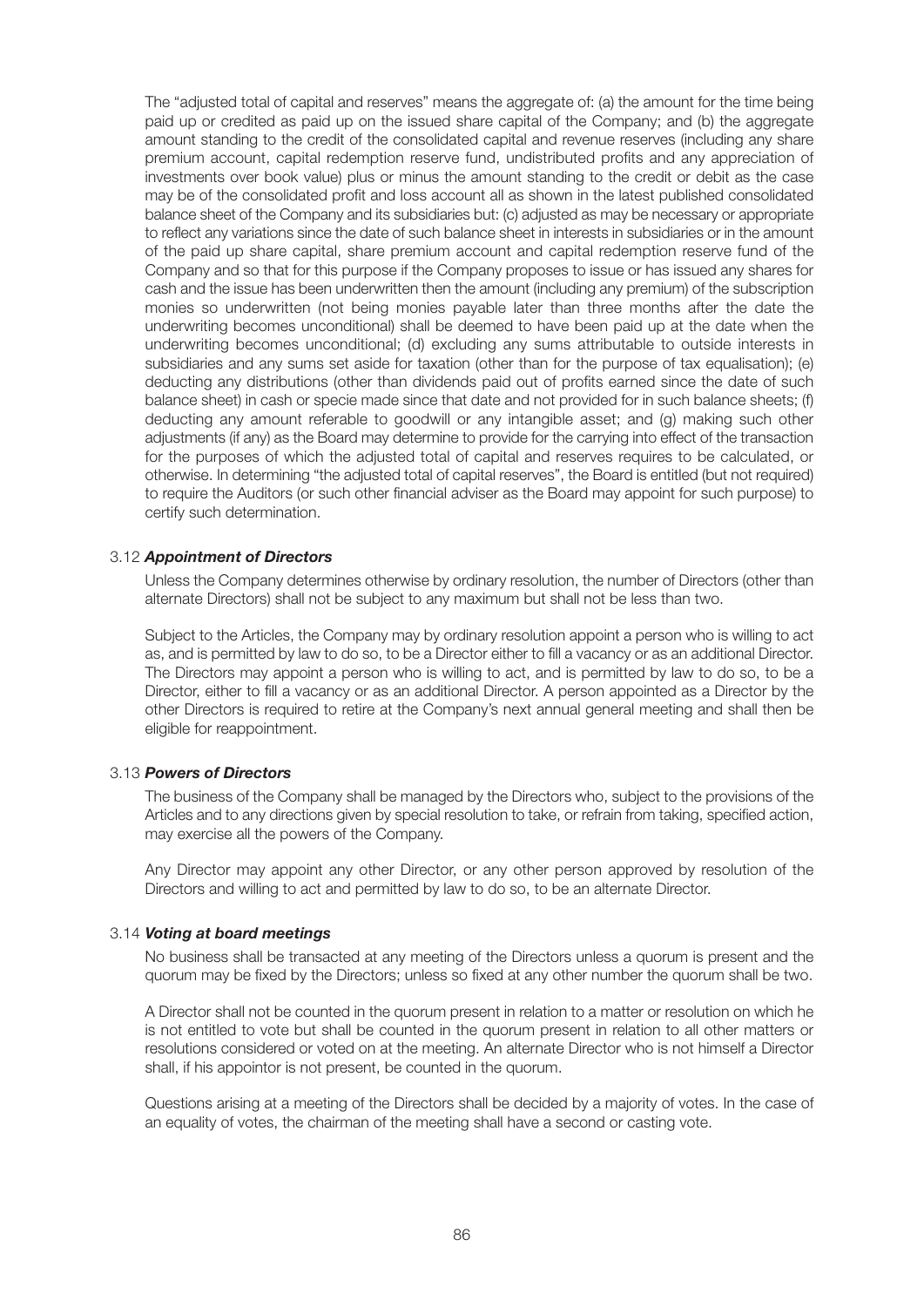#### 3.15 *Directors' interests*

 No Director or proposed or intending director shall be disqualified by his office from contracting with the Company, either with regard to his tenure of any office or place of profit or as vendor, purchaser or in any other manner whatever, nor shall any contract in which any Director is in any way interested be liable to be avoided, nor shall any Director who is so interested be liable to account to the Company or the members for any remuneration, profit or other benefit realised by the contract by reason of the Director holding that office or of the fiduciary relationship thereby established.

 A Director, notwithstanding his office, may be or become a director or other officer of, or hold any place of profit in, or act in a professional capacity for, or otherwise be interested in, any associated company. A Director who is a director or other officer of, or otherwise interested in, any associated company is authorised to act subject to any guidance from time to time issued by the Directors for dealing with conflict situations arising in relation to associated companies or any of them. The Directors may exercise any voting rights exercisable by the Company in any associated company in such manner and in such respects as they think fit, including voting in favour of any resolution appointing them or any of their number directors or officers of any associated company or voting or providing for the payment of remuneration to the directors or officers of any associated company.

 A Director shall not vote on or be counted in the quorum in relation to any resolution of the Board concerning his own appointment, or the settlement or variation of the terms or the termination of his own appointment, as the holder of any office or place of profit with the Company or any other company in which the Company is interested.

 A Director shall not vote (or, if he does vote, his vote shall not be counted) or be counted as part of the quorum on any resolution of the Directors in respect of any contract, arrangement, transaction or any other kind of proposal in which he has a direct or indirect interest unless: (i) his interest cannot reasonably be regarded as likely to give rise to a conflict of interests; or (ii) the resolution relates to one of the permitted matters listed in the Articles and he has no other interest beyond that matter.

 Any authorisation given by the Board under the Articles may provide that the Director in question need not disclose to or use for the benefit of the Company any information relating to the relevant matter which he obtains or has obtained otherwise than as a Director or employee of the Company and in respect of which he owes a duty of confidentiality to a person other than the Company.

 If a question arises at any time as to whether a Director's interest can reasonably be regarded as likely to give rise to a conflict of interests or as to his entitlement to vote or be counted in a quorum and such question is not resolved by his voluntarily agreeing to abstain from voting or being counted in the quorum, such question shall be referred to the chairman of the meeting and his ruling in relation to any Director other than himself shall be conclusive and binding on all concerned, except in a case where the nature or extent of the interest of such Director has not been fairly disclosed.

#### 3.16 *Indemnity*

 Subject to the provisions of the statutes, the Company may indemnify any director, or other officer (or any person who was at any time a director, or other officer of the Company, or its predecessor in business, or of a holding undertaking or subsidiary undertaking of the Company) against any liability and may purchase and maintain for any such person insurance against any loss or liability, whether in connection with any proven or alleged negligence, default, breach of duty or breach of trust by him or otherwise in relation to the Company. Subject to those provisions but without prejudice to any indemnity to which the person concerned may otherwise be entitled, every director, former director or other officer of the Company shall be indemnified out of the assets of the Company against any loss or liability incurred by him in the execution of his duties in relation to the affairs of the Company, provided that the Articles shall be deemed not to provide for, or entitle any such person to, indemnification to the extent that it would cause this Articles, or any element of it, or of such indemnification, to be treated as void under the statutes.

#### 3.17 *General meetings*

 Annual general meetings shall be convened by not less than 21 clear days' notice in writing. Subject to the Act, all other general meetings shall be called by not less than 14 clear days' notice in writing.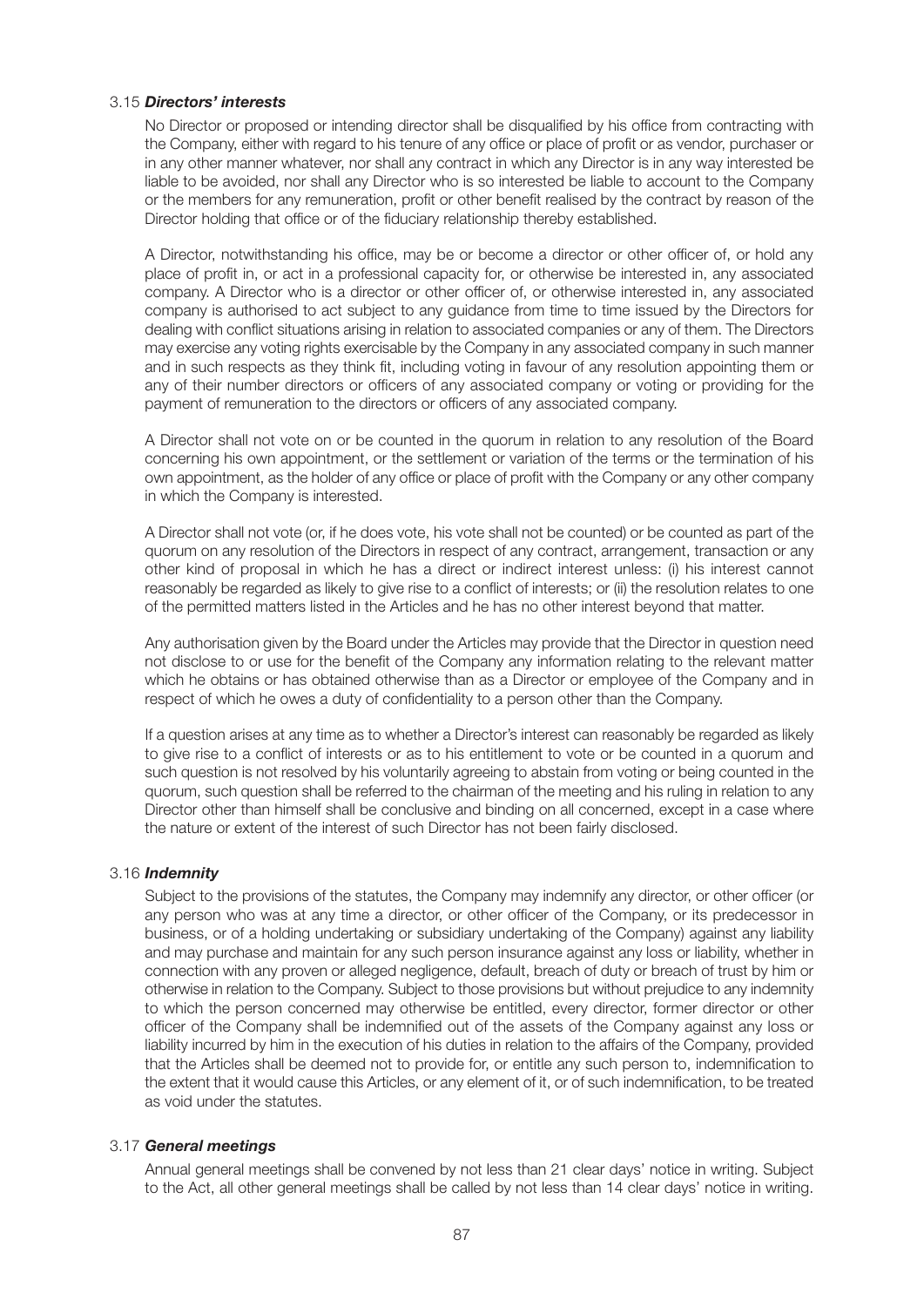The notice shall specify the place, date and time of the meeting and the general nature of the business to be transacted. Notice of every general meeting shall be given to the Directors and all members other than any who, under the provisions of the Articles or the terms of issue of the Ordinary Shares they hold, are not entitled to receive such notices from the Company, and also to the Auditors or, if more than one, each of them.

 The accidental omission to give notice of a general meeting or of any resolution intended to be moved at a general meeting or the accidental omission to send any document relating to any general meeting to, or the non-receipt of any such notice or document by, any person entitled to receive the notice or document shall not invalidate the proceedings at that meeting.

 The Directors may from time to time make any arrangement and impose any restriction they consider appropriate to ensure the security of a meeting, including requiring evidence as to identity to be produced by a person attending the meeting, searching of a person attending the meeting and restricting the items of property which may be taken into the meeting place. The Directors may refuse entry to and/or remove from a meeting any person who refuses to comply with these arrangements or restrictions.

#### 3.18 *C Shares and Deferred Shares*

 The rights and restrictions attaching to the C Shares and the Deferred Shares arising on their conversion are summarised below.

3.18.1 The following definitions apply for the purposes of this paragraph 3.18 only:

#### "**Calculation Date**" means the earliest of the:

- (i) close of business on the date to be determined by the Directors occurring not more than 5 Business Days after the day on which the Investment Manager shall have given notice to the Directors that at least 90 per cent. of the Net Proceeds (or such other percentage as the Directors and the Investment Manager may agree) shall have been invested; or
- (ii) close of business on the date falling 12 calendar months after the allotment of the relevant class of C Shares or if such a date is not a Business Day the next following Business Day; or
- (iii) close of business on the day on which the Directors resolve that *Force Majeure* Circumstances have arisen or are imminent;

 **"Conversion**" means conversion of a class of C Shares into Ordinary Shares and Deferred Shares in accordance with paragraph 3.18.8 below;

 "**Conversion Date**" means the close of business on such Business Day as may be selected by the Directors falling not more than 10 Business Days after the Calculation Date;

 "**Conversion Ratio**" is the ratio of the net asset value per C Share of the relevant class to the net asset value per Ordinary Share, which is calculated as:

| <b>Conversion Ratio</b> |     |                         |
|-------------------------|-----|-------------------------|
|                         |     | B                       |
| Α                       |     | $C - D$                 |
|                         |     | F                       |
| В                       | $=$ | $F - C - I - G + D + J$ |
|                         |     | ⊢                       |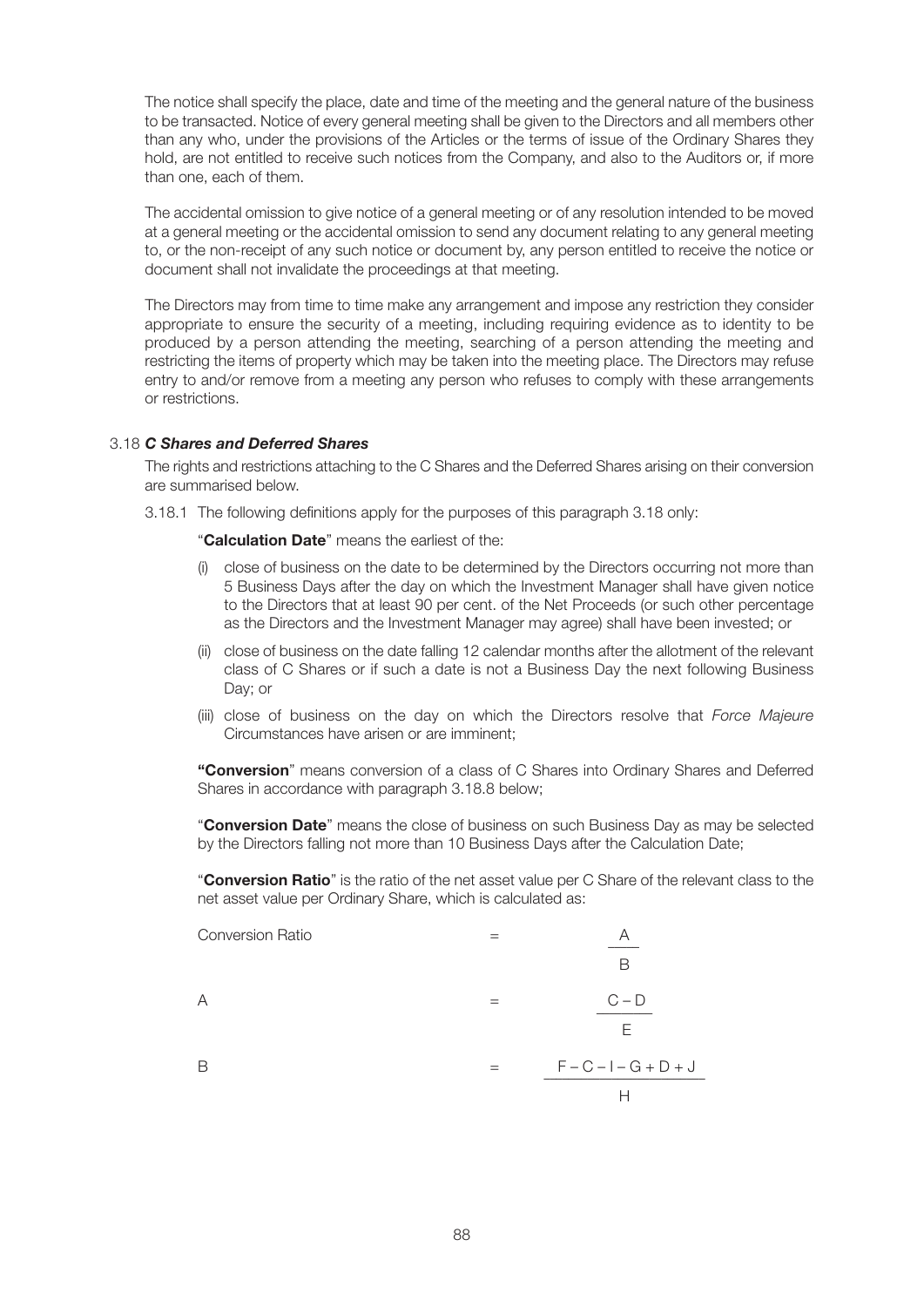Where:

**C** is the aggregate of:

- (a) the value of the investments of the Company attributable to the C Shares of the relevant class, calculated by reference to the Directors' belief as to an appropriate current value for those investments on the Calculation Date in accordance with the valuation policy adopted by the Company from time to time; and
- (b) the amount which, in the Directors' opinion, fairly reflects, on the Calculation Date, the value of the current assets of the Company attributable to the relevant class of C Shares (excluding the investments valued under (a) above but including cash and deposits with or balances at a bank and including any accrued income less accrued expenses and other items of a revenue nature), calculated in accordance with the valuation policy adopted by the Company from time to time;

**D** is the amount (to the extent not otherwise deducted from the assets attributable to the relevant class of C Shares) which, in the Directors' opinion, fairly reflects the amount of the liabilities of the Company attributable to the relevant class of C Shares on the Calculation Date (including the amounts of any declared but unpaid dividends in respect of such C Shares);

**E** is the number of C Shares of the relevant class in issue on the Calculation Date;

**F** is the aggregate of:

- (a) the value of all the investments of the Company, calculated by reference to the Directors' belief as to an appropriate current value for those investments on the Calculation Date in accordance with the valuation policy adopted by the Company from time to time; and
- (b) the amount which, in the Directors' opinion, fairly reflects, on the Calculation Date, the value of the current assets of the Company (excluding the investments valued under (a) above but including cash and deposits with or balances at a bank and including any accrued income less accrued expenses and other items of a revenue nature), calculated in accordance with the valuation policy adopted by the Company from time to time;

 **G** is the amount (to the extent not otherwise deducted in the calculation of F) which, in the Directors' opinion, fairly reflects the amount of the liabilities of the Company on the Calculation Date (including the amounts of any declared but unpaid dividends);

**H** is the number of Ordinary Shares in issue on the Calculation Date (excluding any Ordinary Shares held in treasury);

**I** is the aggregate of:

- (a) the value of the investments of the Company attributable to all other class(es) of C Shares in issue other than the class of C Shares as referred to in C above (the "**Other Class(es) of C Shares**"), calculated by reference to the Directors' belief as to an appropriate current value for those investments on the Calculation Date in accordance with any valuation policy adopted by the Company from time to time; and
- (b) the amount which, the Directors' opinion, fairly reflect, on the Calculation Date, the value of the current assets of the Company attributable to the Other Class(es) of C Shares (excluding the investments valued under (a) above but including cash and deposits with or balances at a bank and including any accrued income less accrued expenses and other items of a revenue nature), calculated in accordance with any valuation policy adopted by the Company from time to time; and

**J** is the amount (to the extent not otherwise deducted from the assets attributable to the Other Class(es) of C Shares) which, in the Directors' opinion, fairly reflects the amount of the liabilities of the Company attributable to the Other Class(es) of C Shares on the Calculation Date (including the amounts of any declared but unpaid dividends in respect of such C Shares),

 provided that the Directors shall make such adjustments to the value or amount of A and B having regard among other things, to the assets of the Company immediately prior to the date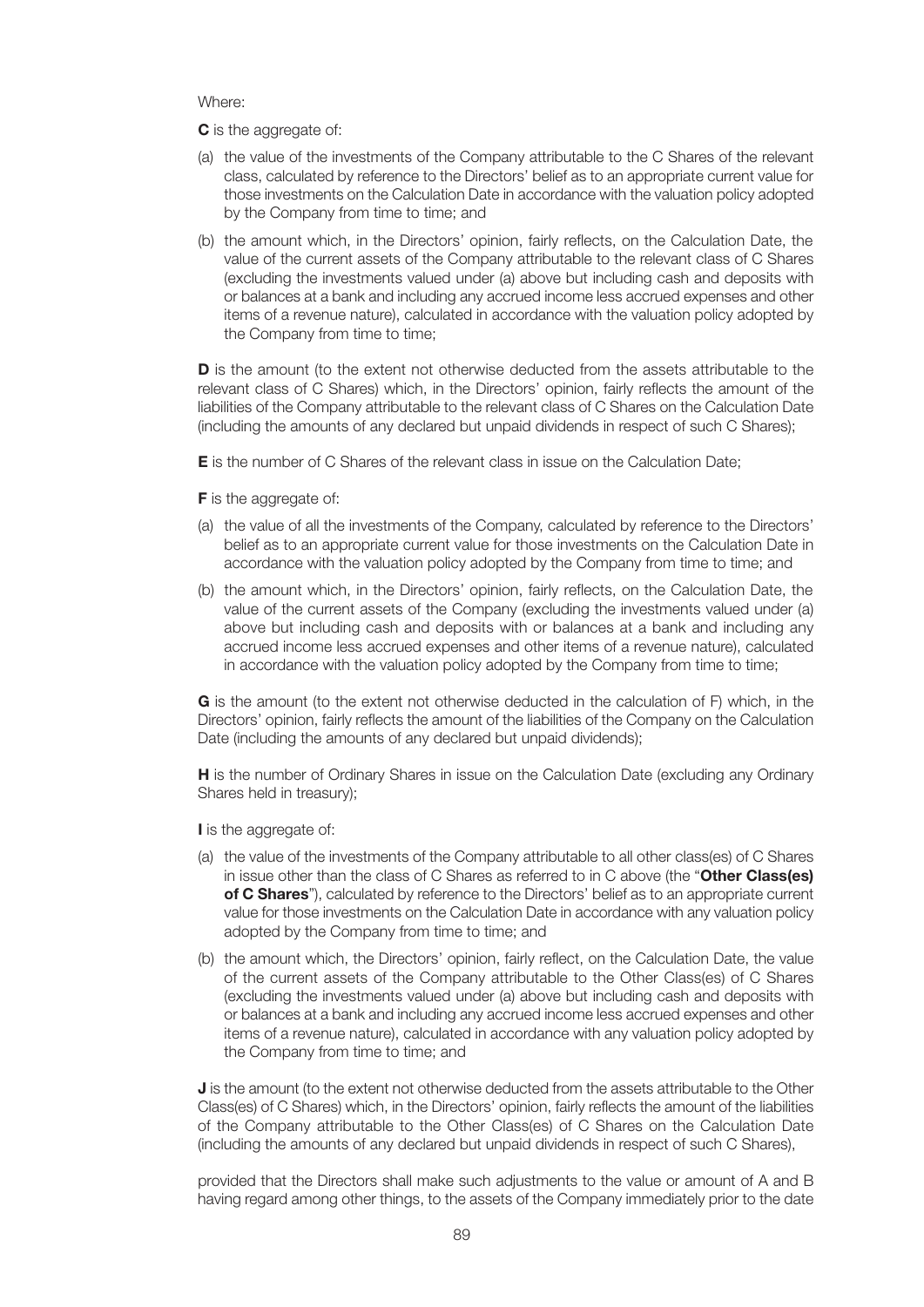on which the Company first receives the Net Proceeds relating to the relevant class of C Shares and/or to the reasons for the issue of the relevant class of C Shares. In making such adjustments, the Directors shall be entitled (but not required) to require the Auditors (or such other financial adviser as the Directors may appoint for such purpose) to confirm as to the appropriateness of any adjustments;

 "**Deferred Shares**" means deferred shares of £0.01 each in the capital of the Company arising on Conversion;

 "**Existing Ordinary Shares**" means the Ordinary Shares in issue immediately prior to Conversion;

 "*Force Majeure* **Circumstances**" means (i) any political and/or economic circumstances and/or actual or anticipated changes in fiscal or other legislation which, in the reasonable opinion of the Directors, renders Conversion necessary or desirable; (ii) the issue of any proceedings challenging, or seeking to challenge, the power of the Company and/or its Directors to issue the C Shares of the relevant class with the rights proposed to be attached to them and/or to the persons to whom they are, and/or the terms upon which they are proposed to be issued; or (iii) the giving of notice of any general meeting of the Company at which a resolution is to be proposed to wind up the Company, whichever shall happen earliest; and

 "**Net Proceeds**" means the net cash proceeds of the issue of the relevant class of C Shares (after deduction of those commissions and expenses relating thereto and payable by the Company).

 References to Ordinary Shareholders, C Shareholders and Deferred Shareholders should be construed as references to holders for the time being of Ordinary Shares, C Shares and Deferred Shares respectively.

- 3.18.2 The holders of the Ordinary Shares, the C Shares and the Deferred Shares shall, subject to the provisions of the Articles, have the following rights to be paid dividends:
	- (a) the Deferred Shares (to the extent that any are in issue and extant) shall entitle the holders thereof to a cumulative annual dividend at a fixed rate of one per cent. of the nominal amount thereof, the first such dividend (adjusted *pro rata temporis*) (the "**Deferred Dividend**") being payable on the date six months after the Conversion Date on which such Deferred Shares were created in accordance with paragraph 3.18.8 (the "**Relevant Conversion Date**") and thereafter on each anniversary of such date payable to the holders thereof on the register of members on that date as holders of Deferred Shares but shall confer no other right, save as provided herein, on the holders thereof to share in the profits of the Company. The Deferred Dividend shall not accrue or become payable in any way until the date six months after the Conversion Date and shall then only be payable to those holders of Deferred Shares registered in the register of members of the Company as holders of Deferred Shares on that date. It should be noted that given the proposed repurchase of the Deferred Shares as described below, it is not expected that any dividends will accrue or be paid on such shares;
	- (b) the C Shareholders of each class shall be entitled to receive in that capacity such dividends as the Directors may resolve to pay out of net assets attributable to the relevant class of C Shares and from income received and accrued which is attributable to the relevant class of C Shares;
	- (c) the Existing Ordinary Shares shall confer the right to dividends declared in accordance with the Articles;
	- (d) the Ordinary Shares into which C Shares shall convert shall rank *pari passu* with the Existing Ordinary Shares for dividends and other distributions made or declared by reference to a record date falling after the Calculation Date; and
	- (e) no dividend or other distribution shall be made or paid by the Company on any of its shares (other than any Deferred Shares for the time being in issue) between the Calculation Date and the Conversion Date relating to such C Shares (both dates inclusive) and no such dividend shall be declared with a record date falling between the Calculation Date and the Conversion Date (both dates inclusive).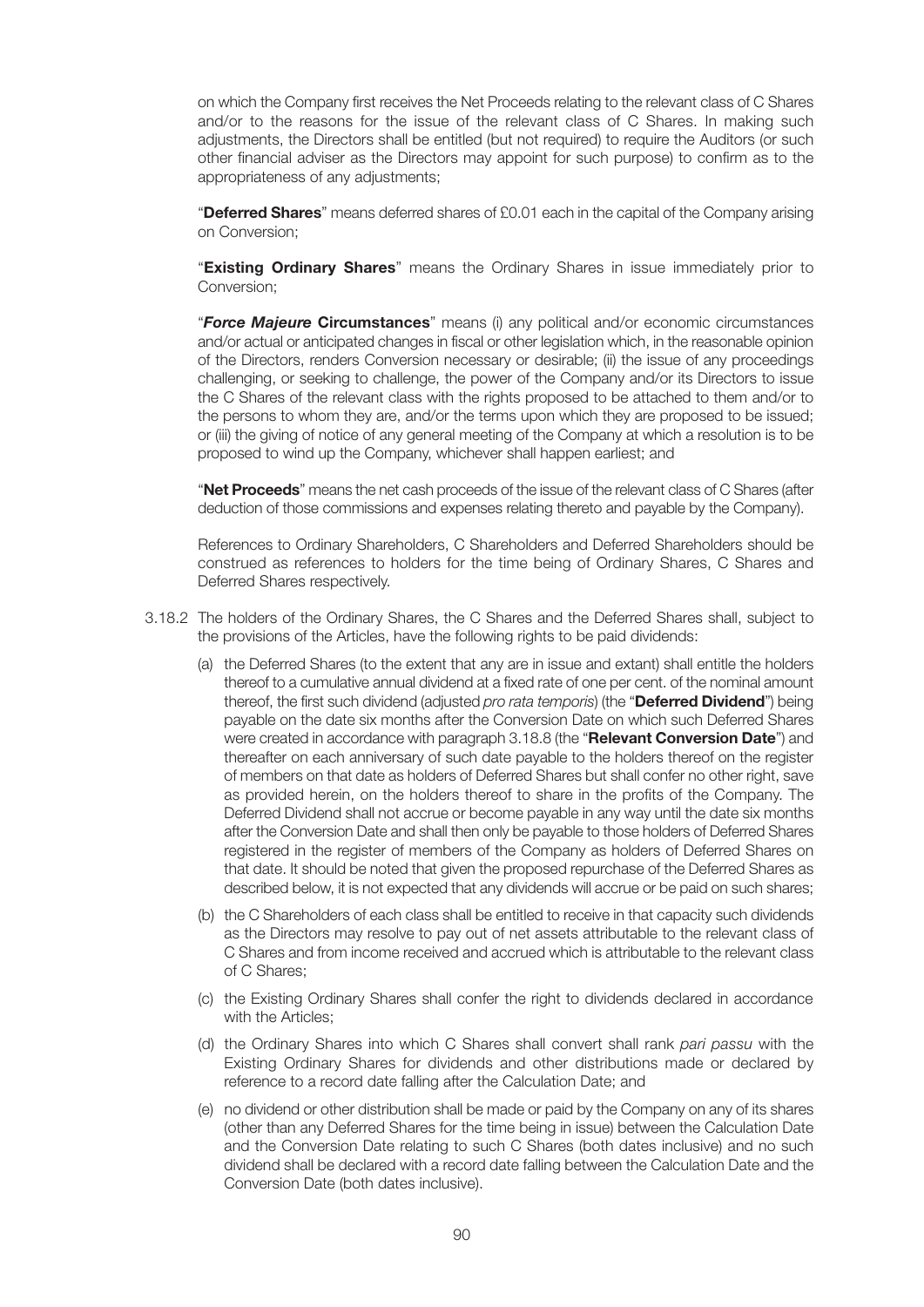- 3.18.3 The holders of the Ordinary Shares, the C Shares and the Deferred Shares shall, subject to the provisions of the Articles, have the following rights as to capital:
	- (a) the surplus capital and assets of the Company shall on a winding-up or on a return of capital (otherwise than on a purchase by the Company of any of its shares) at a time when any C Shares are for the time being in issue and prior to the Conversion Date be applied (after having deducted therefrom an amount equivalent to (C-D) in respect of each class of C Shares in issue using the methods of calculation of C and D given in the definition of Conversion Ratio, save that the "Calculation Date" shall be such date as the liquidator may determine, which amount attributable to each class shall be applied amongst the C Shareholders of such class *pro rata* according to the nominal capital paid up on their holdings of C Shares), amongst the Ordinary Shareholders *pro rata* according to the nominal capital paid up on their holdings of Ordinary Shares; and
	- (b) the surplus capital and assets of the Company shall on a winding-up or on a return of capital (otherwise than on a purchase by the Company of any of its shares) at a time when no C Shares are for the time being in issue be applied as follows:
		- (i) firstly, if there are Deferred Shares in issue, in paying to the holders of Deferred Shares £0.01 in aggregate in respect of every 1,000,000 Deferred Shares (or part thereof) of which they are respectively the holders; and
		- (ii) secondly, the surplus shall be divided amongst the Ordinary Shareholders *pro rata* according to the nominal capital paid up on their holdings of Ordinary Shares.
- 3.18.4 As regards voting:
	- (a) the C Shares shall carry the right to receive notice of and to attend and vote at any general meeting of the Company. The voting rights of holders of C Shares will be the same as that applying to holders of Existing Ordinary Shares as set out in the Articles as if the C Shares and Existing Ordinary Shares were a single class; and
	- (b) the Deferred Shares shall not carry any right to receive notice of nor to attend or vote at any general meeting of the Company.
- 3.18.5 The following shall apply to the Deferred Shares:
	- (a) the C Shares shall be issued on such terms that the Deferred Shares arising upon their Conversion (but not the Ordinary Shares arising on Conversion) may be repurchased by the Company in accordance with the terms set out in the Articles;
	- (b) immediately upon a Conversion, the Company shall repurchase all of the Deferred Shares which arise as a result of that Conversion for an aggregate consideration of £0.01 for every 1,000,000 Deferred Shares and the notice referred to in paragraph 3.18.8(b) below shall be deemed to constitute notice to each C Shareholder of the relevant class (and any person or persons having rights to acquire or acquiring C Shares of the relevant class on or after the Calculation Date) that the relevant Deferred Shares shall be repurchased immediately upon Conversion for an aggregate consideration of £0.01 for each holding of 1,000,000 Deferred Shares. On repurchase, each such Deferred Share shall be treated as cancelled in accordance with section 706 of the Act without further resolution or consent; and
	- (c) the Company shall not be obliged to: (i) issue share certificates to the holders of Deferred Shares in respect of the Deferred Shares; or (ii) account to any holder of Deferred Shares for the repurchase moneys in respect of such Deferred Shares.
- 3.18.6 Without prejudice to the generality of the Articles, for so long as any C Shares are for the time being in issue it shall be a special right attaching to the Existing Ordinary Shares as a class and to the C Shares as a separate class that without the sanction or consent of such holders given in accordance with the Company's Articles:
	- (a) no allotment or issue will be made of any security convertible into or carrying a right to subscribe for any share capital of the Company other than the allotment or issue of further C Shares; and
	- (b) no resolution of the Company shall be passed to wind up the Company.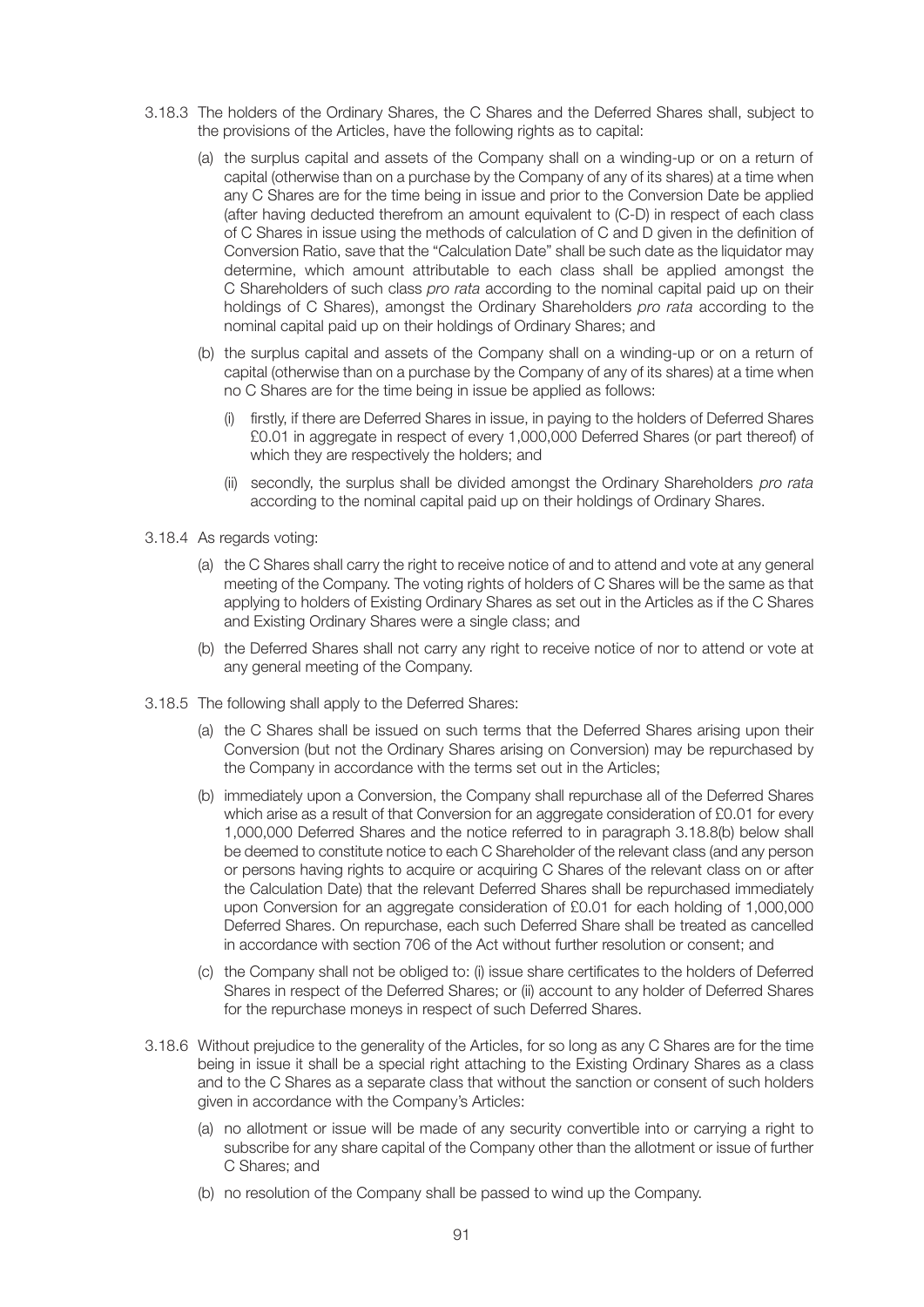For the avoidance of doubt but subject to the rights or privileges attached to any other class of shares, the previous sanction of a special resolution of the holders of Existing Ordinary Shares and C Shares, as described above, shall not be required in respect of:

- (i) the issue of further Ordinary Shares ranking *pari passu* in all respects with the Existing Ordinary Shares (otherwise than in respect of any dividend or other distribution declared, paid or made on the Existing Ordinary Shares by the issue of such further Ordinary Shares); or
- (ii) the sale of any shares held as treasury shares (as such term is defined in section 724 of the Act) in accordance with sections 727 and 731 of the Act or the purchase or redemption of any shares by the Company (whether or not such shares are to be held in treasury).
- 3.18.7 For so long as any C Shares are for the time being in issue, until Conversion of such C Shares and without prejudice to its obligations under applicable laws the Company shall:
	- (a) procure that the Company's records, and bank and custody accounts shall be operated so that the assets attributable to each class of C Shares can, at all times, be separately identified and, in particular but without prejudice to the generality of the foregoing, the Company shall, without prejudice to any obligations pursuant to applicable laws, procure that separate cash accounts, broker settlement accounts and investment ledger accounts shall be created and maintained in the books of the Company for the assets attributable to each class of C Shares in issue;
	- (b) allocate to the assets attributable to each class of C Shares in issue such proportion of the income, expenses and liabilities of the Company incurred or accrued between the date on which the Company first receives the Net Proceeds and the Calculation Date relating to such class of C Shares in issue (both dates inclusive) as the Directors consider to be attributable to the C Shares; and
	- (c) give or procure the giving of appropriate instructions to the Investment Manager to manage the Company's assets so that such undertakings can be complied with by the Company.
- 3.18.8 A class of C Shares for the time being in issue shall be sub-divided and converted into Ordinary Shares and Deferred Shares on the Conversion Date in accordance with the following provisions of this paragraph 3.18.8:
	- (a) the Directors shall procure that, as soon as reasonably practicable and in any event within 5 Business Days of the Calculation Date:
		- (i) the Conversion Ratio as at the Calculation Date and the numbers of Ordinary Shares and Deferred Shares to which each C Shareholder of the relevant class shall be entitled on Conversion shall be calculated; and
		- (ii) the Auditors (or any other adviser the Directors may appoint for such purpose) shall be requested to confirm that such calculations as have been made by the Company have, in their opinion, been performed in accordance with the Articles and are arithmetically accurate whereupon such calculations shall become final and binding on the Company and all holders of the Company's shares and any other securities issued by the Company which are convertible into the Company's shares, subject to the proviso immediately after the definition of "J" in paragraph 3.18.1 above.
	- (b) The Directors shall procure that, as soon as practicable following such confirmation and in any event within 7 Business Days of the Calculation Date, a notice is sent to each C Shareholder of the relevant class advising such C Shareholder of the Conversion Date, the Conversion Ratio and the numbers of Ordinary Shares and Deferred Shares to which such C Shareholder will be entitled on Conversion.
	- (c) On conversion each C Share of the relevant class shall automatically subdivide into 10 conversion shares of £0.01 each and such conversion shares of £0.01 each shall automatically convert into such number of Ordinary Shares and Deferred Shares as shall be necessary to ensure that, upon such Conversion being completed:
		- (i) the aggregate number of Ordinary Shares into which the same number of conversion shares of £0.01 each are converted equals the number of C Shares of the relevant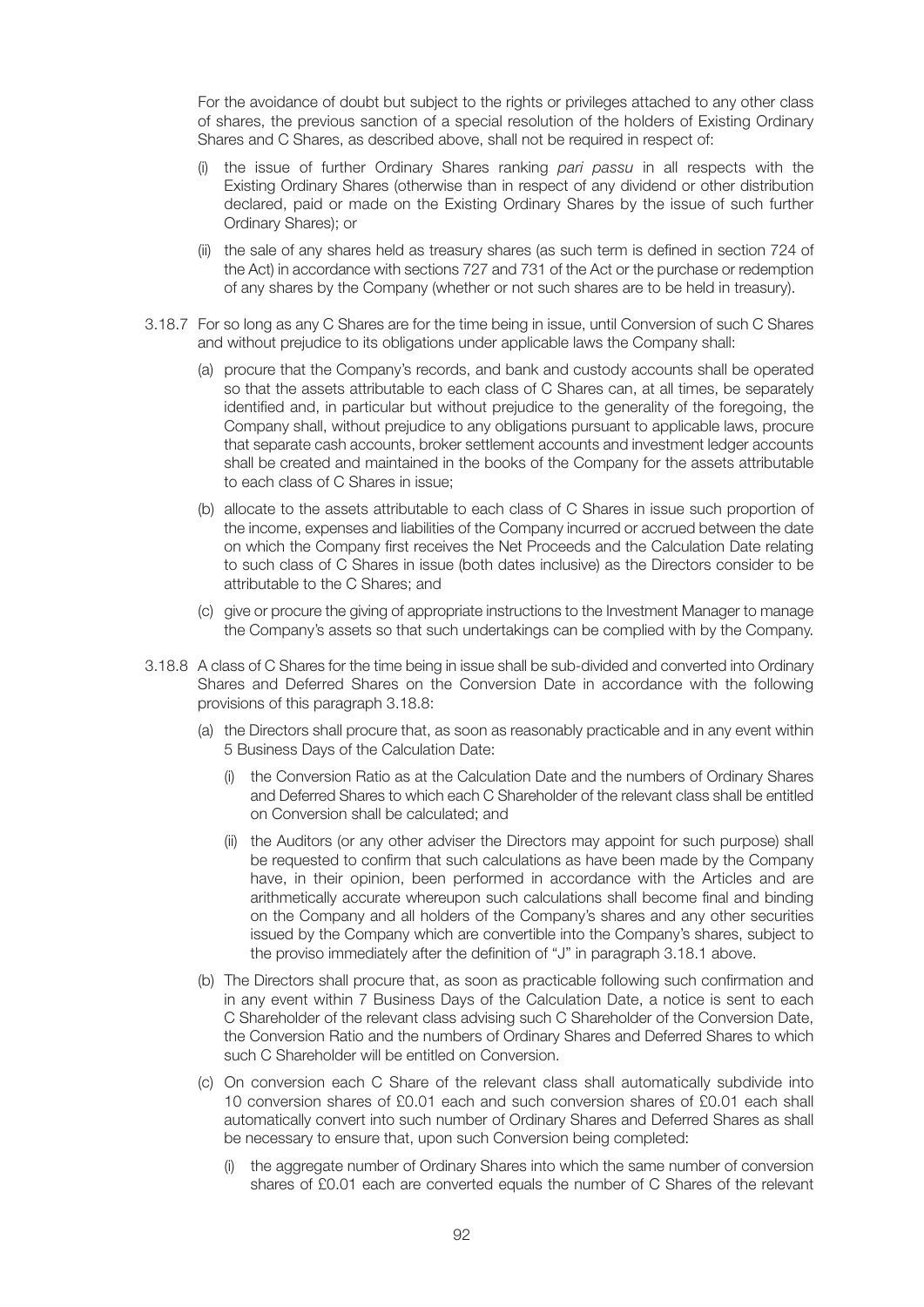class in issue on the Calculation Date multiplied by the Conversion Ratio (rounded down to the nearest whole Ordinary Share); and

- (ii) each conversion share of £0.01 which does not so convert into an Ordinary Share shall convert into one Deferred Share.
- (d) The Ordinary Shares and Deferred Shares arising upon Conversion shall be divided amongst the former C Shareholders of the relevant class *pro rata* according to their respective former holdings of C Shares of the relevant class (provided always that the Directors may deal in such manner as they think fit with fractional entitlements to Ordinary Shares and Deferred Shares arising upon Conversion including, without prejudice to the generality of the foregoing, selling any Ordinary Shares representing such fractional entitlements and retaining the proceeds for the benefit of the Company).
- (e) Forthwith upon Conversion, the share certificates relating to the C Shares of the relevant class shall be cancelled and the Company shall issue to each former C Shareholder of the relevant class new certificates in respect of the Ordinary Shares which have arisen upon Conversion to which he or she is entitled. Share certificates in respect of the Deferred Shares will not be issued.
- (f) The Directors may make such adjustments to the terms and timing of Conversion as they in their discretion consider are fair and reasonable having regard to the interests of all **Shareholders**

### **4. Interests of Directors, major Shareholders and related party transactions**

- 4.1 No Director has a service contract with the Company, nor are any such contracts proposed, each Director having been appointed pursuant to a letter of appointment entered into with the Company. The Directors' appointments can be terminated in accordance with the Articles and without compensation.
- 4.2 There is no notice period specified in the letters of appointment or Articles for the removal of Directors. The Articles provide that the office of Director shall be terminated by, among other things: (i) written resignation; (ii) unauthorised absences from board meetings for six consecutive months or more; or (iii) written request of all of the other Directors and all of the other Directors are not less than three in number.
- 4.3 Each of the Directors is entitled to receive a fee from the Company at such rate as may be determined in accordance with the Articles. The Articles limit the aggregate amount of fees paid to the Directors in any financial year to £150,000. Save for the Chairman of the Board, the fee is currently £30,000 per annum for each Director. The Chairman's current fee is £35,000 per annum. In addition, the chairman of the Audit Committee will receive an additional fee of £2,500 per annum. The Directors' fees will be reviewed annually. The total remuneration paid and benefits in kind granted to the Directors will not be varied as a consequence of the Initial Issue or Placing Programme.
- 4.4 No Director is eligible for pension, retirement or similar benefits and no amounts have been set aside by the Company to provide pension, retirement or similar benefits. Each director may be paid his/her reasonable travelling, hotel and incidental expenses of attending and returning from meetings of the Board or committees of the Board or general meetings of the Company or any other meeting which as a director he is entitled to attend and shall be paid all other costs and expenses properly and reasonably incurred by him/her in the conduct of the Company's business or in the discharge of his duties as a director.
- 4.5 The Company has not made any loans to the Directors which are outstanding, nor has it ever provided any guarantees for the benefit of any Director or the Directors collectively.
- 4.6 Any new Directors appointed by the Board during the year shall hold office only until the next annual general meeting and shall then be eligible for election. Thereafter, each of the Directors is obliged to retire and, if they wish, offer themselves for re-election every three years. The Directors intend to offer themselves for re-election annually.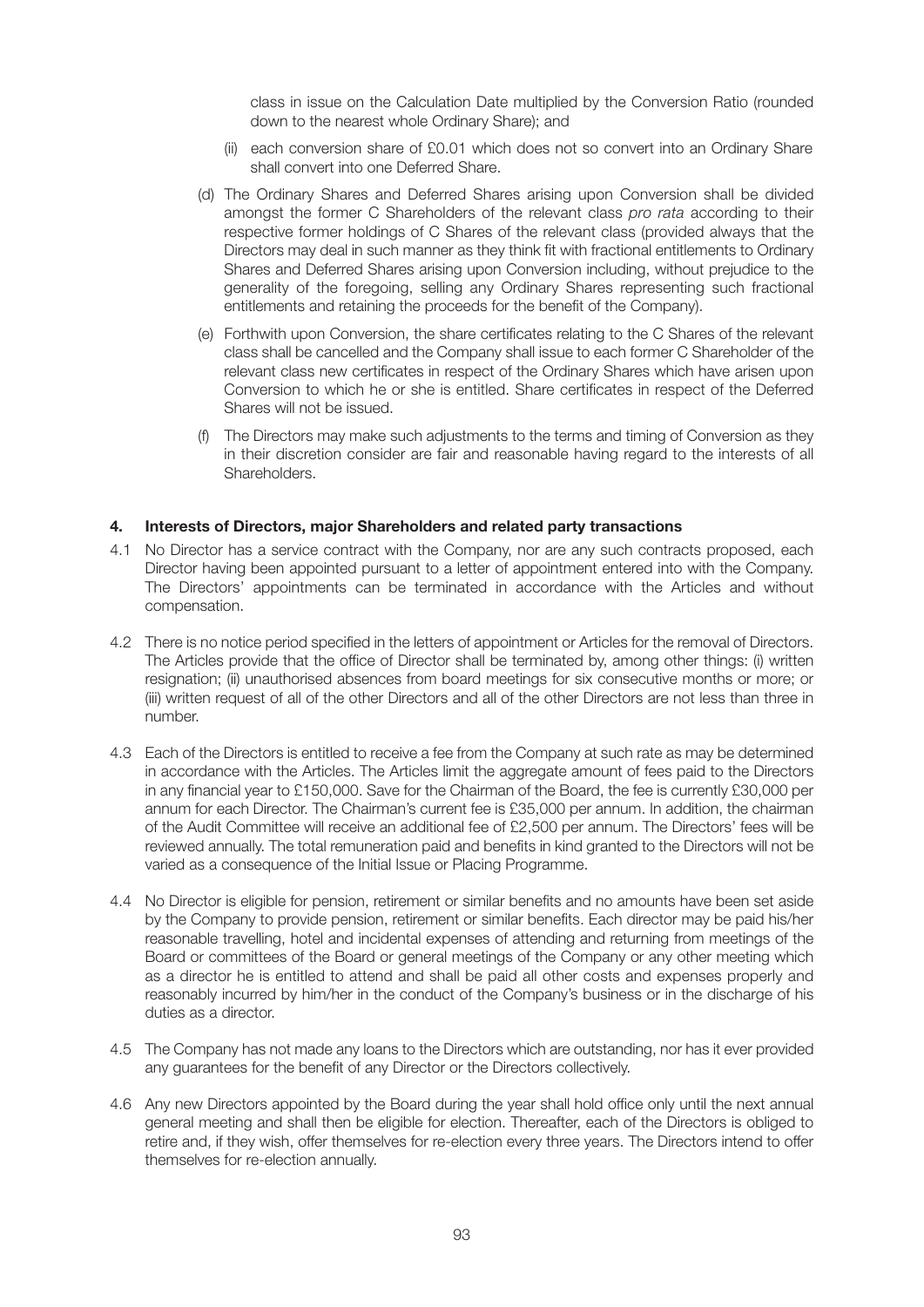4.7 Over the five years preceding the date of this Prospectus, the Directors hold or have held the following directorships (apart from their directorships of the Company) or memberships of the following administrative, management or supervisory bodies and/or partnerships:

| Name              | Current                                                                                                        | <b>Previous</b>                                                                                                                   |
|-------------------|----------------------------------------------------------------------------------------------------------------|-----------------------------------------------------------------------------------------------------------------------------------|
| Norman Crighton   | RM Secured Direct Lending Plc<br>Weiss Korea Opportunity Fund<br>Limited<br>RM ZDP PLC<br>Universal Umvelt Ltd | Private Equity Investor plc<br>SON Secured Income Fund PLC<br>Trading Emissions plc<br>Global Fixed Income Realisation<br>Limited |
| Katya Thomson     | Henderson EuroTrust plc<br>Miton Global Opportunities plc<br>The New Carnival Company CIC                      | Thomas Cook Nederland BV                                                                                                          |
| Yoshi Nishio      | Alternet Limited                                                                                               | None                                                                                                                              |
| Margaret Stephens | London School of Architecture<br><b>Balloburn Limited</b>                                                      | <b>KPMG LLP</b>                                                                                                                   |

- 4.8 The Directors, in the five years before the date of this Prospectus, and as at the date of this Prospectus:
	- 4.8.1 do not have any convictions in relation to fraudulent offences;
	- 4.8.2 have not been associated with any bankruptcies, receiverships or liquidations of any partnership or company, or any company put into administration, through acting in the capacity as a member of the administrative, management or supervisory body or as a partner, founder or senior manager of such partnership or company; and
	- 4.8.3 do not have any official public incrimination and/or sanctions by statutory or regulatory authorities (including designated professional bodies) and have not been disqualified by a court from acting as a member of the administration, management or supervisory bodies of any issuer or from acting in the management or conduct of the affairs of any issuer.
- 4.9 As at the Latest Practicable Date, the Directors held the following interests in the share capital of the Company:

|                             | Percentage<br>of issued |
|-----------------------------|-------------------------|
| Number of                   | Ordinary                |
| Ordinary                    | Share                   |
| <b>Shares</b><br>Name       | capital                 |
| Norman Crighton<br>20,000   | 0.0174%                 |
| 10,000<br>Katya Thomson     | 0.0087%                 |
| Margaret Stephens<br>10,000 | 0.0087%                 |

4.10 Save as set out in this paragraph 4, no Director has any interest (beneficial or non-beneficial) in the share capital of the Company as at the Latest Practicable Date.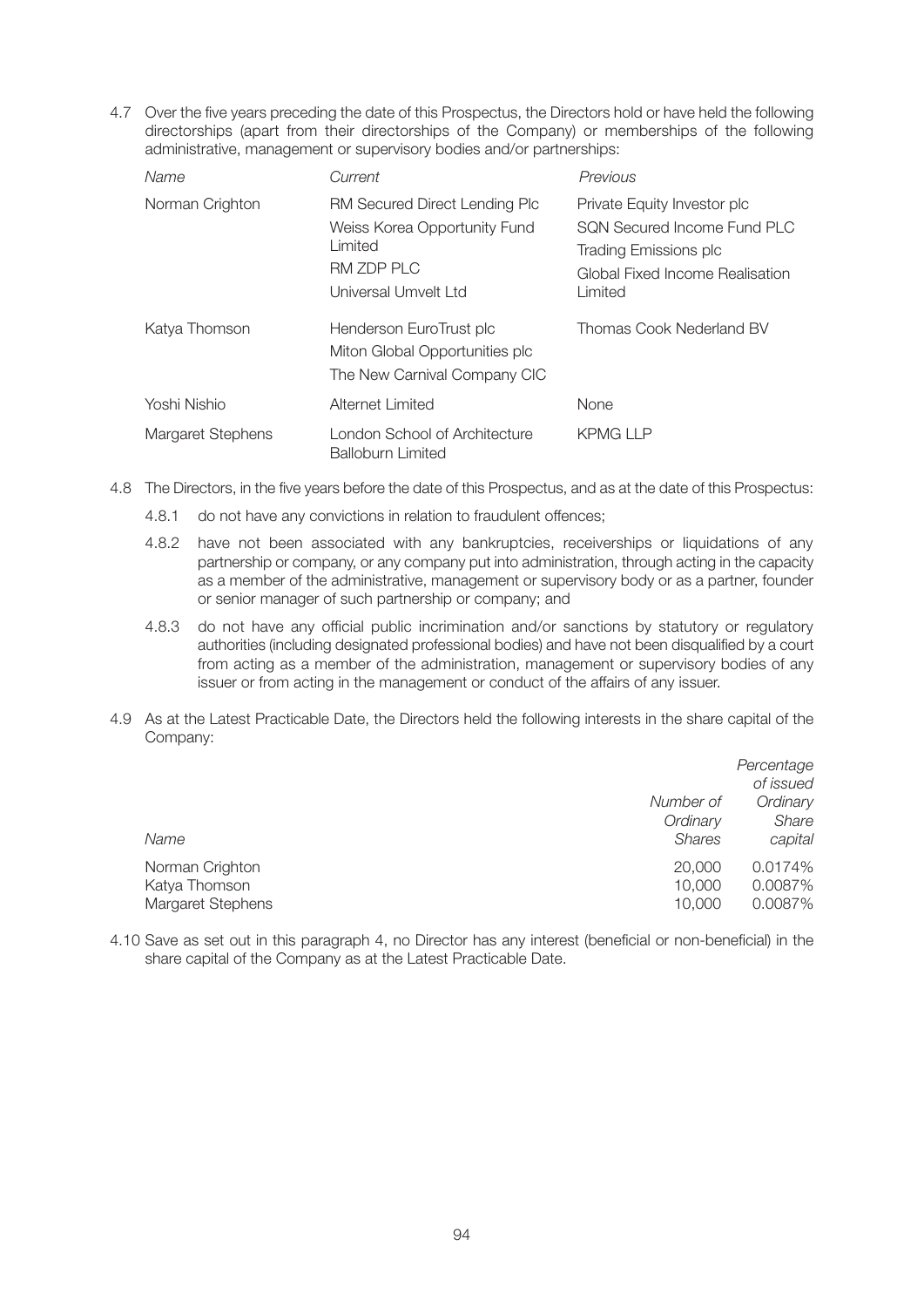4.11 So far as is known to the Company, and which is notifiable under the Disclosure Guidance and Transparency Rules, as at the Latest Practicable Date, the following persons held, directly or indirectly, three per cent. or more of the issued Ordinary Shares or the Company's voting rights:

|                                                      |               | Number of Percentage |
|------------------------------------------------------|---------------|----------------------|
|                                                      | Ordinary      | of voting            |
| Name                                                 | <b>Shares</b> | rights               |
| Finda Oy                                             | 30,000,000    | 26.11%               |
| City of London Investment Management Company Limited | 13,781,042    | 11.99%               |
| Invested Wealth & Investment Limited                 | 4,320,570     | 3.76%                |

- 4.12 All Shareholders have the same voting rights in respect of shares of the same class in the share capital of the Company.
- 4.13 As at the Latest Practicable Date, the Company and the Directors are not aware of any person who, directly or indirectly, jointly or severally, exercises or could exercise control over the Company.
- 4.14 The Company and the Directors are not aware of any arrangements, the operation of which may at a subsequent date result in a change in control of the Company.
- 4.15 Save as disclosed in note 14 on page 56 of the 2019 Annual Report, which is incorporated by reference into this Prospectus, the Company has not entered into any related party transactions at any time since incorporation.
- 4.16 None of the Directors has any conflict of interest or potential conflicts of interest between any duties to the Company and his or her private interests and any other duties. The Investment Manager, any of their directors, officers, employees, agents and affiliates and the Directors and any person or company with whom they are affiliated or by whom they are employed (each an "**Interested Party**") may be involved in other financial, investment or other professional activities which may cause conflicts of interest with the Company. In particular, Interested Parties may provide services similar to those provided to the Company to other entities and shall not be liable to account for any profit from any such services. For example, an Interested Party may acquire on behalf of a client an investment in which the Company may invest.

### **5. Investment restrictions**

- 5.1 The Company will at all times invest and manage its assets with the objective of spreading risk and in accordance with its published investment policy as set out in Part 1 of this Prospectus.
- 5.2 In the event of a breach of the investment policy set out in Part 1 of this Prospectus and the investment restrictions set out therein, the Investment Manager shall inform the Board upon becoming aware of the same and if the Board considers the breach to be material, notification will be made to a Regulatory Information Service.
- 5.3 In the event of a breach of the investment policy and the investment restrictions set out in Part 1 of this Prospectus, the Investment Manager shall inform the Board upon becoming aware of the same and if the Board considers the breach to be material, notification will be made to a Regulatory Information Service and the Directors will announce through a Regulatory Information Service the actions which have been taken to rectify the breach.
- 5.4 The Company must not conduct any trading activity which is significant in the context of its group as a whole.

# **6. Material contracts**

Save as described below, the Company has not: (i) entered into any material contracts (other than contracts in the ordinary course of business) since its incorporation; or (ii) entered into any contracts that contain provisions under which the Company has any obligation or entitlement that is material to the Company as at the date of this Prospectus.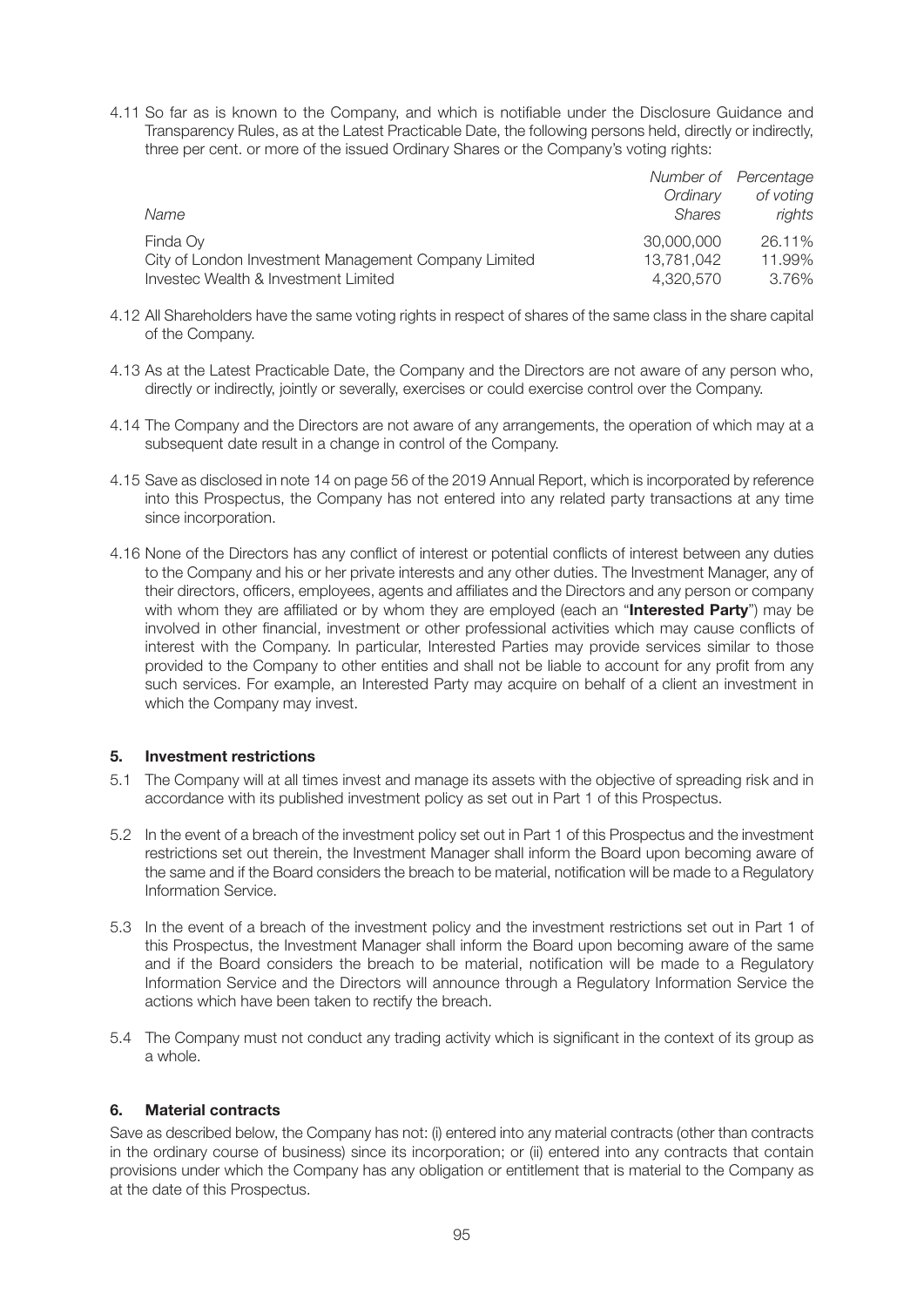### 6.1 *Share Issuance Agreement*

 Under the Share Issuance Agreement dated 3 March 2020 between the Company, the Investment Manager and N+1 Singer whereby N+1 Singer is appointed as sponsor, broker and placing agent in respect of the Initial Placing, Offer for Subscription and Placing Programme. N+1 Singer has undertaken, as agent for the Company, to use its reasonable endeavours to procure subscribers for Ordinary Shares under the Initial Placing, Offer for Subscription and Placing Programme.

 Under the Share Issuance Agreement, immediately upon Initial Admission: N+1 Singer shall be entitled to:

- (i) a fixed sponsor fee in connection with the provision of sponsor services; and
- (ii) the residual amount remaining in the Expenses Pot (as defined below), after all reasonable expenses of or incidental to the Initial Issue as shall be agreed in advance between the Company and N+1 Singer, which shall be payable to N+1 Singer. For the purpose of this paragraph, "Expenses Pot" means the total expenses of the Initial Issue payable by the Company, being 2 per cent. of the gross proceeds raised pursuant to the Initial Issue.

 The Company shall also reimburse N+1 Singer for all out of pocket expenses reasonably incurred in connection with N+1 Singer's engagement (including without limitation travel expenses and fees, disbursements and expenses (as appropriate) of any professional advisers retained on behalf of N+1 Singer, with the Company's consent).

 Under the Share Issuance Agreement, which may be terminated by N+1 Singer in certain circumstances prior to any Admission, the Company and the Investment Manager have given certain warranties and indemnities to N+1. These warranties and indemnities are customary for an agreement of this nature.

The Share Issuance Agreement is governed by the laws of England and Wales.

#### 6.2 *Investment Management Agreement*

 The Investment Management Agreement dated 6 September 2018 and amended by way of a side letter executed on 17 January 2020, pursuant to which the Company has appointed Asset Value Investors Limited as its alternative investment fund manager in accordance with the AIFMD.

 Pursuant to the terms of the Investment Management Agreement and for the purposes of the AIFMD, the AIFM shall, *inter alia*, manage the investments and other assets of the Company with the responsibility for the portfolio management and risk management of the assets of the Company in each case in accordance with the Company's investment policy. In particular, the AIFM shall implement adequate risk management systems in order to identify, measure, manage and monitor appropriately all risks relevant to the Company's investment policy. It shall also undertake a valuation at least once a year of the assets within the Company's portfolio in accordance with the AIFMD.

 The Investment Management Agreement is subject to an initial period of four years and thereafter will continue until terminated at any time by either party giving to the other not less than 12 months' written notice. If the Company gives less than the prescribed period of notice, the Investment Manager is entitled to receive management fees, reduced *pro rata* according to the amount of notice given. Either party may also terminate the Investment Management Agreement by notice in writing if either party (or any of its directors, officers, employees or agents) is guilty of any serious misconduct, negligence, wilful default or fraud, if either party commits a material breach or on the occurrence of certain insolvency events. The Company may also terminate the Investment Management Agreement if the Investment Manager ceases to be authorised under FSMA or ceases to maintain its permission with the FCA or if the Company ceases to satisfy the conditions for approval as an investment trust.

 The Investment Manager has agreed to indemnify the Company in respect of all losses incurred as a result of the negligence, wilful default, fraud or bad faith of the Investment Manager or a breach of the Investment Management Agreement by the Investment Manager.

 The Company has agreed to indemnify the Investment Manager in respect of all claims by third parties in relation to such acts and things as the Investment Manager shall lawfully do or cause to be done in the proper performance of its duties except to the extent that such claim is due to the negligence,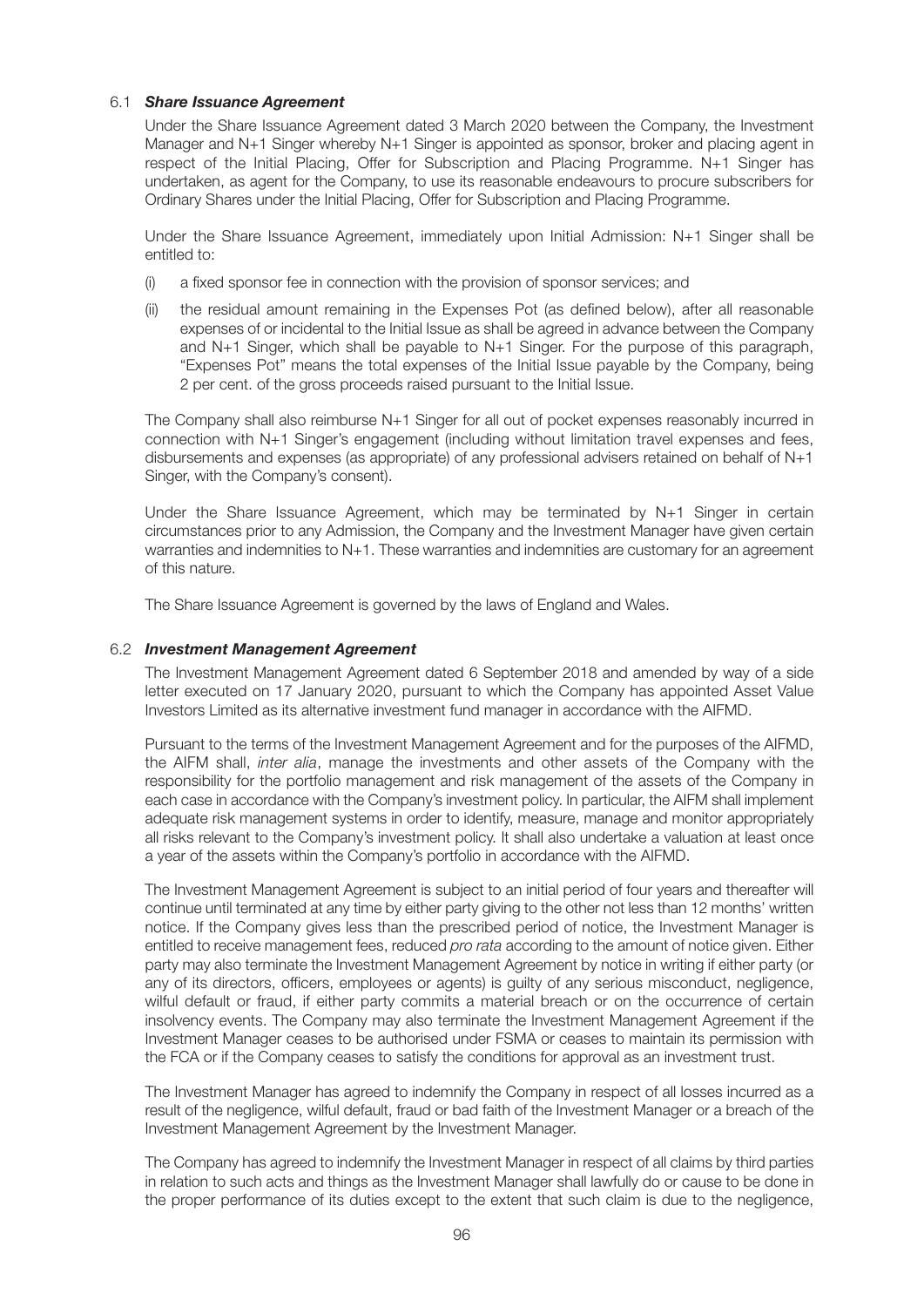wilful default, fraud or bad faith of the Investment Manager or a breach of any applicable laws or the Investment Management Agreement.

 Further details of the terms of the Investment Management Agreement, including the management fee payable to the Investment Manager, are set out in paragraph 2 of Part 3 of this Prospectus.

The Investment Management Agreement is governed by the laws of England and Wales.

#### 6.3 *Depositary Agreement and Custody Agreement*

 The Depositary Agreement dated 6 September 2018 pursuant to which the Company has appointed J.P. Morgan Europe Limited as the Company's depositary for the purposes of the AIFMD.

 Under the terms of the Depositary Agreement, the Depositary performs, *inter alia*, safekeeping, cash flow monitoring and oversight services in accordance with the AIFMD. The Depositary is responsible for enquiring into the conduct of the Investment Manager each annual accounting period.

The maximum annual fee payable to the Depositary is 0.0195 per cent. per annum of net assets.

 The Depositary Agreement will continue until terminated at any time by the Company giving the Depositary 90 days' written notice. Either party may also terminate the Depositary Agreement by notice in writing if the other party commits any material breach of the Depositary Agreement that has not been remedied within 30 days of notice or on the occurrence of certain insolvency events. The Company may also terminate the Depositary Agreement if the Investment Manager ceases to be authorised to act as investment manager of the Company or if the Depositary ceases to be authorised to act as depositary. The Depositary may also terminate the Depositary Agreement immediately if any provision of the Articles which relate to the liability of the Depositary is amended or removed without the prior written approval of the Depositary.

 On termination of the Depositary Agreement, the Company shall pay to the Depositary such fees as are outstanding at the date of termination together with any outstanding expenses or disbursements.

 In accordance with the terms of the Depositary Agreement, and subject to the provisions of the AIFMD, the Depositary may delegate its safekeeping functions in relation to securities and other assets of the Company. The Depositary must exercise due care, skill and diligence in the selection of a delegate to perform the safekeeping functions in respect of securities and other assets of the Company. The employment of any such delegate shall not relieve the Depositary of its responsibilities or liabilities under the Depositary Agreement.

 Under the Depositary Agreement, the safekeeping function in respect of the Company's assets has been delegated to the Custodian, JPMorgan Chase Bank, National Association, London Branch pursuant to the Custody Agreement.

 Pursuant to the terms of the Custody Agreement, the Custodian shall hold, or arrange for subcustodians to hold, all of the cash, securities and other assets of the Company and it shall arrange and settle (directly or acting through sub-custodians) all transactions relating to those assets as agent for the Company. The Custody Agreement does not provide for any fees to be paid by the Company to the Custodian although the Company will reimburse the Custodian's expenses. The Custody Agreement will continue for so long as the Depositary Agreement is in effect and it will terminate automatically on the termination of the Depositary Agreement.

 The Company has agreed to indemnify the Depositary and the Custodian (together with their subcustodians, affiliates and their respective nominees, directors, officers, employees and agents) in respect of all liabilities in connection with the Depositary's status as a holder of the Company's securities and performance under the Depositary Agreement other than as a result of the Depositary's fraud, negligence, wilful misconduct or breach of the Depositary Agreement.

The Depositary Agreement is governed by the laws of England and Wales.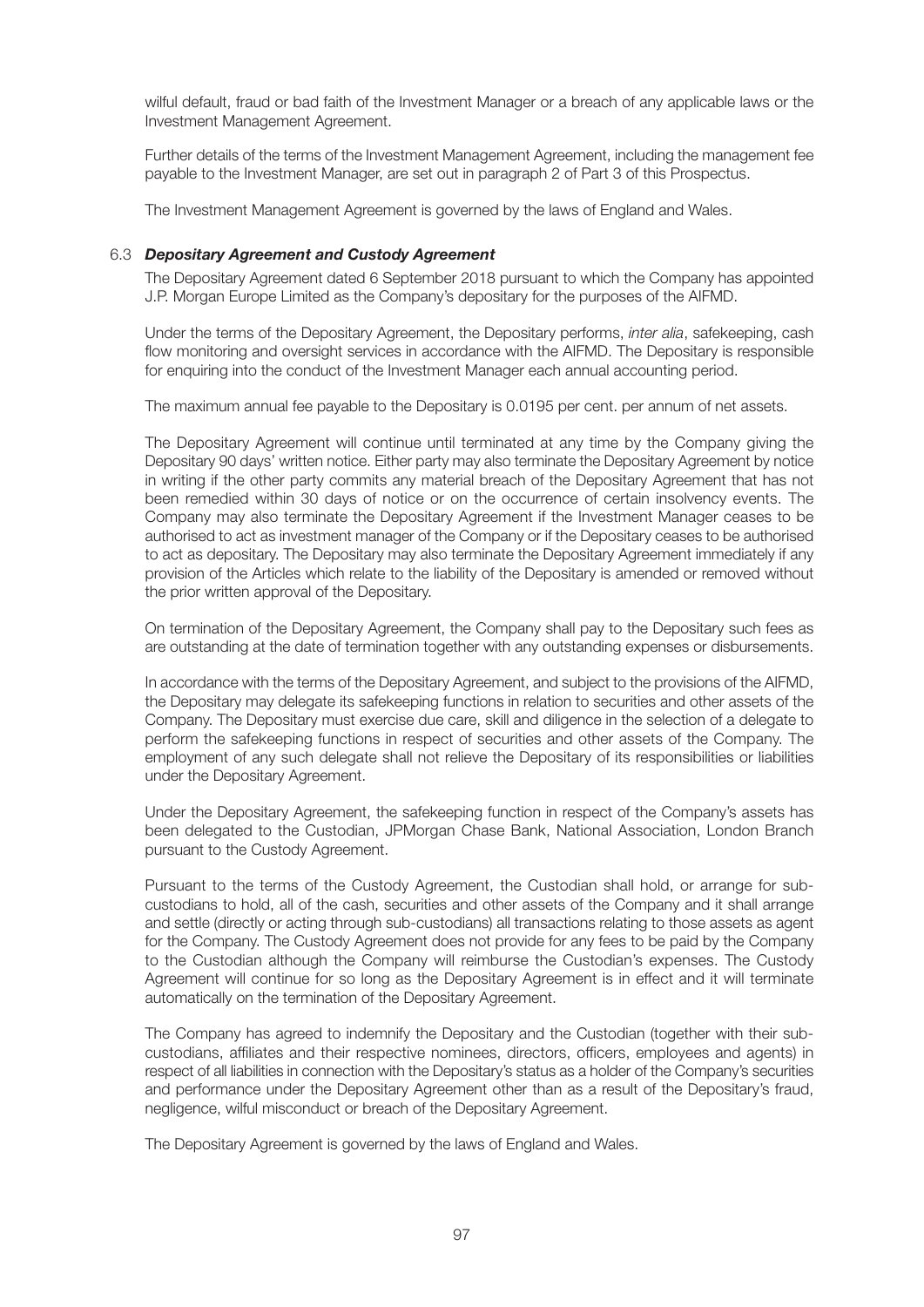### 6.4 *Administration Agreement*

 Link Alternative Fund Administrators Limited has been appointed to provide general administrative functions to the Company. The Administrator is paid an annual fee of £90,000. In addition the Administrator will be paid a fee of 0.015 per cent. on the Company's assets in excess of £200 million.

 Under the terms of the Administration Agreement either party may terminate the agreement (i) on three months' written notice should the parties not reach an agreement regarding any increase in the fees, (ii) by giving not less than 12 months' prior written notice to the other party, (iii) upon service of written notice if the other party commits a material breach of the agreement which that party has failed to remedy within 60 days of receipt of a written notice or (iv) if a resolution is passed or an order made for the winding-up, dissolution or administration of the other party.

The Administration Agreement is governed by the laws of England and Wales.

#### 6.5 *Company Secretarial Agreement*

 Link Company Matters Limited has been appointed as the company secretary pursuant to the Company Secretarial Agreement.

 In such capacity, the Company Secretary is responsible for general secretarial functions and for assisting the Company with compliance with its continuing obligations as a company listed on the premium segment of the Official List.

 An annual fee of £60,000 is payable in relation to the services provided under the Company Secretarial Agreement.

 The Company Secretarial Agreement is subject to an initial term of one year and thereafter automatically renews for each successive 12 month period, but may be terminated by either party on six months' written notice provided that written notice is given at least six months' prior to the end of the initial one year period or at least six months' prior to the end of each successive 12 month period.

 Under the terms of the Company Secretarial Agreement either party may terminate the agreement (i) on six months' written notice subject to an initial term of one year automatically renewable for successive periods of 12 months, (ii) on three months' written notice should the parties not reach an agreement regarding any increase in the fees, (iii) upon service of written notice if the other party commits a material breach of the agreement which that party has failed to remedy within 45 days of receipt of a written notice or (iv) if a resolution is passed or an order made for the winding-up, dissolution or administration of the other party.

The Company Secretarial Agreement is governed by the laws of England and Wales.

### 6.6 *Registrar Agreement*

 The Registrar Agreement between the Company and the Registrar dated 6 September 2018, pursuant to which the Registrar has been appointed as registrar to the Company.

 Under the terms of the Registrar Agreement, the Registrar is entitled to an annual fee of £6,000 (exclusive of VAT). The Registrar is also entitled to reimbursement of all out of pocket expenses and charges properly incurred on behalf of the Company.

 The Registrar Agreement may be terminated on (i) on six months' written notice subject to an initial term of one year automatically renewable for successive periods of 12 months, (ii) on three months' written notice should the parties not reach an agreement regarding any increase in the fees, (iii) upon service of written notice if the other party commits a material breach of the agreement which that party has failed to remedy within 45 days of receipt of a written notice or (iv) if a resolution is passed or an order made for the winding-up, dissolution or administration of the other party. The Company has given certain market standard indemnities in favour of the Registrar in respect of the Registrar's potential losses in carrying on its responsibilities under the Registrar Agreement. The Registrar's liability under the Registrar Agreement is subject to a cap.

The Registrar Agreement is governed by the laws of England and Wales.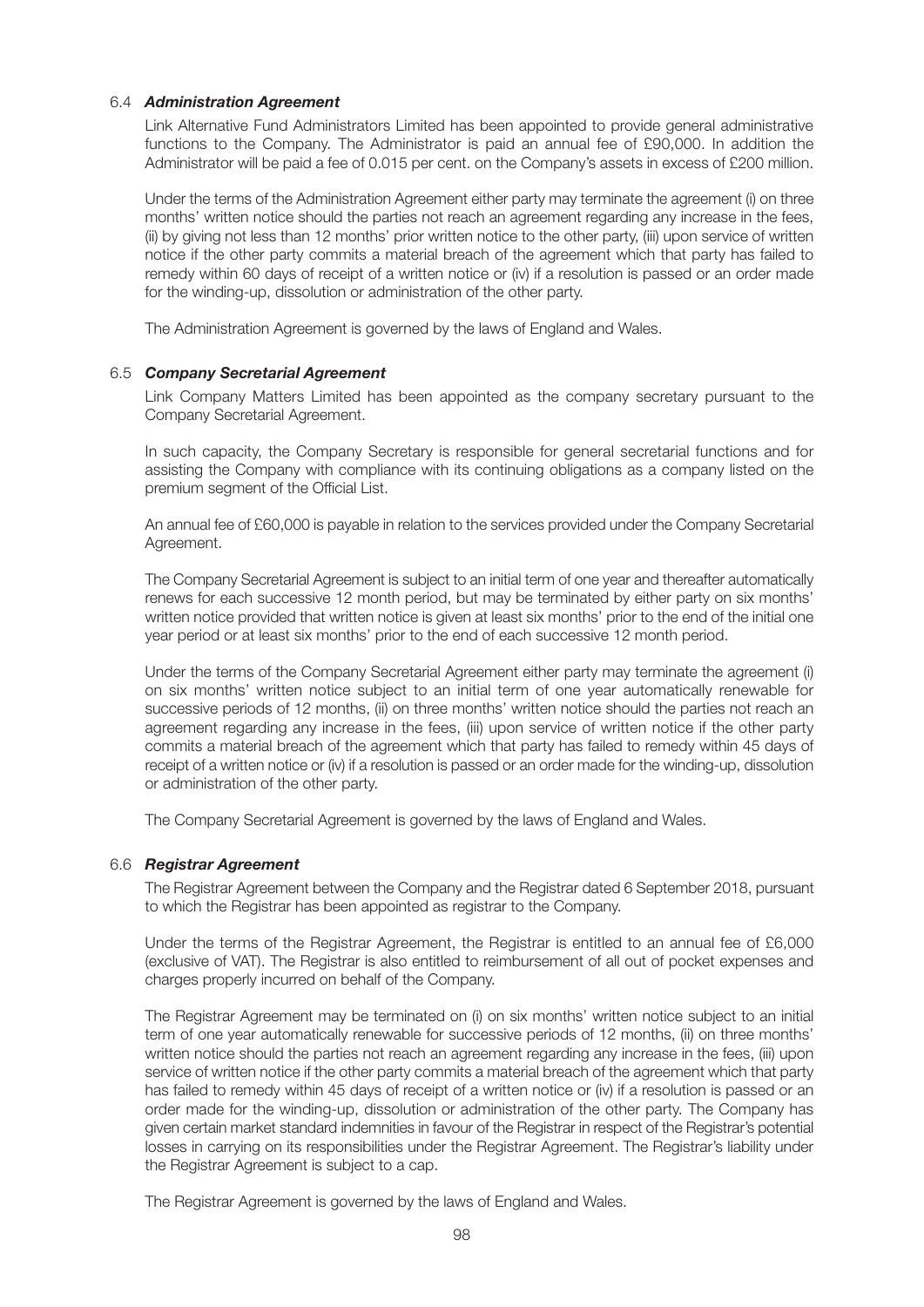### 6.7 *Receiving Agent Agreement*

 The Receiving Agent Agreement between the Company and the Receiving Agent dated 2 March 2020, pursuant to which the Receiving Agent has been appointed as receiving agent to the Company in respect of the Offer for Subscription and Intermediaries Offer.

 Under the terms of the Receiving Agent Agreement, the Receiving Agent is entitled to a fixed fee and a fee (per application received) for the processing of applications under the Offer for Subscription and Intermediaries Offer on a per-application basis. It is also entitled to reimbursement of all disbursements and out of pocket expenses incurred in connection with the agreement.

 The Company has given certain market standard indemnities in favour of the Receiving Agent in respect of the Receiving Agent's potential losses in carrying on its responsibilities under the Receiving Agent Agreement. The Receiving Agent's liability under the Receiving Agent Agreement is subject to a cap.

The Receiving Agent Agreement is governed by the laws of England and Wales.

### **7. Litigation**

There are no, nor have there been any, governmental, legal or arbitration proceedings (including any such proceedings which are pending or threatened of which the Company is aware) during the 12 months preceding the date of this document which may have, or have had in the recent past significant effects on the Company's financial position or profitability.

### **8. Auditors**

The auditors to the Company are BDO LLP of 55 Baker Street, London W1U 7EU, United Kingdom. BDO LLP is registered to carry on audit work by The Institute of Chartered Accountants in England and Wales (ICAEW).

### **9. City Code on Takeovers and Mergers**

### 9.1 *Mandatory bid*

The Takeover Code applies to the Company. Under Rule 9 of the Takeover Code, if:

- 9.1.1 a person acquires an interest in Ordinary Shares which, when taken together with Ordinary Shares already held by him or persons acting in concert with him, carry 30 per cent. or more of the voting rights in the Company; or
- 9.1.2 a person who, together with persons acting in concert with him, is interested in not less than 30 per cent. and not more than 50 per cent. of the voting rights in the Company acquires additional interests in Ordinary Shares which increase the percentage of Ordinary Shares carrying voting rights in which that person is interested,

 the acquirer and, depending on the circumstances, its concert parties, would be required (except with the consent of the Panel on Takeovers and Mergers) to make a cash offer for the outstanding Ordinary Shares at a price not less than the highest price paid for any interests in the Ordinary Shares by the acquirer or its concert parties during the previous 12 months.

### 9.2 *Compulsory acquisition*

 Under sections 974 to 991 of the Act, if an offeror acquires or contracts to acquire (pursuant to a takeover offer) not less than 90 per cent. of the shares (in value and by voting rights) to which such offer relates it may then compulsorily acquire the outstanding shares not assented to the offer. It would do so by sending a notice to holders of outstanding shares telling them that it will compulsorily acquire their shares and then, six weeks later, it would execute a transfer of the outstanding shares in its favour and pay the consideration to the Company, which would hold the consideration on trust for the holders of outstanding shares. The consideration offered to the holders whose shares are compulsorily acquired under the Act must, in general, be the same as the consideration that was available under the takeover offer.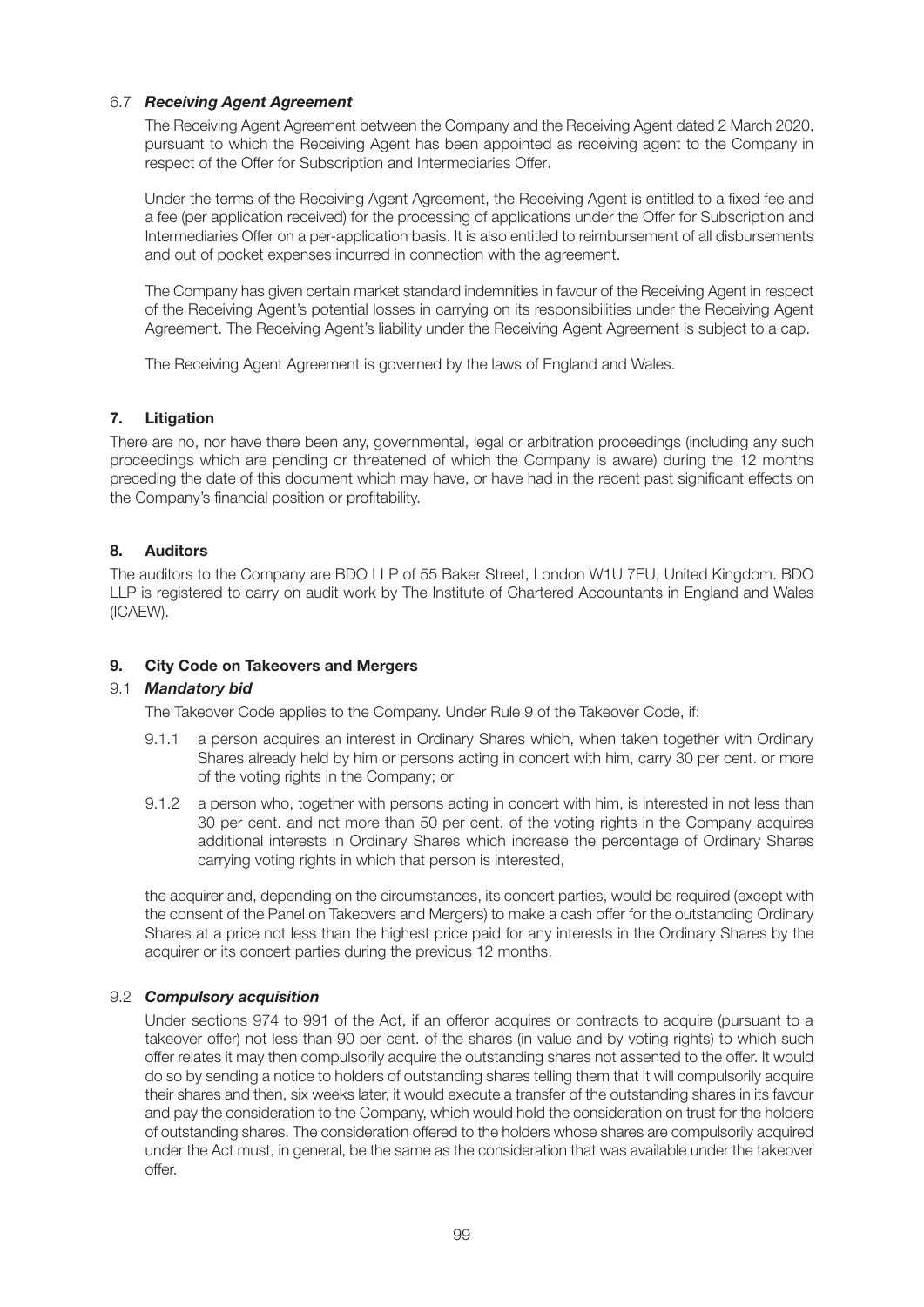In addition, pursuant to section 983 of the Act, if an offeror acquires or agrees to acquire not less than 90 per cent. of the shares (in value and by voting rights) to which the offer relates, any holder of shares to which the offer relates who has not accepted the offer may require the offeror to acquire his shares on the same terms as the takeover offer.

 The offeror would be required to give any holder of outstanding shares notice of his right to be bought out within one month of that right arising. Such sell-out rights cannot be exercised after the end of the period of three months from the last date on which the offer can be accepted or, if later, three months from the date on which the notice is served on the holder of outstanding shares notifying them of their sell-out rights. If a holder of shares exercises their rights, the offeror is bound to acquire those shares on the terms of the offer or on such other terms as may be agreed.

### **10. Squeeze-out of sell-out rules**

Other than as provided by the Act, there are no rules or provisions relating to squeeze-out and sell-out rules in relation to the Shares.

### **11. Working capital**

In the Company's opinion, the working capital available to the Company is sufficient for the Company's present requirements, that is for at least 12 months from the date of this Prospectus.

### **12. Capitalisation and indebtedness**

The following table, sourced from the Company's internal accounting records, shows the Company's indebtedness (distinguishing between guaranteed and unguaranteed, secured and unsecured indebtedness) and the Company's capitalisation as at 31 December 2019 (being the last date in respect of which the Company has published financial information).

|                                                                      | 31 December |
|----------------------------------------------------------------------|-------------|
|                                                                      | 2019        |
|                                                                      | £000        |
| <b>Total Current Debt</b>                                            |             |
| Guaranteed                                                           |             |
|                                                                      |             |
| Secured                                                              |             |
| Unguaranteed/Unsecured                                               | 15,989      |
| Total Non-Current Debt (excluding current portion of long-term debt) |             |
| Guaranteed                                                           |             |
| Secured                                                              |             |
| Unguaranteed/Unsecured                                               |             |
|                                                                      |             |
|                                                                      | 31 December |
|                                                                      | 2019        |
|                                                                      | £000        |
|                                                                      |             |
| <b>Shareholders' Equity</b>                                          |             |
| Called up share capital                                              | 1,139       |
| Share premium                                                        | 34,476      |
| Special reserve                                                      | 77,588      |
| Capital reserve                                                      | 13,145      |
| <b>Total</b>                                                         | 126,348     |
|                                                                      |             |

#### *Note to the capitalisation and indebtedness statement:*

The Shareholders' equity, which relates solely to the Company, is extracted without material adjustment from the 2019 Annual Report and Accounts. Capitalisation does not include the profit and loss reserve in accordance with the ESMA update of the CESR recommendations for the consistent implementation of the European Commission's Regulation on Prospectuses No. 809/2004.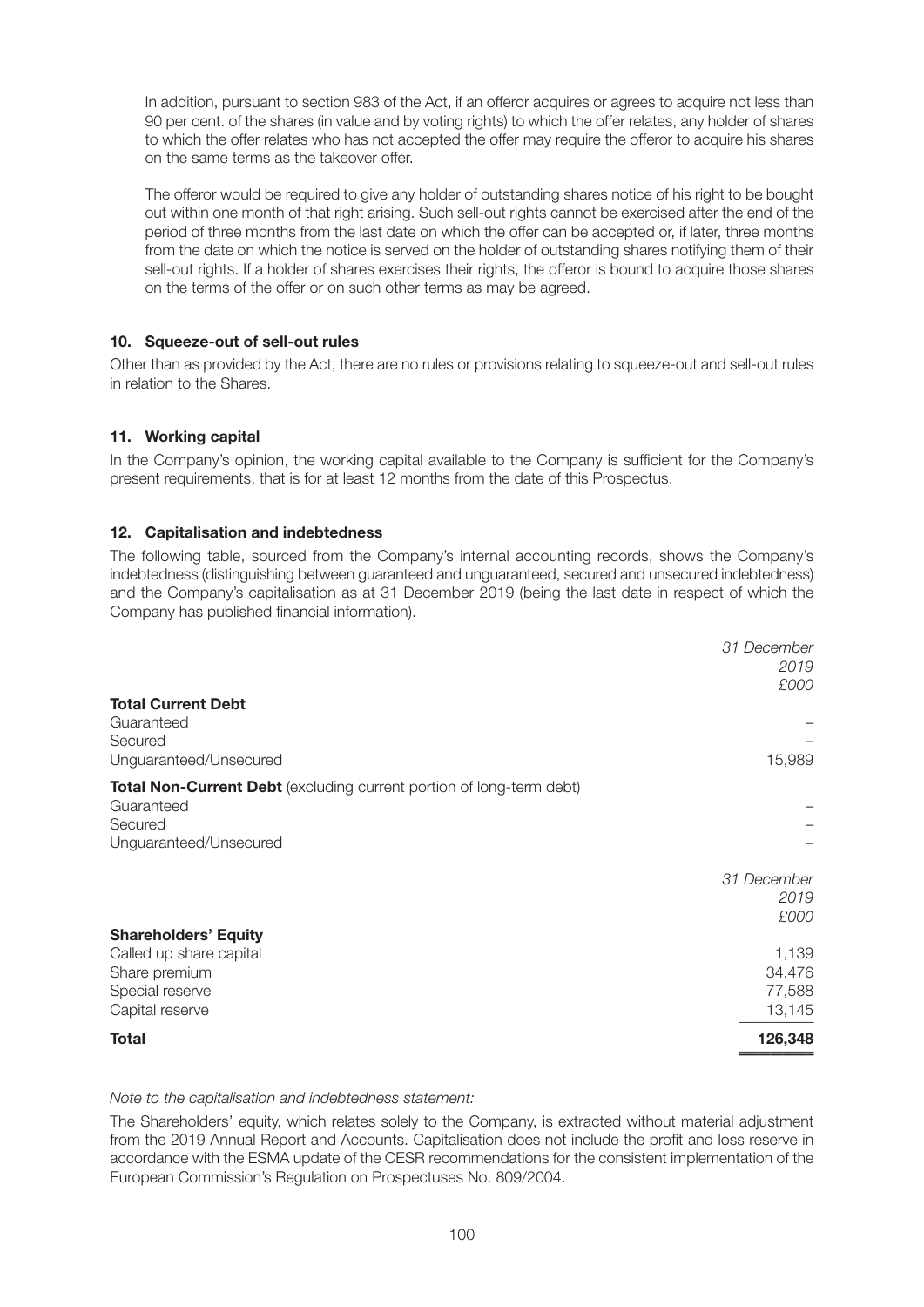There has been no material change in the capitalisation of the Company since 31 December 2019 other than the issuance of 950,000 Ordinary Shares since that date.

The following table shows the Company's audited net indebtedness as at 31 December 2019:

|     |                                            | 31 December<br>2019 |
|-----|--------------------------------------------|---------------------|
|     |                                            | £000                |
| (A) | Cash                                       | 17,995              |
| (B) | Cash equivalent                            |                     |
| (C) | <b>Trading securities</b>                  |                     |
| (D) | Liquidity $(A+B+C)$                        | 17,995              |
| (E) | Current financial receivables              |                     |
| (F) | Current bank debt                          | (15,965)            |
| (G) | Current portion of non-current debt        |                     |
| (H) | Other current financial debt               | (24)                |
| (1) | Current financial debt (F+G+H)             | (15,989)            |
| (J) | Net current financial indebtedness (I-E-D) | 2,006               |
| (K) | Non-current bank loans                     |                     |
| (L) | Bonds issued                               |                     |
| (M) | Other non-current loans                    |                     |
| (N) | Non-current financial indebtedness (K+L+M) |                     |
| (O) | Net financial indebtedness (J+N)           | 2.006               |

### **13. General**

- 13.1 Where information has been sourced from third parties, the Company confirms that this information has been accurately reproduced and that, so far as the Company is aware and is able to ascertain from information published by that third party, no facts have been omitted which would render the reproduced information inaccurate or misleading. The sources of information have been disclosed.
- 13.2 The Investment Manager has given and not withdrawn its written consent to the inclusion in this Prospectus of references to its name in the form and context in which they appear.
- 13.3 The Investment Manager accepts responsibility for and has authorised the inclusion (in the form and context in which it is included) of the information attributed to it in this Prospectus, including without limitation the information contained in Part 2 and the paragraphs entitled "Investment Manager", "Investment Opportunity", "Investment Process" and "Risk Management" in Part 2 of this Prospectus, and declares that, having taken all reasonable care to ensure that such is the case, the information attributed to it in this Prospectus is, to the best of its knowledge, in accordance with the facts and makes no omission likely to affect its import.
- 13.4 N+1 Singer is acting as sponsor, broker and placing agent to the Initial Placing and Placing Programme and has given and not withdrawn its written consent to the inclusion in this Prospectus of references to its name in the form and context in which they appear.
- 13.5 The Shares are designed to be suitable for institutional investors and professionally-advised retail investors and non-advised retail investors with at least basic market knowledge and experience, seeking access to a diversified portfolio of equity investments listed or quoted in Japan. An investment in the Company is only suitable for persons capable of evaluating the risks and merits of such an investment and who have sufficient resources to bear any loss which may result from the investment (which may equal the whole amount invested). Potential investors should consider with care whether an investment in the Company is suitable for them in the light of their personal circumstances and the financial resources available to them. Private investors in the UK who are unsure whether to invest should consider consulting a financial adviser authorised under FSMA to assess whether an investment in the Company is suitable.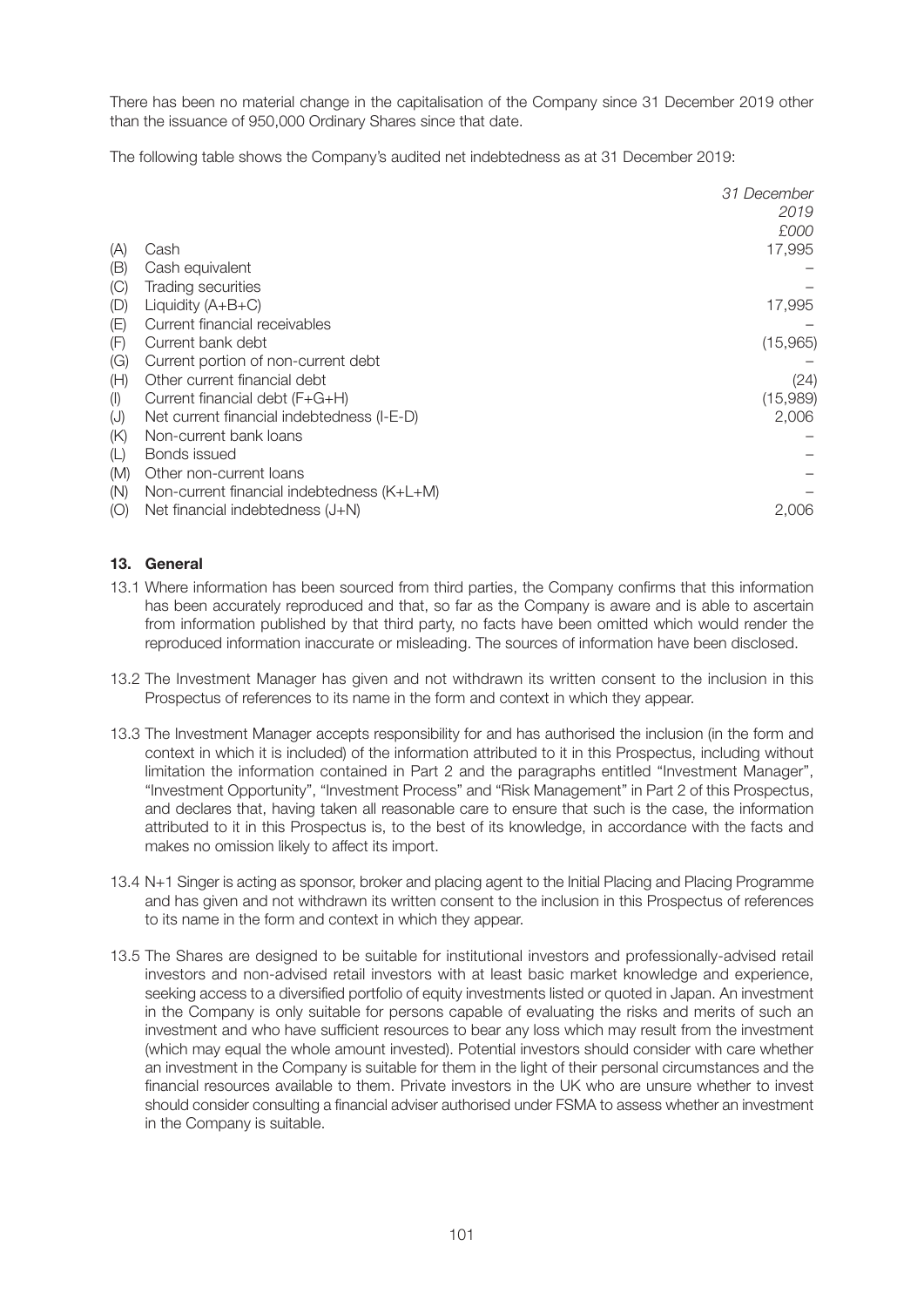### **14. Intermediaries**

No intermediaries have been authorised at the date of this Prospectus to use this Prospectus in connection with the Intermediaries Offer.

Any new information with respect to Intermediaries unknown at the date of this Prospectus will be available on the Company's website https://www.ajot.co.uk.

### **15. Documents on display**

The following documents will be available for inspection during usual business hours on any day (Saturdays, Sundays and public holidays excepted) at the registered office of the Company at Beaufort House, 51 New North Road, Exeter, Devon EX4 4EP, United Kingdom and at the offices of Stephenson Harwood LLP, 1 Finsbury Circus, London EC2M 7SH, United Kingdom until 2 March 2021 and shall be available on the Company's website https://www.ajot.com:

- 15.1 this Prospectus;
- 15.2 the Articles as at the date of this Prospectus;
- 15.3 the Articles as proposed to be amended and restated pursuant to the Articles Amendment Vote (to be proposed at the 2020 AGM);
- 15.4 the Memorandum of Association of the Company; and

15.5 the 2019 Annual Report.

Dated 3 March 2020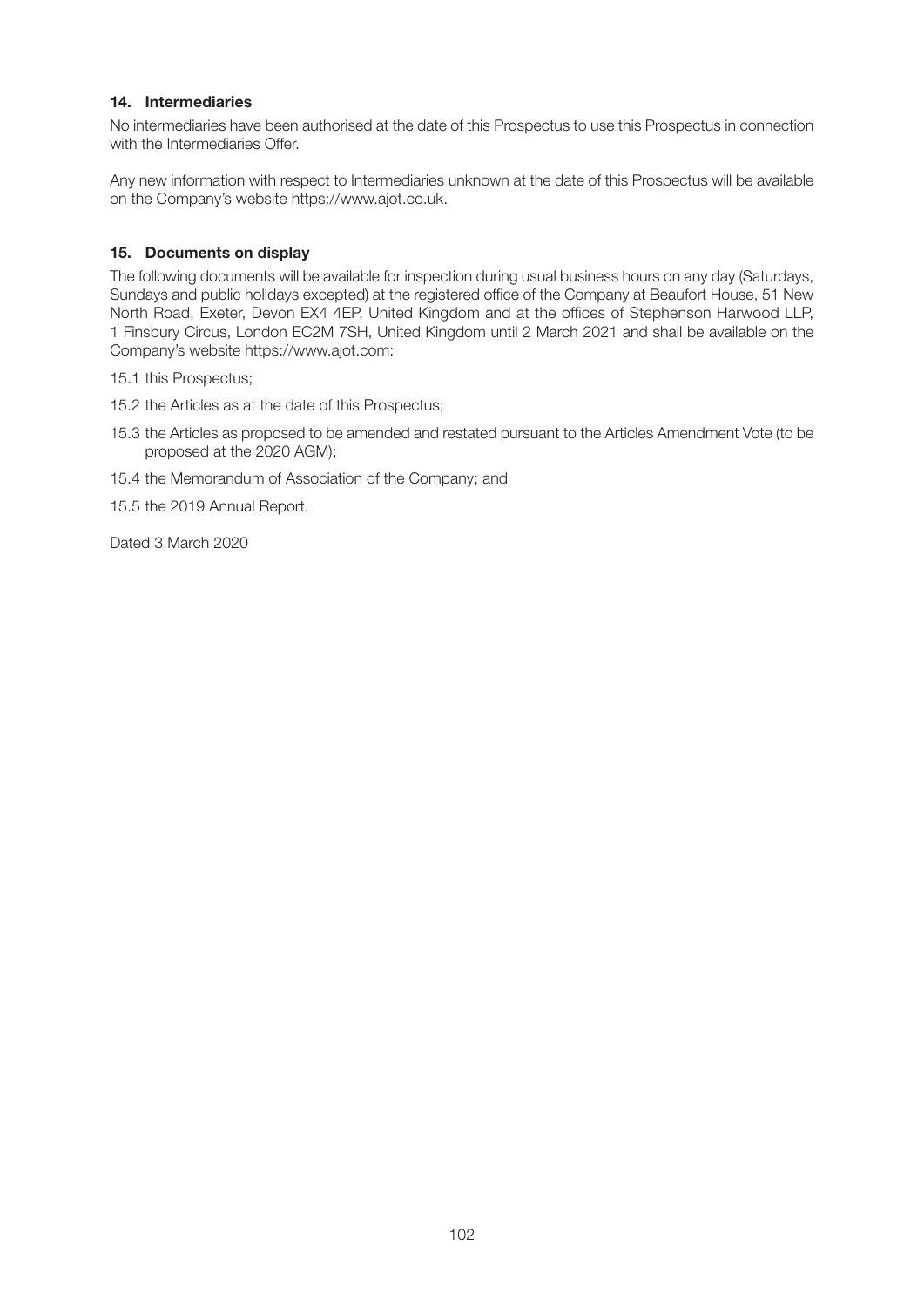# **PART 11**

# **DEFINITIONS**

The following definitions apply throughout this document, unless the context otherwise requires:

| 2019 Annual Report              | the published audited financial statements of the Company for the<br>period from incorporation on 27 July 2018 to 31 December 2019                                                                                                                                                                                                                                                                                                                                                                                 |
|---------------------------------|--------------------------------------------------------------------------------------------------------------------------------------------------------------------------------------------------------------------------------------------------------------------------------------------------------------------------------------------------------------------------------------------------------------------------------------------------------------------------------------------------------------------|
| <b>2020 AGM</b>                 | the annual general meeting of the Company to be held at the offices<br>of N+1 Singer, 1 Bartholomew Lane, London EC2N 2AX at<br>10.30 a.m. on 26 March 2020 or any adjournment thereof                                                                                                                                                                                                                                                                                                                             |
| Act                             | the Companies Act 2006, as amended from time to time                                                                                                                                                                                                                                                                                                                                                                                                                                                               |
| <b>Administration Agreement</b> | the fund administration services agreement dated 22 October 2018,<br>between the Company and the Administrator, summarised in<br>paragraph 6.4 of Part 10 of this Prospectus                                                                                                                                                                                                                                                                                                                                       |
| <b>Administrator</b>            | Link Alternative Fund Administrators Limited                                                                                                                                                                                                                                                                                                                                                                                                                                                                       |
| <b>Admission</b>                | admission of any Shares issued pursuant to the Initial Issue or<br>Placing Programme to: (i) the premium segment of the Official List;<br>and (ii) trading on the premium segment of the London Stock<br>Exchange's main market, becoming effective in accordance with<br>the Listing Rules and the admission and disclosure standards of the<br>London Stock Exchange                                                                                                                                             |
| <b>AIC Code</b>                 | the Association of Investment Companies' Code of Corporate<br>Governance, as amended from time to time                                                                                                                                                                                                                                                                                                                                                                                                             |
| <b>AIFM</b>                     | alternative investment fund manager                                                                                                                                                                                                                                                                                                                                                                                                                                                                                |
| <b>AIFMD</b>                    | Directive 2011/61/EU on Alternative Investment Fund Managers                                                                                                                                                                                                                                                                                                                                                                                                                                                       |
| <b>Articles</b>                 | the articles of association of the Company as at the date of this<br>Prospectus (or immediately after the 2020 AGM, as the context may<br>require), or, in the context of the Placing Programme, as at the date<br>of the relevant Subsequent Placing under the Placing Programme                                                                                                                                                                                                                                  |
| <b>Articles Amendment Vote</b>  | the special resolution marked as "resolution 16", which is to be<br>proposed at the 2020 AGM to amend and restate the Articles with<br>effect from the passing of the Articles Amendment Vote, such<br>resolution as set out in the notice convening the 2020 AGM posted<br>to Shareholders on 19 February 2020                                                                                                                                                                                                    |
| <b>Audit Committee</b>          | the audit committee of the Board                                                                                                                                                                                                                                                                                                                                                                                                                                                                                   |
| <b>Auditors</b>                 | BDO LLP or such other auditor as the Company may appoint from<br>time to time                                                                                                                                                                                                                                                                                                                                                                                                                                      |
| <b>Benefit Plan Investor</b>    | a "benefit plan investor" as defined in Section 3(42) of ERISA and<br>any regulations promulgated by the US Department of Labor<br>thereunder, being "employee benefit plans" as defined in<br>Section 3(3) of ERISA that are subject to Title I of ERISA, "plans"<br>that are subject to the prohibited transaction provisions of Section<br>4975 of the US Tax Code, and entities the assets of which are<br>treated as "plan assets" under Section 3(42) of ERISA and any<br>regulations promulgated thereunder |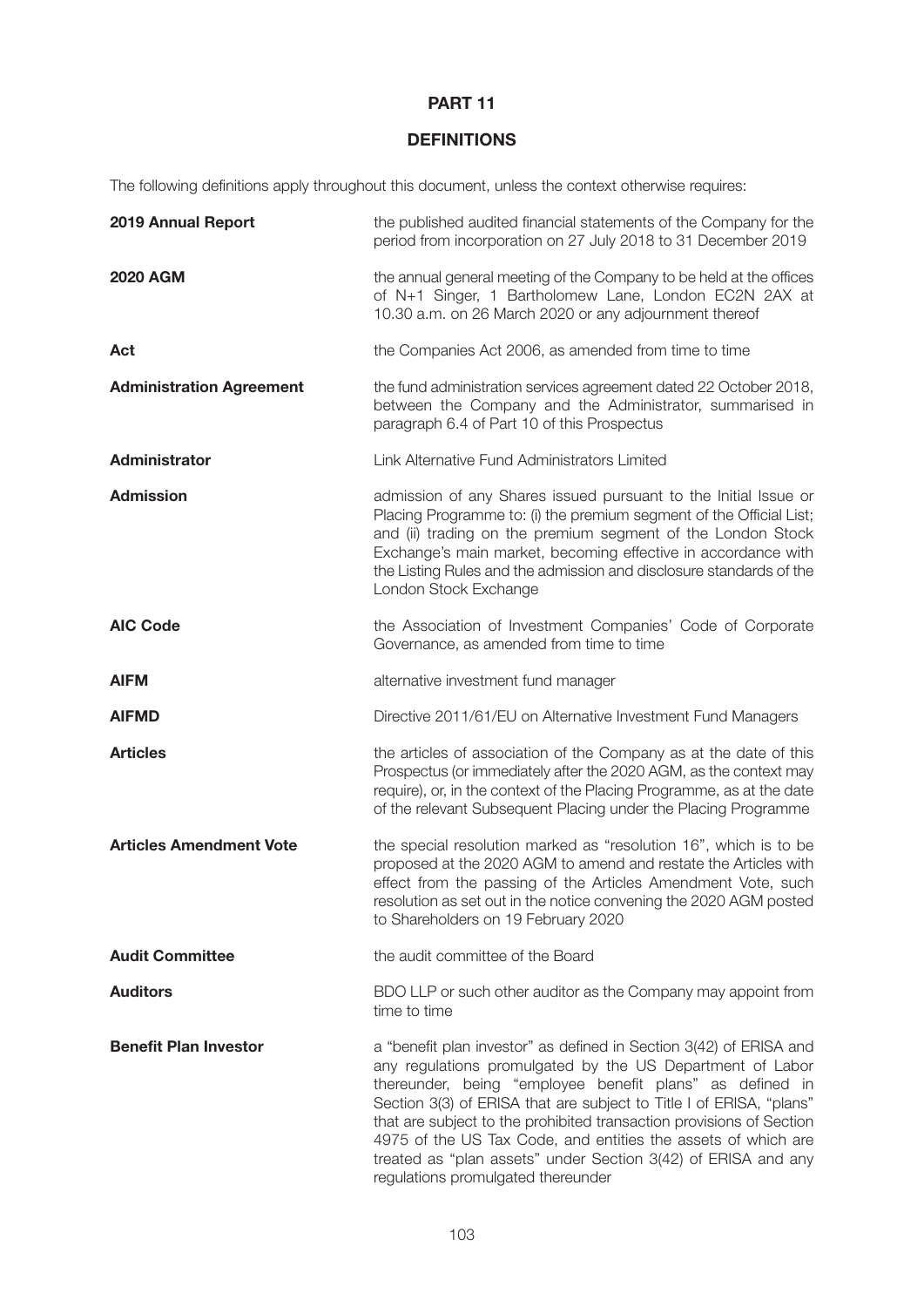| <b>Business Day</b>                                         | a day (excluding Saturdays and Sundays or public holidays in<br>England and Wales) on which banks generally are open for business<br>in London for the transaction of normal business                                       |
|-------------------------------------------------------------|-----------------------------------------------------------------------------------------------------------------------------------------------------------------------------------------------------------------------------|
| <b>C</b> Shareholder                                        | a holder of C Shares                                                                                                                                                                                                        |
| <b>C</b> Shares                                             | C shares of £0.10 each in the capital of the Company having the<br>rights and restrictions set out in paragraph 3.18 of Part 10 of this<br>Prospectus                                                                       |
| <b>Calculation Date</b>                                     | the time and date referred to in paragraph 3.18 of Part 10 of this<br>Prospectus                                                                                                                                            |
| certificated form                                           | not in uncertificated form                                                                                                                                                                                                  |
| Company                                                     | AVI Japan Opportunity Trust plc                                                                                                                                                                                             |
| <b>Company Secretary</b>                                    | Link Company Matters Limited                                                                                                                                                                                                |
| <b>Company Secretarial Agreement</b>                        | the company secretarial services agreement dated 24 August 2018,<br>between the Company and Link Market Services Limited,<br>summarised in paragraph 6.5 of Part 10 of this Prospectus                                      |
| <b>Conversion</b>                                           | the conversion of C Shares into new Ordinary Shares, as described<br>in paragraph 3.18 of Part 10 of this Prospectus                                                                                                        |
| <b>Conversion Date</b>                                      | the time and date referred to in paragraph 3.18 of Part 10 of this<br>Prospectus                                                                                                                                            |
| <b>Conversion Ratio</b>                                     | the ratio at which the C Shares convert into Ordinary Shares as<br>described in paragraph 3.18 of Part 10 of this Prospectus                                                                                                |
| <b>CREST</b>                                                | the relevant system as defined in the CREST Regulations in respect<br>of which Euroclear is the operator (as defined in the CREST<br>Regulations) in accordance with which securities may be held in<br>uncertificated form |
| <b>CREST Regulations</b>                                    | the Uncertificated Securities Regulations 2001 (SI 2001 No.<br>2001/3755), as amended                                                                                                                                       |
| <b>Custodian</b>                                            | JPMorgan Chase Bank, National Association, London Branch                                                                                                                                                                    |
| <b>Custody Agreement</b>                                    | the depositary agreement dated 6 September 2018 between the<br>Company, the Custodian and the Depositary, summarised in<br>paragraph 6.3 of Part 10 of this Prospectus                                                      |
| <b>Deferred Shares</b>                                      | deferred shares of £0.01 each in the capital of the Company arising<br>on Conversion                                                                                                                                        |
| <b>Depositary</b>                                           | J.P. Morgan Europe Limited                                                                                                                                                                                                  |
| <b>Depositary Agreement</b>                                 | the depositary agreement dated 6 September 2018 between the<br>Company, the Investment Manager and the Depositary,<br>summarised in paragraph 6.3 of Part 10 of this Prospectus                                             |
| <b>Directors or Board</b>                                   | the board of directors of the Company                                                                                                                                                                                       |
| <b>Disclosure Guidance and</b><br><b>Transparency Rules</b> | the disclosure guidance and transparency rules contained in the<br>FCA's Handbook of Rules and Guidance                                                                                                                     |
| <b>EEA</b>                                                  | European Economic Area                                                                                                                                                                                                      |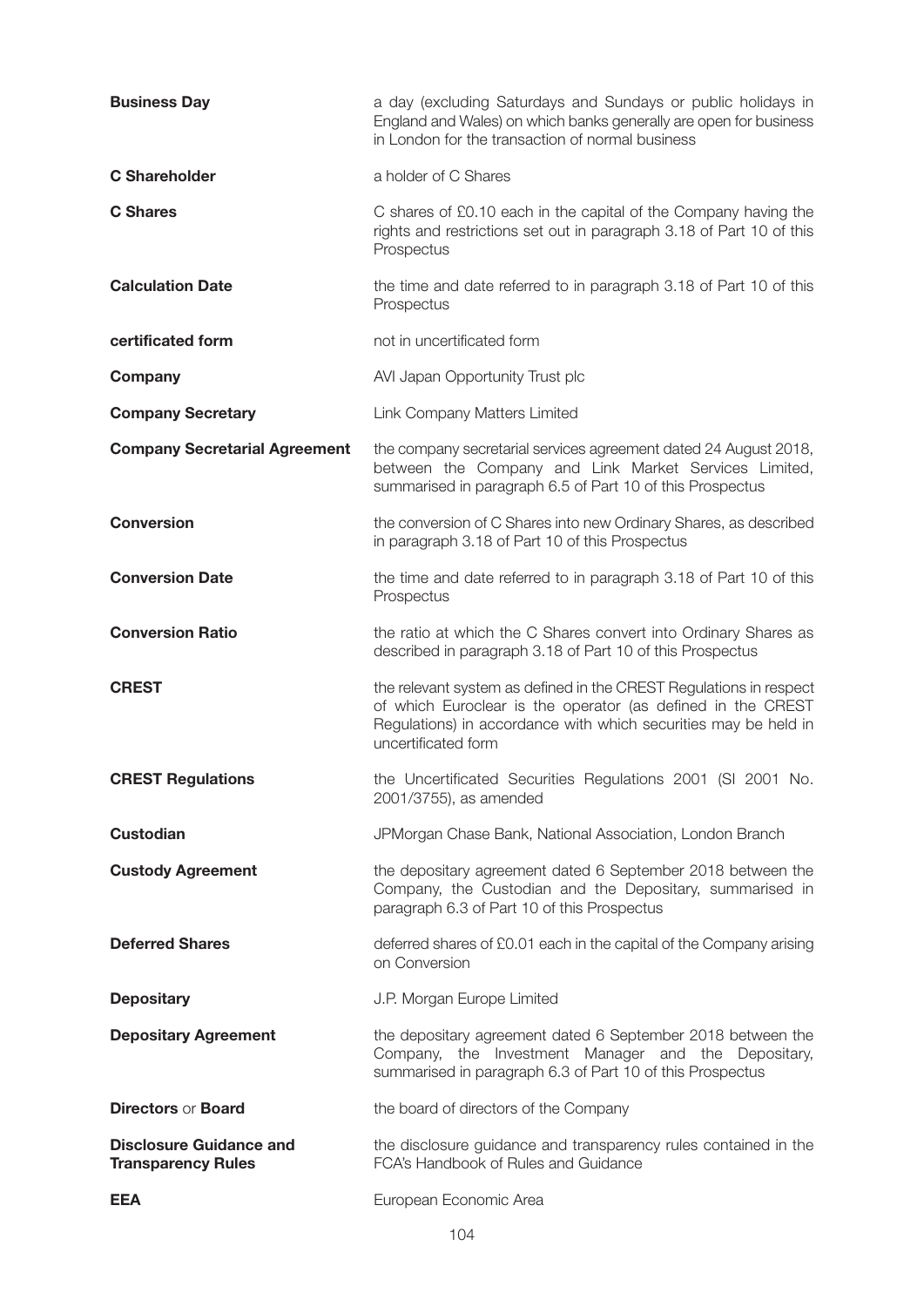| <b>ERISA</b>                                           | the United States Employee Retirement Income Security Act of<br>1974, as amended                                                                                                                                                                                                                                                                                                                                                                                                    |
|--------------------------------------------------------|-------------------------------------------------------------------------------------------------------------------------------------------------------------------------------------------------------------------------------------------------------------------------------------------------------------------------------------------------------------------------------------------------------------------------------------------------------------------------------------|
| EU                                                     | European Union                                                                                                                                                                                                                                                                                                                                                                                                                                                                      |
| <b>Euroclear</b>                                       | Euroclear UK & Ireland Limited                                                                                                                                                                                                                                                                                                                                                                                                                                                      |
| <b>FATCA</b>                                           | the United States Foreign Account Tax Compliance Act                                                                                                                                                                                                                                                                                                                                                                                                                                |
| <b>FCA</b>                                             | the UK Financial Conduct Authority                                                                                                                                                                                                                                                                                                                                                                                                                                                  |
| <b>First Admission</b>                                 | the first admission of the Company's Ordinary Shares to: (i) the<br>premium segment of the Official List; and (ii) trading on the London<br>Stock Exchange's main market, which became effective on<br>23 October 2018                                                                                                                                                                                                                                                              |
| <b>FSMA</b>                                            | the UK Financial Services and Markets Act 2000, as amended                                                                                                                                                                                                                                                                                                                                                                                                                          |
| <b>General Meeting</b>                                 | the general meeting of the Company convened for 11.00 a.m. on<br>26 March 2020 at which, inter alia, the Initial Issue Resolutions will<br>be proposed                                                                                                                                                                                                                                                                                                                              |
| <b>HMRC</b>                                            | <b>HM Revenue &amp; Customs</b>                                                                                                                                                                                                                                                                                                                                                                                                                                                     |
| <b>IASB</b>                                            | IASB International Accounting Standards Board                                                                                                                                                                                                                                                                                                                                                                                                                                       |
| <b>IFRS</b>                                            | International Financial Reporting Standards                                                                                                                                                                                                                                                                                                                                                                                                                                         |
| <b>Initial Admission</b>                               | Admission of the Ordinary Shares to be issued pursuant to the Initial<br><b>Issue</b>                                                                                                                                                                                                                                                                                                                                                                                               |
| <b>Initial Issue</b>                                   | the Initial Placing, the Offer for Subscription and the Intermediaries<br>Offer                                                                                                                                                                                                                                                                                                                                                                                                     |
| <b>Initial Placing</b>                                 | the conditional placing of Ordinary Shares by N+1 Singer at the<br>Initial Issue Price pursuant to the Share Issuance Agreement as<br>described in Part 4 of this Prospectus                                                                                                                                                                                                                                                                                                        |
| <b>Initial Issue Price</b>                             | the price at which Ordinary Shares may be issued pursuant to the<br>Initial Issue, which will be based on the prevailing Net Asset Value<br>(cum-income), in pounds sterling, per Ordinary Share as at close of<br>business on the date on which the Initial Placing closes, plus a<br>premium of approximately 2 per cent. (but not more than 5 per<br>cent.) of the above-mentioned Net Asset Value (cum-income) per<br>Ordinary Share to cover the expenses of the Initial Issue |
| <b>Initial Issue Price Announcement</b><br><b>Date</b> | the date on which the Initial Issue Price will be announced<br>through a Regulatory Information Service, which will be on 27 March<br>2020                                                                                                                                                                                                                                                                                                                                          |
| <b>Initial Issue Resolutions</b>                       | the resolutions to be proposed at the General Meeting to authorise<br>the Directors to issue new Ordinary Shares pursuant to the Initial<br>Issue on a non-pre-emptive basis                                                                                                                                                                                                                                                                                                        |
| <b>Intermediaries</b>                                  | any intermediary that is appointed by the Company in connection<br>with the Intermediaries Offer after the date of this Prospectus and<br>"Intermediary" shall mean any one of them                                                                                                                                                                                                                                                                                                 |
| <b>Intermediaries Booklet</b>                          |                                                                                                                                                                                                                                                                                                                                                                                                                                                                                     |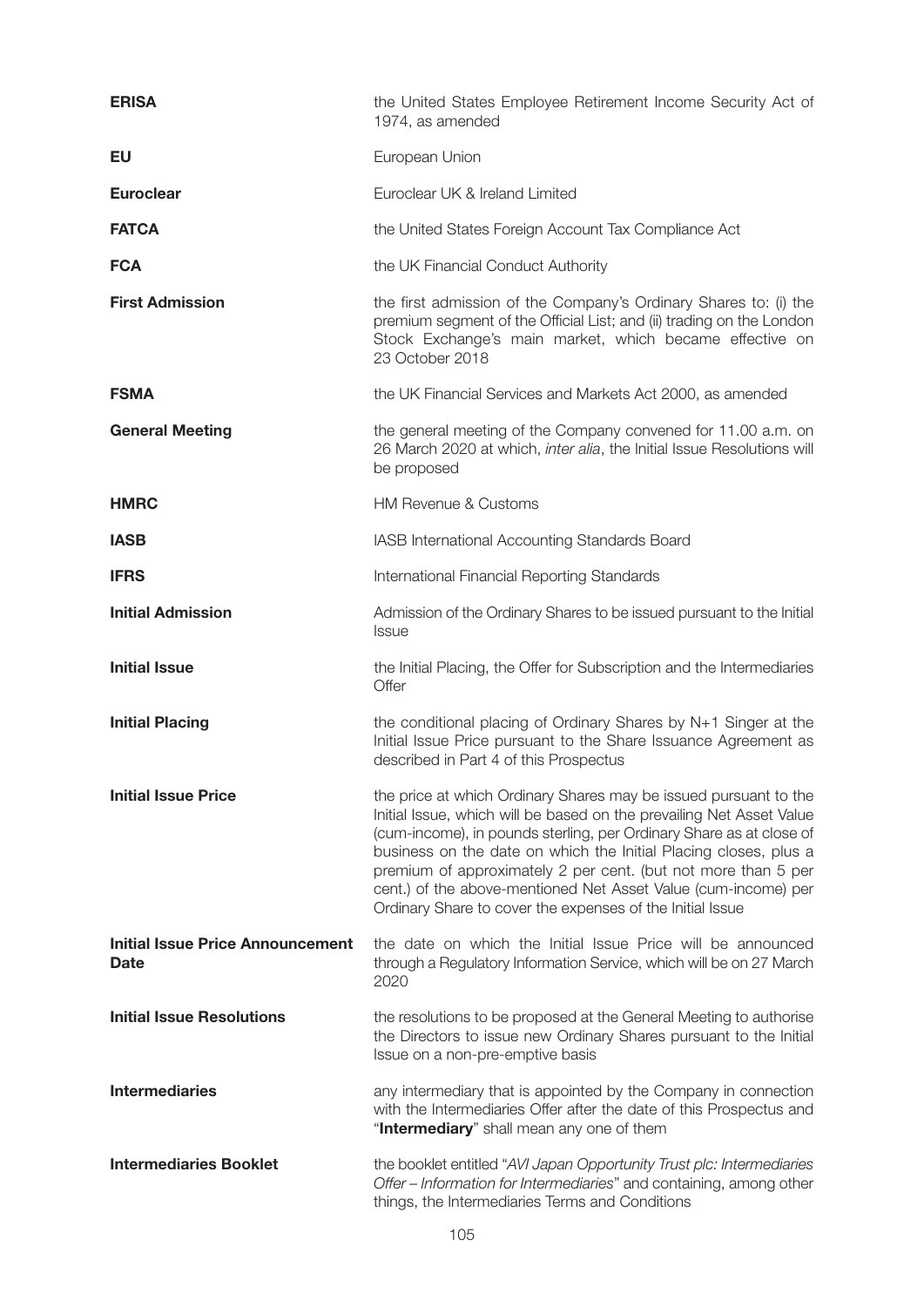| <b>Intermediaries Offer</b>                          | the offer of Ordinary Shares by the Intermediaries pursuant to the<br>Initial Issue                                                                                                                                                                        |
|------------------------------------------------------|------------------------------------------------------------------------------------------------------------------------------------------------------------------------------------------------------------------------------------------------------------|
| <b>Intermediaries Offer Adviser</b>                  | Kepler Partners LLP                                                                                                                                                                                                                                        |
| <b>Intermediaries Terms and</b><br><b>Conditions</b> | the terms and conditions agreed between the Intermediaries Offer<br>Adviser, the Company, the Investment Manager and the<br>Intermediaries in relation to the Intermediaries Offer and contained<br>in the Intermediaries Booklet                          |
| <b>Investment Management</b><br><b>Agreement</b>     | the alternative investment fund management agreement dated<br>6 September 2018 (as amended by way of a side letter dated<br>17 January 2020), between the Investment Manager and the<br>Company, summarised in paragraph 6.2 of Part 10 of this Prospectus |
| <b>Investment Manager</b>                            | Asset Value Investors Limited                                                                                                                                                                                                                              |
| <b>Latest Practicable Date</b>                       | close of business on 28 February 2020, being the latest practicable<br>date prior to the publication of this Prospectus to ascertain certain<br>information contained therein                                                                              |
| <b>Listing Rules</b>                                 | the listing rules made by the FCA under section 73A of FSMA                                                                                                                                                                                                |
| <b>London Stock Exchange</b>                         | London Stock Exchange plc                                                                                                                                                                                                                                  |
| <b>Market Abuse Regulation</b>                       | regulation (EU) No. 596/2014 of the European Parliament and of<br>the Council of 16 April 2014 on market abuse                                                                                                                                             |
| <b>Member State</b>                                  | any member state of the EEA                                                                                                                                                                                                                                |
| N+1 Singer                                           | Nplus1 Singer Advisory LLP, being the sponsor, broker and Placing<br>Agent for the Initial Issue and any Subsequent Placing under the<br>Placing Programme                                                                                                 |
| <b>Net Asset Value</b>                               | the value of the assets of the Company less its liabilities, determined<br>in accordance with the accounting principles adopted by the<br>Company from time to time                                                                                        |
| <b>Net Asset Value per Share</b>                     | the Net Asset Value attributable to the Shares divided by the<br>number of Shares in issue (excluding any Ordinary Shares held in<br>treasury)                                                                                                             |
| <b>Official List</b>                                 | the official list maintained by the FCA                                                                                                                                                                                                                    |
| <b>Ordinary Shares</b>                               | The ordinary shares of £0.01 each in the capital of the Company                                                                                                                                                                                            |
| <b>Placee</b>                                        | a person subscribing for Ordinary Shares and/or C Shares under<br>the Initial Placing and/or a Subsequent Placing                                                                                                                                          |
| <b>Placing Agent</b>                                 | N+1 Singer                                                                                                                                                                                                                                                 |
| <b>Placing Programme</b>                             | the conditional programme of placings of Ordinary Shares and/or<br>C Shares by N+1 Singer pursuant to the Share Issuance Agreement<br>as described in Part 5 of this Prospectus                                                                            |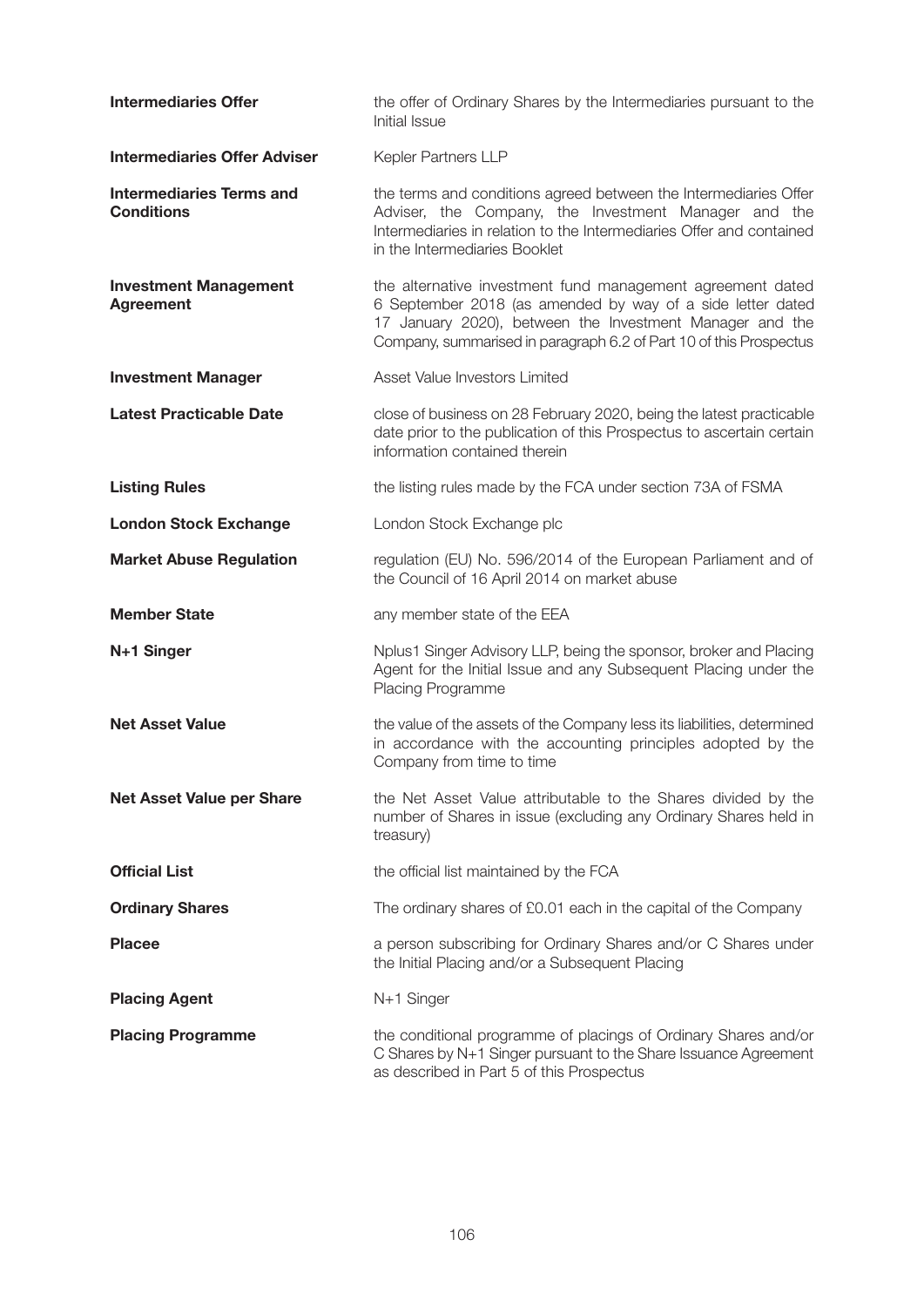| <b>Placing Programme Price</b>        | the applicable price at which new Shares will be issued under the<br>Placing Programme, being:                                                                                                                                                                                                                                                                                                                      |
|---------------------------------------|---------------------------------------------------------------------------------------------------------------------------------------------------------------------------------------------------------------------------------------------------------------------------------------------------------------------------------------------------------------------------------------------------------------------|
|                                       | • in the case of any new Ordinary Shares, not less than the<br>prevailing Net Asset Value (cum-income), in pounds sterling, per<br>Ordinary Share at the time of issue plus a premium (not expected<br>to exceed 2 per cent. (and in any event not more than 5 per cent.)<br>of the prevailing Net Asset Value (cum-income)) to cover the<br>expenses of such issue; and                                            |
|                                       | • in the case of any C Shares, £1.00 per C Share                                                                                                                                                                                                                                                                                                                                                                    |
| <b>PRA</b>                            | the UK Prudential Regulatory Authority                                                                                                                                                                                                                                                                                                                                                                              |
| <b>PRIIPs Regulation</b>              | Regulation (EU) No 1286/2014 of the European Parliament and of<br>the Council of 26 November 2014 on key information documents<br>for packaged retail and insurance-based investment products<br>(PRIIPs) and its implementing and delegated acts                                                                                                                                                                   |
| <b>PROD Sourcebook</b>                | the Product Intervention and Product Governance Sourcebook<br>contained in the FCA's Handbook of Rules and Guidance                                                                                                                                                                                                                                                                                                 |
| <b>Prospectus</b>                     | this document                                                                                                                                                                                                                                                                                                                                                                                                       |
| <b>Prospectus Regulation</b>          | Regulation (EU) 2017/1129 of the European Parliament and of the<br>Council of 14 June 2017 on the prospectus to be published when<br>securities are offered to the public or admitted to trading on a<br>regulated market, and repealing Directive 2003/71/EC                                                                                                                                                       |
| <b>Prospectus Regulation Rules</b>    | the rules and regulations made by the FCA under Part VI of FSMA                                                                                                                                                                                                                                                                                                                                                     |
| <b>Receiving Agent</b>                | Computershare Investor Services PLC                                                                                                                                                                                                                                                                                                                                                                                 |
| <b>Receiving Agent Agreement</b>      | the agreement dated 2 March 2020, between the Company and<br>the Receiving Agent, summarised in paragraph 6.7 of Part 10 of<br>this Prospectus                                                                                                                                                                                                                                                                      |
| <b>Redeemable Preference Shares</b>   | redeemable preference shares of £1.00 each in the capital of the<br>Company                                                                                                                                                                                                                                                                                                                                         |
| <b>Register</b>                       | the register of members of the Company                                                                                                                                                                                                                                                                                                                                                                              |
| Registrar                             | <b>Link Asset Services</b>                                                                                                                                                                                                                                                                                                                                                                                          |
| <b>Registrar Agreement</b>            | the agreement dated 6 September 2018, between the Company<br>and the Registrar, summarised in paragraph 6.6 of Part 10 of this<br>Prospectus                                                                                                                                                                                                                                                                        |
| <b>Regulation S</b>                   | Regulation S under the US Securities Act                                                                                                                                                                                                                                                                                                                                                                            |
| <b>Regulatory Information Service</b> | service authorised by the FCA to release regulatory<br>а<br>announcements to the London Stock Exchange                                                                                                                                                                                                                                                                                                              |
| <b>Restricted Jurisdiction</b>        | each of Australia, Canada, Japan, the Republic of South Africa and<br>the United States, and any jurisdiction where local law or regulations<br>may result in a risk of civil, regulatory or criminal exposure or<br>prosecution if information or documentation concerning the Initial<br>Issue and/or Placing Programme (including this Prospectus) is sent<br>or made available to a person in that jurisdiction |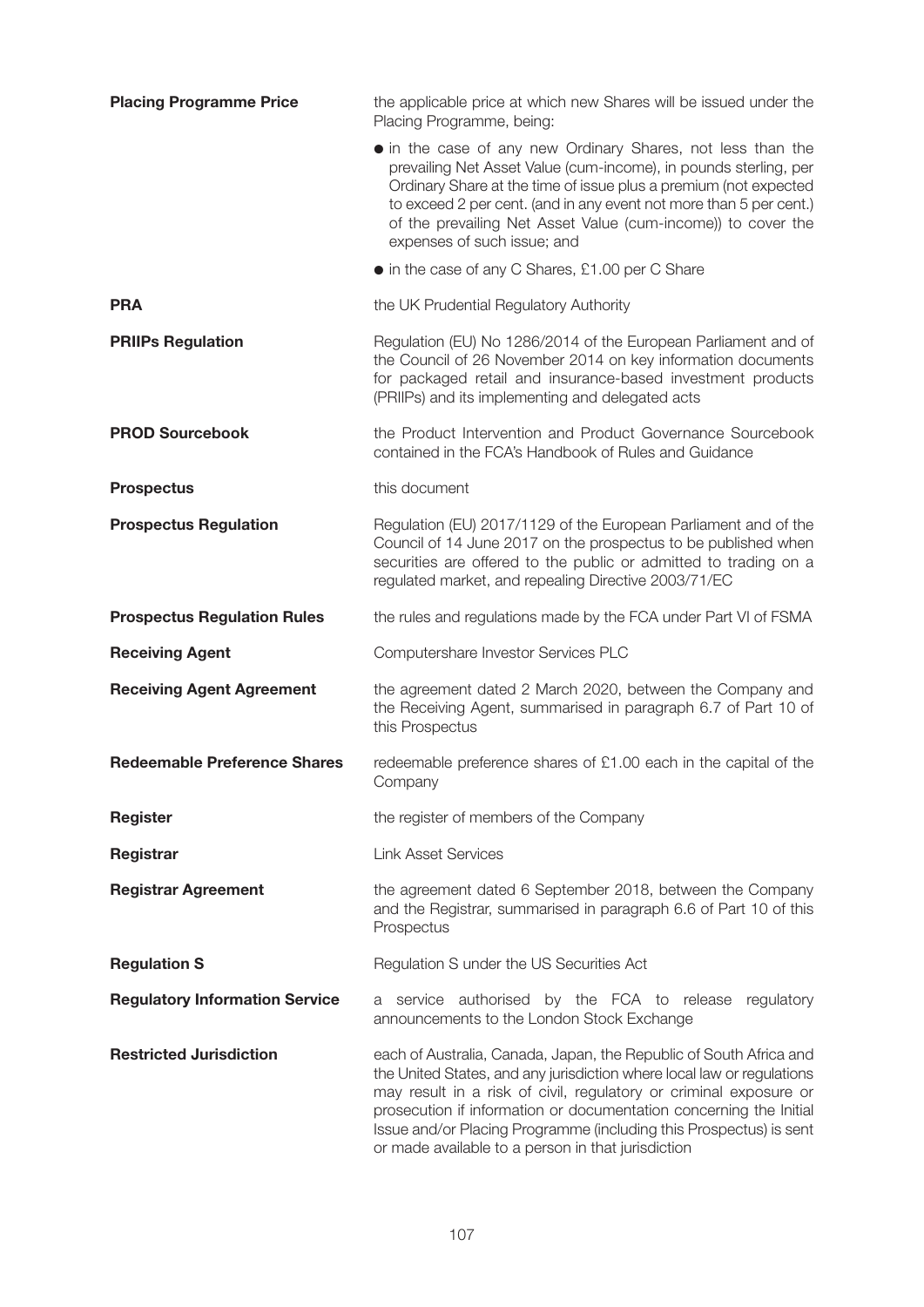| <b>Share Issuance Agreement</b>             | the share issuance agreement dated 3 March 2020, between the<br>Company, the Investment Manager and N+1 Singer, summarised<br>in paragraph 6.1 of Part 10 of this Prospectus      |
|---------------------------------------------|-----------------------------------------------------------------------------------------------------------------------------------------------------------------------------------|
| <b>Shareholder</b>                          | a holder of Shares                                                                                                                                                                |
| <b>Shares</b>                               | Ordinary Shares and/or C Shares, as the context requires                                                                                                                          |
| Sterling, £, pence or p                     | the lawful currency of the UK                                                                                                                                                     |
| <b>Subsequent Placing</b>                   | any subsequent placing of Ordinary Shares and/or C Shares<br>pursuant to the Placing Programme                                                                                    |
| <b>Takeover Code</b>                        | the City Code on Takeovers and Mergers                                                                                                                                            |
| <b>UK</b>                                   | the United Kingdom of Great Britain and Northern Ireland                                                                                                                          |
| uncertificated or<br>in uncertificated form | a share recorded on the Register as being held in uncertificated<br>form in CREST and title to which, by virtue of the CREST<br>Regulations, may be transferred by means of CREST |
| <b>Underlying Applicants</b>                | investors who wish to acquire Ordinary Shares under the<br>Intermediaries Offer who are clients of any Intermediary                                                               |
| <b>United States or US</b>                  | the United States of America, its territories and possessions, any<br>state of the United States of America and the District of Columbia                                          |
| <b>US\$ or US Dollars</b>                   | the lawful currency of the United States                                                                                                                                          |
| <b>US Exchange Act</b>                      | the United States Securities Exchange Act of 1934, as amended                                                                                                                     |
| <b>US Investment Company Act</b>            | the United States Investment Company Act of 1940, as amended                                                                                                                      |
| <b>US Person</b>                            | a US Person as defined for the purposes of Regulation S                                                                                                                           |
| <b>US Securities Act</b>                    | the United States Securities Act of 1933, as amended                                                                                                                              |
| <b>US Tax Code</b>                          | the US Internal Revenue Code of 1986, as amended                                                                                                                                  |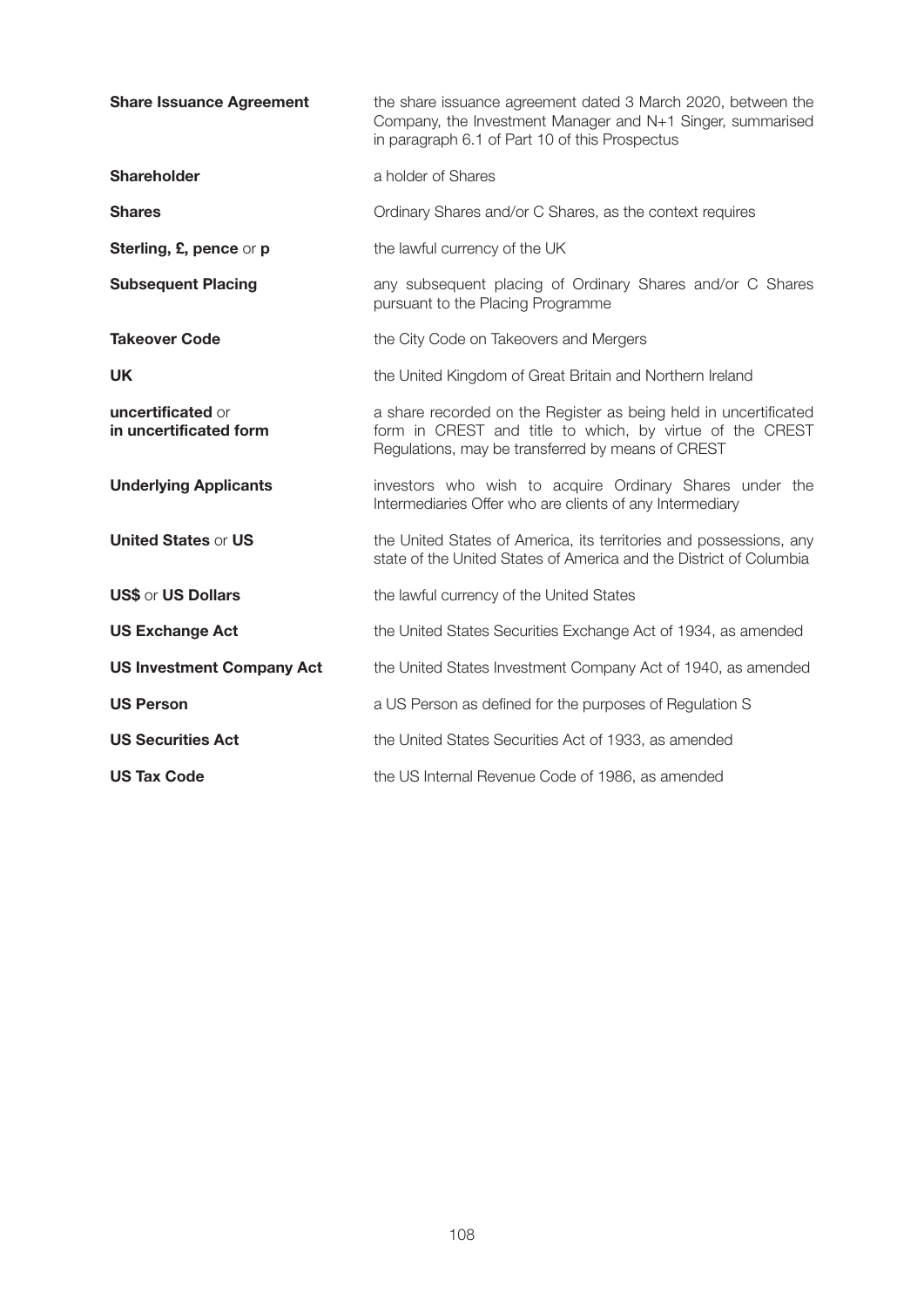# **APPENDIX I: APPLICATION FORM FOR THE OFFER FOR SUBSCRIPTION**

Please send this completed form by post to Computershare Investor Services PLC, Corporate Actions Projects, Bristol BS99 6AH or by hand (during normal business hours) to Computershare Investor Services PLC, The Pavilions, Bridgwater Road, Bristol BS13 8AE so as to be received no later than 1.00 p.m. (London time) on 26 March 2020.

The Directors may alter such date and thereby shorten or lengthen the offer period. In the event that the offer period is altered, AVI Japan Opportunity Trust plc (the "**Company**") will notify investors of such change.

Important: Before completing this form, you should read the prospectus issued by the Company dated 3 March 2020 (the "**Prospectus**") and the terms and conditions of application under the Offer for Subscription set out in the Prospectus and accompanying notes to this form.

To: AVI Japan Opportunity Trust plc and the Receiving Agent

# **1. APPLICATION**

I/We the person(s) detailed in section 2A below offer to subscribe for the amount shown in Box 1 for Ordinary Shares at the Initial Issue Price (as defined in the Prospectus) per Ordinary Share subject to the terms and conditions of application under the Offer for Subscription set out in the Prospectus and subject to the articles of association of the Company in force from time-to-time.

# **2A. DETAILS OF HOLDER(S) IN WHOSE NAME(S) ORDINARY SHARES WILL BE ISSUED**

(BLOCK CAPITALS)

| 1: | Mr, Mrs, Ms or Title: | Forenames (in full): |  |
|----|-----------------------|----------------------|--|
|    | Surname/Company name: |                      |  |
|    | Address (in full):    |                      |  |
|    |                       | Postcode:            |  |
|    | Designation (if any): |                      |  |
| 2: | Mr, Mrs, Ms or Title: | Forenames (in full): |  |
|    | Surname/Company name: |                      |  |
|    | Address (in full):    |                      |  |
|    |                       | Postcode:            |  |
|    | Designation (if any): |                      |  |

Log No. Box 1 (minimum of £1,000 and in multiples of £100 thereafter)

FOR OFFICIAL USE

**ONLY**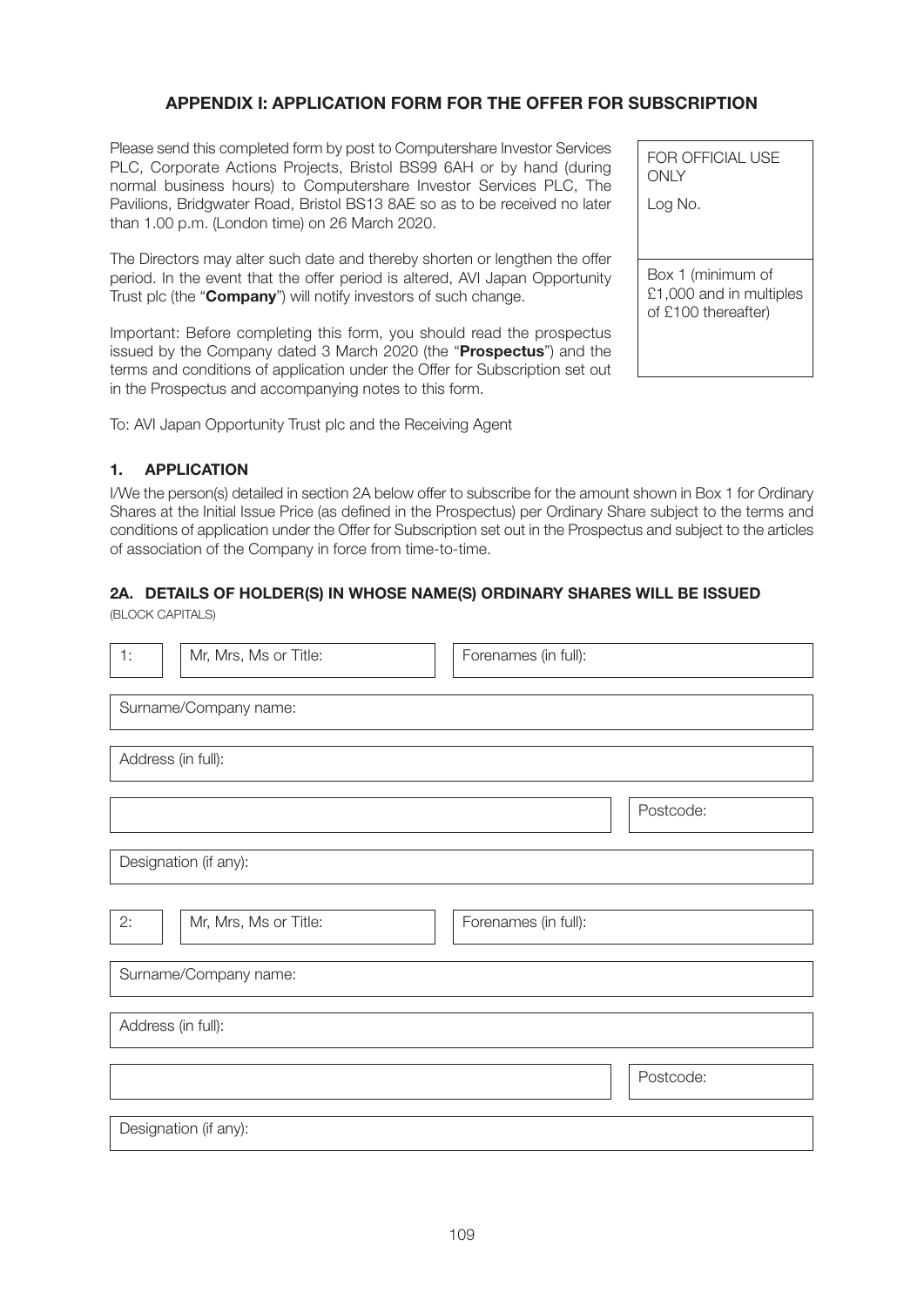| 3:                 | Mr, Mrs, Ms or Title: | Forenames (in full): |           |
|--------------------|-----------------------|----------------------|-----------|
|                    | Surname/Company name: |                      |           |
| Address (in full): |                       |                      |           |
|                    |                       |                      | Postcode: |
|                    | Designation (if any): |                      |           |
| 4:                 | Mr, Mrs, Ms or Title: | Forenames (in full): |           |
|                    | Surname/Company name: |                      |           |
| Address (in full): |                       |                      |           |
|                    |                       |                      | Postcode: |
|                    | Designation (if any): |                      |           |

## **2B. CREST ACCOUNT DETAILS INTO WHICH ORDINARY SHARES ARE TO BE DEPOSITED (IF APPLICABLE)**

Only complete this section if Ordinary Shares allotted are to be deposited in a CREST Account which must be in the same name as the holder(s) given in Section 2A.

| (BLOCK CAPITALS)                |  |  |  |  |
|---------------------------------|--|--|--|--|
| <b>CREST Participant ID:</b>    |  |  |  |  |
| <b>CREST Member Account ID:</b> |  |  |  |  |

#### **3. SIGNATURE(S): ALL HOLDERS MUCH SIGN**

By completing box 3 below you are deemed to have read the Prospectus and agreed to the terms and conditions in Part 7 of the Prospectus (Terms and Conditions of Application under the Offer for Subscription) and agreed to be subject to the articles of association of the Company in force from time-to-time and to have given the warranties, representations and undertakings set out therein.

| <b>First Applicant Signature:</b> | Date: |
|-----------------------------------|-------|
| Second Applicant Signature:       | Date: |
| Third Applicant Signature:        | Date: |
| Fourth Applicant Signature:       | Date: |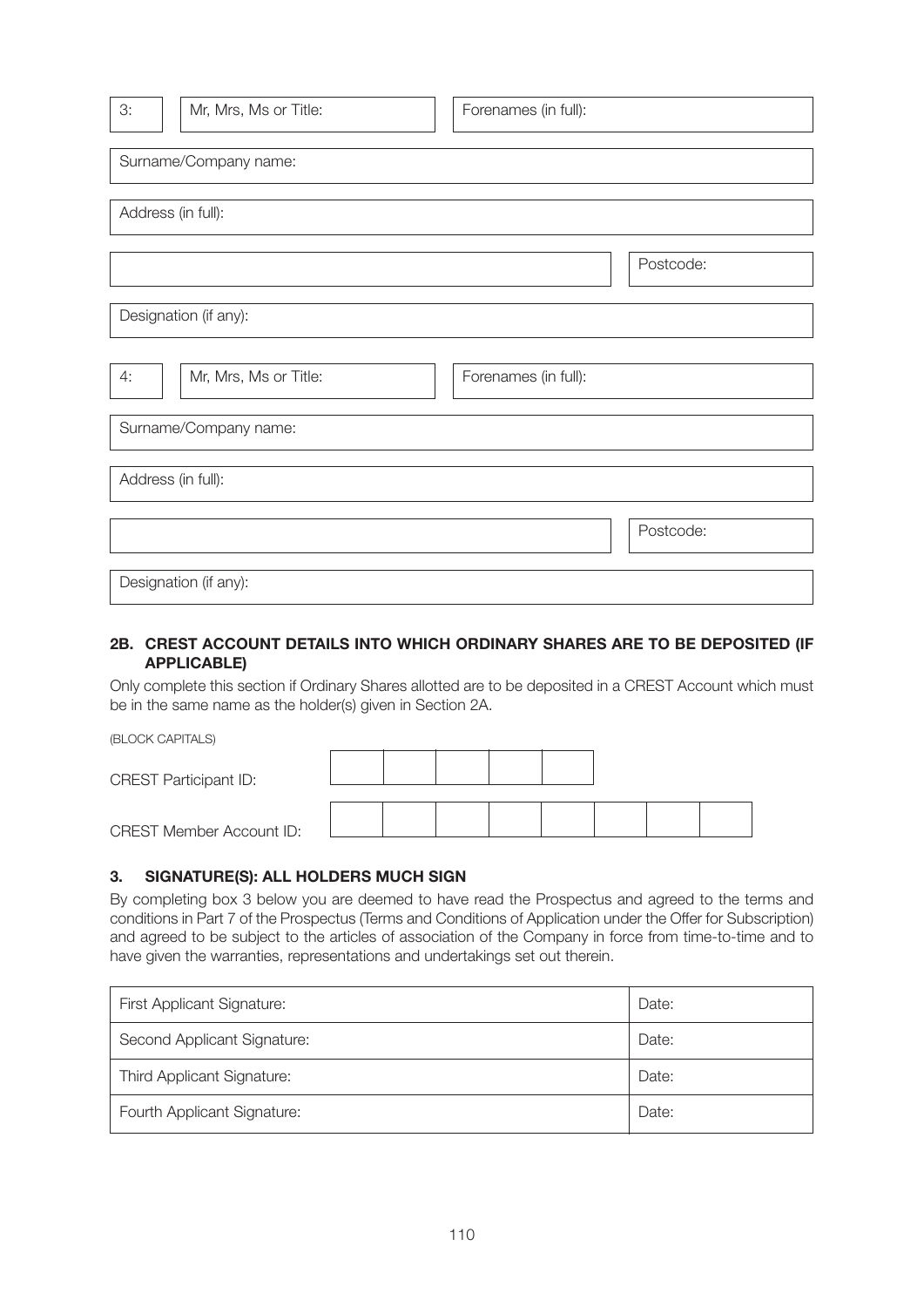Execution by a Company

| Executed by (Name of Company):                          | Date: |                             |
|---------------------------------------------------------|-------|-----------------------------|
| Name of Director:                                       | Date: |                             |
| Signature:                                              |       |                             |
| Name of Director/Secretary:                             | Date: |                             |
| Signature:                                              |       |                             |
| If you are affixing a company seal, please mark a cross |       | Affix Company<br>Seal here: |

# **4. SETTLEMENT**

Please tick the relevant box confirming your method of payment

# **4A. CHEQUES/BANKER'S DRAFT**



If you are subscribing for Ordinary Shares and paying by cheque or banker's draft, pin or staple to this form your cheque or banker's draft for the subscription amount shown in Box 1 made payable to "CIS PLC re AVI Japan Opportunity Trust plc OFS 2020 Acceptance a/c" and crossed "A/C payee only". Cheques and banker's payments must be drawn in sterling on an account at a bank branch in the United Kingdom and must bear a United Kingdom bank sort code number in the top right hand corner. If you use a banker's draft or a building society cheque you should ensure that the bank or building society issuing the payment enters the name, address and account number of the person whose account is being debited on the reverse of the banker's draft or cheque and adds its stamp.

# **4B. ELECTRONIC BANK TRANSFER**



If you are subscribing for Ordinary Shares and sending subscription monies by electronic bank transfer (CHAPS), payment must be made for value by 1.00 p.m. (London time) on 26 March 2020. Please contact Computershare Investor Services PLC stating "AVI Japan Opportunity Trust plc OFS 2020" by email at OFSpaymentqueries@computershare.co.uk for full bank details. You will be provided with a unique reference number which must be used when making the payment.

Please enter below the sort code of the bank and branch you will be instructing to make such payment for value by 1.00 p.m. (London time) on 26 March 2020, together with the name and number of the account to be debited with such payment and the branch contact details.

| Sort Code:           | <b>Account Number:</b> |
|----------------------|------------------------|
| <b>Account Name:</b> | Bank Name and Address: |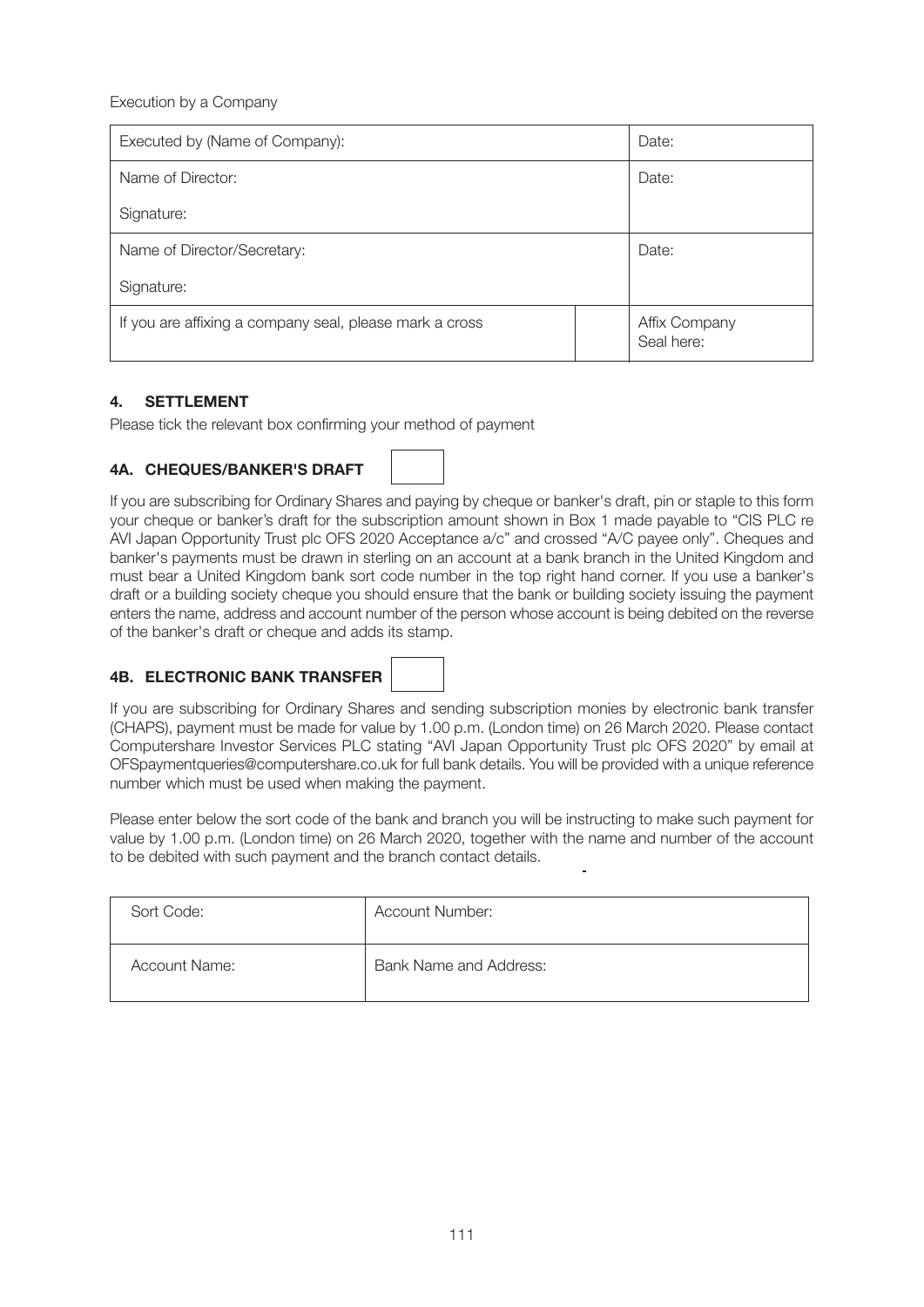## **4C. SETTLEMENT BY DELIVERY VERSUS. PAYMENT (DVP)**



Only complete this section if you choose to settle your application within CREST, that is delivery versus payment (DVP).

Please indicate the CREST Participant ID from which the DEL message will be received by the Receiving Agent for matching, which should match that shown in 2B above, together with the relevant Member Account ID.

| (BLOCK CAPITALS)                |  |  |  |  |
|---------------------------------|--|--|--|--|
| <b>CREST Participant ID:</b>    |  |  |  |  |
|                                 |  |  |  |  |
| <b>CREST Member Account ID:</b> |  |  |  |  |

You or your settlement agent/custodian's CREST account must allow for the delivery and acceptance of Ordinary Shares to be made against payment at the Initial Issue Price per Ordinary Share, following the CREST matching criteria set below:

| <b>Trade Date:</b>           | 30 March 2020                   |
|------------------------------|---------------------------------|
| <b>Settlement Date:</b>      | 2 April 2020                    |
| Company:                     | AVI Japan Opportunity Trust plc |
| <b>Security Description:</b> | Ordinary Shares of £0.01        |
| <b>SEDOL:</b>                | BD6H5D3                         |
| <b>ISIN:</b>                 | GB00BD6H5D36                    |

Should you wish to settle DVP, you will need to match your instructions to Computershare's Participant account 8RA35 by no later than 1.00 p.m. (London time) on 30 March 2020.

You must also ensure that you or your settlement agent/custodian have a sufficient ''debit cap'' within the CREST system to facilitate settlement in addition to your/their own daily trading and settlement requirements.

#### **5. RELIABLE INTRODUCER DECLARATION**

Completion and signing of this declaration by a suitable person or institution may avoid presentation being requested of the identity documents detailed in section 6 of this form.

The declaration below may only be signed by a person or institution (such as a governmental approved bank, stockbroker or investment firm, financial services firm or an established law firm or accountancy firm) (the "firm") which is itself subject in its own country to operation of 'know your customer' and anti-money laundering regulations no less stringent than those which prevail in the United Kingdom.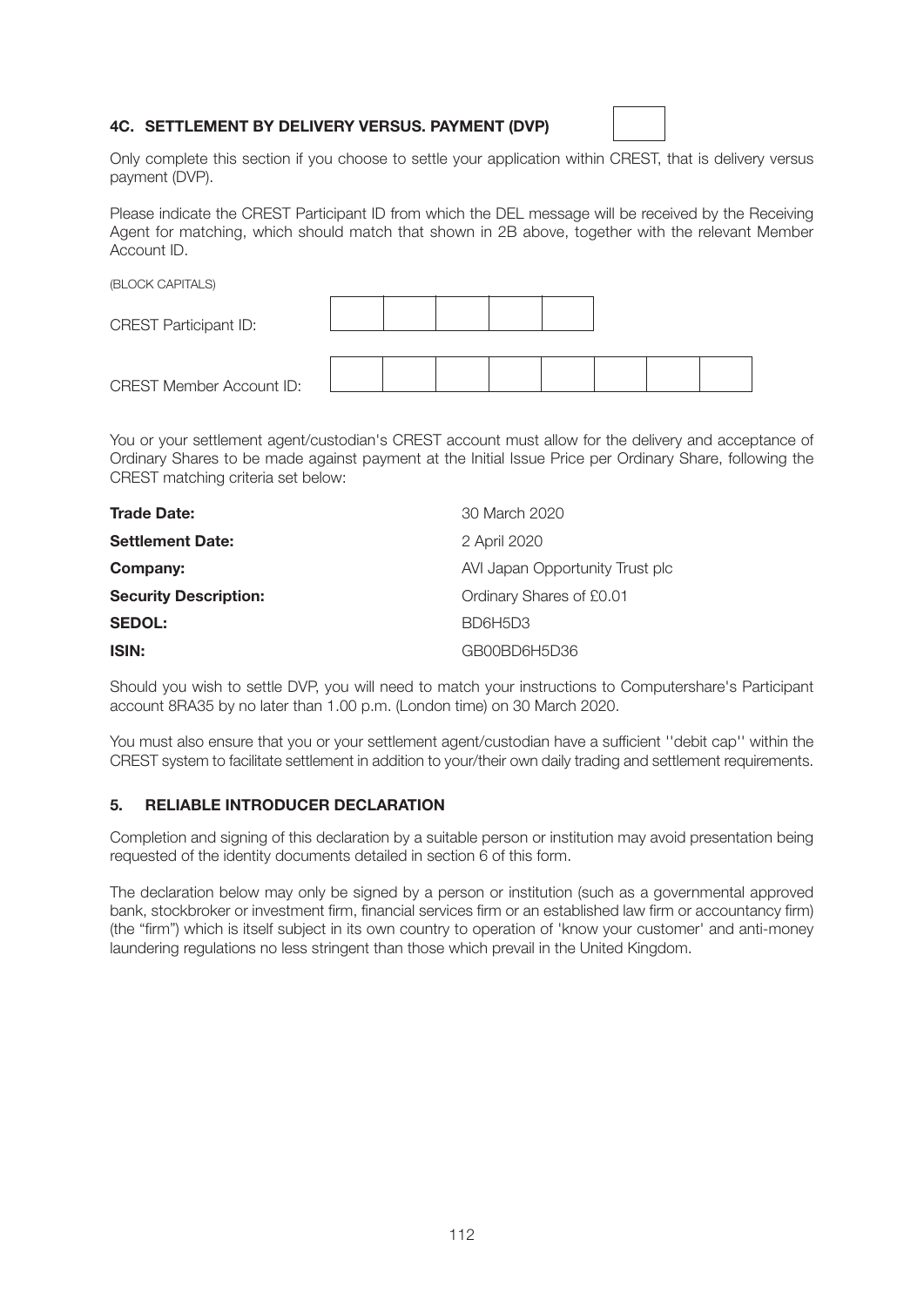## **DECLARATION:**

#### **To the Company and the Receiving Agent**

With reference to the holder(s) detailed in section 2A, all persons signing at section 3 and the payor identified in section 6 if not also a holder (collectively the "**subjects**") WE HEREBY DECLARE:

- 1. we operate in the United Kingdom, or in a country where money laundering regulations under the laws of that country are, to the best of our knowledge, no less stringent than those which prevail in the United Kingdom and our firm is subject to such regulations;
- 2. we are regulated in the conduct of our business and in the prevention of money laundering by the regulatory authority identified below;
- 3. each of the subjects is known to us in a business capacity and we hold valid identity documentation on each of them and we undertake to immediately provide to you copies thereof on demand;
- 4. we confirm the accuracy of the names and residential business address(es) of the holder(s) given at section 2A and if a CREST Account is cited at section 2B that the owner thereof is named in section 2A;
- 5. having regard to all local money laundering regulations we are, after enquiry, satisfied as to the source and legitimacy of the monies being used to subscribe for the Ordinary Shares mentioned; and
- 6. where the payor and holder(s) are different persons we are satisfied as to the relationship between them and reason for the payor being different to the holder(s).

The above information is given in strict confidence for your own use only and without any guarantee, responsibility or liability on the part of this firm or its officials.

| Signed:                                                      | Name: |                        | Position: |
|--------------------------------------------------------------|-------|------------------------|-----------|
| Name of regulatory authority:                                |       | Firm's licence number: |           |
| Website address or telephone number of regulatory authority: |       |                        |           |

STAMP of firm giving full name and business address: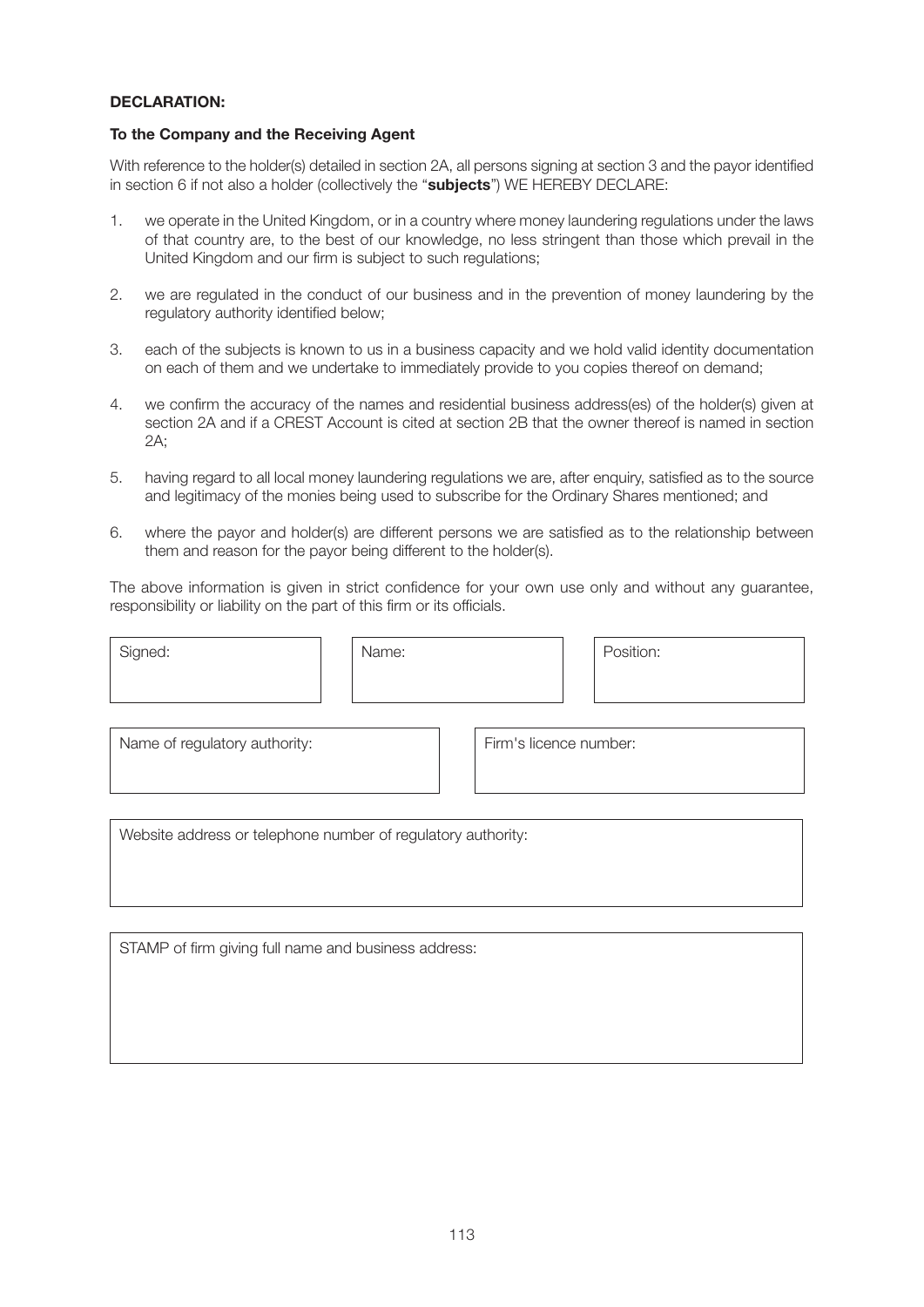# **6. IDENTITY INFORMATION**

If the declaration in section 5 cannot be signed and the value of your application is greater than €15,000 (or the sterling equivalent), please enclose with that Application Form the documents mentioned below, as appropriate. Please also tick the relevant box to indicate which documents you have enclosed, all of which will be returned by the Receiving Agent to the first named Applicant.

In accordance with internationally recognised standards for the prevention of money laundering, the documents and information set out below must be provided:

#### **A. For each holder being an individual enclose:**

- (1) an original or a certified clear photocopy of one of the following identification documents which bear both a photograph and the signature of the person: current passport – Government or Armed Forces identity card – driving licence; and
- (2) an original or certified copies of at least two of the following documents no more than 3 months old which purport to confirm that the address given in section 2A is that person's residential address: a recent gas, electricity, water or telephone (not mobile) bill – a recent bank statement – a council rates bill – or similar document issued by a recognised authority; and
- (3) if none of the above documents show their date and place of birth, enclose a note of such information; and
- (4) details of the name and address of their personal bankers from which the Receiving Agent may request a reference, if necessary.

#### **B. For each holder being a company (a "holder company") enclose:**

- (1) a certified copy of the certificate of incorporation of the holder company; and
- (2) the name and address of the holder company's bankers from which the Receiving Agent may request a reference, if necessary; and
- (3) a statement as to the nature of the holder company's business, signed by a director; and
- (4) a list of the names and residential addresses of each director of the holder company; and
- (5) for each director provide documents and information similar to that mentioned in A above; and
- (6) a copy of the authorised signatory list for the holder company; and

|                                  | Payor |  |  |  |  |  |
|----------------------------------|-------|--|--|--|--|--|
|                                  |       |  |  |  |  |  |
| Tick here for documents provided |       |  |  |  |  |  |









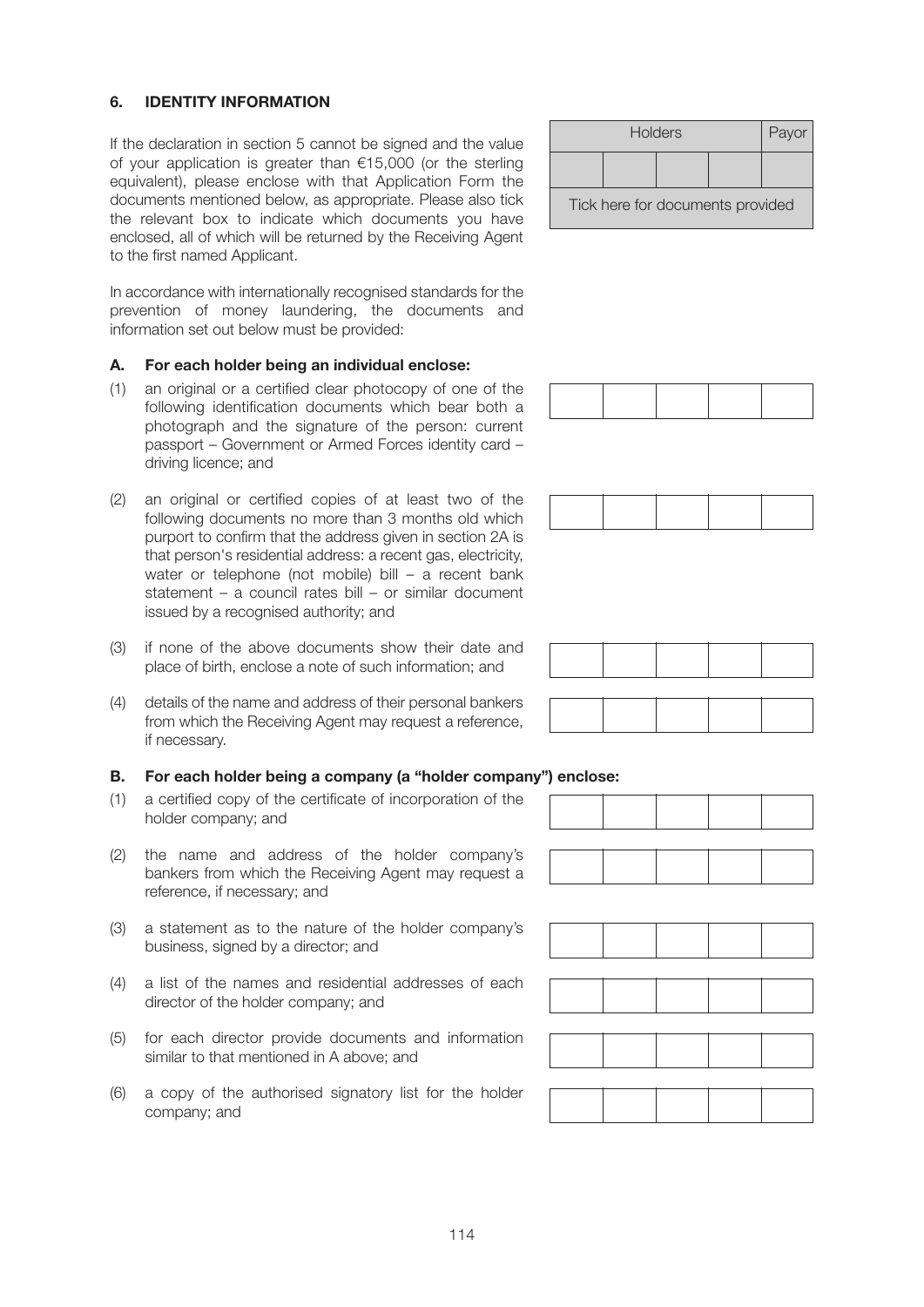(2) a statement as to the nature of that beneficiary company's business signed by a director; and (3) the name and address of that beneficiary company's principal bankers from which the Receiving Agent may request a reference, if necessary; and

company but do so indirectly via nominee(s) or intermediary entities, provide details of the relationship between the beneficial owner(s) and the holder company.

**C. For each person named in B(7) as a beneficial owner of a holder company enclose for each such person documents and information similar to that** 

(1) a certified copy of the certificate of incorporation of that

**mentioned in A(1) to (4).** 

beneficiary company; and

**enclose:** 

- (4) a list of the names and residential/registered address of each beneficial owner owning more than 5 per cent. of the issued share capital of that beneficiary company.
- **E. If the payor is not a holder and is not a bank providing its own cheque or banker's payment on the reverse of which is shown details of the account being debited with such payment (see note 5 on how to complete this form) enclose:**
- (1) if the payor is a person, for that person the documents mentioned in A(1) to (4); or
- (2) if the payor is a company, for that company the documents mentioned in B(1) to (7); and
- (3) an explanation of the relationship between the payor and the holder(s).

The Receiving Agent reserves the right to ask for additional documents and information.

## **7. CONTACT DETAILS**

To ensure the efficient and timely processing of this application please enter below the contact details of a person the Receiving Agent may contact with all enquiries concerning this application. Ordinarily this contact person should be the person signing in section 3 on behalf of the first named holder. If no details are provided here but a regulated person is identified in section 5, the Receiving Agent will contact the regulated person. If no details are entered here and no regulated person is named in section 5 and the Receiving Agent requires further information, any delay in obtaining that additional information may result in your application being rejected or revoked.

Contact name: E-mail address:

115

| (7) | a list of the names and residential/registered address of      |  |  |
|-----|----------------------------------------------------------------|--|--|
|     | each ultimate beneficial owner interested in more than 5       |  |  |
|     | per cent. of the issued share capital of the holder            |  |  |
|     | company and, where a person is named, also complete            |  |  |
|     | C below and, if another company is named (hereinafter a        |  |  |
|     | " <b>beneficiary company</b> "), also complete D below. If the |  |  |
|     | beneficial owner(s) named do not directly own the holder       |  |  |
|     |                                                                |  |  |

**D. For each beneficiary company named in B(7) as a beneficial owner of a holder company**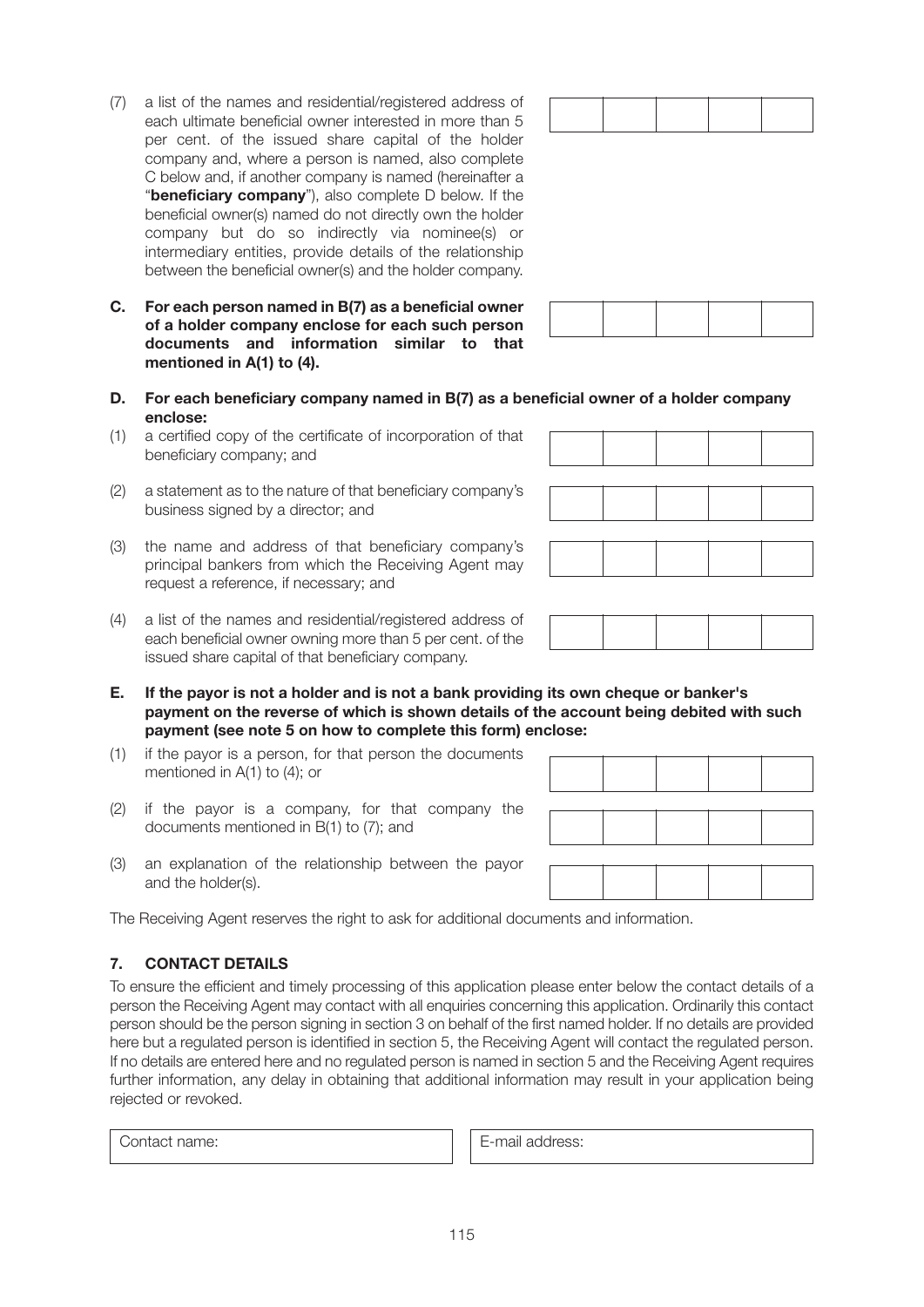| Contact address: |         |           |
|------------------|---------|-----------|
|                  |         | Postcode: |
| Telephone No:    | Fax No: |           |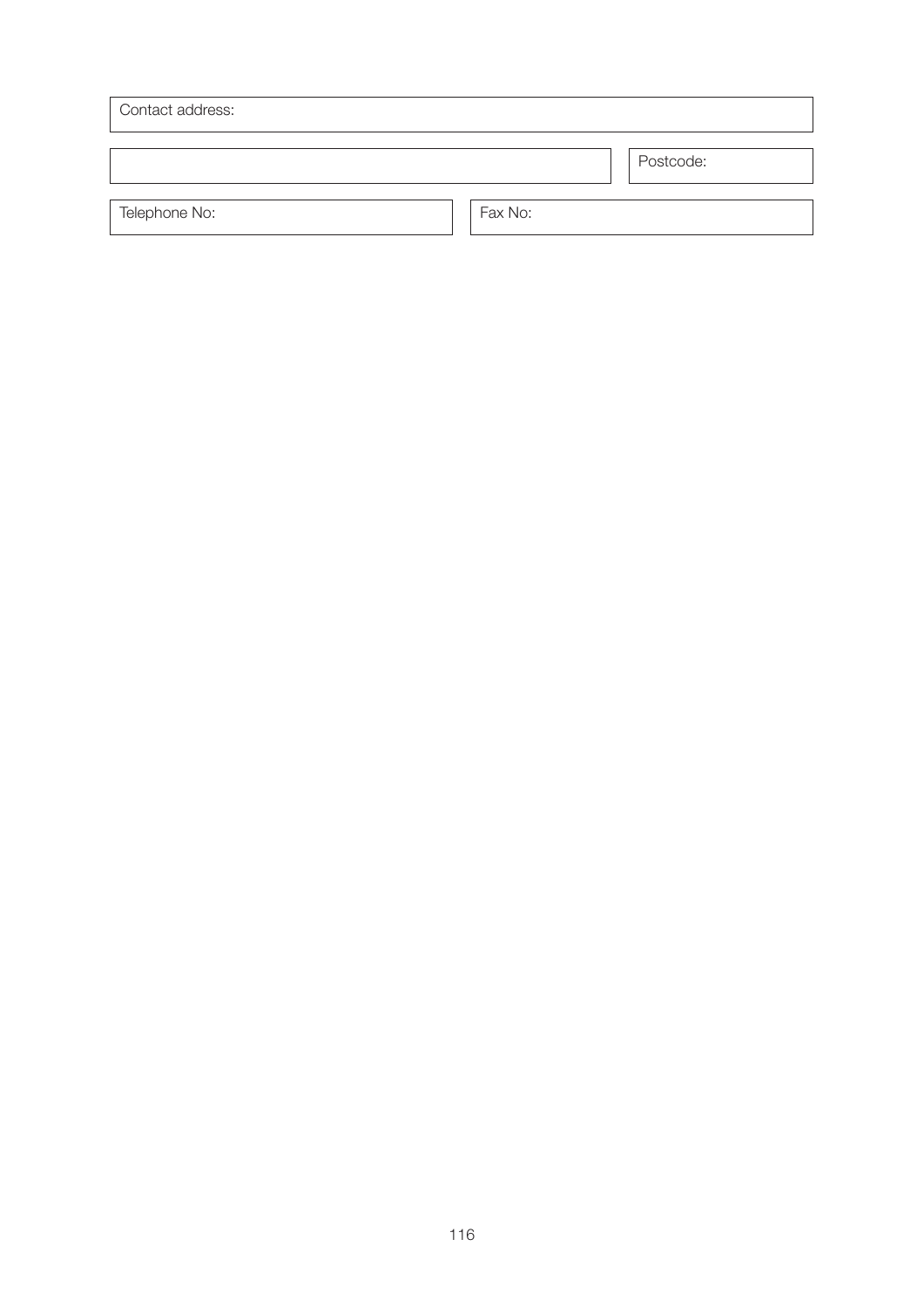**NOTES ON HOW TO COMPLETE THE OFFER FOR SUBSCRIPTION APPLICATION FORM (APPENDIX 1) AND THE TAX RESIDENCY SELF-CERTIFICATION FORM (APPENDIX 2) All applicants must complete Appendix 1.** 

**All applicants who are individuals, excluding any applicants who already hold Ordinary Shares or who intend to hold Ordinary Shares in CREST, must complete the Tax Residency Self-Certification Form at Appendix 2.** 

**Any individual applicant who is a joint holder, does not already hold Ordinary Shares and who does not intend to hold Ordinary Shares in CREST should not complete Appendix 2 and should contact the Registrar on 0871 664 0300 or from outside the UK on +44 (0) 371 664 0300 to request the relevant Tax Residency Self-Certification Form to complete as set out in the following paragraph.** 

**In the case of applicants who are: (i) joint holders; or (ii) entities, please contact the Registrar on 0871 664 0300 or from outside the UK on +44 (0) 371 664 0300 to request the relevant Tax Residency Self-Certification Form.** 

**Applications Forms should be returned so as to be received by the Receiving Agent (Computershare Investor Services PLC) no later than 1.00 p.m. (London time) on 26 March 2020. Tax Residency Self-Certification Forms should be returned so as to be received by the Registrar (Link Asset Services) no later than 1.00 p.m. (London time) on 26 March 2020.** 

**HELP DESK: If you have a query concerning completion of the Application Form please call the Receiving Agent (Computershare Investor Services PLC) on 0370 702 0000 or from outside the UK on +44 370 702 0000. If you have a query concerning completion of the Tax Residency Self-Certification Form please call the Registrar (Link Asset Services) on 0871 664 0300 or from outside the UK on +44 (0) 371 664 0300.**

#### **APPENDIX 1**

#### **1. APPLICATION**

Fill in (in figures) in Box 1 the subscription amount for subscribing for Ordinary Shares at the Initial Issue Price per Ordinary Share. The amount being subscribed for must be a minimum of £1,000 and thereafter in multiples of £100. Financial intermediaries who are investing on behalf of clients should make separate applications or, if making a single application for more than one client, provide details of all clients in respect of whom application is made in order to benefit most favourably from any scaling back should this be required or to benefit most favourably from any commission arrangements.

Please note that the Initial Issue Price is not known at the date of the Prospectus but will be announced through a Regulatory Information Service on the Initial Issue Price Announcement Date (which will be on 27 March 2020). The subscription amount payable by you will be such amount in pounds Sterling, being the product of (a) the number of Ordinary Shares to be applied for and (b) the Initial Issue Price per Ordinary Share (which will be announced through a Regulatory Information Service on the Initial Issue Price Announcement Date). You undertake to pay such subscription amount by no later than 1.00 p.m. (London time) on 26 March 2020.

# **2A. HOLDER DETAILS**

Fill in (in block capitals) the full name and address of each holder. Applications may only be made by persons aged 18 or over. In the case of joint holders only the first named may bear a designation reference and the address given for the first named will be entered as the registered address for the holding on the share register and used for all future correspondence. A maximum of four joint holders is permitted. All holders named must sign the Application Form at section 3.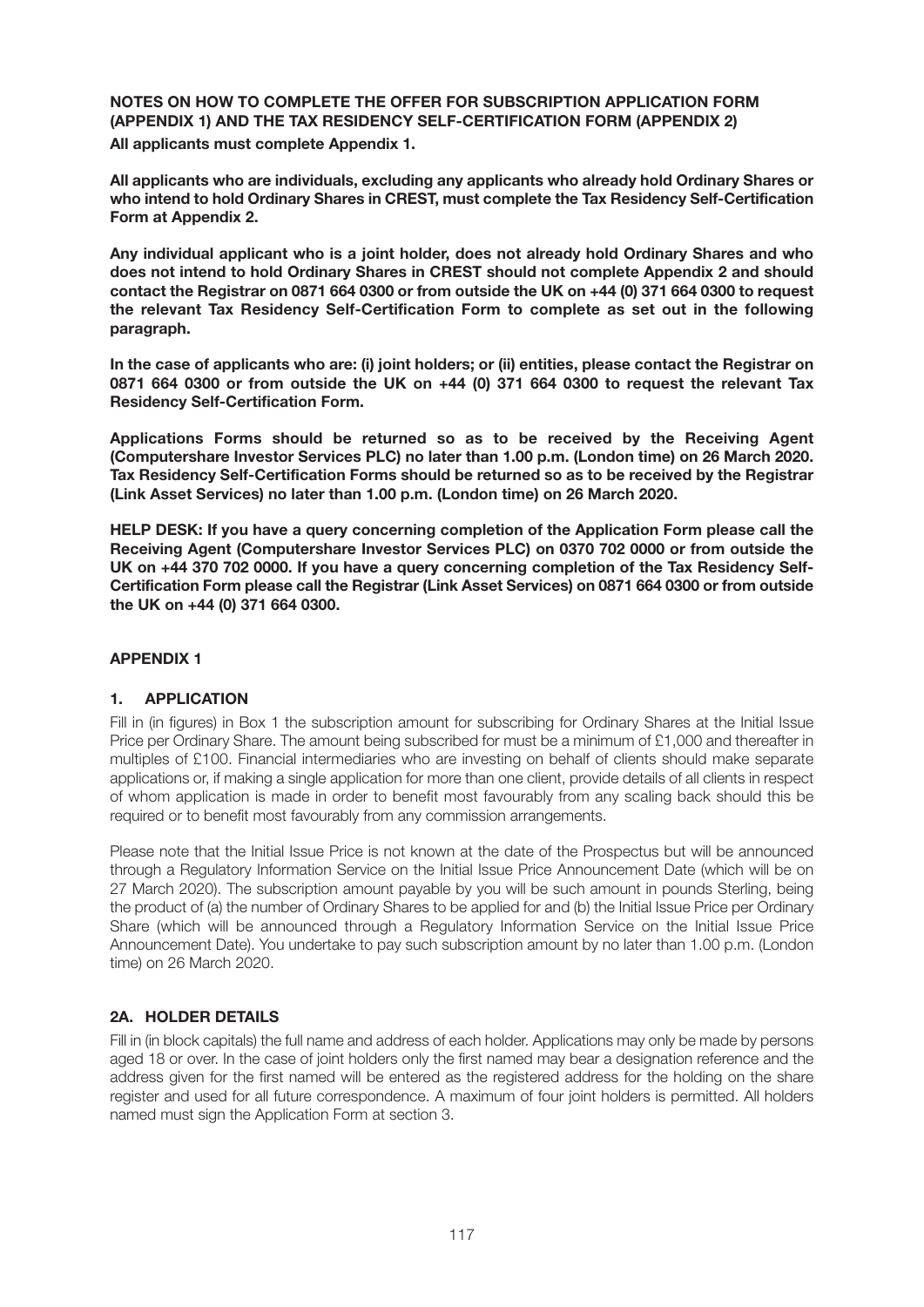# **2B. CREST**

If you wish your Ordinary Shares to be deposited in a CREST Account in the name of the holders given in section 2A enter in section 2B the details of that CREST Account. Where it is requested that Ordinary Shares be deposited into a CREST Account please note that payment for such Ordinary Shares must be made prior to the day such Ordinary Shares might be allotted and issued. Should you wish to apply for Ordinary Shares by delivery versus payment method (DVP) you will need to match you instructions to Computershare Investor Services PLC's Participant Account 8RA35 by no later than 1.00 p.m. (London time) on 30 March 2020 allowing for the delivery and acceptance of your Ordinary Shares to your CREST account against payment of the Initial Issue Price through the CREST system upon the relevant settlement date, following the CREST matching criteria set out in the Application Form.

# **3. SIGNATURE**

All holders named in section 2A must sign section 3 and insert the date. The Application Form may be signed by another person on behalf of each holder if that person is duly authorised to do so under a power of attorney. The power of attorney (or a copy duly certified by a solicitor or a bank) must be enclosed for inspection (which originals will be returned by post at the addressee's risk). A corporation should sign under the hand of a duly authorised official whose representative capacity should be stated and a copy of a notice issued by the corporation authorising such person to sign should accompany the Application Form.

# **4. SETTLEMENT**

# (a) *Cheque/Banker's Draft*

 Payments must be made by cheque or banker's draft in sterling drawn on a branch in the United Kingdom of a bank or building society which is either a member of the Cheque and Credit Clearing Company Limited or the CHAPS Clearing Company Limited or which has arranged for its cheques or banker's drafts to be cleared through the facilities provided for members of any of these companies. Such cheques or banker's drafts must bear the appropriate sort code in the top right hand corner. Cheques, which must be drawn on the personal account of the individual investor where they have a sole or joint title to the funds should be made payable to "CIS PLC re AVI Japan Opportunity Trust plc OFS 2020 Acceptance a/c". Third party cheques may not be accepted with the exception of building society cheques or banker's drafts where the building society or bank has confirmed the name of the account holder by stamping and endorsing the cheque/banker's draft to such effect.

The account name should be the same as that shown on the application.

#### (b) *Electronic Bank Transfers*

 For applicants sending subscription monies by electronic bank transfer (CHAPS), payment must be made for value by no later than 1.00 p.m. (London time) on 26 March 2020. Applicants wishing to make a CHAPS payment should contact Computershare stating "AVI Japan Opportunity plc OFS 2020" by email at OFSpaymentqueries@computershare.co.uk for full bank details. Applicants will be provided with a unique reference number which must be used when making the payment.

#### (c) *CREST Settlement*

 The Company will apply for the Ordinary Shares issued pursuant to the Offer for Subscription in uncertificated form to be enabled for CREST transfer and settlement with effect from Admission (the "**Settlement Date**"). Accordingly, settlement of transactions in the Ordinary Shares will normally take place within the CREST system.

The Application Form in Appendix 1 contains details of the information which Computershare will require from you in order to settle your application within CREST, if you so choose. If you do not provide any CREST details or if you provide insufficient CREST details for Computershare to match to your CREST account, Computershare will deliver your Ordinary Shares in certificated form provided payment has been made in terms satisfactory to the Company.

The right is reserved to issue your Ordinary Shares in certificated form should the Company, having consulted with Computershare, consider this to be necessary or desirable. This right is only likely to be exercised in the event of any interruption, failure or breakdown of CREST or any part of CREST or on the part of the facilities and/or system operated by Computershare in connection with CREST.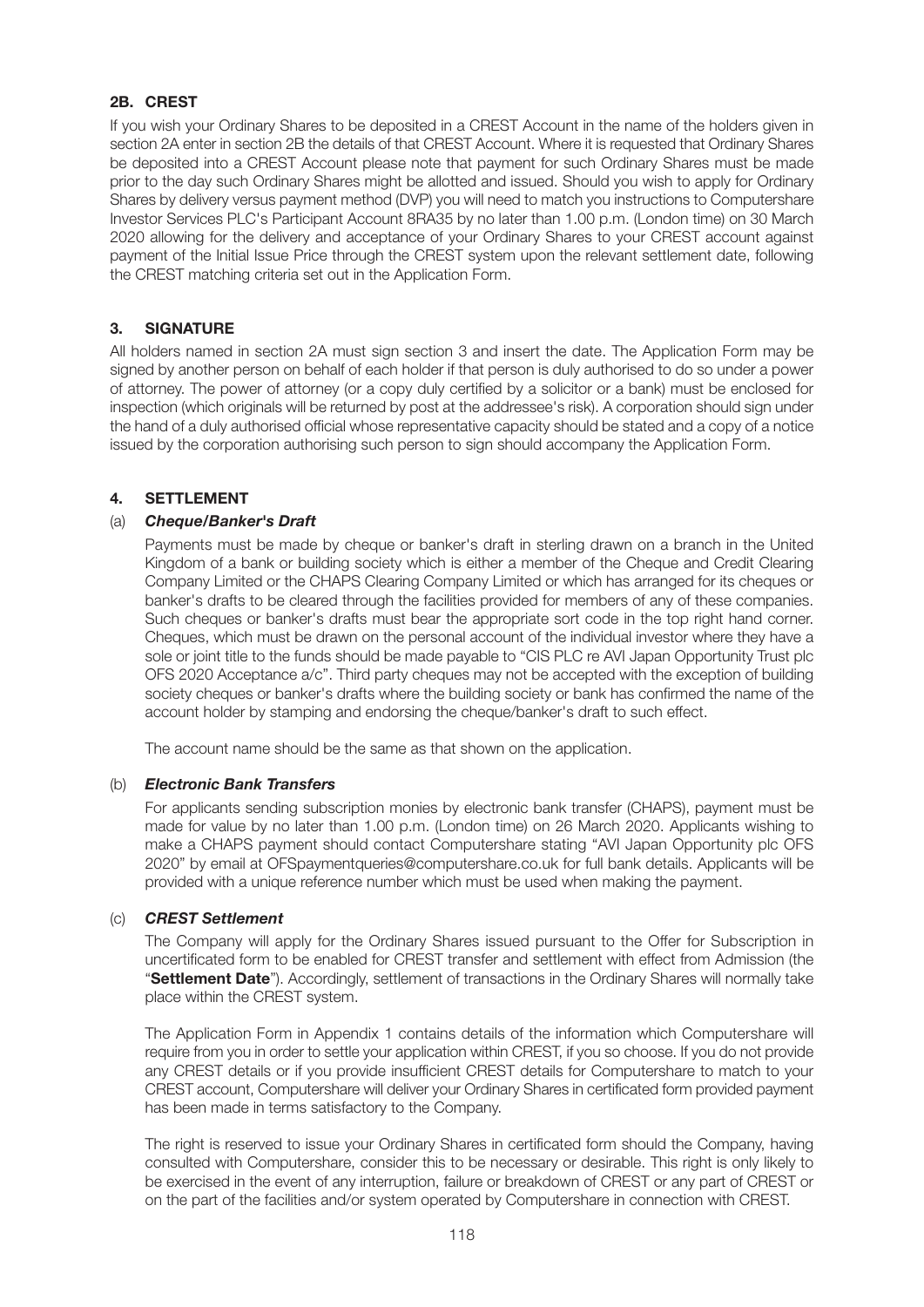The person named for registration purposes in your Application Form (which term shall include the holder of the relevant CREST account) must be: (i) the person procured by you to subscribe for or acquire the relevant Ordinary Shares; or (ii) yourself; or (iii) a nominee of any such person or yourself, as the case may be. Neither Computershare nor the Company will be responsible for any liability to stamp duty or stamp duty reserve tax resulting from a failure to observe this requirement. Computershare, on behalf of the Company, will input a DVP instruction into the CREST system according to the booking instructions provided by you in your Application Form. The input returned by you or your settlement agent/custodian of a matching or acceptance instruction to our CREST input will then allow the delivery of your Ordinary Shares to your CREST account against payment of the Initial Issue Price per Ordinary Share through the CREST system upon the Settlement Date.

By returning the Application Form you agree that you will do all things necessary to ensure that you or your settlement agent/custodian's CREST account allows for the delivery and acceptance of Ordinary Shares to be made prior to 8.00 a.m. on 2 April 2020 against payment of the Initial Issue Price per Ordinary Share. Failure by you to do so will result in you being charged interest at a rate equal to the London Inter-Bank Offered Rate for seven day deposits in sterling plus 2 per cent. per annum.

To ensure that you fulfil this requirement it is essential that you or your settlement agent/custodian follow the CREST matching criteria set out below:

| <b>Trade Date:</b>           | 30 March 2020                   |
|------------------------------|---------------------------------|
| <b>Settlement Date:</b>      | 2 April 2020                    |
| Company:                     | AVI Japan Opportunity Trust plc |
| <b>Security Description:</b> | Ordinary Shares of £0.01        |
| <b>SEDOL:</b>                | BD6H5D3                         |
| ISIN:                        | GB00BD6H5D36                    |

Should you wish to settle DVP, you will need to match your instructions to Computershare's Participant account 8RA35 by no later than 1.00 p.m. (London time) on 30 March 2020.

You must also ensure that you or your settlement agent/custodian has a sufficient "debit cap" within the CREST system to facilitate settlement in addition to your/its own daily trading and settlement requirements.

In the event of late CREST settlement, the Company, after having consulted with Computershare, reserves the right to deliver Ordinary Shares outside CREST in certificated form provided payment has been made in terms satisfactory to the Company and all other conditions in relation to the Offer for Subscription have been satisfied.

# **5. RELIABLE INTRODUCER DECLARATION**

Applications will be subject to the UK's verification of identity requirements. This will involve you providing the verification of identity documents listed in section 6 of the Application Form UNLESS you can have the declaration provided at section 5 of the Application Form given and signed by a firm acceptable to the Receiving Agent. In order to ensure your application is processed timely and efficiently all applicants are strongly advised to have the declaration provided in section 5 of the Application Form completed and signed by a suitable firm.

#### **6. IDENTITY INFORMATION**

Applicants need only consider section 6 of the Application Form if the declaration in section 5 cannot be completed. Notwithstanding that the declaration in section 5 has been completed and signed the Receiving Agent reserves the right to request of you the identity documents listed in section 6 and/or to seek verification of identity of each holder and payor (if necessary) from you or their bankers or from another reputable institution, agency or professional adviser in the applicable country of residence. If satisfactory evidence of identity has not been obtained within a reasonable time your application might be rejected or revoked. Where certified copies of documents are provided such copy documents should be certified by a senior signatory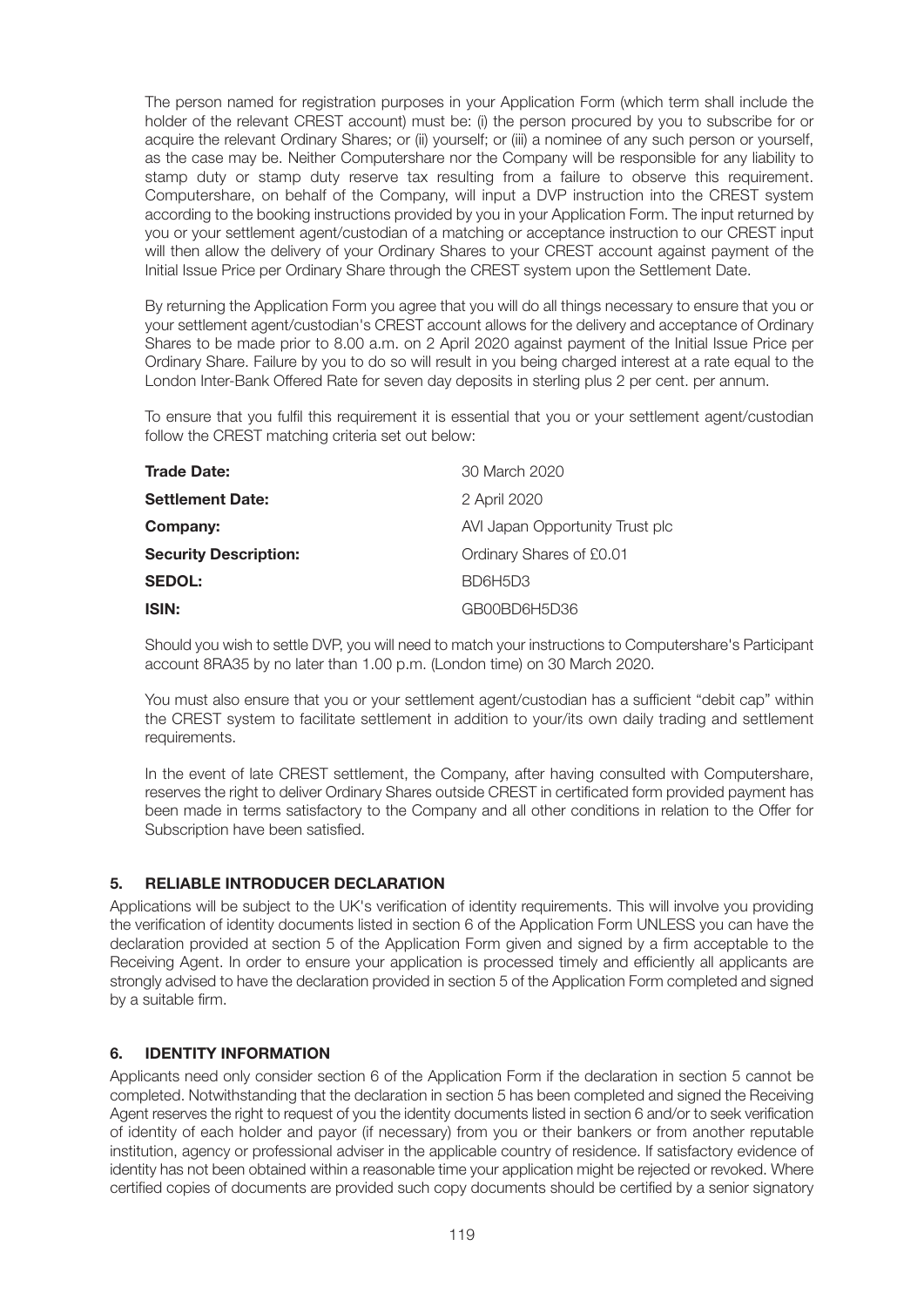of a firm which is either a governmental approved bank, stockbroker or investment firm, financial services firm or an established law firm or accountancy firm which is itself subject to regulation in the conduct of its business in its own country of operation and the name of the firm should be clearly identified on each document certified.

# **7. CONTACT DETAILS**

To ensure the efficient and timely processing of your Application Form, please provide contact details of a person the Receiving Agent may contact with all enquiries concerning your application. Ordinarily this contact person should be the person signing in section 3 on behalf of the first named holder. If no details are provided here but a regulated person is identified in section 5, the Receiving Agent will contact the regulated person. If no details are entered here and no regulated person is named in section 5 and the Receiving Agent requires further information, any delay in obtaining that additional information may result in your application being rejected or revoked.

# **APPENDIX 2**

# **1. INSTRUCTIONS FOR COMPLETION**

The law requires the Company to collect, retain and report certain information about its Shareholders, including their tax residence. For this purpose, the Shareholder is the person whose name appears on the share register. This may not necessarily be the same as the person who is entitled to dividends or the sale proceeds of the Shares, for example where Shares are held by a nominee. For further information, please see HMRC's Quick Guide: Automatic Exchange of Information – information for account holders https://www.gov.uk/government/publications/exchangeof- information-account-holders.

- To enable the Company to comply with its obligation to report to HMRC which may then share it with other tax authorities, you are required to provide certain information, including your country of residence for tax purposes.
- Please complete Appendix 2 as directed and provide any additional information requested.
- **If your declared country/countries of residence for tax purposes is not the UK and is on the OECD list** of countries with which the UK has agreed to exchange information http://www.oecd.org/tax/exchangeof-tax-information/MCAA-Signatories.pdf, the Company will be obliged to share this information with HMRC who may then share it with other relevant local tax authorities.
- If you have any remaining questions about how to complete the Tax Residency Self-**Certification Form or about how to determine your tax residency you should contact your tax adviser.**
- If any of the information in the Tax Residency Self-Certification Form about your tax **residency changes, you are required to provide the Company with a new, updated, Tax Residency Self-Certification Form within 30 days of such change in circumstances. Please contact the CRS-FATCA Team, Link Asset Services, The Registry, 34 Beckenham Road, Beckenham, Kent BR3 4TU (on 0871 664 0300 or from outside the UK on +44 (0) 371 664 0300) to request a new Tax Residency Self-Certification Form in such circumstance.**

# **2. NOTES – DEFINITIONS**

The OECD Common Reporting Standard for Automatic Exchange of Financial Account Information ("**The Common Reporting Standard**") http://www.oecd.org/tax/automatic-exchange/commonreportingstandard/ contains definitions for the terms used within it. However, the following definitions are for general guidance only to help you in completing the Tax Residency Self-Certification Form.

#### **If you have any questions about these definitions or require further details about how to complete this form then please contact your tax adviser. NOTHING IN THE TAX RESIDENCY SELF-CERTIFICATION FORM CAN BE CONSIDERED TO BE TAX ADVICE.**

**"Country/Countries of residence for tax purposes"** You are required to list the country or countries in which you are resident for tax purposes, together with the tax reference number which has been allocated to you, often referred to as a tax identification number ("TIN"). Special circumstances (such as studying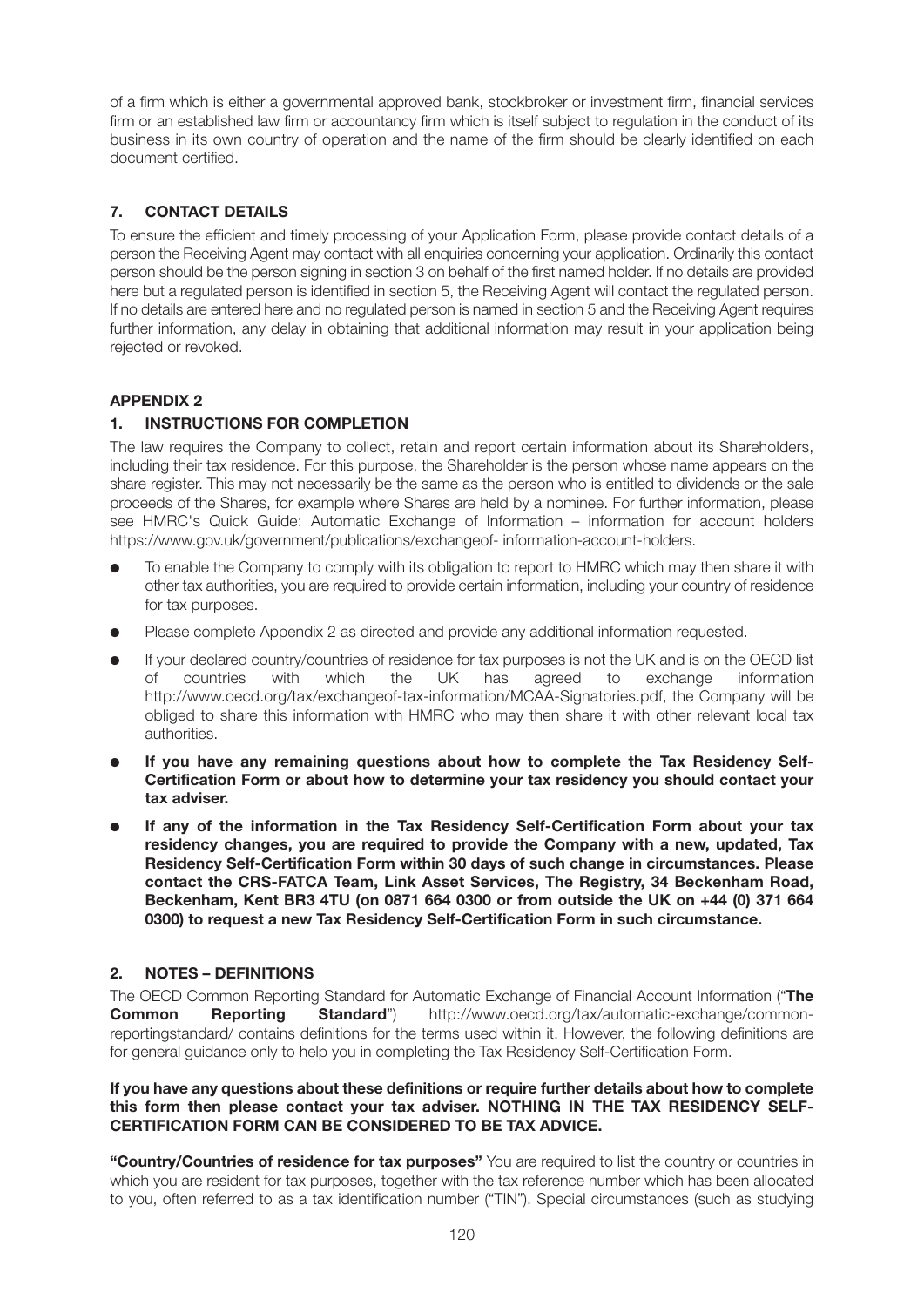abroad, working overseas, or extended travel) may cause you to be resident elsewhere or resident in more than one country at the same time (dual residency). The country/countries in which you might be obliged to submit a tax return are likely to be your country/countries of tax residence. If you are a US citizen or hold a US passport or green card, you will also be considered tax resident in the US even if you live outside the US.

**"Tax Identification Number or TIN"** The number used to identify the Shareholder in the country of residence for tax purposes. Some jurisdictions do not issue a TIN or do not issue a TIN to all residents. Depending on the country or jurisdiction these can include functional equivalent references such as a national insurance number, social security number or resident registration number. Some jurisdictions that do issue TINs have domestic law that does not require the collection of the TIN for domestic reporting purposes so that a TIN is not required to be completed by a Shareholder resident in such jurisdictions.

**INSTRUCTIONS FOR DELIVERY OF COMPLETED APPLICATION FORMS AND TAX RESIDENCY SELF-CERTIFICATION FORMS** – Completed Application Forms should be returned, by post to Computershare Investor Services PLC, Corporate Actions Projects, Bristol BS99 6AH or by hand (during normal business hours), to Computershare Investor Services PLC, The Pavilions, Bridgwater Road, Bristol BS13 8AE so as to be received no later than **1.00 p.m. (London time) on 26 March 2020,** together with payment in full in respect of the application. If you post your Application Form, you are recommended to use first class post and to allow at least two days for delivery. Application Forms received after this date may be returned.

Completed Tax Residency Self-Certification Forms should be returned, by post to the CRS-FATCA Team, Link Asset Services, The Registry, 34 Beckenham Road, Beckenham, Kent BR3 4TU or by hand (during normal business hours), to the CRS-FATCA Team, Link Asset Services, The Registry, 34 Beckenham Road, Beckenham, Kent BR3 4TU so as to be received no later than **1.00 p.m. (London time) on 26 March 2020**. If you post your Tax Residency Self-Certification Form, you are recommended to use first class post and to allow at least two days for delivery. Application Forms and Tax Residency Self-Certification Forms received after this date may be returned.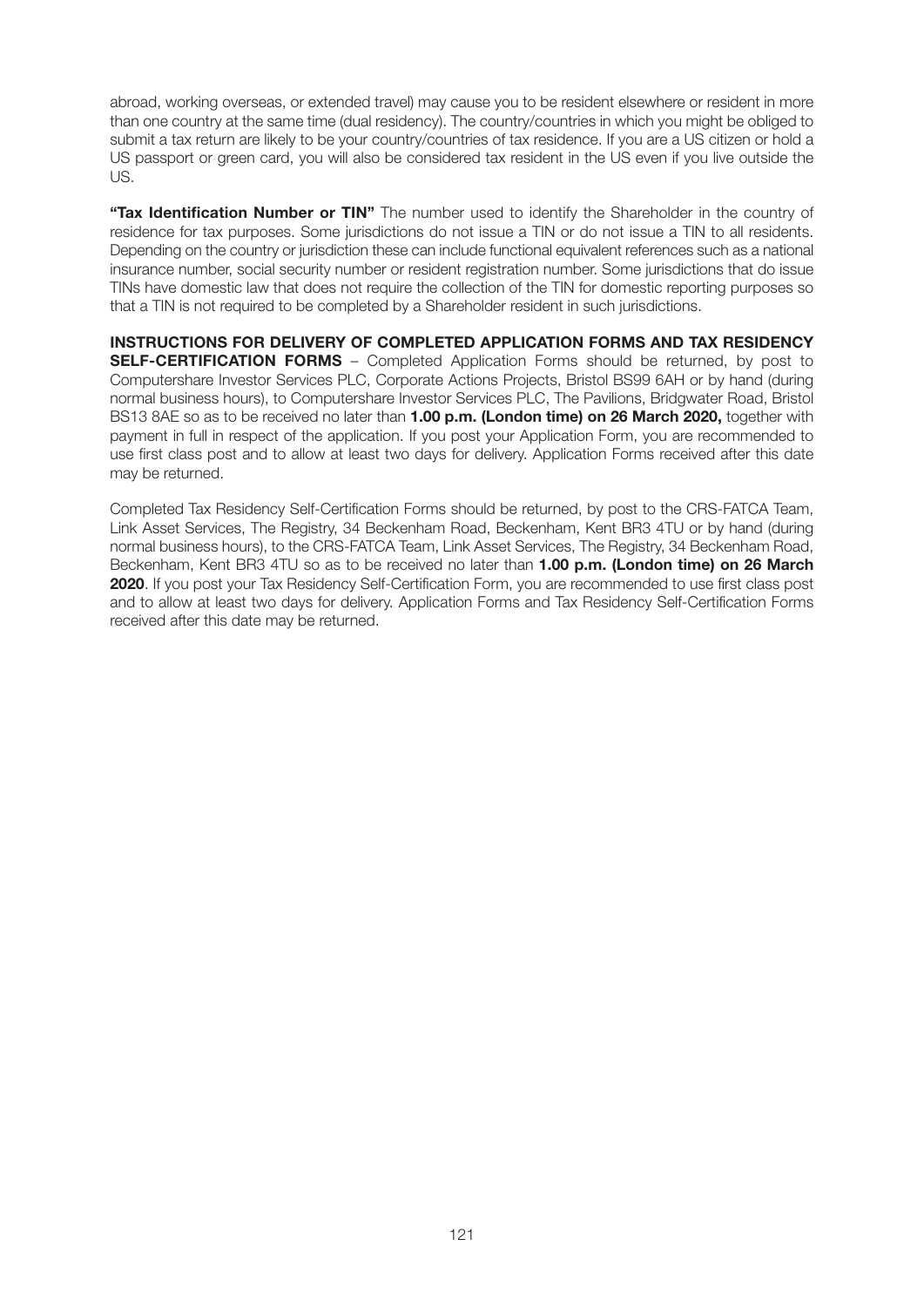# **APPENDIX II: TAX RESIDENCY SELF-CERTIFICATION FORM**

# **LINK** Asset

| <b>Tax Residency Self-Certification Form (Individuals)</b>                                                                                                                                                    |                                                                                                                                                                                                                                                                                                                                                                                                                                                                                                                                                                                                                                                                                                                                                                                                                                                                                            |  |
|---------------------------------------------------------------------------------------------------------------------------------------------------------------------------------------------------------------|--------------------------------------------------------------------------------------------------------------------------------------------------------------------------------------------------------------------------------------------------------------------------------------------------------------------------------------------------------------------------------------------------------------------------------------------------------------------------------------------------------------------------------------------------------------------------------------------------------------------------------------------------------------------------------------------------------------------------------------------------------------------------------------------------------------------------------------------------------------------------------------------|--|
| Company that shares are held in: *                                                                                                                                                                            |                                                                                                                                                                                                                                                                                                                                                                                                                                                                                                                                                                                                                                                                                                                                                                                                                                                                                            |  |
| Investor code *                                                                                                                                                                                               |                                                                                                                                                                                                                                                                                                                                                                                                                                                                                                                                                                                                                                                                                                                                                                                                                                                                                            |  |
| Name: *                                                                                                                                                                                                       |                                                                                                                                                                                                                                                                                                                                                                                                                                                                                                                                                                                                                                                                                                                                                                                                                                                                                            |  |
| <b>Registered Address: *</b><br>If your address has changed, then<br>you will need to notify us separately.<br>See the questions and answers.                                                                 |                                                                                                                                                                                                                                                                                                                                                                                                                                                                                                                                                                                                                                                                                                                                                                                                                                                                                            |  |
| <b>Tax Residence Address</b><br>Only if different to your registered<br>address above                                                                                                                         |                                                                                                                                                                                                                                                                                                                                                                                                                                                                                                                                                                                                                                                                                                                                                                                                                                                                                            |  |
| Date of Birth *<br>(DD/MM/YYYY)                                                                                                                                                                               |                                                                                                                                                                                                                                                                                                                                                                                                                                                                                                                                                                                                                                                                                                                                                                                                                                                                                            |  |
| <b>Country/Countries of Residence for Tax Purposes</b>                                                                                                                                                        |                                                                                                                                                                                                                                                                                                                                                                                                                                                                                                                                                                                                                                                                                                                                                                                                                                                                                            |  |
| Country of residence for tax purposes                                                                                                                                                                         | <b>Tax Identification Number</b><br>In the UK this would be your NI number                                                                                                                                                                                                                                                                                                                                                                                                                                                                                                                                                                                                                                                                                                                                                                                                                 |  |
| $1 *$                                                                                                                                                                                                         | $1 *$                                                                                                                                                                                                                                                                                                                                                                                                                                                                                                                                                                                                                                                                                                                                                                                                                                                                                      |  |
| $\mathbf{2}$                                                                                                                                                                                                  | $\mathbf{2}$                                                                                                                                                                                                                                                                                                                                                                                                                                                                                                                                                                                                                                                                                                                                                                                                                                                                               |  |
| 3                                                                                                                                                                                                             | 3                                                                                                                                                                                                                                                                                                                                                                                                                                                                                                                                                                                                                                                                                                                                                                                                                                                                                          |  |
| 4                                                                                                                                                                                                             | 4                                                                                                                                                                                                                                                                                                                                                                                                                                                                                                                                                                                                                                                                                                                                                                                                                                                                                          |  |
| <b>US Citizen</b><br>Please mark the box ONLY if you are a US Citizen (see definition below)                                                                                                                  |                                                                                                                                                                                                                                                                                                                                                                                                                                                                                                                                                                                                                                                                                                                                                                                                                                                                                            |  |
| <b>Declarations and Signature</b><br>Account information.<br>Declaration within 30 days of such change in circumstances.<br>other holders do not provide a Tax Residency Self-Certification.<br>and complete. | I acknowledge that the information contained in this form and information regarding my shares may be<br>reported to the local tax authority and exchanged with tax authorities of another country or countries in<br>which I may be tax resident where those countries have entered into Agreements to exchange Financial<br>I undertake to advise the Company within 30 days of any change in circumstances which causes the<br>information contained herein to become incorrect and to provide the Company with a suitably updated<br>I certify that I am the shareholder (or I am authorised to sign for the shareholder**). If this relates to a joint<br>holding, I also acknowledge that as a joint holder I may be reported to the relevant tax authority if all the<br>I declare that all statements made in this declaration are, to the best of my knowledge and belief, correct |  |
| Signature: *                                                                                                                                                                                                  |                                                                                                                                                                                                                                                                                                                                                                                                                                                                                                                                                                                                                                                                                                                                                                                                                                                                                            |  |
| Print Name: *                                                                                                                                                                                                 |                                                                                                                                                                                                                                                                                                                                                                                                                                                                                                                                                                                                                                                                                                                                                                                                                                                                                            |  |
| Date: *                                                                                                                                                                                                       |                                                                                                                                                                                                                                                                                                                                                                                                                                                                                                                                                                                                                                                                                                                                                                                                                                                                                            |  |
| Daytime telephone<br>number/email address***                                                                                                                                                                  |                                                                                                                                                                                                                                                                                                                                                                                                                                                                                                                                                                                                                                                                                                                                                                                                                                                                                            |  |

*\* Mandatory field* 

*\*\* If signing under a power of attorney, please also attach a certified copy of the power of attorney.* 

*\*\*\*We will only contact you if there is a question around the completion of the self- certification form.*